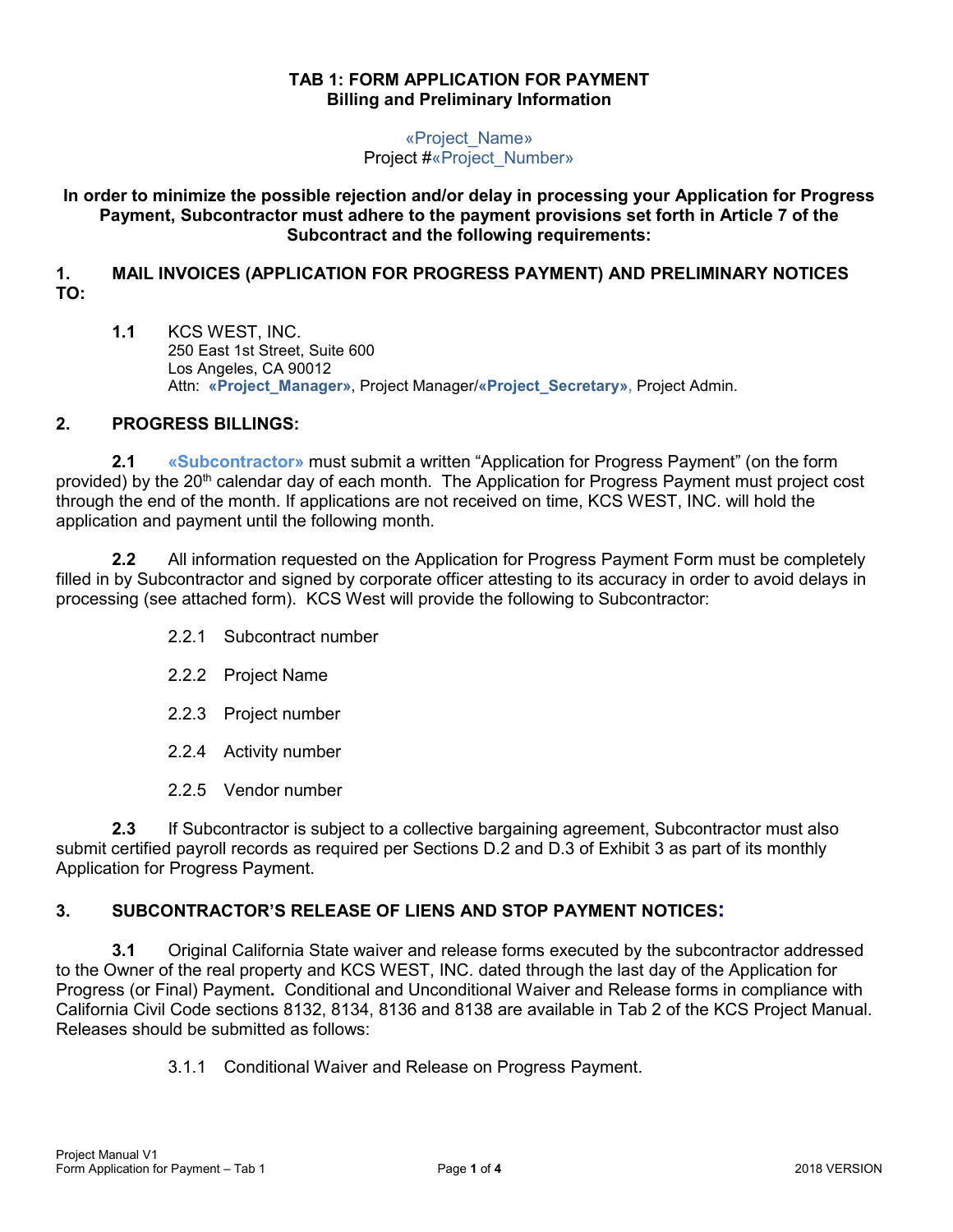3.1.2 Unconditional Waiver and Release on Progress Payment are required after every monthly progress payment.

3.1.3 Conditional Waiver and Release on Final Payment (100% complete).

3.1.4 Unconditional Waiver and Release on Final Payment is required with the Final Billing Application. Invoices will not be processed without original releases. Final payment (retention) is contingent upon receipt of an original Unconditional Waiver and Release on Final Payment from each supplier and/or subcontractor.

### **4. TIER-SUBCONTRACTORS' AND SUPPLIERS' RELEASES:**

**4.1** In addition to Subcontractor's waiver and release under Section 3.1, Subcontractor will submit waivers and releases for all tier-subcontractors and suppliers with each application in compliance with Section s 3.1.1 through 3.1.4 as applicable. All fully executed original, waiver and releases must be addressed to the Owner of the real property and KCS WEST, INC. The release must include an authorized signature, title and be dated the last day of the application period.

#### **5. CHANGE ORDERS:**

**5.1** All Change Order requests must comply with Article 6 and Exhibit 7 of the Subcontract. Only those Change Orders that have been fully executed by both parties may be included in the Application for Progress Payment.

#### **6. 20-DAY PRELIMINARY NOTICE INFORMATION:**

| Project                                                                                     | «Project_Name»<br>«Project Address»<br>«Project_City», «Project_State» «Project_Zip_Code»                               |
|---------------------------------------------------------------------------------------------|-------------------------------------------------------------------------------------------------------------------------|
| Owner:                                                                                      | «Owner Name»<br>«Owner Address»<br>«Owner City», «Owner State» «Owner Zip Code»                                         |
| Lender:<br>Provide lender's information if<br>Project is being financed or state<br>$N/A$ . | «Lendor»                                                                                                                |
| Contractor:                                                                                 | KCS WEST, INC.<br>250 East 1st Street, Suite 600<br>Los Angeles, CA 90012<br>Phone: (323) 269-0020 - Fax (213) 972-4076 |

**6.1** Subcontractor must provide the following information to all tier-subcontractors and suppliers.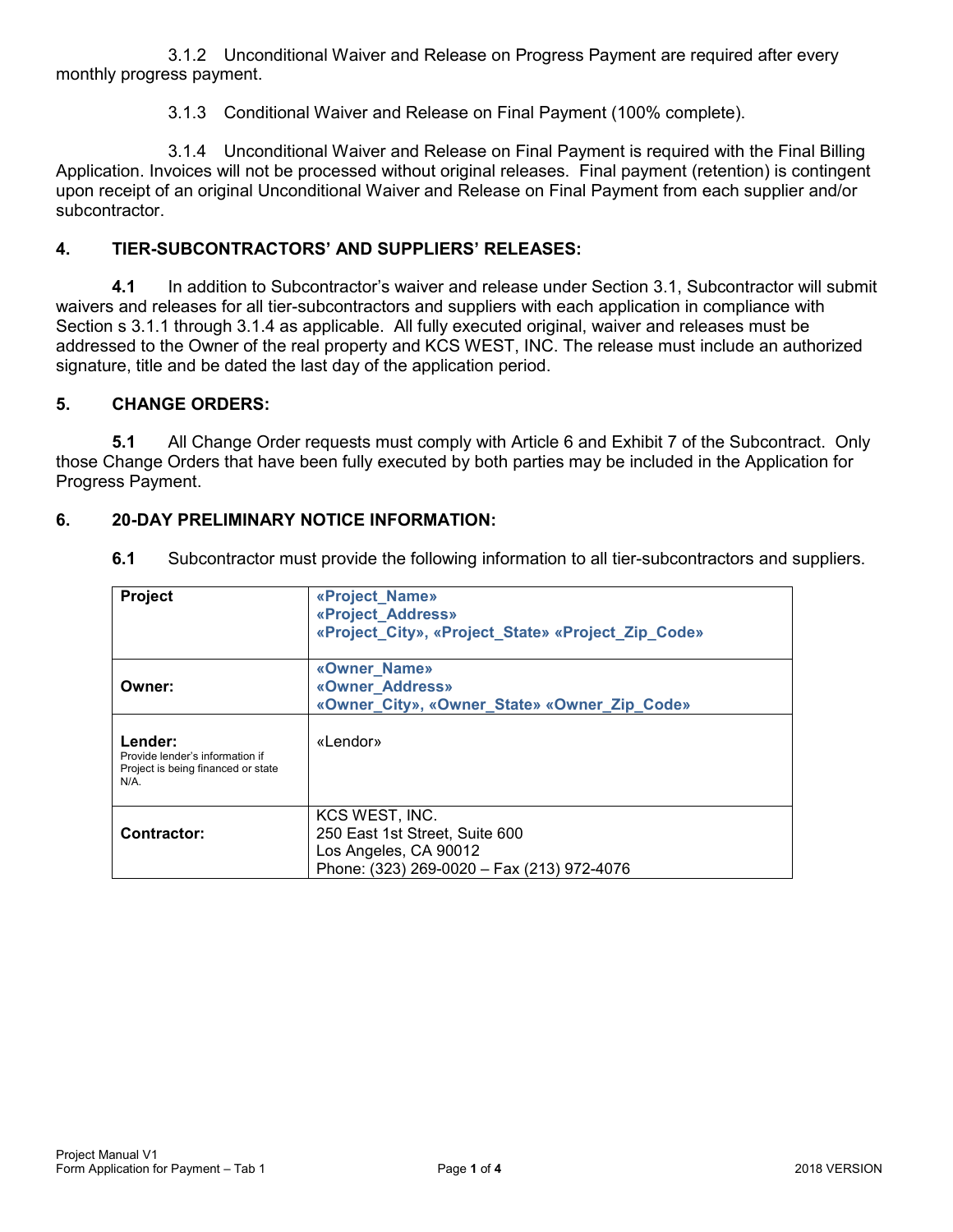#### **REQUEST AND CERTIFICATION FOR PAYMENT** PAGE

| TO::                 | <b>KCS WEST. INC.</b>                  | KCS WEST. INC.       | «Contract Number»        | APPLICATION NO.:    |
|----------------------|----------------------------------------|----------------------|--------------------------|---------------------|
|                      |                                        | CONTRACT NO.:        |                          |                     |
|                      | LOS ANGELES BRANCH OFFICE              | KCS WEST. INC.       | «Project Name»           |                     |
|                      |                                        | <b>PROJECT NAME:</b> |                          |                     |
|                      | 250 East 1st Street, Suite 600         | KCS WEST. INC.       | <b>Project Number»</b>   | <b>INVOICE NO.:</b> |
|                      |                                        | <b>PROJECT CODE:</b> |                          |                     |
|                      | Los Angeles, CA 90012                  | KCS WEST. INC.       | «Activity»               |                     |
|                      |                                        | ACTIVITY NO.:        |                          |                     |
|                      |                                        | KCS WEST. INC.       | «Vendor»                 |                     |
|                      |                                        | VENDOR NO.:          |                          |                     |
| FROM (APPLICANT):    | «Subcontractor»                        | $\Box$ UNION SUB     | Certified Payroll Reg.'d |                     |
| (Name & Address)     | «Address»                              |                      |                          |                     |
|                      | «City», «State» «Zip Code»             |                      | <b>BILLING PERIOD:</b>   | TO                  |
| <b>CONTRACT FOR:</b> | [«Trade»] Phone [«Phone»] Fax [«Fax»]) |                      |                          |                     |

|                             | <b>EXECUTED CHANGE ORDER SUMMARY</b> |        |        |                                 |
|-----------------------------|--------------------------------------|--------|--------|---------------------------------|
| NUMBER                      | AMOUNT                               | NUMBER | AMOUNT | Continuation Sheet is attached. |
|                             |                                      |        |        | 1. ORIGINAL SUBCONTRACT         |
|                             |                                      |        |        | 2. Net change by executed Cha   |
|                             |                                      |        |        | 3. REVISED SUBCONTRACT F        |
|                             |                                      |        |        | 4. TOTAL WORK COMPLETED         |
|                             |                                      |        |        | 5. RETENTION: 10 %              |
|                             |                                      |        |        | 6. TOTAL EARNED LESS RETI       |
|                             |                                      |        |        | (Line 4 less Line 5 Total)      |
|                             |                                      |        |        | 7. LESS PREVIOUS CERTIFIC.      |
|                             |                                      |        |        | (Line 6 from prior Certificate) |
| Net change by Change Orders |                                      |        |        | 8. CURRENT PAYMENT DUE          |

Net change by Change Orders \$<br>The undersigned Applicant certifies that the portion of the Work covered 5. BALANCE TO FINISH WOR<br>by this Application for Payment has been completed in accordance with<br>the Contract Documents a

**APPLICANT'S REQUEST FOR PAYMENT Application is made for Payment, as shown below, in connection with** the Contract.

| Continuation Sheet is attached            |     |
|-------------------------------------------|-----|
| 1. ORIGINAL SUBCONTRACT PRICE             | \$  |
| 2. Net change by executed Change Orders   | S   |
| 3. REVISED SUBCONTRACT PRICE              | \$  |
| 4. TOTAL WORK COMPLETED TO DATE           | \$  |
| 5. RETENTION: 10 %                        | S   |
| 6 TOTAL FARNED LESS RETENTION             | \$. |
| (Line 4 less Line 5 Total)                |     |
| 7. LESS PREVIOUS CERTIFICATES FOR PAYMENT | \$. |
| (Line 6 from prior Certificate)           |     |
| 8. CURRENT PAYMENT DUE                    | \$  |
| 9. BALANCE TO FINISH WORK, PLUS RETENTION | \$. |
| (Line 3 less line 6)                      |     |

have been paid by the Applicant for which previous Certificates for<br>
Payment were issued and payments received from KCS WEST, INC., and<br>
that current payment requested on this Payment Application is now due.<br>APPLICANT: «Su **APP. #\_\_\_\_\_\_\_\_\_\_\_BY: DATE: Amount Certified \$\_\_\_\_\_\_\_\_\_\_\_\_\_\_\_\_\_ [insert name, title]** KCS WEST, INC. IN-HOUSE USE **ONLY** ACCNT **OPM/VP: PX/SPM: PM** BY: BY: BY: BY

DATE: DATE: DATE DATE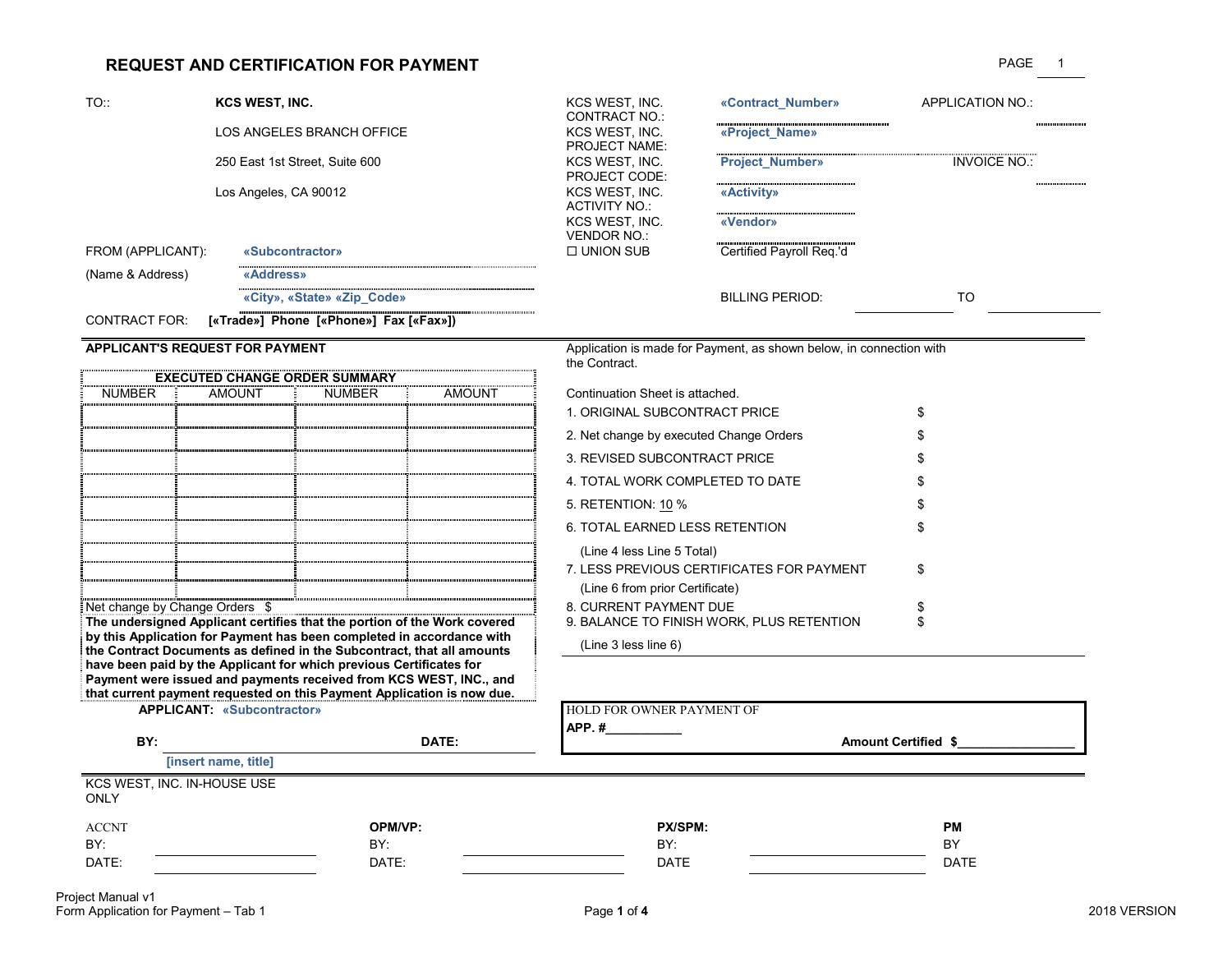#### Applicant's signed Certification is attached. **All and Servers Account CONTRACT WAS WEST,**  $KCS WEST$ ,

 **Use Column H for Subcontracts where variable retention for line Items may apply**

| «Subcontractor» |  |
|-----------------|--|
|-----------------|--|

#### **CONTINUATION SHEET** PAGE 2 OF 2

| signed Certification is attached.              | <b>KCS WEST, INC. CONTRACT NO.:</b> | «Contract Number» |
|------------------------------------------------|-------------------------------------|-------------------|
|                                                | <b>KCS WEST, INC. PROJECT NAME</b>  | «Project Name»    |
| nn H for Subcontracts where variable retention | <b>KCS WEST, INC. PROJECT CODE:</b> | «Project Number»  |
| s may apply                                    | <b>ACTIVITY NO.:</b>                | «Activity»        |
| «Subcontractor»                                | <b>VENDOR CODE:</b>                 | «Vendor»          |
| «Address»                                      | <b>APPLICATION NO.:</b>             |                   |
| «City», «State» «Zip Code»                     | <b>INVOICE NO.:</b>                 |                   |
| Phone [«Phone»] Fax [«Fax»]                    | <b>BILLING PERIOD:</b>              | ТΟ                |

| A                | в                                                           | C                      | D                                        | Е                                    | F                                                   |               |
|------------------|-------------------------------------------------------------|------------------------|------------------------------------------|--------------------------------------|-----------------------------------------------------|---------------|
| <b>ITEM NO.</b>  | <b>DESCRIPTION</b>                                          | <b>SCHEDULED VALUE</b> | <b>PREVIOUS WORK</b><br><b>COMPLETED</b> | <b>WORK COMPLETED</b><br>THIS PERIOD | <b>WORK</b><br>COMPLETED TO RETENTION<br>DATE (D+E) | $\frac{9}{6}$ |
| $\mathbf{1}$     | <b>BASE SUBCONTRACT: (BREAKDOWN)</b>                        |                        |                                          |                                      |                                                     |               |
|                  |                                                             |                        |                                          |                                      |                                                     |               |
|                  |                                                             |                        |                                          |                                      |                                                     |               |
|                  |                                                             |                        |                                          |                                      |                                                     |               |
|                  |                                                             |                        |                                          |                                      |                                                     |               |
|                  |                                                             |                        |                                          |                                      |                                                     |               |
|                  |                                                             |                        |                                          |                                      |                                                     |               |
|                  |                                                             |                        |                                          |                                      |                                                     |               |
|                  | <b>Total Base Subcontract Price</b>                         |                        |                                          |                                      |                                                     |               |
| $\overline{2}$ . | <b>EXECUTED CHANGE ORDERS:</b>                              |                        |                                          |                                      |                                                     |               |
|                  |                                                             |                        |                                          |                                      |                                                     |               |
|                  |                                                             |                        |                                          |                                      |                                                     |               |
|                  |                                                             |                        |                                          |                                      |                                                     |               |
|                  |                                                             |                        |                                          |                                      |                                                     |               |
|                  |                                                             |                        |                                          |                                      |                                                     |               |
|                  |                                                             |                        |                                          |                                      |                                                     |               |
|                  |                                                             |                        |                                          |                                      |                                                     |               |
|                  |                                                             |                        |                                          |                                      |                                                     |               |
|                  |                                                             |                        |                                          |                                      |                                                     |               |
|                  |                                                             |                        |                                          |                                      |                                                     |               |
|                  | Total Change Orders                                         |                        |                                          |                                      |                                                     |               |
|                  | <b>GRAND TOTAL (Base Subcontract Price + Change Orders)</b> |                        |                                          |                                      |                                                     |               |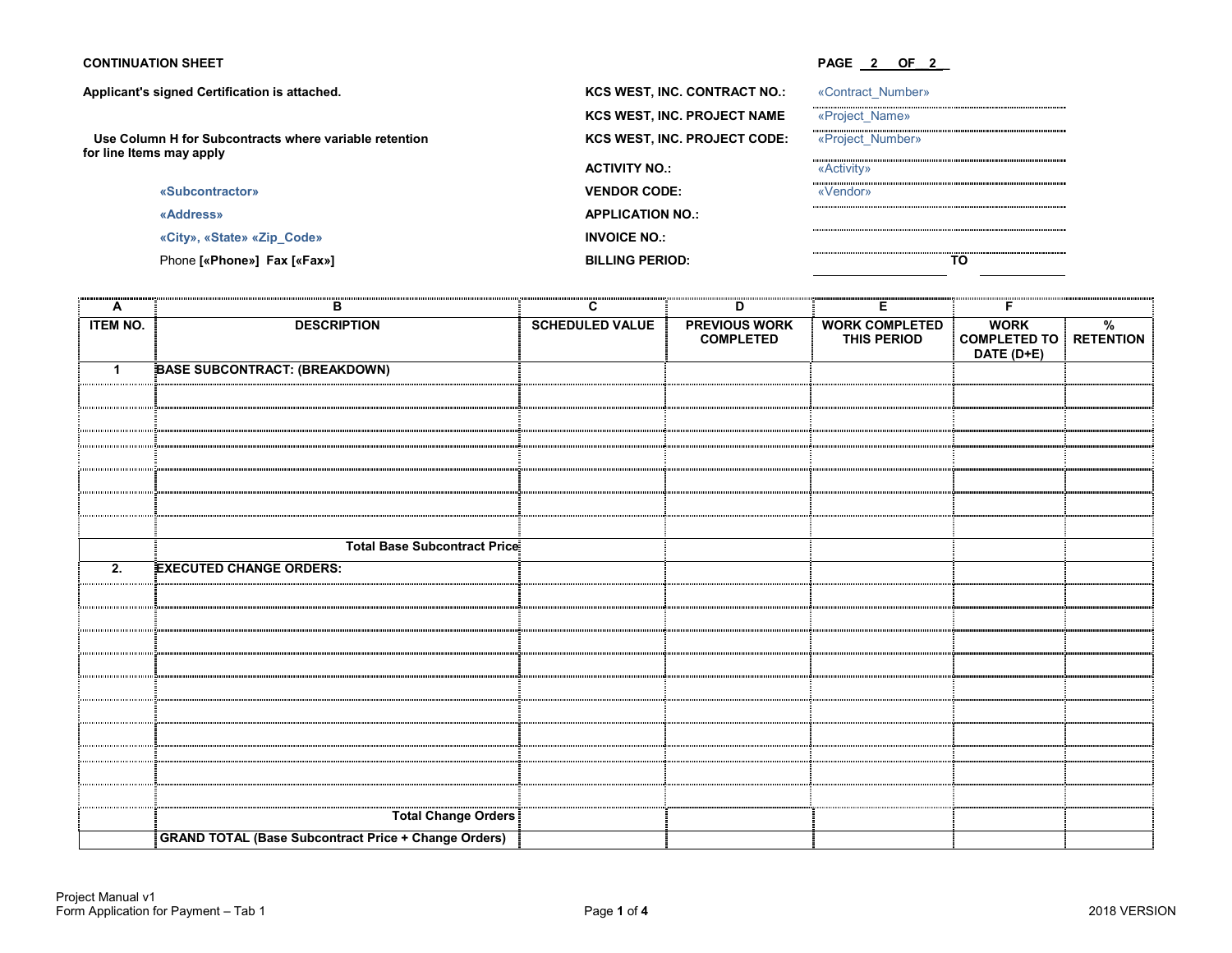

# **TAB 1-A: JOINT CHECK AGREEMENT**

This Joint Check Agreement ("Agreement") is entered into as of **[insert date]** by and among KCS West, Inc. ("Contractor") located at 901 Corporate Center Drive, 3rd Floor, Monterey Park, CA 91754**, [«Subcontractor»]** ("Subcontractor") located at **[«Address», «City», «State» «Zip\_Code»]**, and **[insert name of tier-subcontractor]** ("Tier-Subcontractor") located at **[insert address]** regarding joint check payment on the **[«Project\_Name»]** ("Project"). The parties to this Agreement may be collectively referred to as the Parties.

1. The Parties acknowledge that the Project is being constructed by Contractor through written agreement with **[«Owner\_Name»**] dated **[«OwnerContractDate»]** ("Contract"). Tier-Subcontractor and Subcontractor further acknowledge that Contractor has entered into a subcontract with Subcontractor dated **[«Month\_Issued» «Day\_Issued», «Year\_Issued»]** for performance of the **[«Trade»]** for the Project ("Subcontract"), and Subcontractor entered into a tier-subcontract with Tier Subcontractor for certain labor and materials associated with portions of the work to be performed under Subcontract ("Tier-Subcontract").

2. The Parties agree that Contractor is in privity of contract with Subcontractor and not Tier-Subcontractor, and that Contractor is entering into this Agreement solely as an accommodation to Subcontractor and Tier-Subcontractor. By execution of this Agreement, Contractor is neither making any assurance of payment to Tier-Subcontractor for labor, services, materials, and equipment provided to the Project on behalf of Subcontractor under the Tier-Subcontract, nor entering into a contractual relationship with Tier-Subcontractor, either express or implied, or through a third party beneficiary relationship. Contractor's willingness to enter into this Agreement and make any payment(s) is limited by the terms and conditions of the Subcontract. Subcontractor and Tier-Subcontractor therefore expressly acknowledge and agree that obligation for payment to Tier-Subcontractor for any labor, materials, services, or equipment provided by Tier-Subcontractor for the Project rests solely with Subcontractor and not with Contractor.

3. The Parties agree that any invoices rendered by Tier-Subcontractor to Subcontractor for materials or equipment used for this Project or labor and services provided may be paid by negotiable joint check drawn by Contractor and made payable to Tier-Subcontractor and Subcontractor in the amount of the unpaid invoice(s) up to, but not exceeding, the amount due to Subcontractor for said work or services per the Subcontract. All joint check payments will be made in accordance with the terms and conditions of the Subcontract. Should Subcontractor refuse to endorse any joint check issued on behalf of Tier-Subcontractor, Subcontractor agrees that Contractor may issue a single party check payable to Tier-Subcontractor for amounts due and owing and deduct said amounts from any outstanding balance due and owing to Subcontractor for that portion of labor, materials, services or work performed..

4. The Parties acknowledge that the sole purpose of this Agreement is to provide for direct payment to Tier-Subcontractor for labor, materials, equipment and services properly performed in connection with this Project, subject to any terms and conditions of the Subcontract. This Agreement does not constitute an assignment of funds, and except to the extent of payment(s) actually received by either joint check or direct payment, the execution of this Agreement does not impair any mechanic's lien, stop payment notice or other rights or remedies that Tier-Subcontractor may have with respect to this Project.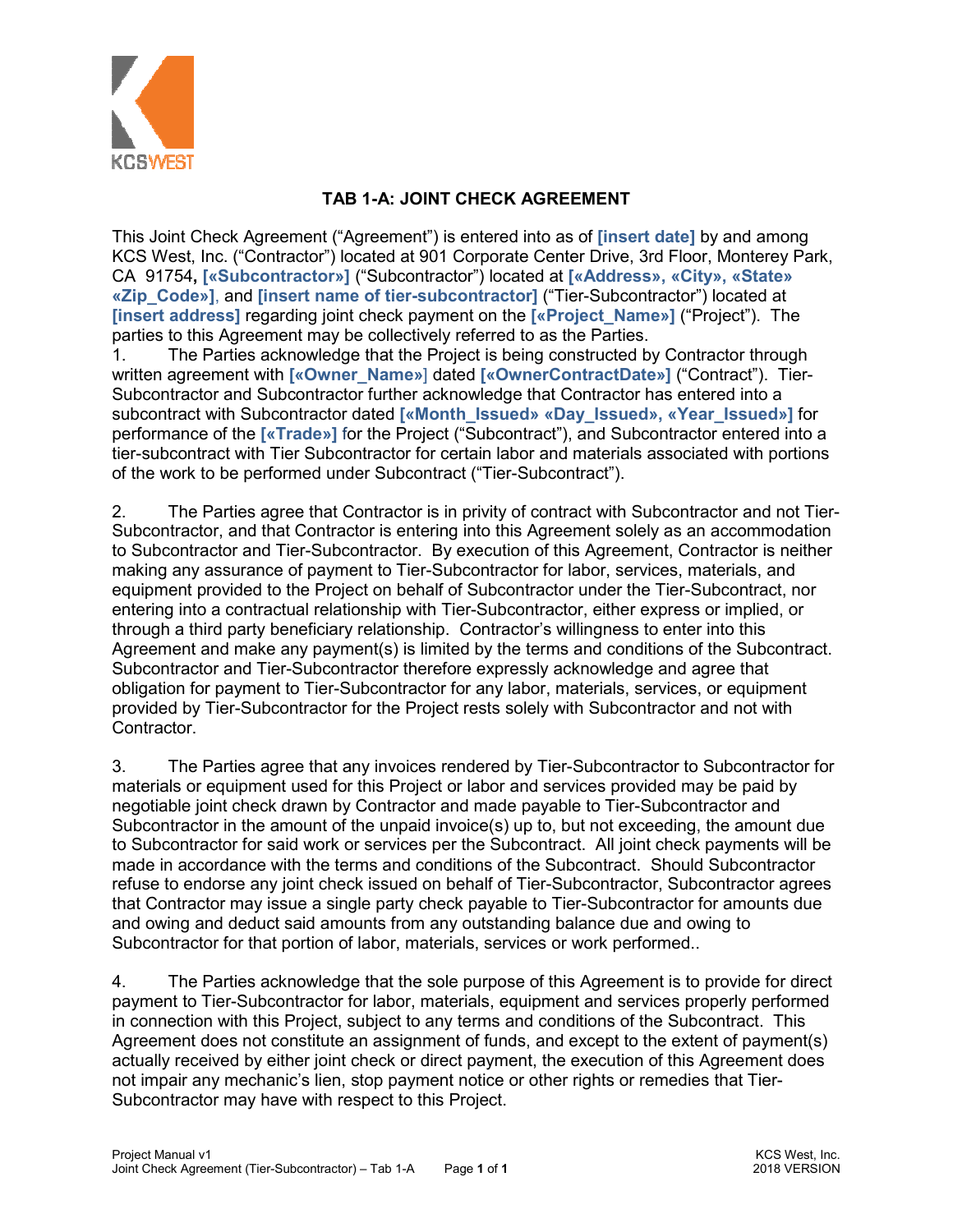

5. Prior to receipt of payment, Subcontractor and Tier-Subcontractor will provide conditional waivers and releases for the amount of the payment pursuant to California Civil Code section 8132 and an unconditional waiver and release for all prior payments received under Section 8134. To the extent that payment constitutes final payment, Subcontractor and Tier-Subcontractor will provide conditional waivers and releases for the amount of final payment pursuant to California Civil Code section 8136 and an unconditional waiver and release once the check(s) has cleared per Section 8138. If payment only constitutes final payment for one party but not the other, then the Subcontractor and Tier-Subcontractor will submit the appropriate conditional and unconditional waiver and release forms based on each party's particular circumstance and in compliance with California law.

6. Subcontractor and Tier-Subcontractor certify that no payments to Subcontractor or Tier-Subcontractor will be applied against any other invoices or accounts except for those specific invoices submitted in relation to this Project.

This Agreement is executed as of the date first written above.

| <b>Contractor</b>   | <b>Subcontractor</b> | <b>Tier-Subcontract</b> |
|---------------------|----------------------|-------------------------|
|                     |                      |                         |
| By:                 | By:                  | By:                     |
| Larry Atwater, V.P. | [insert name, title] | [insert name, title]    |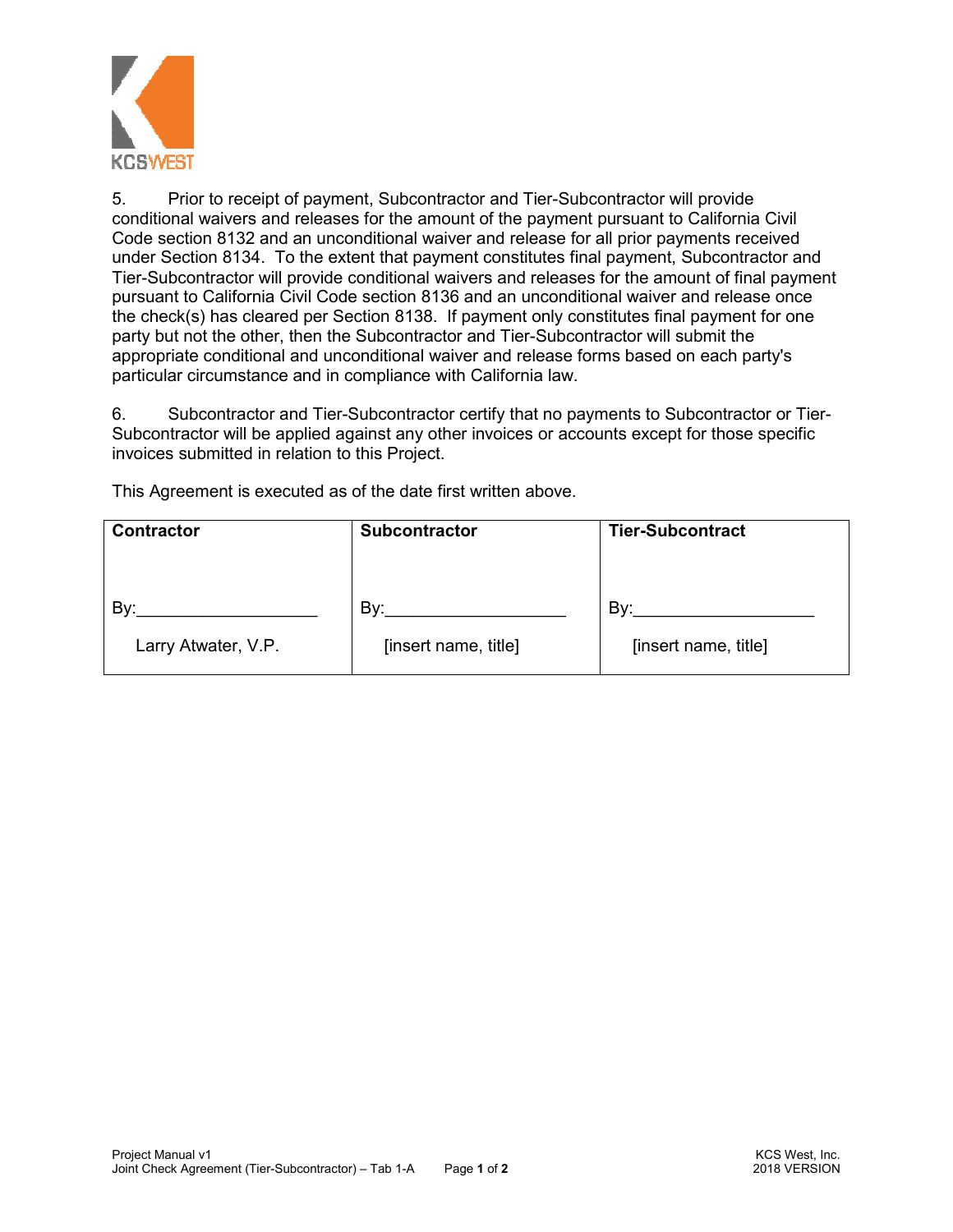

# **TAB 1-B: JOINT CHECK AGREEMENT**

This Joint Check Agreement ("Agreement") is entered into as of [insert date] by and among KCS West, Inc. ("Contractor") located at 901 Corporate Center Drive, 3rd Floor, Monterey Park, CA 91754**, [«Subcontractor»]** ("Subcontractor") located at **[«Address», «City», «Owner\_State» «Zip\_Code»],** and **[insert name of supplier]** ("Supplier") located at [insert address] regarding joint check payment on the **[«Project\_Name»]** ("Project"). The parties to this Agreement may be collectively referred to as the Parties.

1. The Parties acknowledge that the Project is being constructed by Contractor through written agreement with **[«Owner\_Name»]** dated **[«OwnerContractDate»]** ("Contract"). Tier-Subcontractor and Supplier further acknowledge that Contractor has entered into a subcontract with Subcontractor dated **[«Month\_Issued» «Day\_Issued», «Year\_Issued»**] for performance of the **[«Trade»]** for the Project ("Subcontract"), and Subcontractor procured **[insert materials and equipment]** ("Goods") from Supplier in connection with Subcontractor's work on this Project.

2. The Parties agree that Contractor is in privity of contract with Subcontractor and not Supplier, and that Contractor is entering into this Agreement solely as an accommodation to Subcontractor and Supplier. By execution of this Agreement, Contractor is neither making any assurance of payment to Supplier for Goods provided to Subcontractor for the Project, nor entering into a contractual relationship with Supplier, either express or implied, or through a third party beneficiary relationship. Contractor's willingness to enter into this Agreement and make any payment(s) is limited by the terms and conditions of the Subcontract. Subcontractor and Supplier therefore expressly acknowledge and agree that obligation for payment to Supplier for any Goods provided by Supplier for the Project rests solely with Subcontractor and not with Contractor.

3. The Parties agree that any invoices rendered by Supplier to Subcontractor for Goods used for this Project may be paid by negotiable joint check drawn by Contractor and made payable to Supplier and Subcontractor in the amount of the unpaid invoice(s) up to, but not exceeding, the amount due to Subcontractor for the Goods per the Subcontract. All joint check payments will be made in accordance with the terms and conditions of the Subcontract. Should Subcontractor refuse to endorse any joint check issued on behalf of Supplier, Subcontractor agrees that Contractor may issue a single party check payable to Supplier for amounts due and owing and deduct said amounts from any outstanding balance due and owing to Subcontractor for that portion of Subcontractor's work.

4. The Parties acknowledge that the sole purpose of this Agreement is to provide for direct payment to Supplier for Goods provided in connection with this Project, subject to any terms and conditions of the Subcontract. This Agreement does not constitute an assignment of funds, and except to the extent of payment(s) actually received by either joint check or direct payment, the execution of this Agreement does not impair any mechanic's lien, stop payment notice or other rights or remedies that Supplier may have with respect to this Project.

5. Prior to receipt of payment, Subcontractor and Supplier will provide conditional waivers and releases for the amount of the payment pursuant to California Civil Code section 8132 and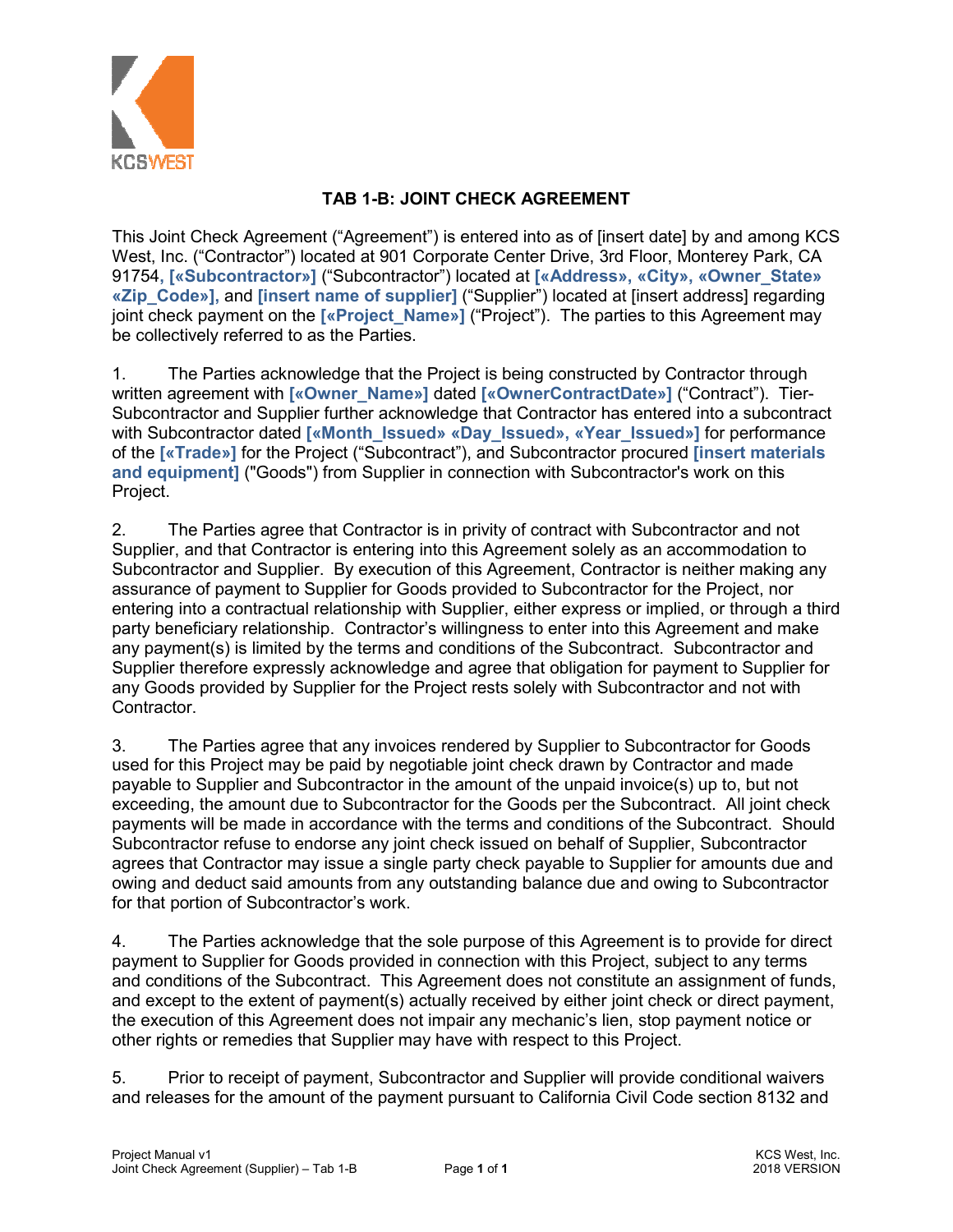

an unconditional waiver and release for all prior payments received under Section 8134. To the extent that payment constitutes final payment, Subcontractor and Supplier will provide conditional waivers and releases for the amount of final payment pursuant to California Civil Code section 8136 and an unconditional waiver and release once the check(s) has cleared per Section 8138. If payment only constitutes final payment for one party but not the other, then the Subcontractor and Supplier will submit the appropriate conditional and unconditional waiver and release forms based on each party's particular circumstance and in compliance with California law.

6. Subcontractor and Supplier certify that no payments to Subcontractor or Supplier will be applied against any other invoices or accounts except for those specific invoices submitted in relation to this Project.

This Agreement is executed as of the date first written above.

| <b>Contractor</b>   | <b>Subcontractor</b> | <b>Supplier</b>      |
|---------------------|----------------------|----------------------|
|                     |                      |                      |
| Bv:                 | By:                  | Bv:                  |
| Larry Atwater, V.P. | [insert name, title] | [insert name, title] |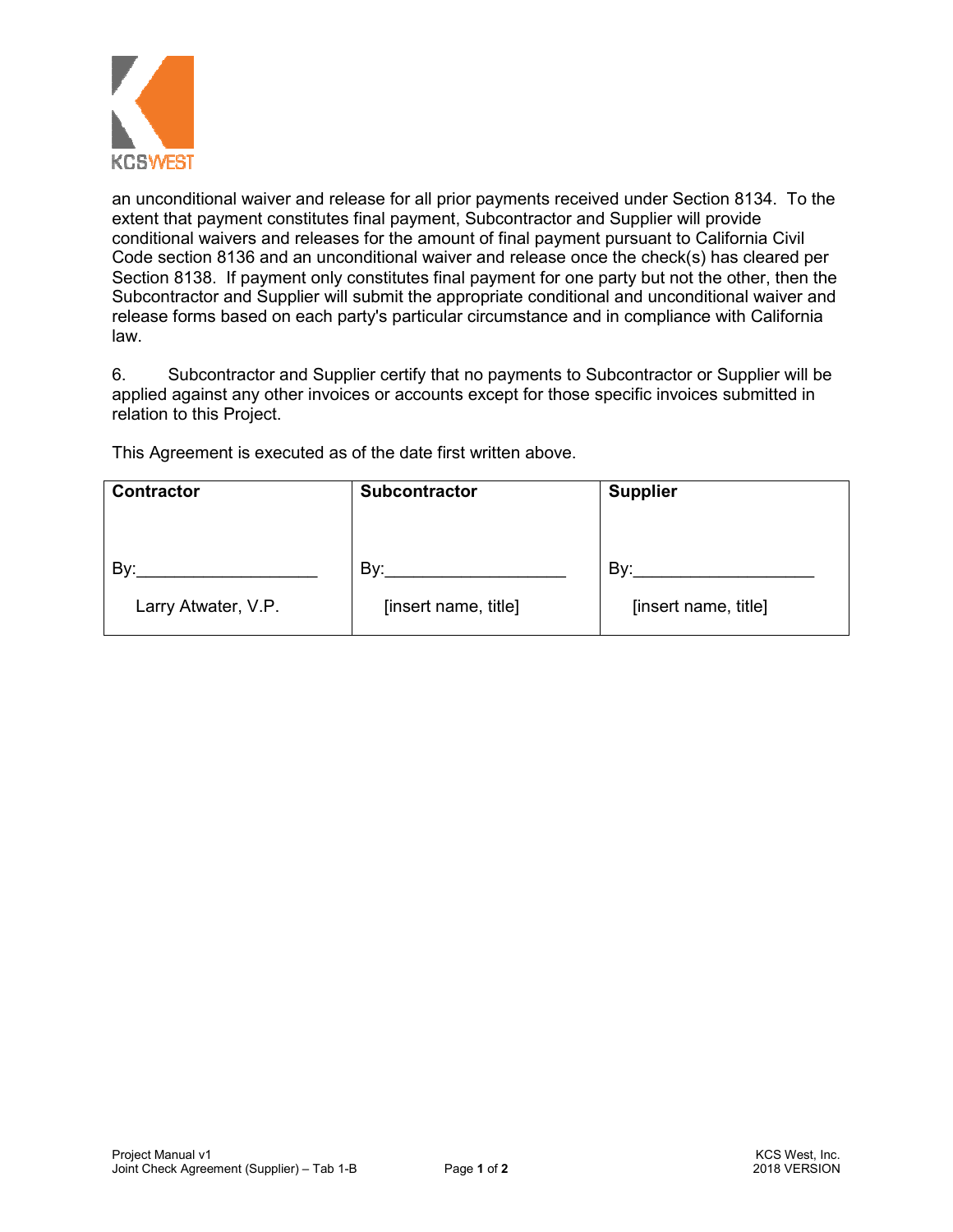# **TAB 2: CALIFORNIA LIEN WAIVERS AND RELEASES**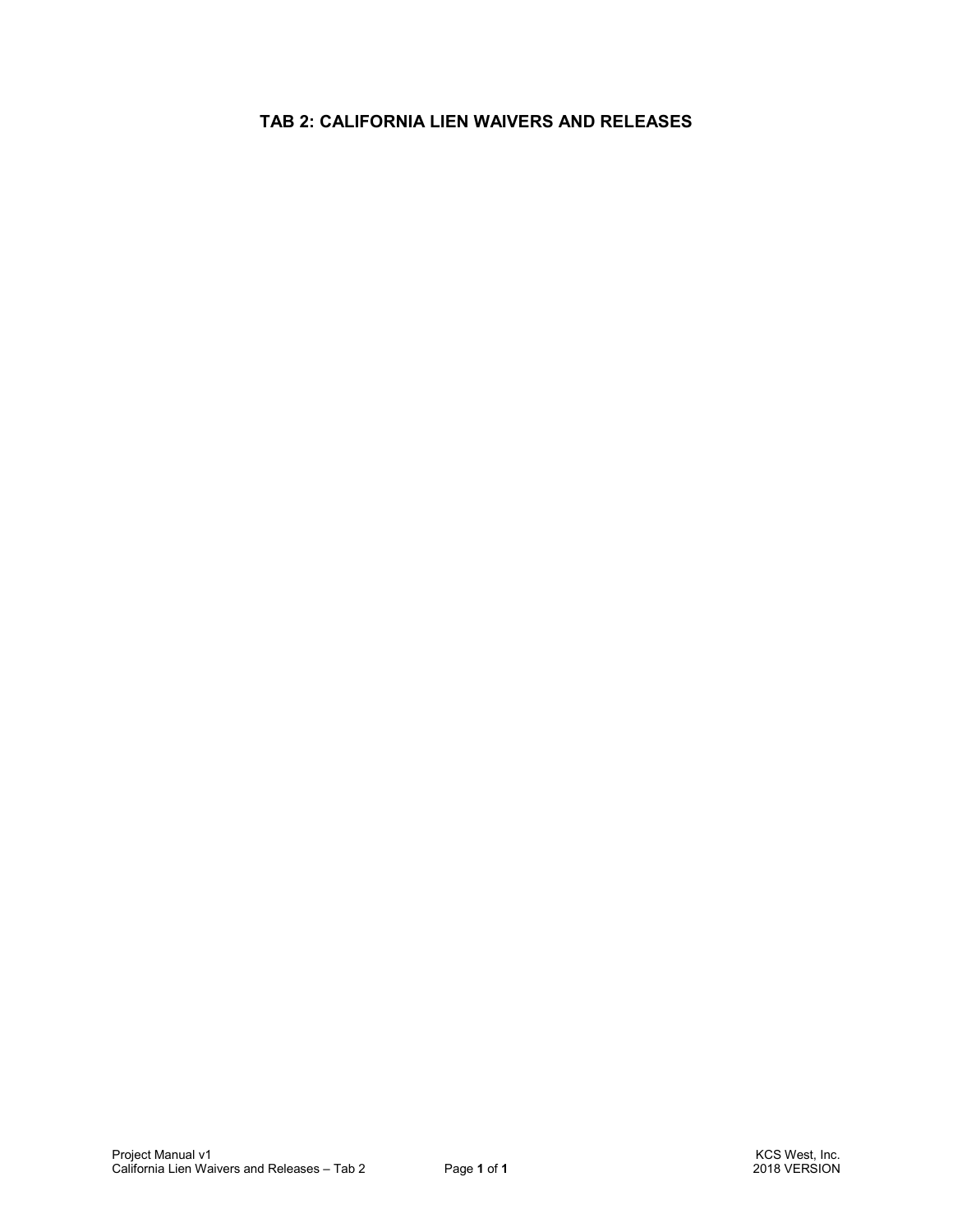## **CONDITIONAL WAIVER AND RELEASE ON PROGRESS PAYMENT**  (CA CIVIL CODE §8132)

# **NOTICE: THIS DOCUMENT WAIVES THE CLAIMANT'S LIEN, STOP PAYMENT NOTICE, AND PAYMENT BOND RIGHTS EFFECTIVE ON RECEIPT OF PAYMENT. A PERSON SHOULD NOT RELY ON THIS DOCUMENT UNLESS SATISFIED THAT THE CLAIMANT HAS RECEIVED PAYMENT.**

#### **Identifying Information:**

| Name of Claimant: | «Subcontractor»                                    |
|-------------------|----------------------------------------------------|
| Name of Customer: | KCS WEST, INC.                                     |
|                   | «Project Address», «Project City», «Project State» |
| Job Location:     | «Project Zip Code»                                 |
| Owner:            | «Owner Name»                                       |
| Through Date:     |                                                    |

#### **Conditional Waiver and Release**

This document waives and releases lien, stop payment notice, and payment bond rights the claimant has for labor and service provided, and equipment and material delivered, to the customer on this job through the Through Date of this document. Rights based upon labor or service provided, or equipment or material delivered, pursuant to a written change order that has been fully executed by the parties prior to the date that this document is signed by the claimant, are waived and released by this document, unless listed as an Exception below. This document is effective only on the claimant's receipt of payment from the financial institution on which the following check is drawn:

Maker of Check:

Amount of Check:  $\quad$  \$

Check Payable to:

#### **Exceptions**

This document does not affect any of the following:

- (1) Retentions;
- (2) Extras for which the claimant has not received payment;
- (3) The following progress payments for which the claimant has previously given a conditional waiver and release but has not received payment: Date(s) of waiver and release:

Amount(s) of unpaid progress payment(s): \$

- (4) Contract rights, including:
	- (A) a right based on rescission, abandonment, or breach of contract; and
	- (B) the right to recover compensation for work not compensated by the payment.

#### **SIGNATURE**

Claimant's Signature: Claimant's Title: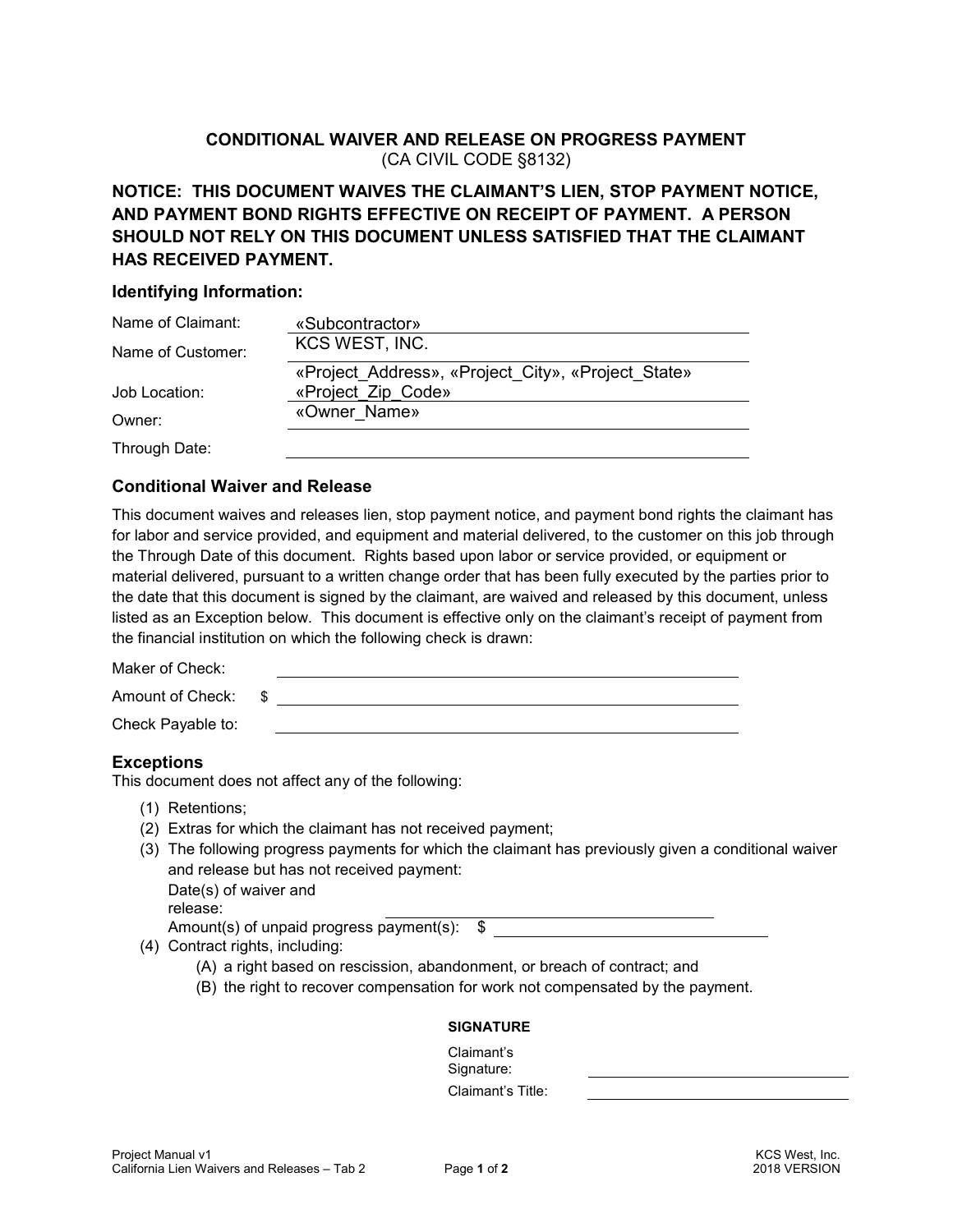# **UNCONDITIONAL WAIVER AND RELEASE ON PROGRESS PAYMENT**  (CA CIVIL CODE §8134)

Date of

# **NOTICE TO CLAIMANT: THIS DOCUMENT WAIVES AND RELEASES LIEN, STOP PAYMENT NOTICE, AND PAYMENT BOND RIGHTS UNCONDITIONALLY AND STATES THAT YOU HAVE BEEN PAID FOR GIVING UP THOSE RIGHTS. THIS DOCUMENT IS ENFORCEABLE AGAINST YOU IF YOU SIGN IT, EVEN IF YOU HAVE NOT BEEN PAID. IF YOU HAVE NOT BEEN PAID, USE A CONDITIONAL WAIVER AND RELEASE FORM.**

#### **Identifying Information:**

| Name of Claimant: | «Subcontractor»                                   |
|-------------------|---------------------------------------------------|
| Name of Customer: | KCS WEST, INC.                                    |
|                   | «Project Address», «Project City» «Project State» |
| Job Location:     | «Project Zip Code»                                |
| Owner:            | «Owner Name»                                      |
| Through Date:     |                                                   |

## **Unconditional Waiver and Release**

This document waives and releases lien, stop payment notice, and payment bond rights the claimant has for labor and service provided, and equipment and material delivered, to the customer on this job through the Through Date of this document. Rights based upon labor or service provided, or equipment or material delivered, pursuant to a written change order that has been fully executed by the parties prior to the date that this document is signed by the claimant, are waived and released by this document, unless listed as an Exception below. The claimant has received the following progress payment:

#### $\frac{1}{2}$

## **Exceptions**

This document does not affect any of the following:

- (1) Retentions;
- (2) Extras for which the claimant has not received payment;
- (3) Contract rights, including:
	- (A) a right based on rescission, abandonment, or breach of contract, and
	- (B) the right to recover compensation for work not compensated by the payment.

#### **SIGNATURE**

Claimant's Signature: Claimant's Title: Date of Signature: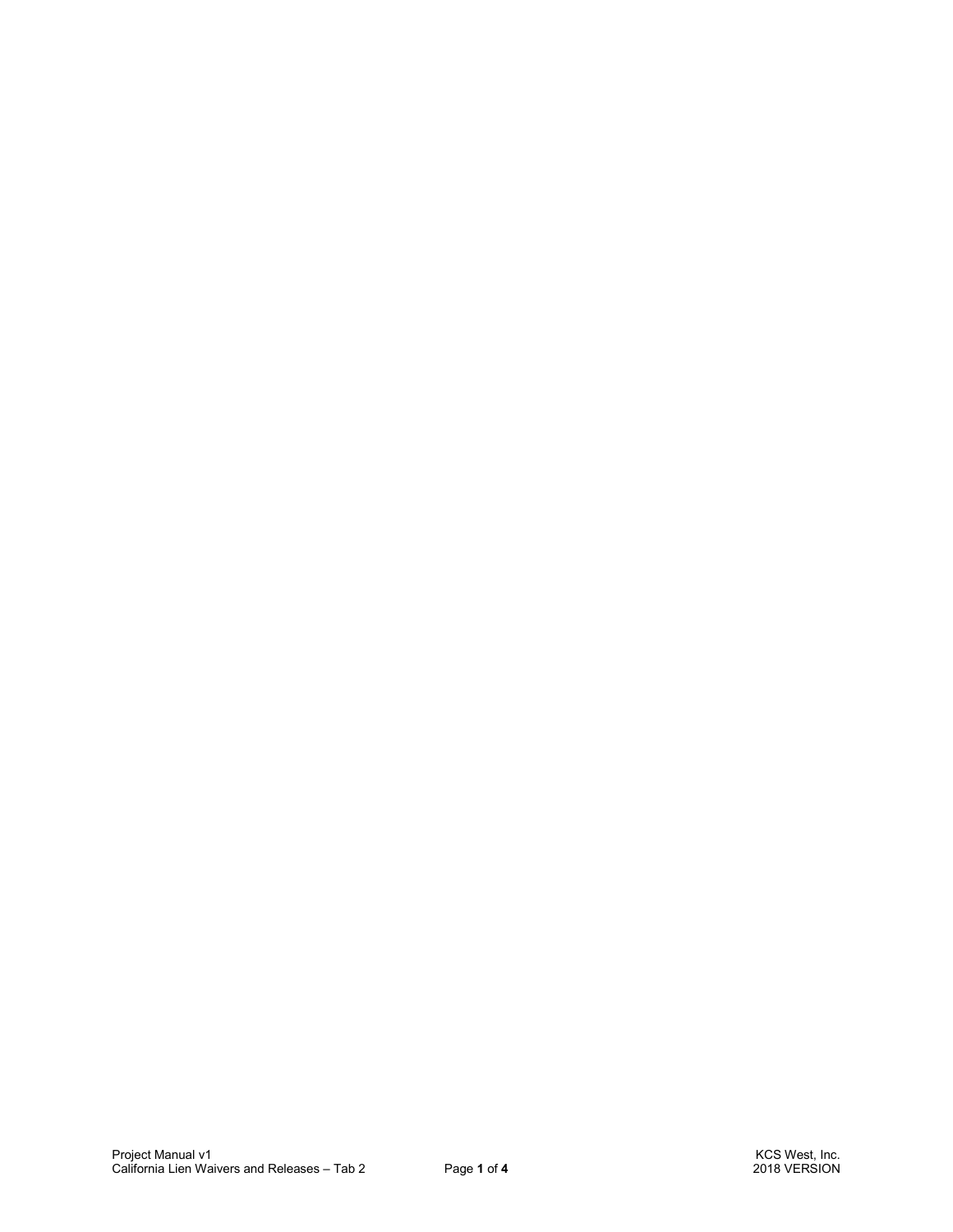# **CONDITIONAL WAIVER AND RELEASE ON FINAL PAYMENT**  (CA CIVIL CODE §8136)

# **NOTICE: THIS DOCUMENT WAIVES THE CLAIMANT'S LIEN, STOP PAYMENT NOTICE, AND PAYMENT BOND RIGHTS EFFECTIVE ON RECEIPT OF PAYMENT. A PERSON SHOULD NOT RELY ON THIS DOCUMENT UNLESS SATISFIED THAT THE CLAIMANT HAS RECEIVED PAYMENT.**

#### **Identifying Information:**

| Name of Claimant: | «Subcontractor»                                   |
|-------------------|---------------------------------------------------|
| Name of Customer: | KCS WEST, INC.                                    |
|                   | «Project Address», «Project City» «Project State» |
| Job Location:     | «Project Zip Code»                                |
| Owner:            | «Owner Name»                                      |

### **Conditional Waiver and Release**

This document waives and releases lien, stop payment notice, and payment bond rights the claimant has for labor and service provided, and equipment and material delivered, to the customer on this job. Rights based upon labor or service provided, or equipment or material delivered, pursuant to a written change order that has been fully executed by the parties prior to the date that this document is signed by the claimant, are waived and released by this document, unless listed as an Exception below. This document is effective only on the claimant's receipt of payment from the financial institution on which the following check is drawn:

| Maker of Check:      | KCS WEST, INC. |
|----------------------|----------------|
| Amount of            |                |
| Check:               |                |
| <b>Check Payable</b> |                |
| to:                  |                |
|                      |                |

## **Exceptions**

This document does not affect any of the following:

|            | Disputed claims for extras in the |
|------------|-----------------------------------|
| amount of: |                                   |

\$

## **SIGNATURE**

| Claimant's        |
|-------------------|
| Signature:        |
| Claimant's Title: |
| Date of           |
| Signature:        |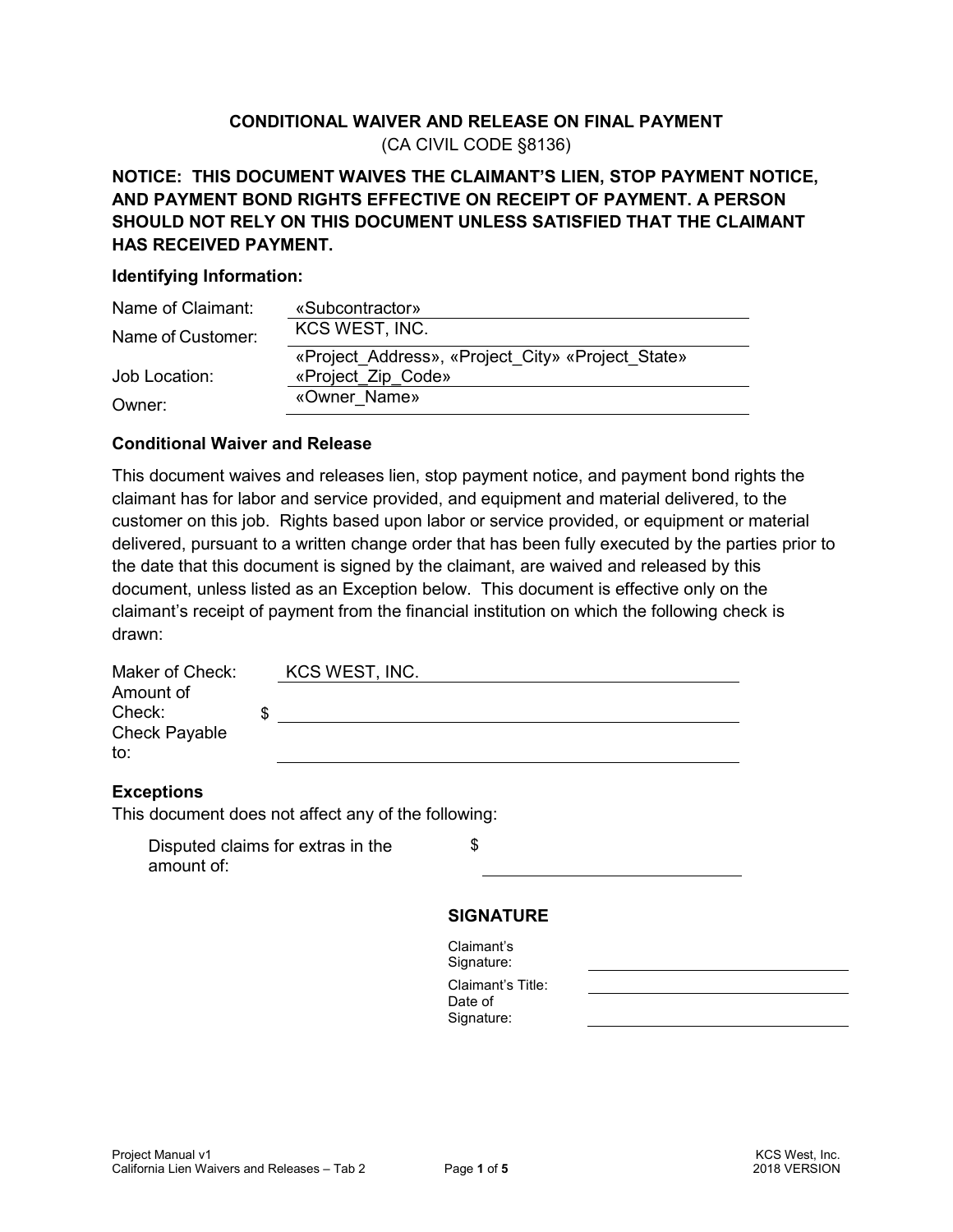## **UNCONDITIONAL WAIVER AND RELEASE ON FINAL PAYMENT**

(CA CIVIL CODE §8138)

**NOTICE TO CLAIMANT: THIS DOCUMENT WAIVES AND RELEASES LIEN, STOP PAYMENT NOTICE, AND PAYMENT BOND RIGHTS UNCONDITIONALLY AND STATES THAT YOU HAVE BEEN PAID FOR GIVING UP THOSE RIGHTS. THIS DOCUMENT IS ENFORCEABLE AGAINST YOU IF YOU SIGN IT, EVEN IF YOU HAVE NOT BEEN PAID. IF YOU HAVE NOT BEEN PAID, USE A CONDITIONAL WAIVER AND RELEASE FORM.**

#### **Identifying Information:**

| Name of Claimant: | «Subcontractor»                                   |
|-------------------|---------------------------------------------------|
| Name of Customer: | KCS WEST, INC.                                    |
|                   | «Project Address», «Project City» «Project State» |
| Job Location:     | «Project Zip Code»                                |
| Owner:            | «Owner Name»                                      |

#### **Unconditional Waiver and Release**

This document waives and releases lien, stop payment notice, and payment bond rights the claimant has for labor and service provided, and equipment and material delivered, to the customer on this job. Rights based upon labor or service provided, or equipment or material delivered, pursuant to a written change order that has been fully executed by the parties prior to the date that this document is signed by the claimant, are waived and released by this document, unless listed as an Exception below. The claimant has been paid in full.

#### **Exceptions**

This document does not affect any of the following:

Disputed claims for extras in the amount of: \$

#### **SIGNATURE**

Claimant's Signature: Claimant's Title: Date of Signature: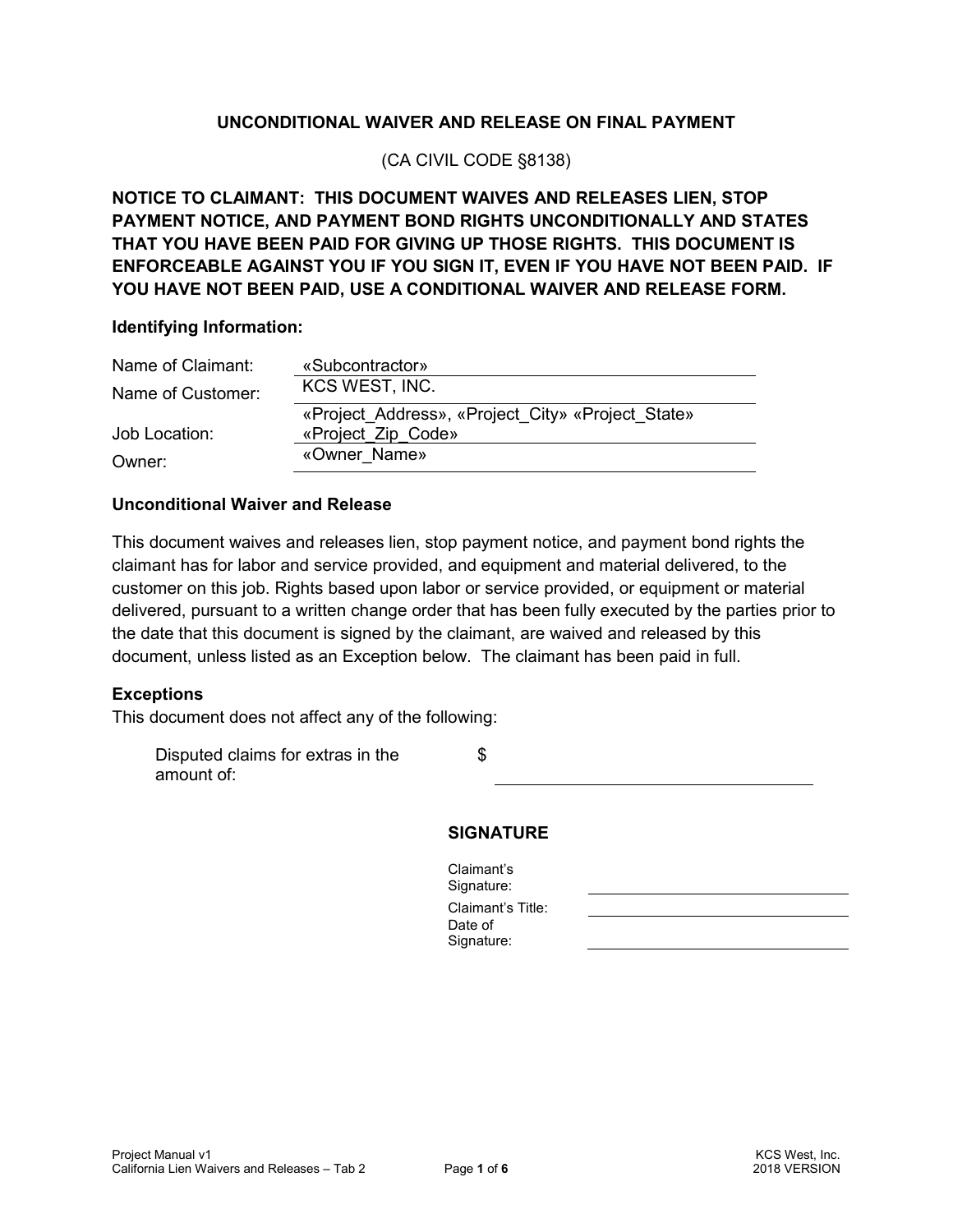### **TAB 3: SUBCONTRACTOR WARRANTY FORM**

PROJECT: **«Project\_Name»**  OWNER: **«Owner\_Name»**  LOCATION: **«Project\_Address», «Project\_City» «Project\_State» «Project\_Zip\_Code»** 

We, **[«Subcontractor»]** ("Subcontractor"), hereby guarantee that all materials, equipment and workmanship for the [**«Trade»]** (work"), completed under direct contract with KCS West, Inc. ("Contractor") for the Project are in accordance with the Drawings, Specifications, and other contract documents ("Contract Documents"), applicable to the Work and as specifically defined by the terms and conditions of the general contract agreement dated **[insert Effective Date]**  ("Contract"). Subcontractor warrants that for a period of one (1) year from the date of **[insert Substantial or Final Completion]** of the Project, as defined in the Contract, or within such longer period of time as may be prescribed by applicable law or by the terms of any applicable special guarantee or extended warranty required by the Contract Documents, that the Work as installed, will fulfill the requirements of the express 1 year warranty per the Contract, as well as any other guarantees included in the applicable Contract Documents.

Subcontractor agrees to repair or replace any or all Work, together with any other adjacent work that may be displaced during the repair or replacement, that is defective or deficient in materials, equipment or workmanship during the applicable warranty period without any expenses to the Owner or Contractor. Only ordinary wear and tear, improper use and maintenance, and unusual abuse are excluded from this warranty.

Subcontractor will within business days' receipt of written notice from Owner or Contractor of defects, provide on-site trouble shooting service and within business days' receipt of notice commence to repair or replace the same (unless a longer period is necessary due to delivery of replacement equipment or parts). If Subcontractor fails to comply with the terms and conditions of this warranty after being notified in writing by the Owner or Contractor, the Owner may repair or replace the defective Work at Subcontractor's sole expense. Within 30 days' receipt of notice of repair, Subcontractor will reimburse Owner for all costs and expenses incurred.

Subcontractor acknowledges and agrees that Owner has an express right to enforce this warranty or to proceed to have the defect repaired and made good at Subcontractor's sole expense should Subcontractor fail to timely do so.

The warranty provided is not in lieu of, but in addition to, any warranties or other obligations otherwise imposed by the Contract Documents and applicable law.

Signed\_\_\_\_\_\_\_\_\_\_\_\_\_\_\_\_\_\_\_\_\_\_\_\_\_\_\_\_\_\_\_\_\_\_\_\_\_\_\_\_\_\_\_\_\_\_\_\_\_\_\_\_\_\_\_\_\_\_\_\_\_\_

**Subcontractor** 

License No.

**[Substantial/Final]** Completion date: \_\_\_\_\_\_\_\_\_\_\_\_\_\_\_\_\_\_\_\_\_\_\_\_\_\_\_\_\_\_\_\_\_\_\_\_\_\_\_\_\_\_\_\_\_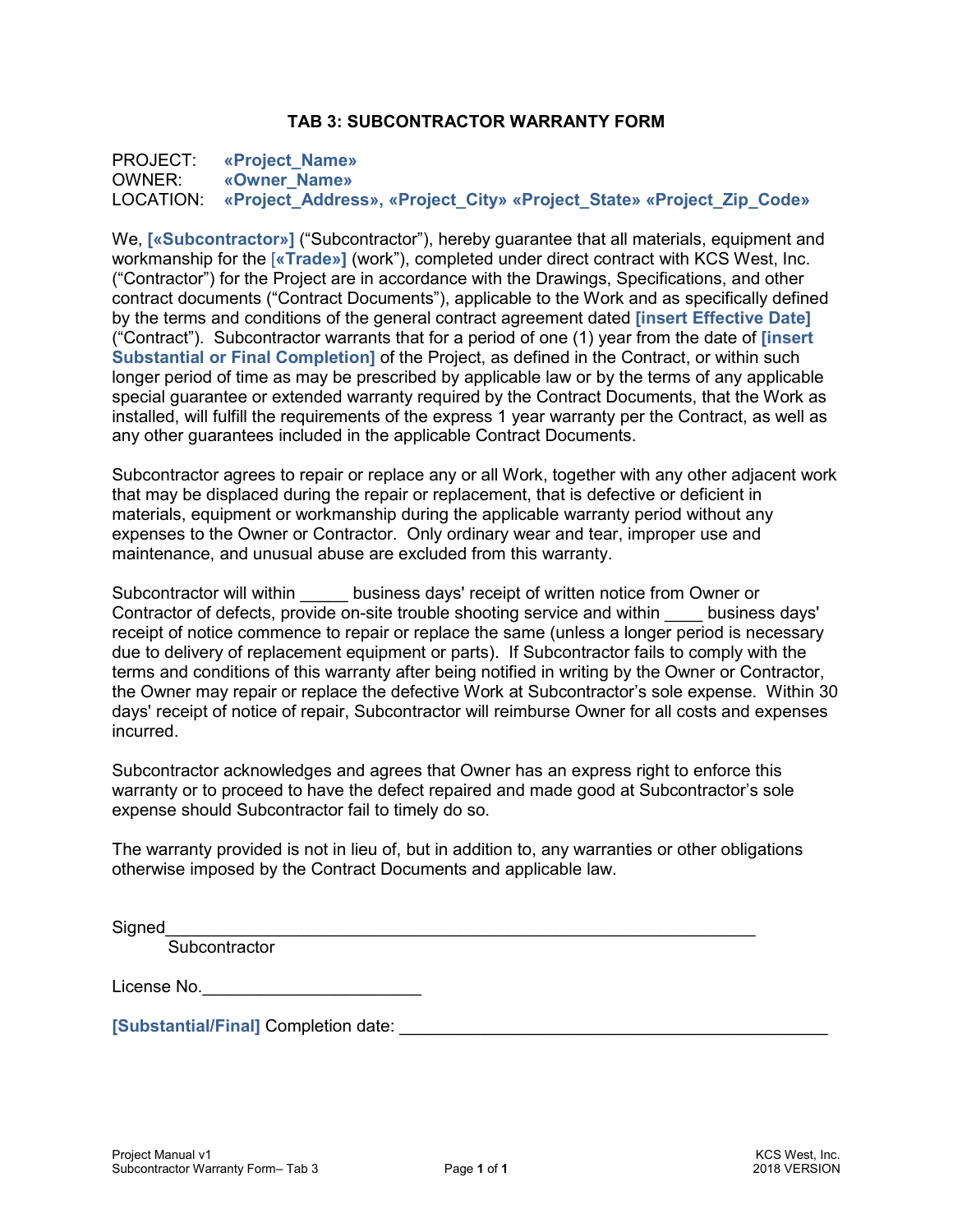#### **TAB 3: SUPPLIER WARRANTY FORM**

PROJECT: **«Project\_Name»**  OWNER: **«Owner\_Name»**  LOCATION: **«Project\_Address», «Project\_City» «Project\_State» «Project\_Zip\_Code»** 

We, [insert name of supplier], Supplier hereby guarantee that all materials and equipment supplied for the Project on behalf of [Subcontractor "or KCS West, Inc.] in connection with [insert type of materials or equipment] ("Goods") are in accordance with the Drawings, Specifications, and other contract documents ("Contract Documents"), describing the requirements of the Goods, and as specifically defined by the terms and conditions of the general contract agreement dated [insert effective date] ("Contract"). Supplier warrants that for [a period of one (1) year from the date of [insert Substantial or Final Completion] of the Project, as defined in the Contract] or [for a period of \_\_\_\_\_\_years from [insert Substantial or Final Completion] of the Project] per the Contract Documents, that the Goods as installed, will fulfill the requirements of the express warranty period.

Supplier agrees to repair or replace any or all Goods that are defective or deficient in materials, equipment during the applicable warranty period without any expenses to the Owner, Contractor or [Subcontractor, if supplier provided to sub]. Only ordinary wear and tear, improper use and maintenance, and unusual abuse are excluded from this warranty.

Supplier will within business days' receipt of written notice from Owner or [Contractor or Subcontractor] of defects, provide on-site trouble shooting service and within business days' receipt of notice commence to repair or replace the same (unless a longer period is necessary due to delivery of replacement equipment or parts). If Supplier fails to comply with the terms and conditions of this warranty after being notified in writing by the Owner or [Contractor or Subcontractor], the Owner may repair or replace the defective Goods at Supplier's sole expense. Within 30 days' receipt of notice of repair, Supplier will reimburse [Owner, Contractor, Subcontractor] for all costs and expenses incurred.

Supplier acknowledges and agrees that Owner [Contractor or Subcontractor] has an express right to enforce this warranty or to proceed to have the defect repaired and made good at Supplier's sole expense should Supplier fail to timely do so.

The warranty provided is not in lieu of, but in addition to, any warranties or other obligations otherwise imposed by the Contract Documents and applicable law.

Signed\_\_\_\_\_\_\_\_\_\_\_\_\_\_\_\_\_\_\_\_\_\_\_\_\_\_\_\_\_\_\_\_\_\_\_\_\_\_\_\_\_\_\_\_\_\_\_\_\_\_\_\_\_\_\_\_\_\_\_\_\_\_

**Supplier** 

Countersigned by [Contractor or Subcontractor]

[Substantial/Final] Completion date: \_\_\_\_\_\_\_\_\_\_\_\_\_\_\_\_\_\_\_\_\_\_\_\_\_\_\_\_\_\_\_\_\_\_\_\_\_\_\_\_\_\_\_\_\_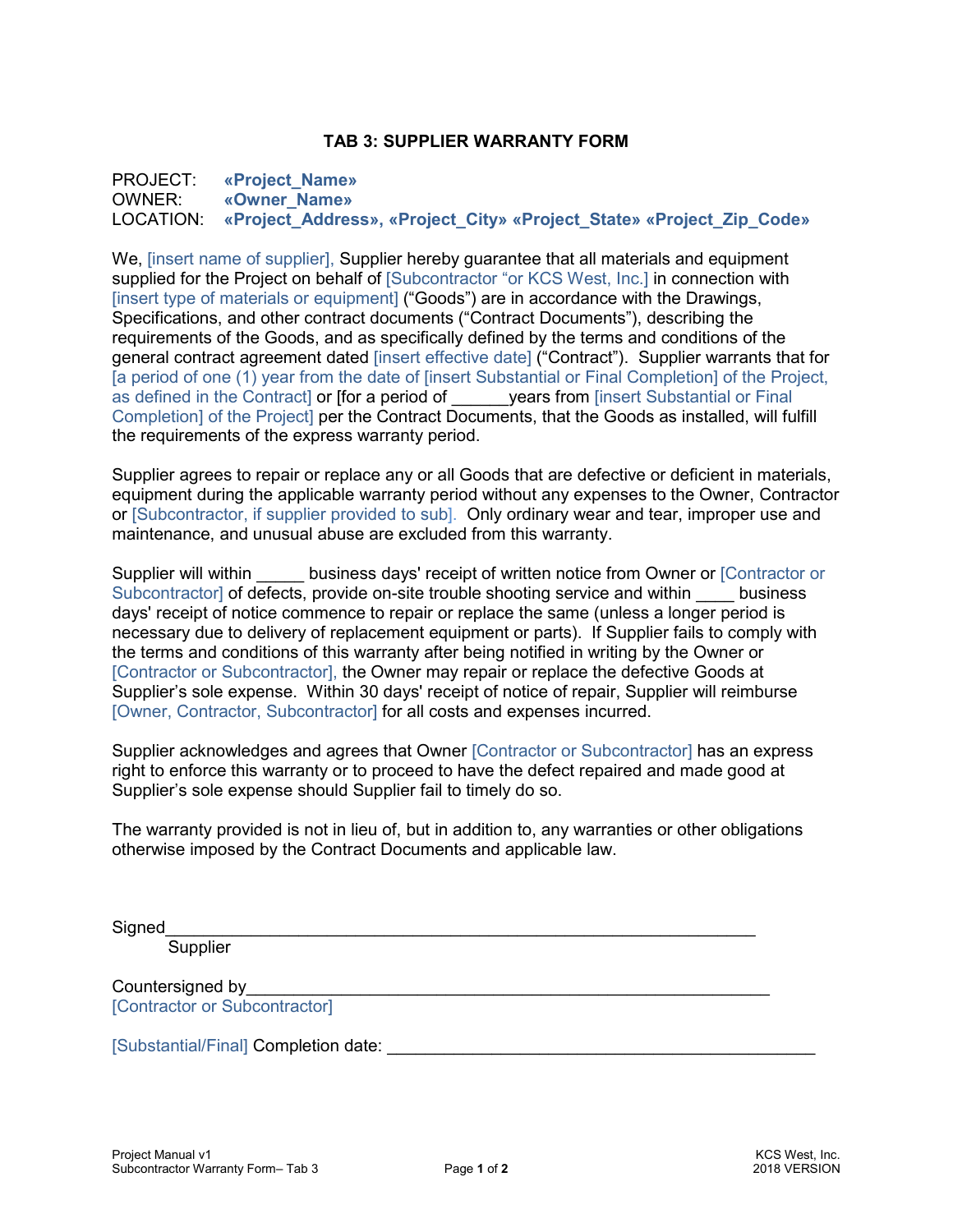Bond No. Amount: \$\_\_\_\_\_\_\_\_\_\_

#### **TAB 4: SUBCONTRACTOR'S PERFORMANCE BOND**

**KNOW BY ALL MEN BY THESE PRESENTS**, that **[**«Subcontractor»**]** as Principal, ("Subcontractor"), and \_\_\_\_\_\_\_\_\_\_\_\_\_\_\_\_\_\_\_\_\_\_\_\_\_\_\_\_\_\_\_\_\_\_\_ as Surety, a corporation duly organized under the laws of the State of **wich the promant contract of contact** of business at  $\blacksquare$  and  $\blacksquare$ 

authorized to do business in the State of California ("Surety"), are bound unto KCS WEST, INC., a Delaware corporation, with its principal place of business at 250 East 1st Street, Suite 600, Los Angeles, CA 90012 ("Obligee"), in the sum of **[«Base\_Contract\_Words»]** Dollars and no cents, the sum being not less than 100% of the total amount of the Work, for payment of which Subcontractor and Surety jointly and severally bind themselves, and their respective heirs, administrators, executors, successors and assigns, firmly by these presents.

## **THE CONDITION OF THIS OBLIGATION IS SUCH THAT:**

**WHEREAS, Subcontractor has entered into a subcontract by written agreement dated**  [«Month\_Issued» «Day\_Issued», «Year\_Issued»] ("Subcontract") with Obligee for the performance of [«Trade»] work ("Work") that is part of the prime contract between Obligee and [«Owner\_Name»] ("Contract") for the construction of «Project\_Name»] at [«Project\_Address», «Project\_City», «Project\_State» «Project\_Zip\_Code»] ("Project") by which Subcontract is by this reference made a part of said Contract.

**WHEREAS,** Subcontractor's Work is to be performed in accordance with the Contract Documents for the Project as defined in the Subcontract (as amended), the terms and conditions of which are expressly incorporated herein by reference.

**WHEREAS,** Subcontractor is required under the terms and conditions of the Subcontract to furnish a bond for the faithful performance of its Work in accordance with the Contract Documents, as may be amended through Change Order.

**NOW, THEREFORE**, if the Subcontractor, or its heirs, executors, administrators, successors, or assigns approved by Contractor, promptly and faithfully perform and fulfill the covenants, conditions and agreements set forth in the Contract Documents and any alteration made in the Work as provided by the Contract Documents, on its part, to be kept and performed at the time and in the manner therein specified, and in all respects according to their intent and meaning; and will faithfully fulfill all obligations including the express warranty of all materials, equipment, and workmanship; and will indemnify and hold harmless the Obligee from all liability, cost, damage, expense and attorney's fees which it may suffer by reason of Subcontractor's failure to properly perform the Work in accordance with the Contract Documents, and fully reimburse and repay the Obligee for all expenses that Obligee incurs in rectifying or mitigating Subcontractor's default upon written notice to the Surety, including completion within the time specified and guarantees, then this obligation will be null and void; otherwise it will remain in full force and effect.

No extension of time, change, alteration, modification or addition to the Contract Documents or of the Work will release or exonerate the Surety on this bond or in any way affect the obligation of this bond; and Surety waives notice of any extension of time, change, alteration, modification, or addition.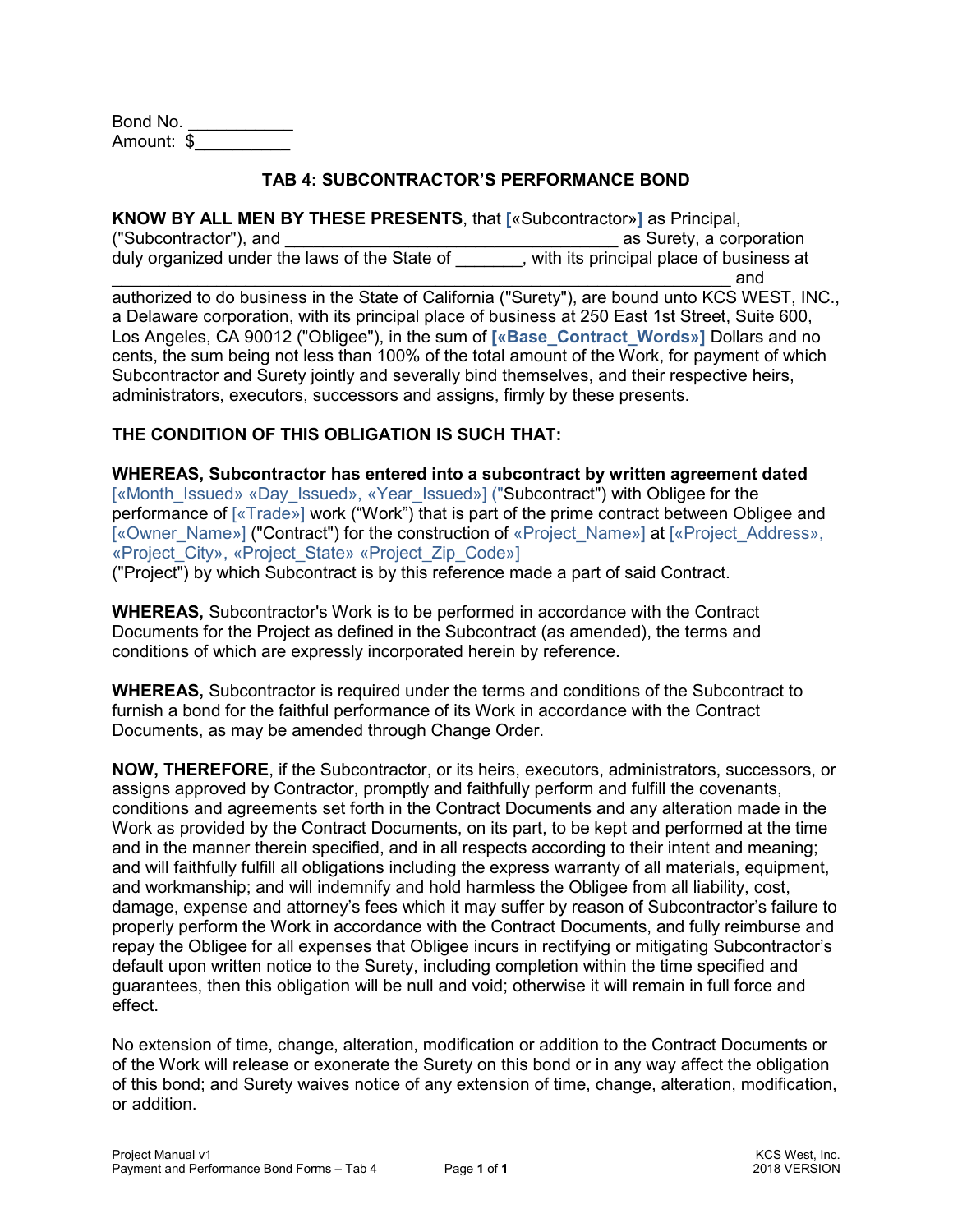As a condition precedent to the satisfactory completion of the Subcontract, unless otherwise provided for in the Contract Documents, the above obligation will be enforceable for a period of 1 year after [insert Substantial or Final Completion] (as defined by the Contract) of the Project, during which time if Subcontractor fails to make full, complete, and satisfactory any repair and replacements and totally protect the Contractor from loss or damage resulting from or caused by defective materials, equipment, or faulty workmanship. The obligations of Surety will continue so long as any obligation of Subcontractor remains. Nothing stated in this bond will limit the Obligee's rights or the Subcontractor's or Surety's obligations under the Contract Documents, law or equity.

**WHENEVER** Subcontractor is declared in default by the Obligee under the Contract Documents, and within 5 business days' written notice of the Subcontractor's default, the Surety will take action to remedy the default, at Obligee's option, by:

promptly completing the Subcontract, through its agent or an independent contractor that is reasonably acceptable to Obligee, in accordance with its terms and conditions of the Contract Documents, including without limitation, all obligations with respect to payments, warranties, guarantees, and liquidated damages; or

 (iii) either obtaining a bid or bids for submission to the Obligee or allowing Obligee to obtain a bid or bids for completing the Subcontract in accordance with its terms and conditions, and upon determination by the Obligee and surety of the lowest responsible bidder who is reasonably acceptable to Obligee, arrange for a subcontract between such bidder and the Obligee, and make available as work progresses sufficient funds to pay the cost of completion less the balance of the Subcontract Price; but not exceeding, including other costs and damages for which the Surety may be liable. The term "balance of the Subcontract Price," as used in this paragraph, means the total amount payable by the Obligee to Subcontractor under the Subcontract as may be adjusted through executed Change Order, less the amount properly paid by Obligee to Subcontractor.

Should the Surety fail to take action to cure the Subcontractor's default within the 5 business day period, Obligee, without further written notice, will have no obligation to mitigate any liability, cost, damage, expense or attorney's fees which it may incur and may complete the Subcontractor's Work in any manner it deems expedient and pursue all other remedies available by law for breach of this bond.

Surety's obligation is independent of the obligations of any other surety for the performance of the construction work or Work on this Project, and suit may be brought against Surety and any other sureties, jointly and severally, or against any one of more of them, or against less than all of them without impairing the Obligee's rights against the others.

No right of action will accrue on this bond to or for the use of any person or corporation other than the Obligee or its successors or assigns.

If a suit is brought upon this bond by Obligee, Surety will pay reasonable attorney's fees and costs incurred by Obligee in the suit.

Notice of claim against Surety will be provided to [insert name] or any other "Attorney-in Fact" identified on the power of attorney for [insert name of Surety] at [insert address].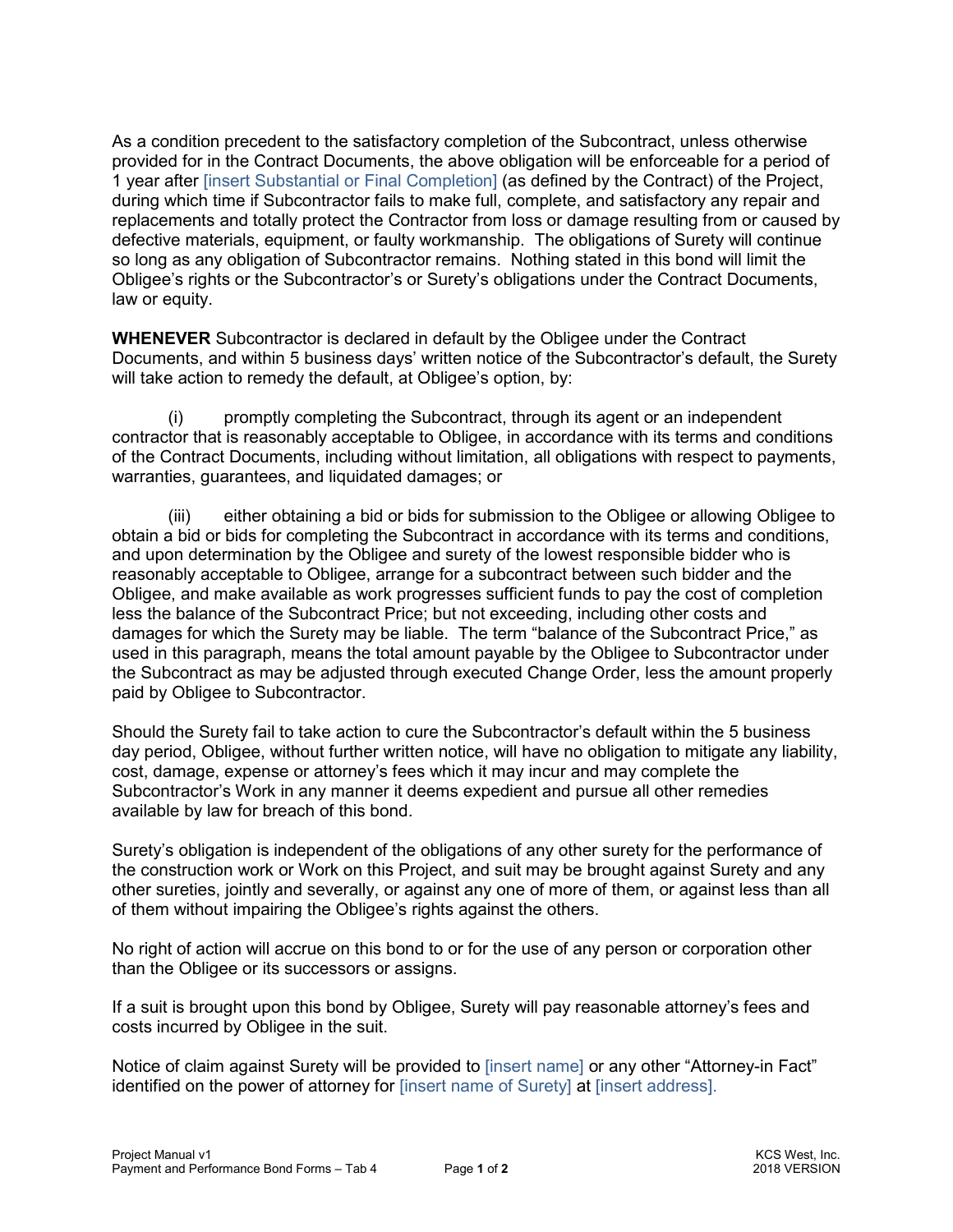**IN WITNESS WHEREOF**, the parties have caused their names and seals to be affixed hereto this [insert day] of [insert month], 20

| Subcontractor           | Surety:                 |
|-------------------------|-------------------------|
| [insert name of entity] | [insert name of surety] |
| Bv:                     | Bv:                     |
| [insert name and title] | [insert name and title] |

Bond must be executed by an officer of the bonding company or by a duly authorized Attorney-In-Fact. If executed by an Attorney-In-Fact, a properly notarized Power-of-Attorney from the Bonding company showing such authority must be attached hereto.

#### **THIS IS A REQUIRED FORM**

Any claim under this bond may be address to:

[insert name and address of surety]

[Name, address and telephone number of agent for service of process in California]

 $\frac{1}{\sqrt{2}}$  ,  $\frac{1}{\sqrt{2}}$  ,  $\frac{1}{\sqrt{2}}$  ,  $\frac{1}{\sqrt{2}}$  ,  $\frac{1}{\sqrt{2}}$  ,  $\frac{1}{\sqrt{2}}$  ,  $\frac{1}{\sqrt{2}}$  ,  $\frac{1}{\sqrt{2}}$  ,  $\frac{1}{\sqrt{2}}$  ,  $\frac{1}{\sqrt{2}}$  ,  $\frac{1}{\sqrt{2}}$  ,  $\frac{1}{\sqrt{2}}$  ,  $\frac{1}{\sqrt{2}}$  ,  $\frac{1}{\sqrt{2}}$  ,  $\frac{1}{\sqrt{2}}$ 

 $\mathcal{L}_\text{max}$  and  $\mathcal{L}_\text{max}$  and  $\mathcal{L}_\text{max}$  and  $\mathcal{L}_\text{max}$  and  $\mathcal{L}_\text{max}$  and  $\mathcal{L}_\text{max}$ 

 $\frac{1}{\sqrt{2}}$  ,  $\frac{1}{\sqrt{2}}$  ,  $\frac{1}{\sqrt{2}}$  ,  $\frac{1}{\sqrt{2}}$  ,  $\frac{1}{\sqrt{2}}$  ,  $\frac{1}{\sqrt{2}}$  ,  $\frac{1}{\sqrt{2}}$  ,  $\frac{1}{\sqrt{2}}$  ,  $\frac{1}{\sqrt{2}}$  ,  $\frac{1}{\sqrt{2}}$  ,  $\frac{1}{\sqrt{2}}$  ,  $\frac{1}{\sqrt{2}}$  ,  $\frac{1}{\sqrt{2}}$  ,  $\frac{1}{\sqrt{2}}$  ,  $\frac{1}{\sqrt{2}}$ 

 $\frac{1}{\sqrt{2}}$  ,  $\frac{1}{\sqrt{2}}$  ,  $\frac{1}{\sqrt{2}}$  ,  $\frac{1}{\sqrt{2}}$  ,  $\frac{1}{\sqrt{2}}$  ,  $\frac{1}{\sqrt{2}}$  ,  $\frac{1}{\sqrt{2}}$  ,  $\frac{1}{\sqrt{2}}$  ,  $\frac{1}{\sqrt{2}}$  ,  $\frac{1}{\sqrt{2}}$  ,  $\frac{1}{\sqrt{2}}$  ,  $\frac{1}{\sqrt{2}}$  ,  $\frac{1}{\sqrt{2}}$  ,  $\frac{1}{\sqrt{2}}$  ,  $\frac{1}{\sqrt{2}}$ 

 $\frac{1}{\sqrt{2}}$  ,  $\frac{1}{\sqrt{2}}$  ,  $\frac{1}{\sqrt{2}}$  ,  $\frac{1}{\sqrt{2}}$  ,  $\frac{1}{\sqrt{2}}$  ,  $\frac{1}{\sqrt{2}}$  ,  $\frac{1}{\sqrt{2}}$  ,  $\frac{1}{\sqrt{2}}$  ,  $\frac{1}{\sqrt{2}}$  ,  $\frac{1}{\sqrt{2}}$  ,  $\frac{1}{\sqrt{2}}$  ,  $\frac{1}{\sqrt{2}}$  ,  $\frac{1}{\sqrt{2}}$  ,  $\frac{1}{\sqrt{2}}$  ,  $\frac{1}{\sqrt{2}}$ 

 $\frac{1}{\sqrt{2}}$  ,  $\frac{1}{\sqrt{2}}$  ,  $\frac{1}{\sqrt{2}}$  ,  $\frac{1}{\sqrt{2}}$  ,  $\frac{1}{\sqrt{2}}$  ,  $\frac{1}{\sqrt{2}}$  ,  $\frac{1}{\sqrt{2}}$  ,  $\frac{1}{\sqrt{2}}$  ,  $\frac{1}{\sqrt{2}}$  ,  $\frac{1}{\sqrt{2}}$  ,  $\frac{1}{\sqrt{2}}$  ,  $\frac{1}{\sqrt{2}}$  ,  $\frac{1}{\sqrt{2}}$  ,  $\frac{1}{\sqrt{2}}$  ,  $\frac{1}{\sqrt{2}}$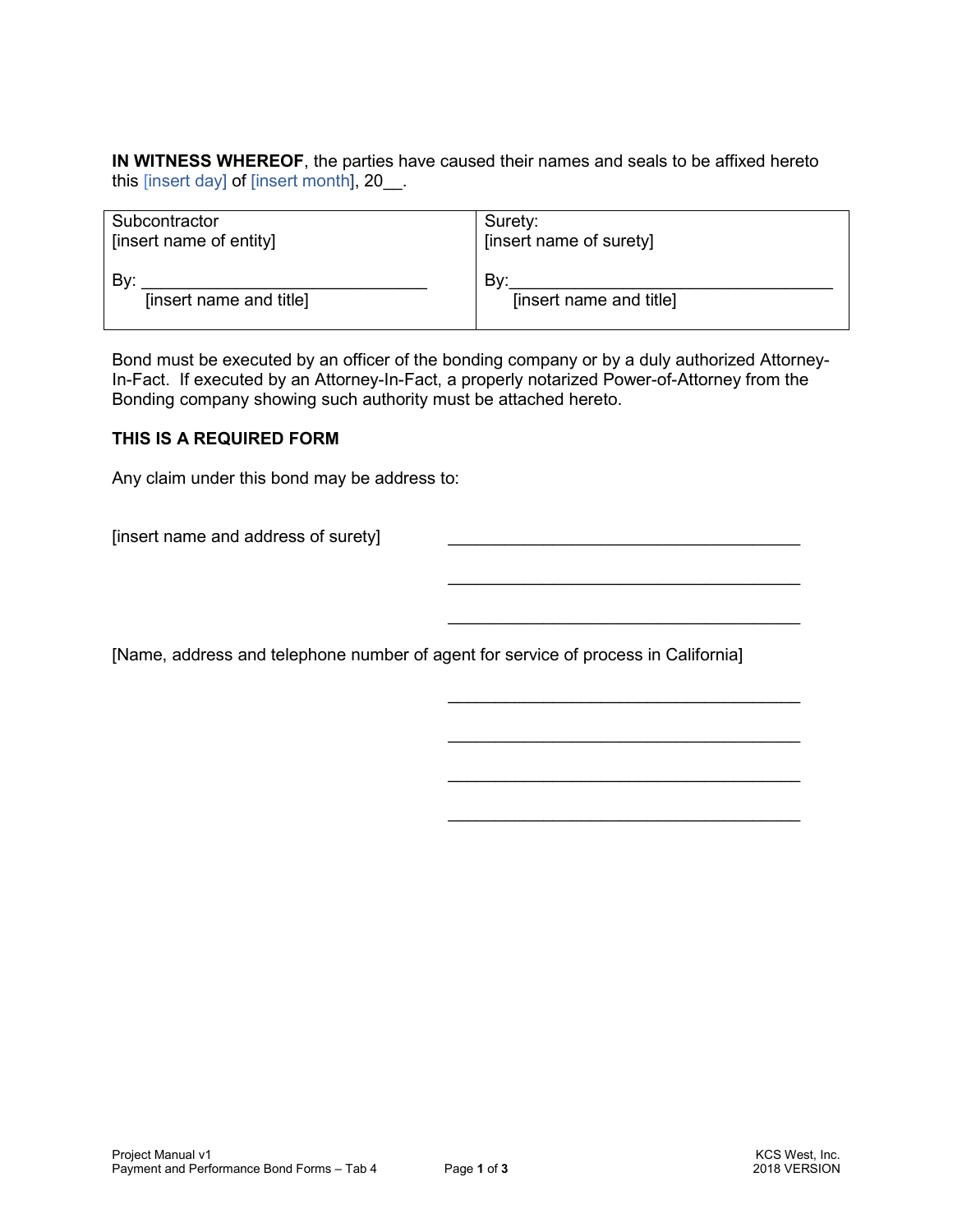# **TAB 4: SUBCONTRACTOR'S PAYMENT BOND**

**KNOW BY ALL MEN BY THESE PRESENTS**, that **[«Subcontractor»]** as Principal, ("Subcontractor"), and \_\_\_\_\_\_\_\_\_\_\_\_\_\_\_\_\_\_\_\_\_\_\_\_\_\_\_\_\_\_\_\_\_\_\_ as Surety, a corporation duly organized under the laws of the State of Table to the its principal place of business at  $\blacksquare$  and  $\blacksquare$ authorized to do business in the State of California ("Surety"), are bound unto KCS WEST, INC., a Delaware corporation, with its principal place of business at 250 East 1st Street, Suite 600, Los Angeles, CA 90012 ("Obligee"), in the sum **«Base\_Contract\_Words»** Dollars and no cents, the sum being not less than 100% of the total amount of the Work, for payment of which Subcontractor and Surety jointly and severally bind themselves, and their respective heirs, administrators, executors, successors and assigns, firmly by these presents.

# **THE CONDITION OF THIS OBLIGATION IS SUCH THAT:**

**WHEREAS**, Subcontractor has entered into a subcontract by written agreement dated [«Month\_Issued» «Day\_Issued», «Year\_Issued»] ("Subcontract") with Obligee for the performance of [«Trade»] work ("Work") that is part of the prime contract between Obligee and [«Owner\_Name»] ("Contract") for the construction of [«Project\_Name»] at [«Project\_Address», «Project City» «Project State» «Project Zip Code»] ("Project") by which Subcontract is by this reference made a part of said Contract.

**NOW, THEREFORE**, if Subcontractor or any of its tier-subcontractors or suppliers fail to pay any subcontractors, laborers, or material suppliers engaged to perform all or a portion of the Work under the Subcontract or pay amounts due to union trust funds for labor performed under the Subcontract, or any amounts due under the Unemployment Insurance Code with respect to Work or labor performed under the Subcontract, or any amounts required to be deducted, withheld, and paid over to either the FUTA or SUTA from the wages of employees of the Subcontractor and its tier-subcontractors pursuant to Section 13020 of the Unemployment Insurance Code and the Federal Unemployment Tax Act with respect to Work and labor, or pay any other person or claimants recognized under the California mechanics lien or stop payment notice laws, the Surety will pay for the same, in an amount not exceeding the sum specified in this bond (as may be adjusted through Change Order), and also will pay, in case suit is brought upon this bond, reasonable attorney's fees and costs, to be fixed by the court.

This bond will inure to the benefit of any subcontractor, laborers, material suppliers or other persons or claimants recognized under the California mechanics lien or stop payment notice laws that are entitled to make a claim so as to give a right of action to such persons or their assigns in any suit brought upon this bond.

The amount of this bond will be reduced by and to the extent of any payment or payments made in good faith hereunder.

The Surety, for value received, agrees that no change, extension of time, alteration or addition to the terms of the Contract Documents as defined in the Subcontract, or to the Work will impair or affect its obligations and its bond. The Surety expressly waives notice of any such change, extension of time, alteration or addition.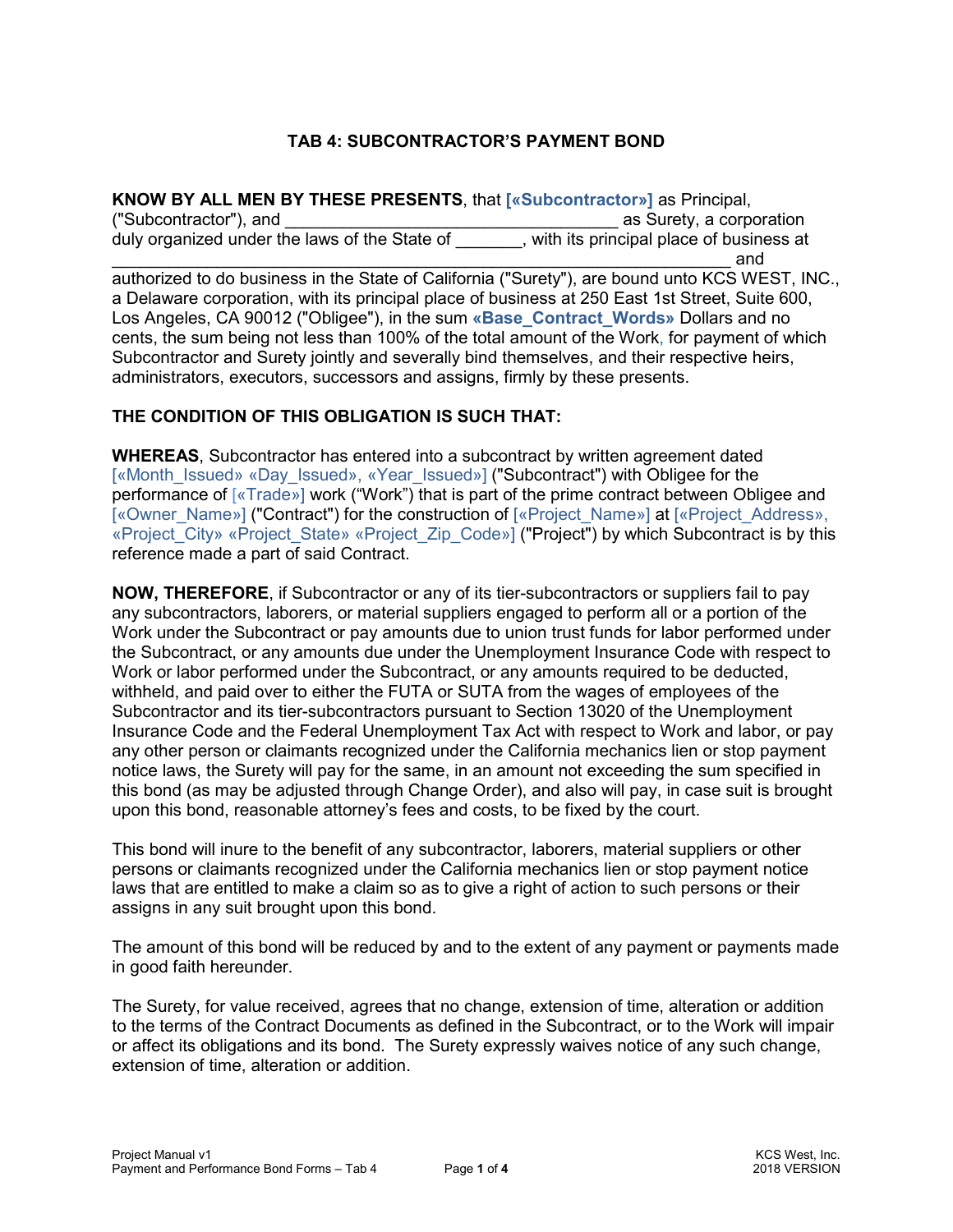**IN WITNESS THEREOF**, the parties have caused their names and seals to be affixed hereto this [insert day] day of [insert month], 20\_\_.

| Subcontractor           | Surety:                 |
|-------------------------|-------------------------|
| [insert name of entity] | [insert name of surety] |
| Bv:                     | Bv:                     |
| [insert name and title] | [insert name and title] |

Bond must be executed by an officer of the bonding company or by a duly authorized Attorney-In-Fact. If executed by an Attorney-In-Fact, a properly notarized Power-of-Attorney from the Bonding company showing such authority must be attached hereto.

#### **THIS IS A REQUIRED FORM**

Any claim under this bond may be address to:

[insert name and address of surety]

[Name, address and telephone number of agent for service of process in California]

 $\frac{1}{\sqrt{2}}$  ,  $\frac{1}{\sqrt{2}}$  ,  $\frac{1}{\sqrt{2}}$  ,  $\frac{1}{\sqrt{2}}$  ,  $\frac{1}{\sqrt{2}}$  ,  $\frac{1}{\sqrt{2}}$  ,  $\frac{1}{\sqrt{2}}$  ,  $\frac{1}{\sqrt{2}}$  ,  $\frac{1}{\sqrt{2}}$  ,  $\frac{1}{\sqrt{2}}$  ,  $\frac{1}{\sqrt{2}}$  ,  $\frac{1}{\sqrt{2}}$  ,  $\frac{1}{\sqrt{2}}$  ,  $\frac{1}{\sqrt{2}}$  ,  $\frac{1}{\sqrt{2}}$ 

 $\mathcal{L}_\text{max}$  and  $\mathcal{L}_\text{max}$  and  $\mathcal{L}_\text{max}$  and  $\mathcal{L}_\text{max}$  and  $\mathcal{L}_\text{max}$  and  $\mathcal{L}_\text{max}$ 

 $\mathcal{L}_\text{max}$  and  $\mathcal{L}_\text{max}$  and  $\mathcal{L}_\text{max}$  and  $\mathcal{L}_\text{max}$  and  $\mathcal{L}_\text{max}$  and  $\mathcal{L}_\text{max}$ 

 $\frac{1}{\sqrt{2}}$  ,  $\frac{1}{\sqrt{2}}$  ,  $\frac{1}{\sqrt{2}}$  ,  $\frac{1}{\sqrt{2}}$  ,  $\frac{1}{\sqrt{2}}$  ,  $\frac{1}{\sqrt{2}}$  ,  $\frac{1}{\sqrt{2}}$  ,  $\frac{1}{\sqrt{2}}$  ,  $\frac{1}{\sqrt{2}}$  ,  $\frac{1}{\sqrt{2}}$  ,  $\frac{1}{\sqrt{2}}$  ,  $\frac{1}{\sqrt{2}}$  ,  $\frac{1}{\sqrt{2}}$  ,  $\frac{1}{\sqrt{2}}$  ,  $\frac{1}{\sqrt{2}}$ 

 $\frac{1}{\sqrt{2}}$  ,  $\frac{1}{\sqrt{2}}$  ,  $\frac{1}{\sqrt{2}}$  ,  $\frac{1}{\sqrt{2}}$  ,  $\frac{1}{\sqrt{2}}$  ,  $\frac{1}{\sqrt{2}}$  ,  $\frac{1}{\sqrt{2}}$  ,  $\frac{1}{\sqrt{2}}$  ,  $\frac{1}{\sqrt{2}}$  ,  $\frac{1}{\sqrt{2}}$  ,  $\frac{1}{\sqrt{2}}$  ,  $\frac{1}{\sqrt{2}}$  ,  $\frac{1}{\sqrt{2}}$  ,  $\frac{1}{\sqrt{2}}$  ,  $\frac{1}{\sqrt{2}}$ 

 $\frac{1}{\sqrt{2}}$  ,  $\frac{1}{\sqrt{2}}$  ,  $\frac{1}{\sqrt{2}}$  ,  $\frac{1}{\sqrt{2}}$  ,  $\frac{1}{\sqrt{2}}$  ,  $\frac{1}{\sqrt{2}}$  ,  $\frac{1}{\sqrt{2}}$  ,  $\frac{1}{\sqrt{2}}$  ,  $\frac{1}{\sqrt{2}}$  ,  $\frac{1}{\sqrt{2}}$  ,  $\frac{1}{\sqrt{2}}$  ,  $\frac{1}{\sqrt{2}}$  ,  $\frac{1}{\sqrt{2}}$  ,  $\frac{1}{\sqrt{2}}$  ,  $\frac{1}{\sqrt{2}}$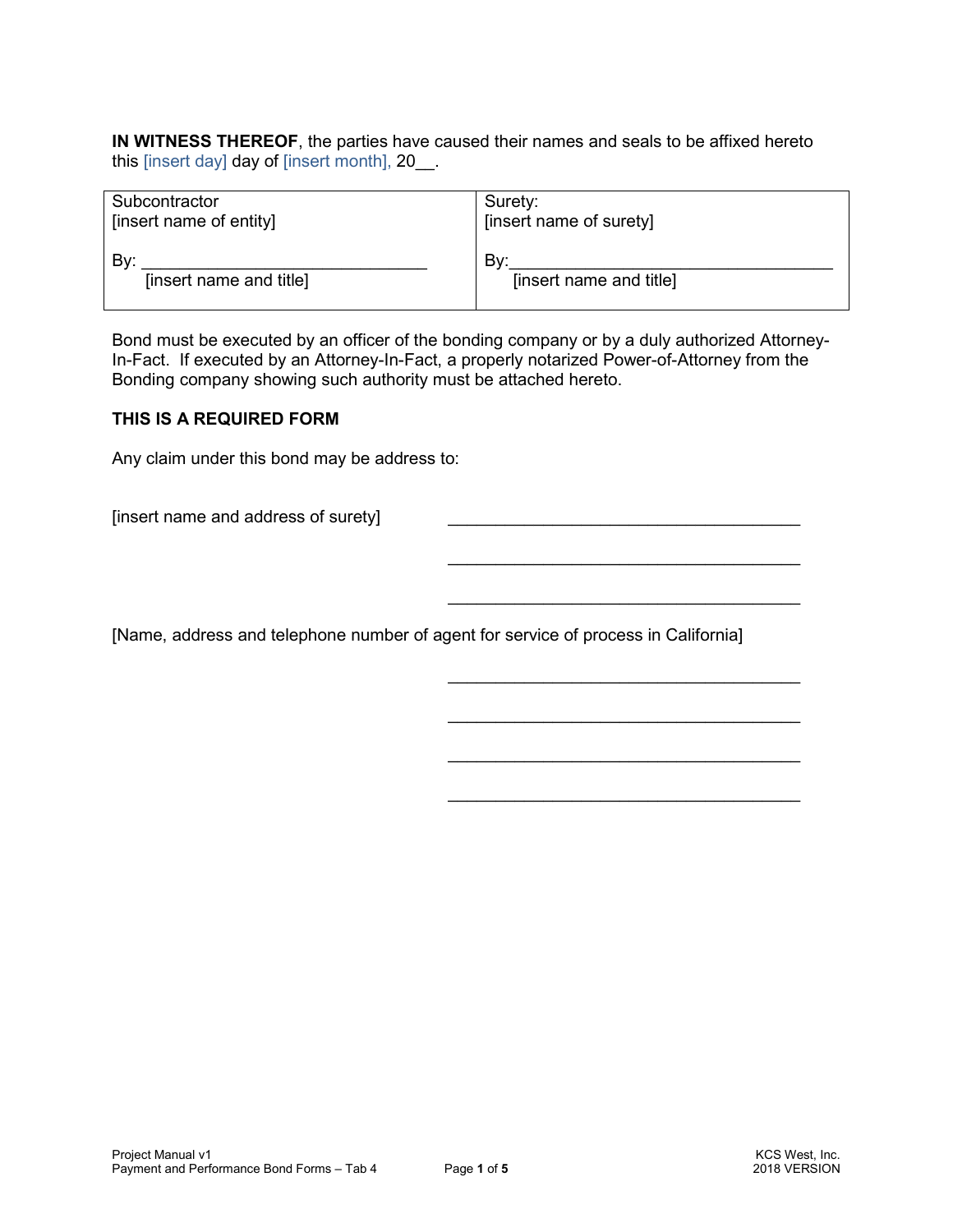State of California (1) ) ss.

County of the county of the county of the set of  $\setminus$ 

On before me, (here insert name and title of the notary), personally appeared **and a** set of the set of the set of the set of the set of the set of the set of the set of the set of the set of the set of the set of the set of the set of the set of the set of the set of the set of the set o

 $\overline{\phantom{a}}$  , and the contract of the contract of the contract of the contract of the contract of the contract of the contract of the contract of the contract of the contract of the contract of the contract of the contrac personally known to me (or proved to me on the basis of satisfactory evidence) to be the person(s) whose name(s) is/are subscribed to the within instrument and acknowledged to me that he/she/they executed the same in his/her/their authorized capacity(ies), and that by his/her/their signature(s) on the instrument the person(s), or the entity upon behalf of which the person(s) acted, executed the instrument.

 $\mathcal{L}_\text{max}$  and  $\mathcal{L}_\text{max}$  and  $\mathcal{L}_\text{max}$  and  $\mathcal{L}_\text{max}$  and  $\mathcal{L}_\text{max}$  and  $\mathcal{L}_\text{max}$ 

WITNESS my hand and official seal.

Signature \_\_\_\_\_\_\_\_\_\_\_\_\_\_\_\_\_\_\_\_\_\_\_\_\_\_\_\_\_\_\_\_\_\_ (Seal)

NOTE: A copy of the Power-of-Attorney to local representatives of the bonding company must be attached hereto.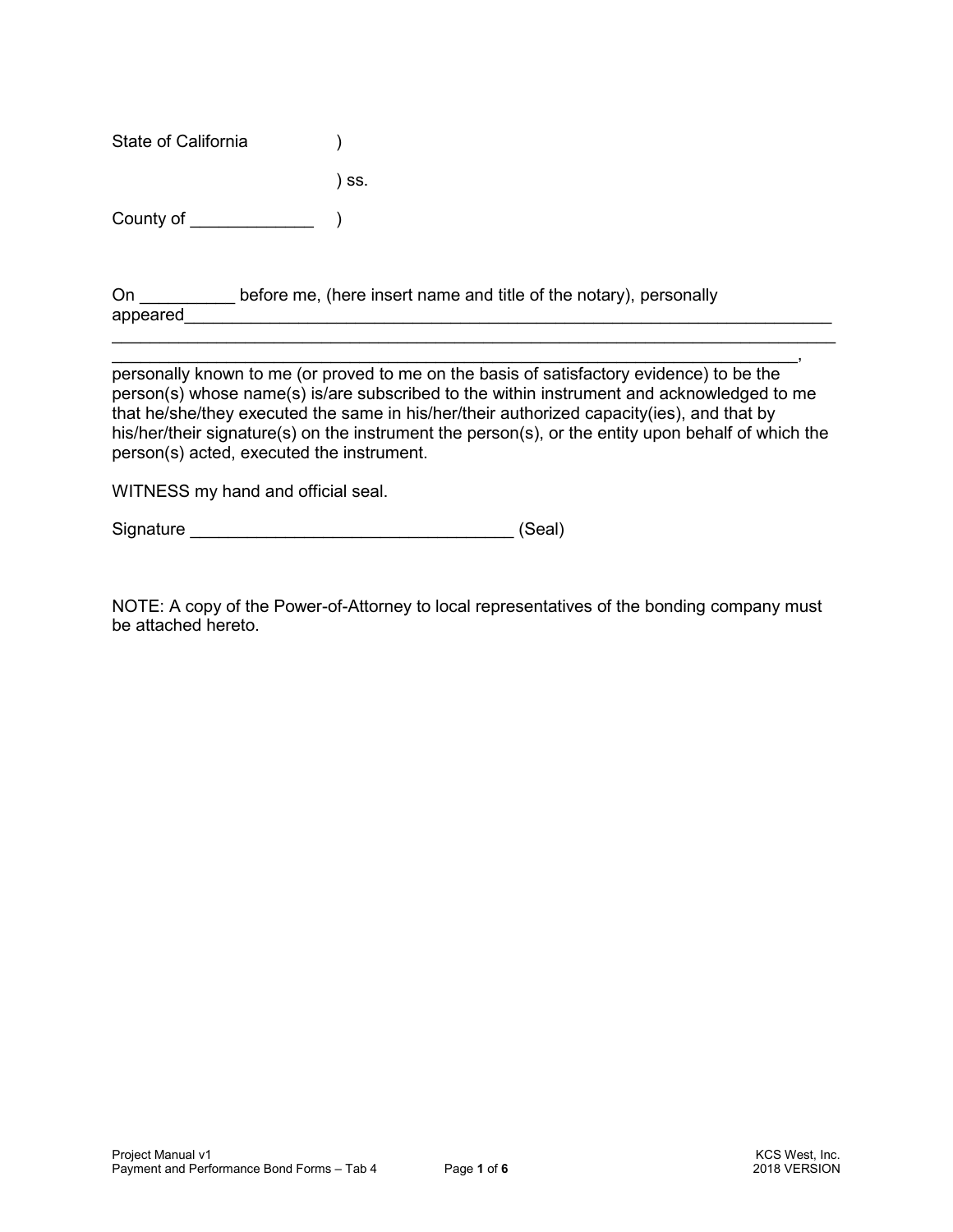# **TAB 5: REQUEST FOR INFORMATION FORM**

| «Project Name»<br>«Project Address», |                                                                | Issue Date:             | RF#                                               |
|--------------------------------------|----------------------------------------------------------------|-------------------------|---------------------------------------------------|
|                                      |                                                                |                         |                                                   |
|                                      |                                                                | Spec.#                  |                                                   |
|                                      |                                                                | Drawing #               |                                                   |
|                                      |                                                                | RE:                     |                                                   |
| KCS WEST, INC.                       |                                                                | FROM: [«Subcontractor»] |                                                   |
|                                      | οf                                                             | Requestor:              |                                                   |
|                                      | Project Code: «Project Number»<br>ATTN: [insert name]Signature |                         | «Project City» «Project State» «Project Zip Code» |

*The following information is needed:* 

| Answer required by: |  |
|---------------------|--|
| <b>REPLY:</b>       |  |

L

Signature:

| Date:            | Signature:                |
|------------------|---------------------------|
| Distribution to: | <b>Distribution Date:</b> |
|                  |                           |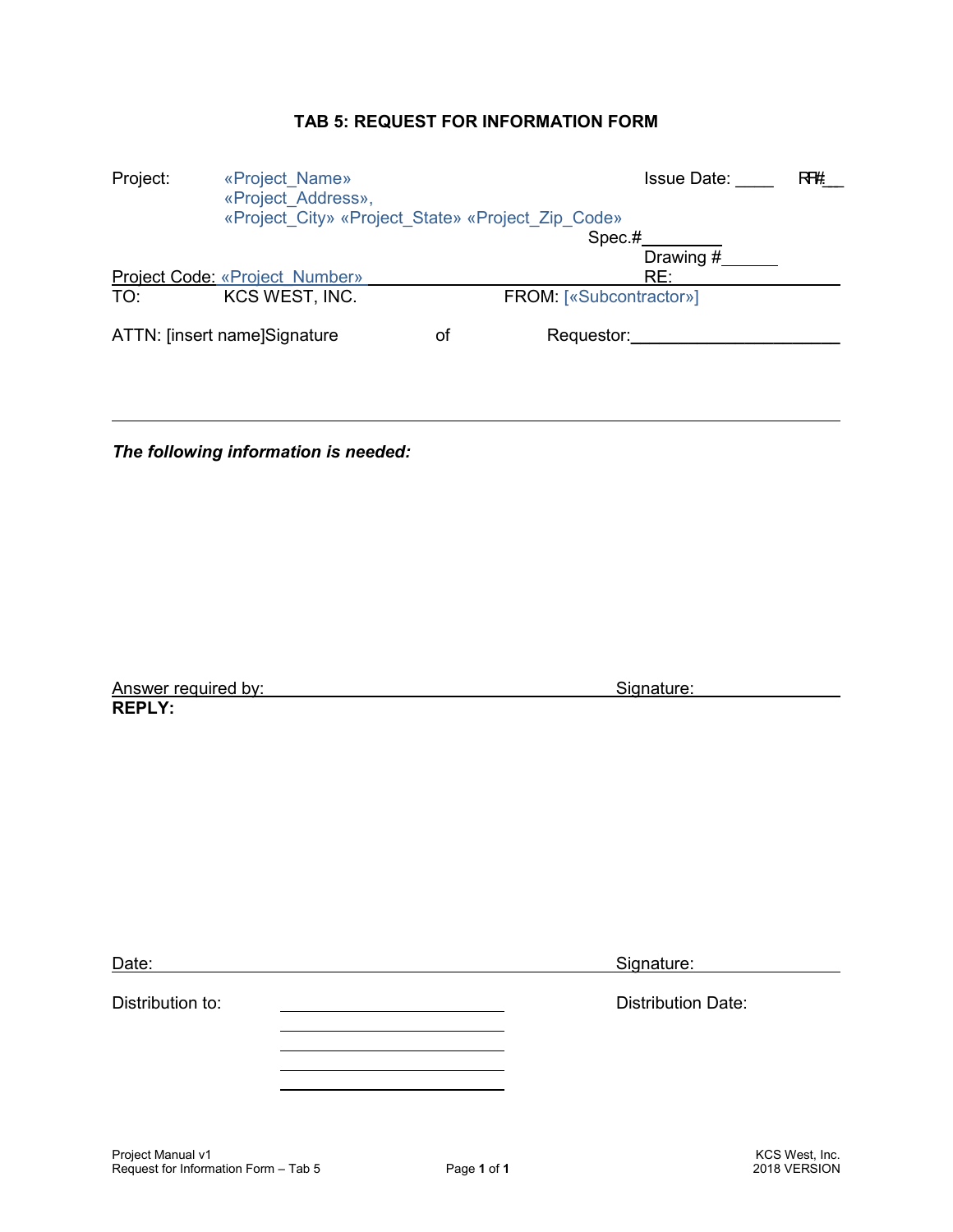*This Request for Information and reply may affect your scope of work. Each subcontractor on the distribution list is responsible for notifying Contractor in accordance with Articles 4 and 6 if their respective scope of work is impacted. Failure to timely do so constitutes a waiver of claim.* 

| □ Cost Impact: \$ | $\Box$ Schedule Impact: $\Box$ | Work days $\Box$ No Impact |  |
|-------------------|--------------------------------|----------------------------|--|
| <b>COMMENTS:</b>  |                                |                            |  |

| Subcontractor Authorized Signature: | Date: |  |
|-------------------------------------|-------|--|
| Print Name:                         |       |  |
| Company Name:                       |       |  |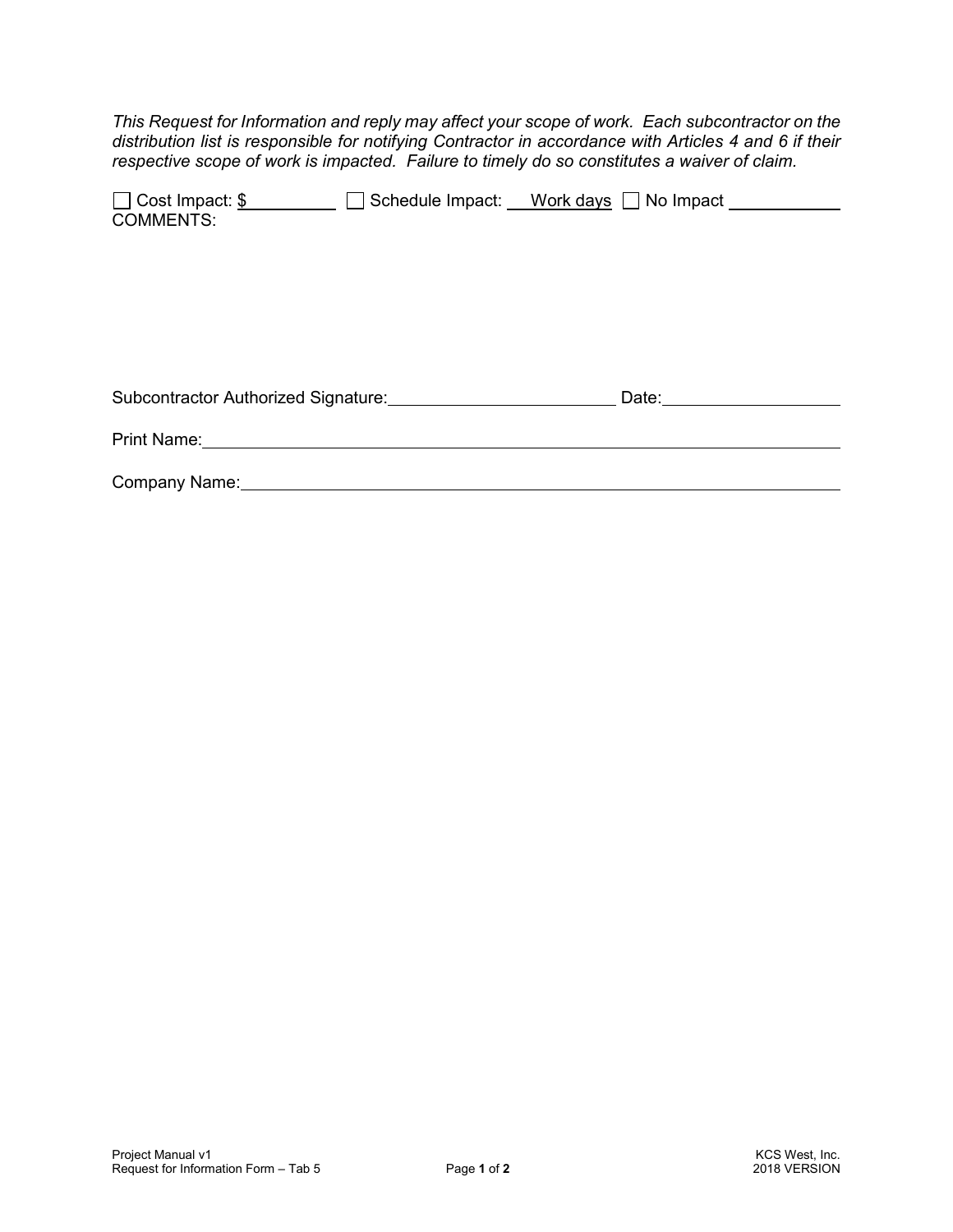# **TAB 6: REQUEST FOR SUBSTITUTION FORM**

|                       | Proposed for Project «Project Name». |                                                                                                                                |                                                                                                            |
|-----------------------|--------------------------------------|--------------------------------------------------------------------------------------------------------------------------------|------------------------------------------------------------------------------------------------------------|
|                       |                                      |                                                                                                                                | By: «Subcontractor» Subcontract# «Contract Number»                                                         |
|                       |                                      |                                                                                                                                |                                                                                                            |
|                       |                                      |                                                                                                                                |                                                                                                            |
|                       |                                      |                                                                                                                                |                                                                                                            |
|                       |                                      | Substitute material (manufacturer and complete model designation):                                                             |                                                                                                            |
| none, so state)       |                                      |                                                                                                                                | Proposed substitution would affect the following related items that are not part of this proposal: (If     |
|                       |                                      | Use of the proposed material would not delay the Project schedule.<br>Difference in cost if this substitution (cross out one): |                                                                                                            |
|                       |                                      |                                                                                                                                |                                                                                                            |
|                       |                                      |                                                                                                                                |                                                                                                            |
|                       |                                      | Complete data on the proposed material is enclosed.                                                                            |                                                                                                            |
|                       |                                      |                                                                                                                                | I certify that this substitution, if approved, would result in overall work equal to, or better than, Work |
| originally indicated. |                                      | (Signed)                                                                                                                       |                                                                                                            |
|                       |                                      | (Title)                                                                                                                        |                                                                                                            |
|                       |                                      | (Company)                                                                                                                      | (Date)                                                                                                     |
| <b>KCS West:</b>      |                                      |                                                                                                                                |                                                                                                            |
| <b>Architect:</b>     |                                      |                                                                                                                                |                                                                                                            |
| Owner:                |                                      |                                                                                                                                |                                                                                                            |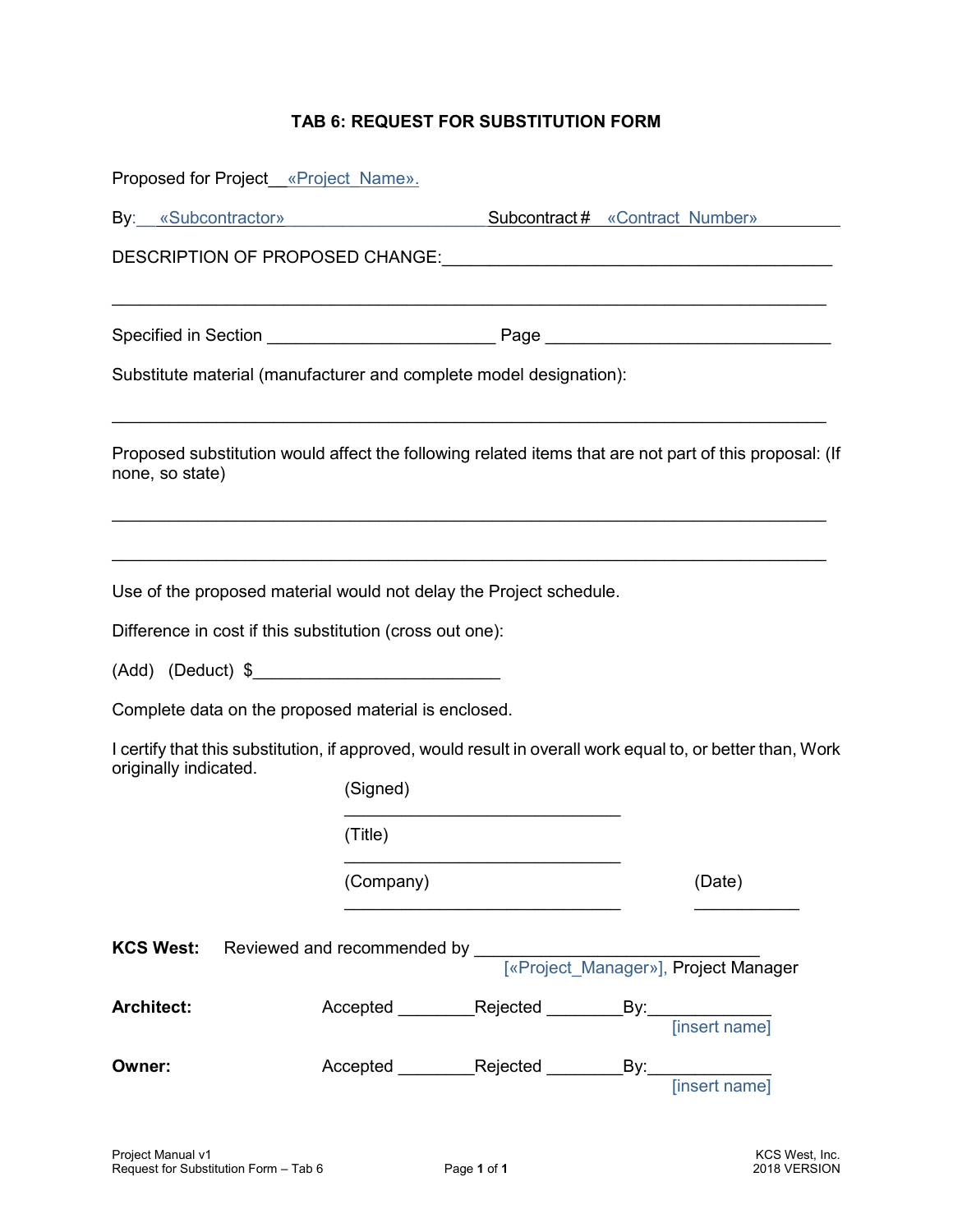## **TAB 7: DAILY CONSTRUCTION REPORT FORM**

PROJECT: «Project\_Name» Letter and a series and provided a series of the PROJECT NO: «Project\_Number» .

 $\mathsf{DATE:}\underline{\hspace{2.5cm}}$ 

1. Subcontractor must complete and submit Daily Construction Reports ("DCR") by the end of each Work day. The DCR should include enough detail to indicate Subcontractor's daily manpower, Work location, and Work accomplished. DCRs must be turned into the Project superintendent by quitting time each day that Subcontractor is on the job. Forms are available at Contractor's website at www.kcswest.com or at the jobsite office.

2. Failure of Subcontractor to submit reports will result in withholding of payment.

| SUBCONTRACTOR: «Subcontractor»                                                    | Subcontract #: «Contract Number»                                                 |  |  |
|-----------------------------------------------------------------------------------|----------------------------------------------------------------------------------|--|--|
| EMPLOYEES ON JOB: Superintendent(s)_____________                                  | Foremen                                                                          |  |  |
| <b>Mechanics</b>                                                                  | Laborers                                                                         |  |  |
| Appren. & Helpers _____________                                                   | <b>TOTAL</b>                                                                     |  |  |
|                                                                                   | Detailed Description of Work performed (what and where) ________________________ |  |  |
|                                                                                   | ,我们也不会有什么。""我们的人,我们也不会有什么?""我们的人,我们也不会有什么?""我们的人,我们也不会有什么?""我们的人,我们也不会有什么?""我们的人 |  |  |
|                                                                                   |                                                                                  |  |  |
|                                                                                   |                                                                                  |  |  |
|                                                                                   |                                                                                  |  |  |
| ,我们也不会有什么。""我们的人,我们也不会有什么?""我们的人,我们也不会有什么?""我们的人,我们也不会有什么?""我们的人,我们也不会有什么?""我们的人  |                                                                                  |  |  |
|                                                                                   |                                                                                  |  |  |
| Remarks: (explain any accidents, reasons for delays, etc.) ______________________ |                                                                                  |  |  |
|                                                                                   |                                                                                  |  |  |
|                                                                                   |                                                                                  |  |  |
|                                                                                   |                                                                                  |  |  |
|                                                                                   |                                                                                  |  |  |

**To the Extent that Subcontractor is claiming a delay in Work, Subcontractor must provide notice of delay to Contractor under Section 5.9 and Article 4, and submit a Change Order request in accordance with Article 6 of the Subcontract attaching this DCR or the claim is waived.** 

> \_\_\_\_\_\_\_\_\_\_\_\_\_\_\_\_\_\_\_\_\_\_\_\_\_\_\_\_\_\_\_\_\_\_\_\_\_ Superintendent or Foreman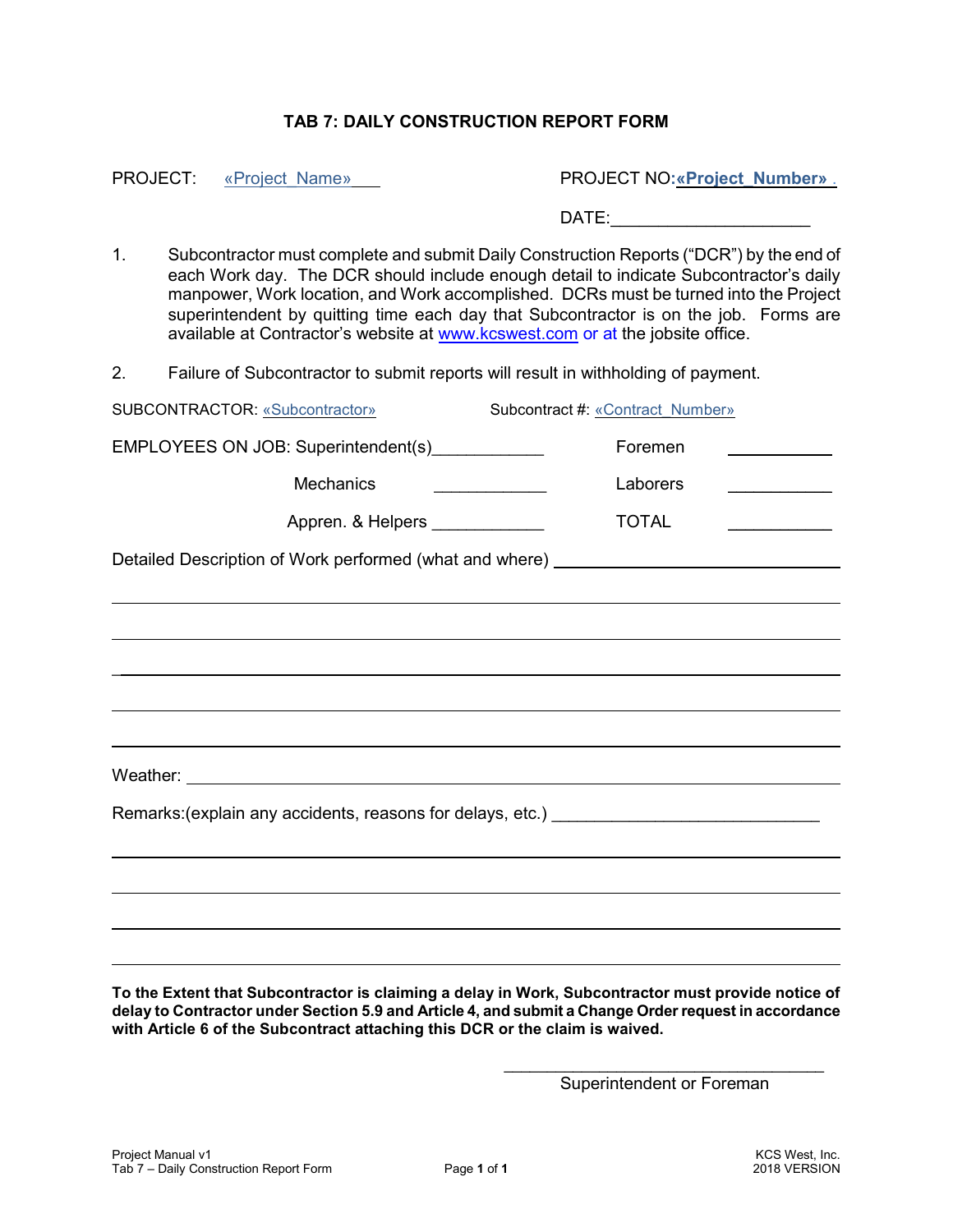# **TAB 8: FIELD WORK ORDER FORM**

| TO:                    | «Subcontractor»                      |                | F.W.O. No.<br>Date: |                                           |
|------------------------|--------------------------------------|----------------|---------------------|-------------------------------------------|
| PROJECT:               | «Project Name»<br>«Project Address», | «Project City» | «Project State»     | «Project Zip Code»                        |
| No.: «Project Number». |                                      |                |                     | Project                                   |
|                        |                                      |                |                     | <b>Subcontract No.: «Contract Number»</b> |

Subcontractor is authorized to [perform/delete] the Work outlined below. This Field Work Order does not modify any other terms and conditions of the Subcontract.

Description:

 $\overline{\phantom{a}}$ 

CC Reference No.:

| Cost Impact: |                                                    | ADD / DEDUCT/ NONE (Circle appropriate) | Schedule Impact:                     |
|--------------|----------------------------------------------------|-----------------------------------------|--------------------------------------|
|              | Firm Price:<br>Not to Exceed:<br>Time and Material | (Complete KCS WEST, INC. Form)          | $\overline{\phantom{a}}$ NO<br>∏ YES |

If the Subcontract Price and/or Contract Time are impacted by this Field Work Order, Subcontractor must provide a change order request in accordance with Article 6 of the Subcontract. All such requests must comply with the requirements of Article 6 and reference this Field Work Authorization. Regardless of whether or not Subcontractor indicates a cost or schedule impact above, there will not be an adjustment is Subcontract Price or Contract Time unless a Change Order is executed in accordance with Article 6.

| KCS West, Inc.                | Subcontractor                  |
|-------------------------------|--------------------------------|
|                               | [insert name of Sub]           |
|                               |                                |
|                               |                                |
|                               |                                |
|                               |                                |
| By: [insert name]             |                                |
|                               |                                |
| <b>Title: Project Manager</b> |                                |
|                               |                                |
| Date:                         | Date: <u>_________________</u> |
| (Owner/Architect)             |                                |
|                               |                                |
|                               |                                |
|                               |                                |
|                               | (intentionally blank)          |
|                               |                                |
|                               |                                |
|                               |                                |
|                               |                                |
| Date:                         |                                |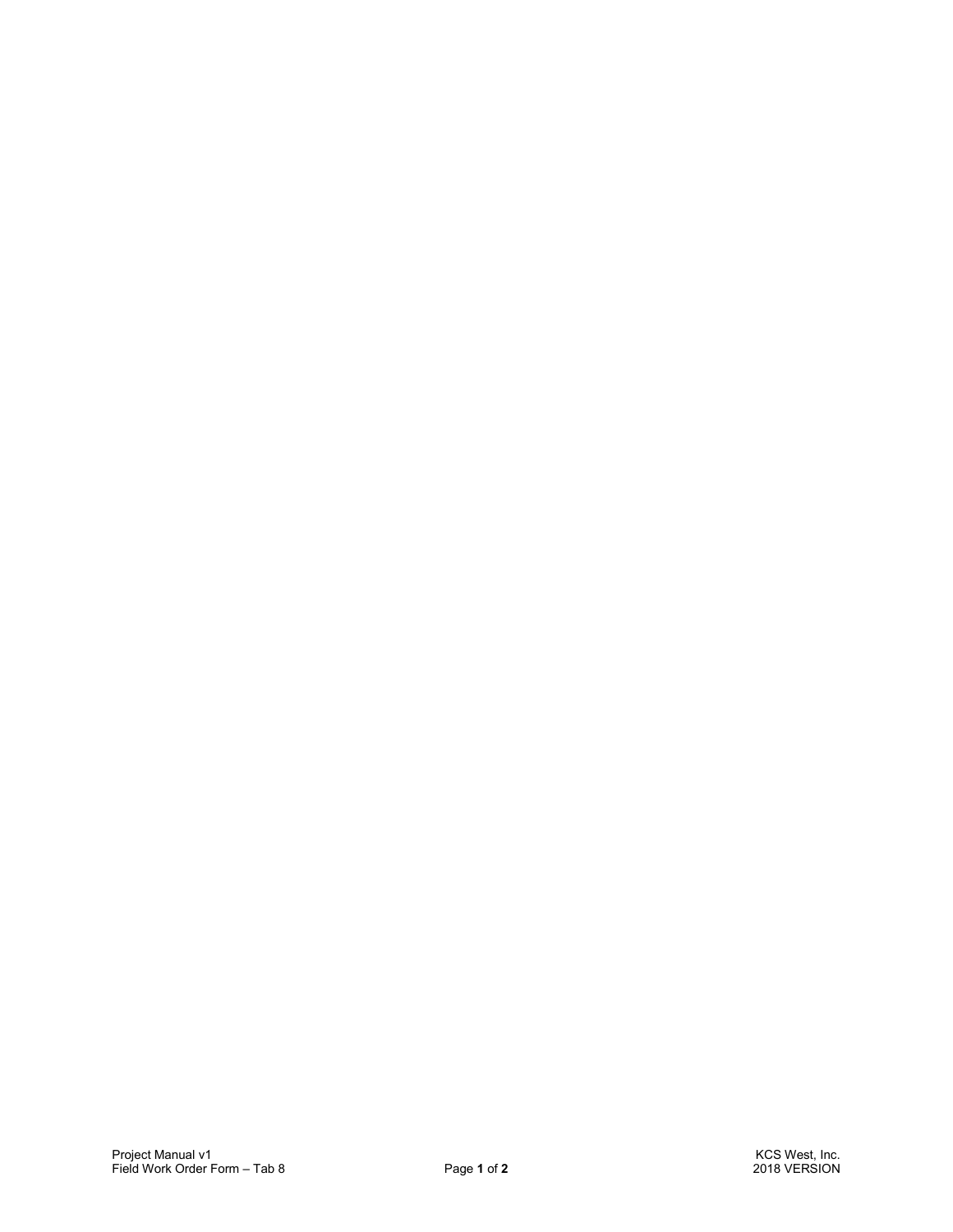### **TAB 9A: CHANGE ORDER FORM**

| <b>TO: «Subcontractor»</b> |                                                                         | Date:                                                                                  |
|----------------------------|-------------------------------------------------------------------------|----------------------------------------------------------------------------------------|
|                            |                                                                         | <b>Change Order No.:</b>                                                               |
|                            |                                                                         | PCO#                                                                                   |
|                            |                                                                         | CC#<br><b>KCS West Project</b><br>No.: «Project Number»                                |
| <b>PROJECT:</b>            | «Project Name»                                                          | <b>KCS West Activity Code: «Activity»</b>                                              |
|                            | «Project Address»<br>«Project City», «Project State» «Project Zip Code» | KCS West Vendor No.: «Vendor»<br><b>KCS West Subcontract</b><br>No.: «Contract Number» |
|                            |                                                                         |                                                                                        |

**The Subcontract Price, Contract Time or both are modified as follows:**

|                                                                                        |                 | \$0.00 |
|----------------------------------------------------------------------------------------|-----------------|--------|
| <b>Original Subcontract Price</b>                                                      |                 | \$     |
|                                                                                        |                 | S      |
| <b>Total Previous Subcontract Change Orders</b>                                        |                 | \$     |
| Subcontract Price Before to this Subcontract Change Order                              |                 |        |
| Subcontract Price will be [increased][decreased][no change] by this Subcontract Change |                 | \$     |
| Order                                                                                  |                 | \$     |
| <b>Revised Subcontract Price</b>                                                       |                 |        |
| This Change Order does not have any schedule impact unless specifically stated below.  |                 |        |
| Previous Change Order - Extension Days                                                 | 0               | Days   |
| Days of Extension in this Change Order, if any.                                        | [insert number] | Days   |
| Total Adjusted Days of Extension                                                       | [insert number] | Days   |
|                                                                                        |                 |        |

**Not valid until signed by the Contractor and Subcontractor. Upon execution, Subcontractor is authorized to proceed with the Work.**

**Execution of this Change Order constitutes full and final settlement between Contractor and Subcontractor for adjustment to the Subcontract Price and/or Contract Time, for the Work described above. All other terms and conditions of the Subcontract remain in full force and effect.** 

| <b>ACCEPTED BY SUBCONTRACTOR:</b> | <b>CONTRACTOR:</b> |
|-----------------------------------|--------------------|
| «Subcontractor»<br>(COMPANY NAME) | KCS West, Inc.     |
| (SIGNATURE)                       | (SIGNATURE)        |
| (PRINTED NAME)                    | (PRINTED NAME)     |
| (TITLE)                           | (TITLE)            |
| Project Manual v1                 | KCS West, Inc.     |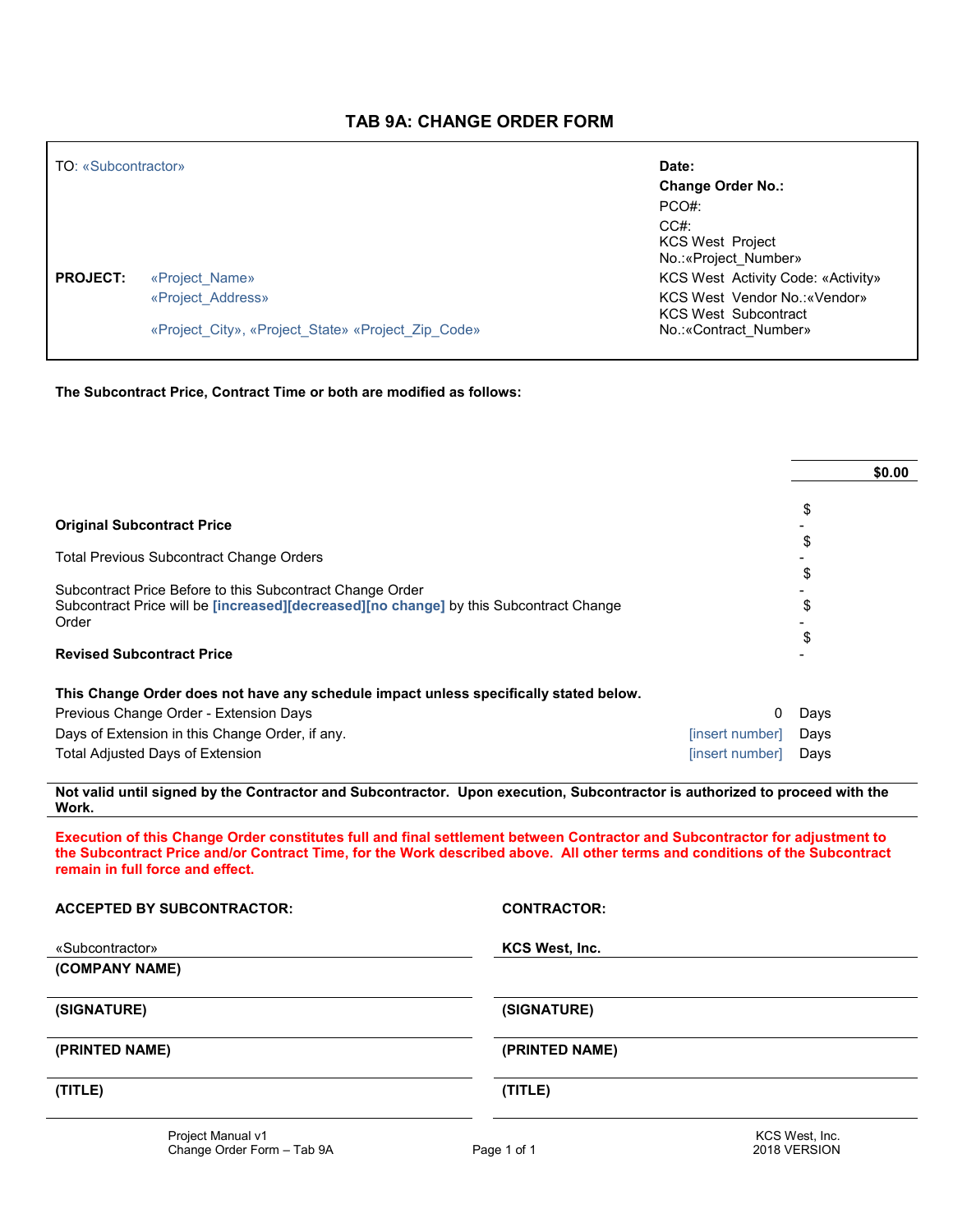**(DATE) (DATE)**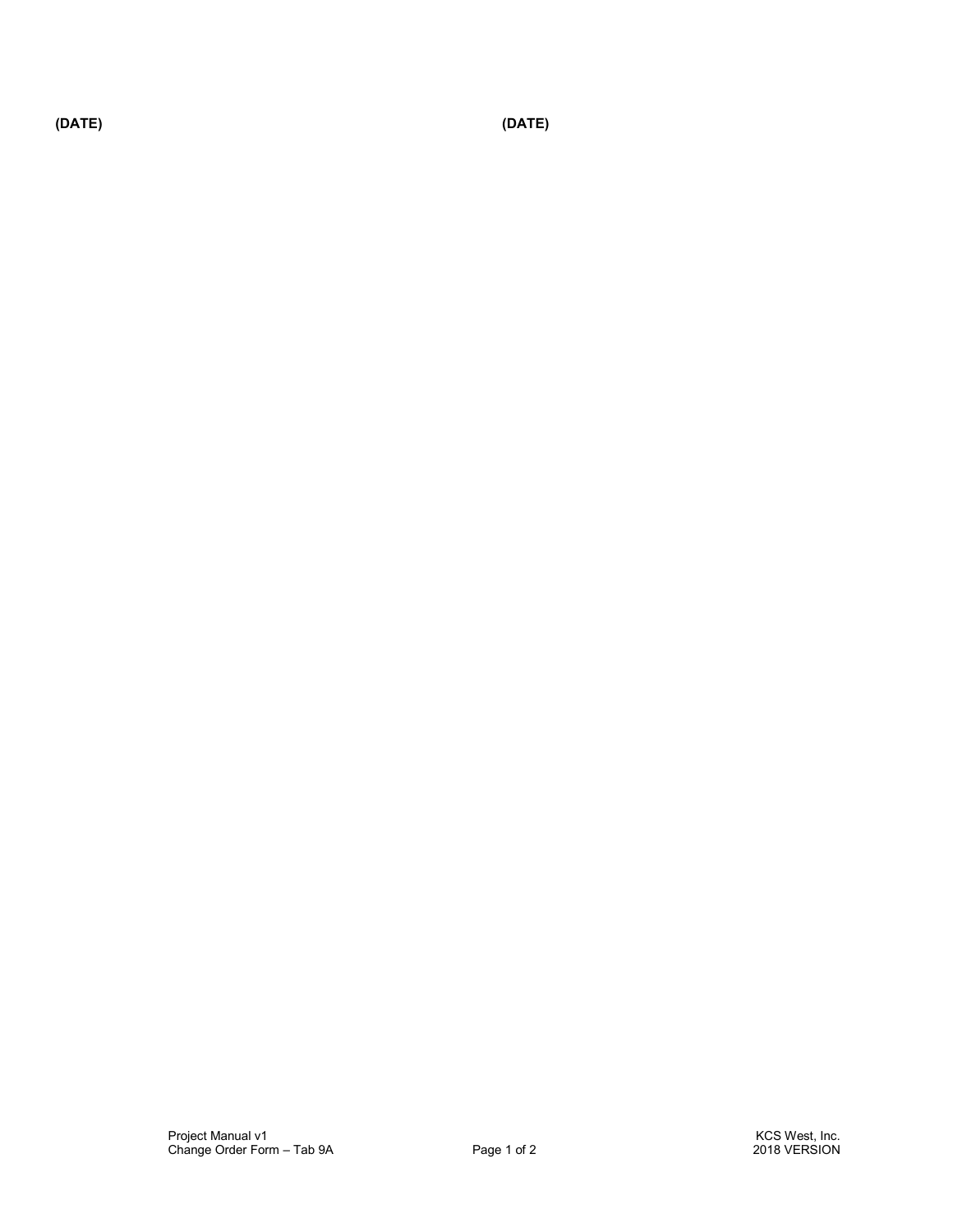#### **TAB 9B: CLOSE-OUT CHANGE ORDER FORM**

| <b>TO: «Subcontractor»</b> |                                                    | Date:<br>Change Order No.                                    |  |
|----------------------------|----------------------------------------------------|--------------------------------------------------------------|--|
|                            |                                                    | <b>KCS West Project</b><br>No.: «Project Number»             |  |
| <b>PROJECT:</b>            | «Project Name»                                     | <b>KCS West Activity Code: «Activity»</b>                    |  |
|                            | «Project Address»                                  | KCS West Vendor No.: «Vendor»<br><b>KCS West Subcontract</b> |  |
|                            | «Project_City», «Project_State» «Project_Zip_Code» | No.: «Contract Number»                                       |  |

SUBCONTRACTOR ACKNOWLEDGES THAT THE SUBCONTRACT PRICE SET FORTH BELOW IS THE FULL AND FINAL AMOUNT DUE AND OWING FOR FINAL PAYMENT FOR ALL WORK PERFORMED UNDER THE SUBCONTRACT TAKING INTO ACCOUNT ANY EXTENSIONS OF CONTRACT TIME.

#### OR

SUBCONTRACTOR ACKNOWLEDGES THAT THE FOLLOWING ADJUSTMENTS TO THE SUBCONTRACT PRICE AND/OR CONTRACT TIME ARE FOR CLAIMS SUBMITTED PER THE SUBCONTRACT, AND THAT THE FOLLOWING AMOUNTS SET FORTH BELOW CONSTITUTE FULL AND FINAL SETTLEMENT OF ALL CLAIMS AND CONSTITUTE FINAL PAYMENT UNDER THIS SUBCONTRACT.

[Insert description of claims resolved and amount for each based on settlement negotiations]

|                                                                                              |                 | \$0.00 |
|----------------------------------------------------------------------------------------------|-----------------|--------|
|                                                                                              |                 | \$     |
| <b>Original Subcontract Price</b>                                                            |                 | \$     |
| <b>Total Previous Subcontract Change Orders</b>                                              |                 |        |
|                                                                                              |                 | \$     |
| Subcontract Price Before to this Subcontract Change Order                                    |                 | \$     |
| Subcontract Price will be [increased][decreased][no change] by this Subcontract Change Order |                 |        |
| <b>Final Subcontract Price</b>                                                               |                 |        |
| This Change Order does not have any schedule impact unless specifically stated below.        |                 |        |
| Previous Change Order - Extension Days                                                       | 0               | Days   |
| Days of Extension in this Change Order, if any.                                              | [insert number] | Days   |
| <b>Total Number of Days of Extension</b>                                                     | [insert number] | Days   |

**Subcontractor certifies, under penalty of perjury, that it has paid for all labor, materials and equipment provided under the Subcontract except for those amounts included in this Final Payment, and by its tier-subcontractors and suppliers in connections with this Project. Subcontractor further warrants that it has complied with the terms and conditions of the Contract Documents as described in Article 2 of the Subcontract.**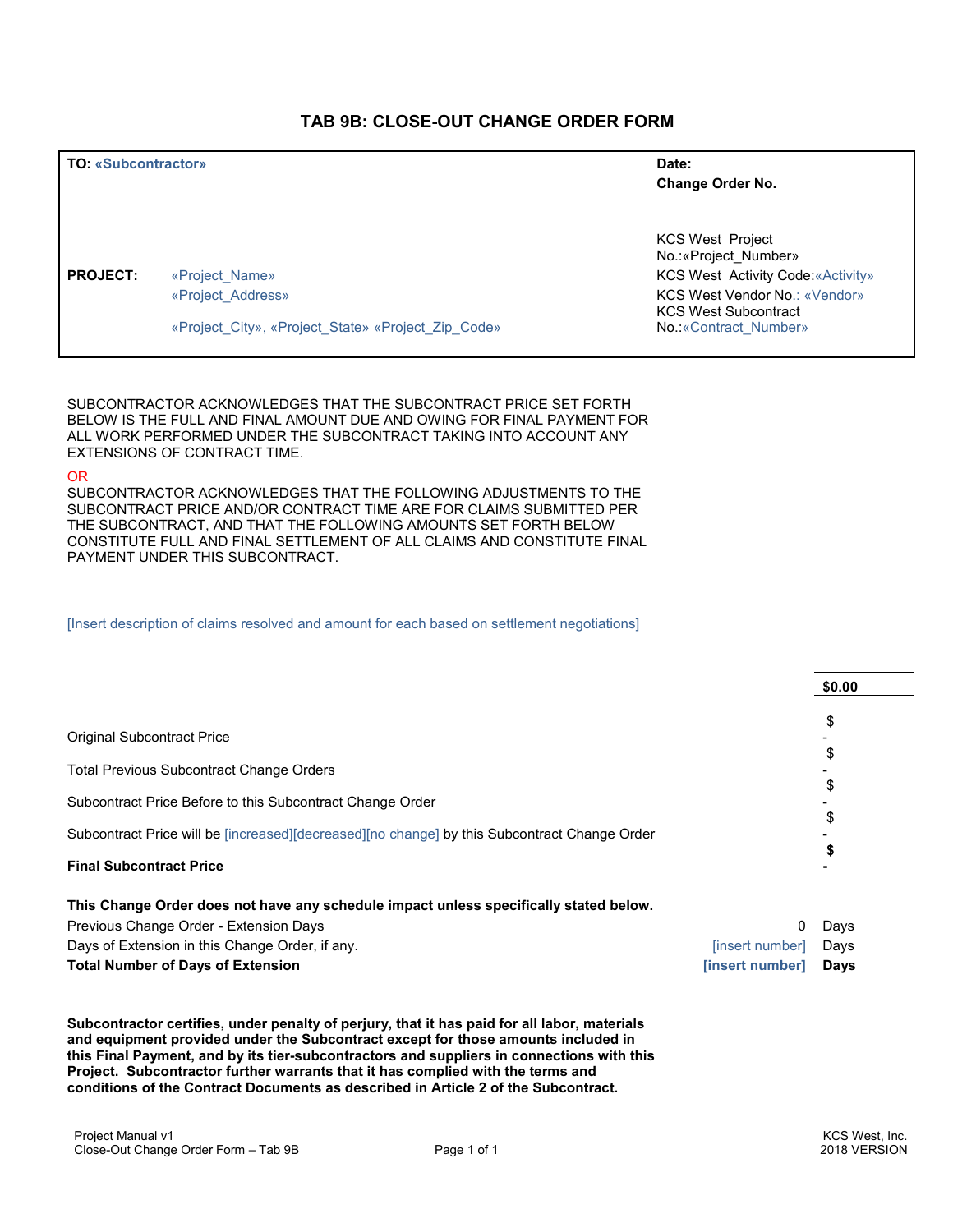#### **Not valid until signed by the Contractor and Subcontractor.**

**Execution of this Change Order constitutes full and final payment to Subcontractor for all Work performed under the Subcontract and constitutes a waiver of any and all Claims arising from the Work performed in connection with this Project, whether in law or in equity.** 

| <b>ACCEPTED BY SUBCONTRACTOR:</b> | <b>CONTRACTOR:</b> |
|-----------------------------------|--------------------|
|                                   | KCS West, Inc.     |
| (COMPANY NAME)                    |                    |
| (SIGNATURE)                       | (SIGNATURE)        |
| (PRINTED NAME)                    | (PRINTED NAME)     |
| (TITLE)                           | (TITLE)            |
| (DATE)                            | (DATE)             |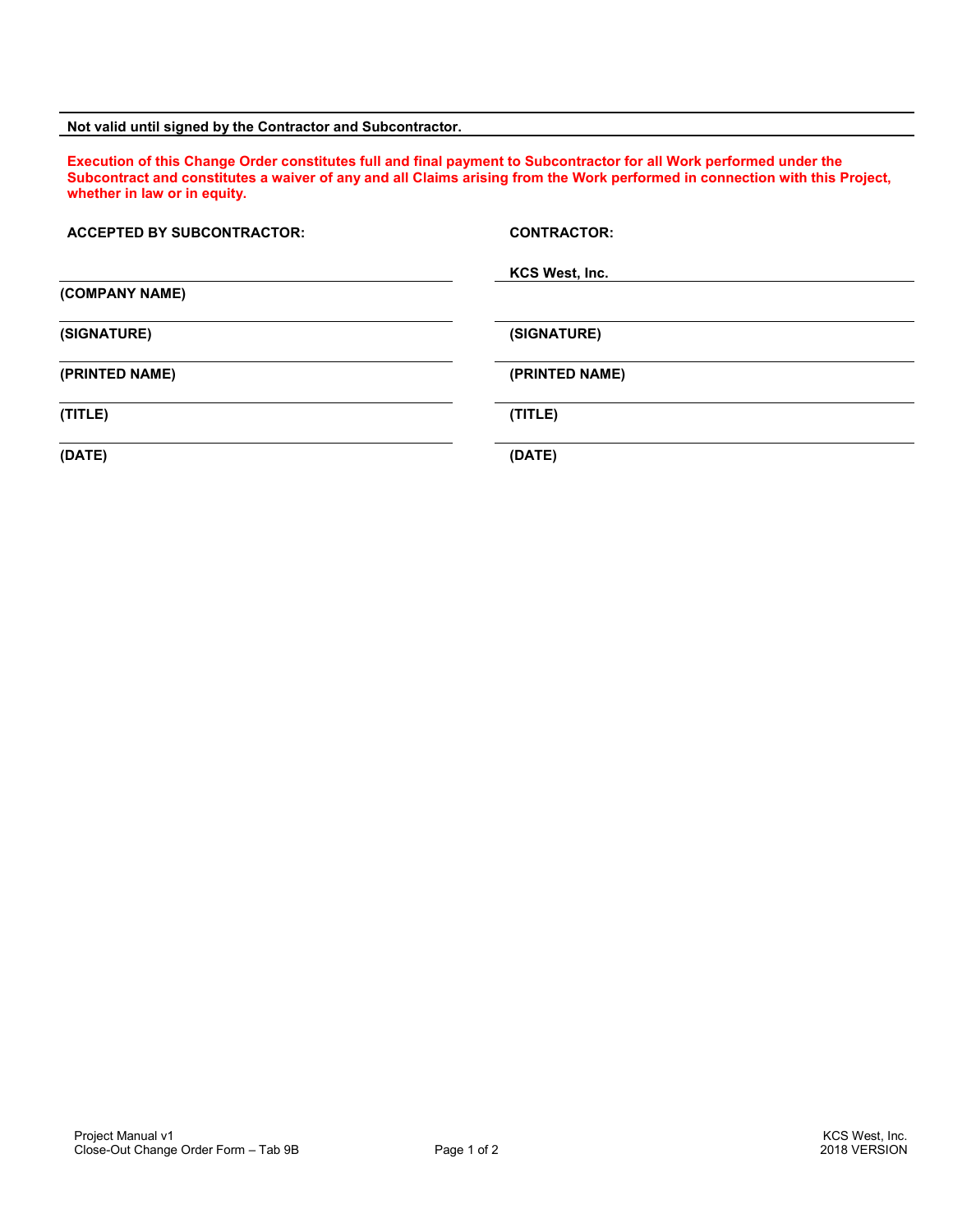# **TAB 10: CONSENT OF SURETY TO FINAL PAYMENT**

#### **Bond No. KCS West Project No. «Project Number»**

| TO: OBLIGEE ("Contractor")     | RE: PRINCIPAL ("Subcontractor") |
|--------------------------------|---------------------------------|
| KCS West, Inc.                 | <b>«Subcontractor»</b>          |
| 250 East 1st Street, Suite 600 | <b>«Address»</b>                |
| Los Angeles, CA 90012          | «City», «State» «Zip_Code»      |

In accordance with the terms and conditions of the Subcontract dated **[«Month\_Issued» «Day\_Issued», «Year\_Issued»]** inclusive of any modifications or executed change orders, between the Contractor and Subcontractor for performance of the **[«Trade»]** ("Work") on **[«Project\_Name»**] ("Project") located at **[«Project\_Address», «Project\_City», «Project\_State» «Project\_Zip\_Code»],** ("Surety") **[insert name of surety]** located at **[insert address]** hereby approves final payment to the Subcontractor, and agrees that final payment to the Subcontractor does not relieve the Surety of any of its obligations to Contractor under the bond(s).

Executed this day of [insert date] by:

**Surety:**  [insert name of surety]

By:\_\_\_\_\_\_\_\_\_\_\_\_\_\_\_\_\_\_\_\_\_\_\_\_\_\_\_\_\_\_\_\_\_\_

[insert name and title]

Consent of Surety must be executed by an officer of the bonding company or by a duly authorized Attorney-In-Fact. If executed by an Attorney-In-Fact, a properly notarized Power-of-Attorney from the Bonding company showing such authority must be attached hereto.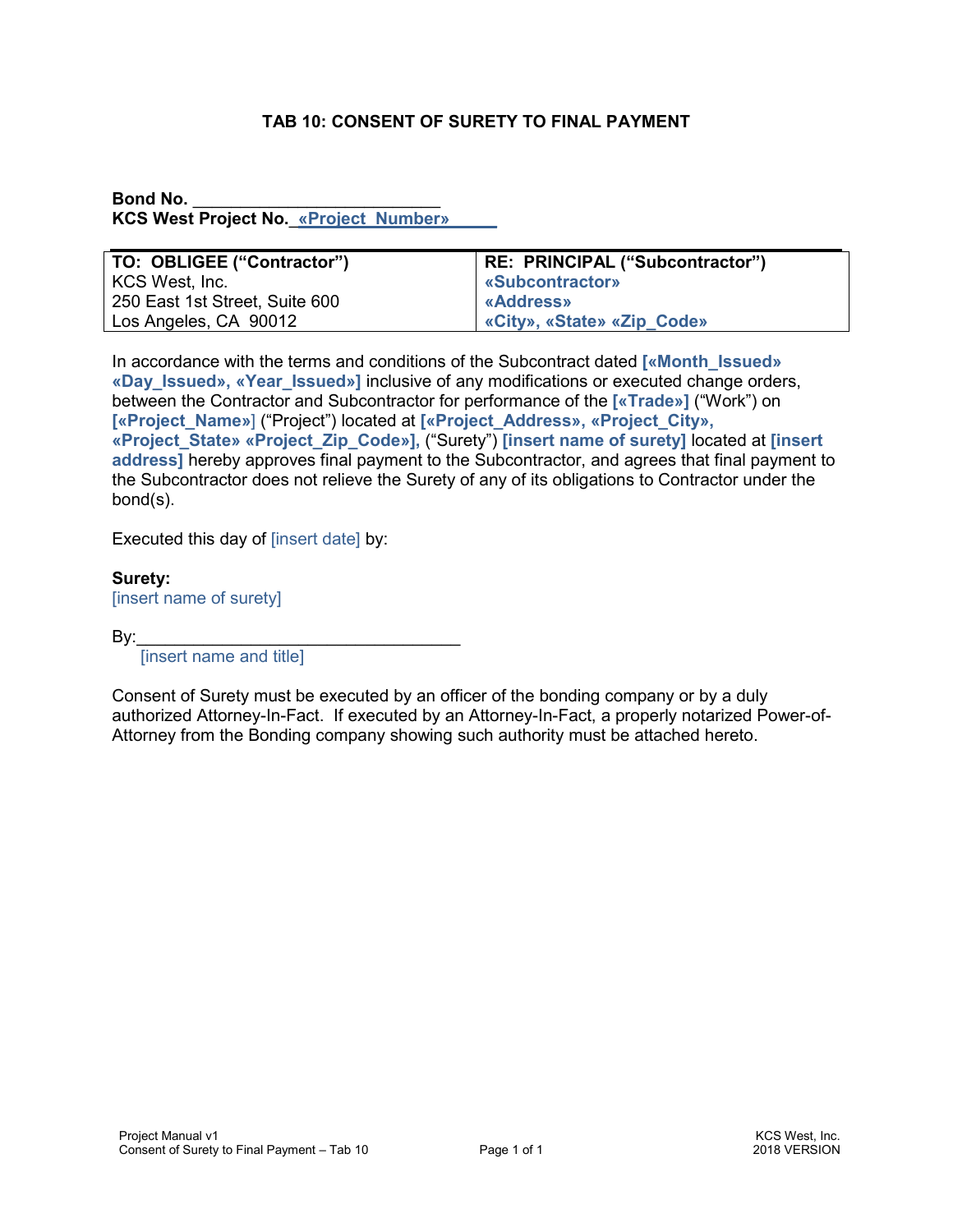State of California

County of \_\_\_\_\_\_\_\_\_\_\_\_\_ )

On before me, (here insert name and title of the notary), personally appeared and the set of the set of the set of the set of the set of the set of the set of the set of the set of the set of the set of the set of the set of the set of the set of the set of the set of the set of the set of

 $\blacksquare$ personally known to me (or proved to me on the basis of satisfactory evidence) to be the person(s) whose name(s) is/are subscribed to the within instrument and acknowledged to me that he/she/they executed the same in his/her/their authorized capacity(ies), and that by his/her/their signature(s) on the instrument the person(s), or the entity upon behalf of which the person(s) acted, executed the instrument.

 $\mathcal{L}_\text{max}$  and  $\mathcal{L}_\text{max}$  and  $\mathcal{L}_\text{max}$  and  $\mathcal{L}_\text{max}$  and  $\mathcal{L}_\text{max}$  and  $\mathcal{L}_\text{max}$ 

WITNESS my hand and official seal.

Signature \_\_\_\_\_\_\_\_\_\_\_\_\_\_\_\_\_\_\_\_\_\_\_\_\_\_\_\_\_\_\_\_\_\_ (Seal)

) ss.

NOTE: A copy of the Power-of-Attorney to local representatives of the bonding company must be attached hereto.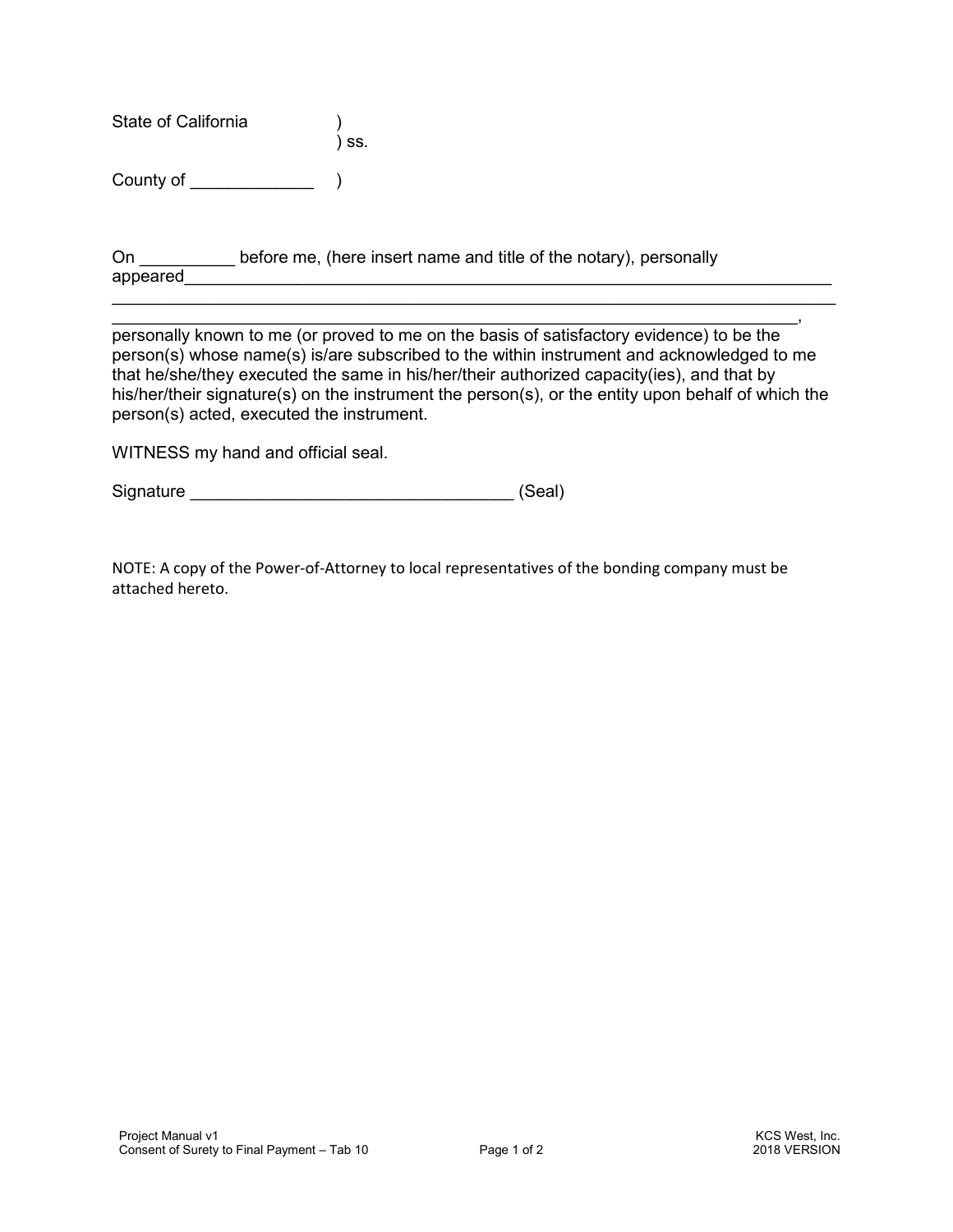

# **TAB 11-A: VISITOR WAIVER AND RELEASE**

This WAIVER AND RELEASE is entered into this \_\_\_\_\_\_\_\_\_ day of by \_\_\_\_\_\_\_\_\_\_\_\_\_\_\_\_\_\_\_\_\_\_\_\_\_\_\_\_\_\_\_\_\_\_\_\_\_\_\_\_\_\_\_\_\_\_\_\_\_\_ ("VISITOR" or "YOU" or "YOUR") AND

KCS WEST INC., "CONTRACTOR").

VISITOR desires to access the construction site. VISITOR acknowledges that construction sites are dangerous and are not suitable for visits or inspections by persons other than construction personnel, building inspectors or similar individuals. CONTRACTOR has advised VISITOR that due to the nature of construction, the site may not be completely free of any obstacles, operating construction equipment, fall hazards, unguarded ledges or platforms, falling objects, unstable surfaces, obstructions, or other hazards which may cause injury to VISITOR, and that personal protective equipment provided to VISITOR may be inadequate to protect VISITOR from injury.

VISITOR understands that the construction site is not risk free and that he/she has been advised that if VISITOR enters the construction site now or at any time, VISITOR does so solely at his/her own risk.

VISITOR expressly waives any claim of liability—for bodily injury, damaged personal property, or any other damages or loss—caused to VISITOR as a result of visiting, entering, inspecting, or viewing the project site, and agrees that CONTRACTOR, its parent and affiliated companies, officers, directors, employees, subcontractors, and/or its insurance carriers will not be liable for such injury, loss, or damages.

This waiver and release of liability includes, without limitation, injuries which may occur as a result of (a) YOUR use of any equipment or facilities which may malfunction or break;  (b) CONTRACTOR's negligent acts or omissions (including instruction or supervision), or (c) YOU tripping, slipping, and/or falling while on the site. VISITOR agrees to indemnify and hold CONTRACTOR harmless from any and all damage caused by any accident, injury (including death) or other harm that VISITOR may incur as a result of its project site visit.

YOU ACKNOWLEDGE THAT YOU HAVE CAREFULLY READ THIS WAIVER AND RELEASE AND FULLY UNDERSTAND THAT IT IS A COMPLETE WAIVER AND RELEASE OF ALL CONTRACTOR LIABILITY. BY EXECUTING THIS VISITOR WAIVER AND RELEASE YOU ARE ASSUMING THE RISK OF ENTERING THE PROJECT SITE AND WAIVING ANY RIGHT THAT YOU MAY HAVE TO BRING A LEGAL ACTION TO ASSERT A CLAIM AGAINST CONTRACTOR FOR ANY INJURY (INCLUDING DEATH), LOSS, OR DAMAGE ARISING OUT OF OR RESULTING FROM YOUR VISIT.

| KCS WEST, INC. | <b>VISITOR:</b> |
|----------------|-----------------|
| By:            | Bv:             |
| Witness:       | Bv:             |
| Date:          | Date:           |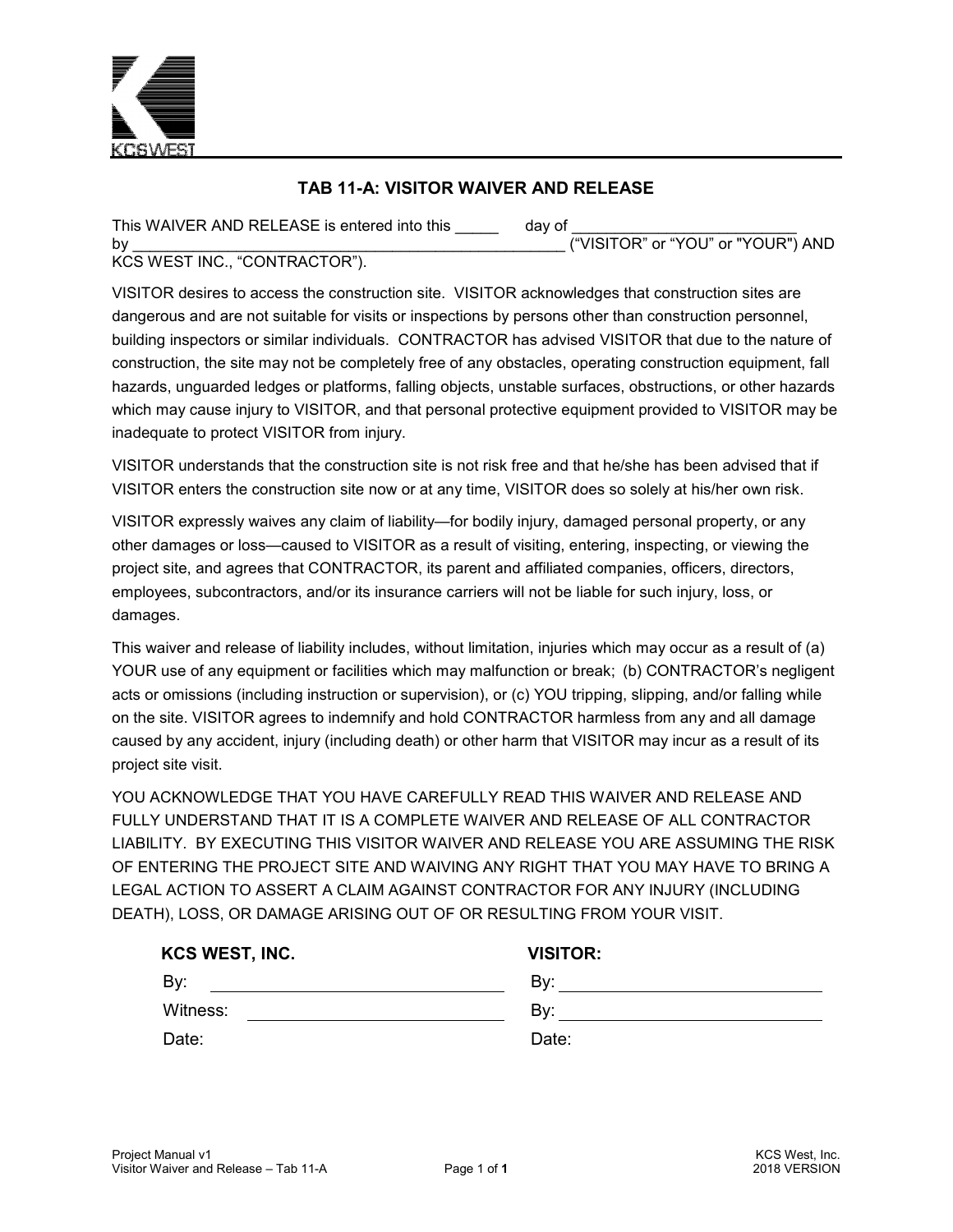

#### **TAB 11 Site Safety and Health Plan Subcontractor Safety Requirements**

**All Subcontractors are required to follow CAL-OSHA construction industry regulations. Where KCS West, Subcontractor, or state/local requirements are more stringent, those requirements shall apply.**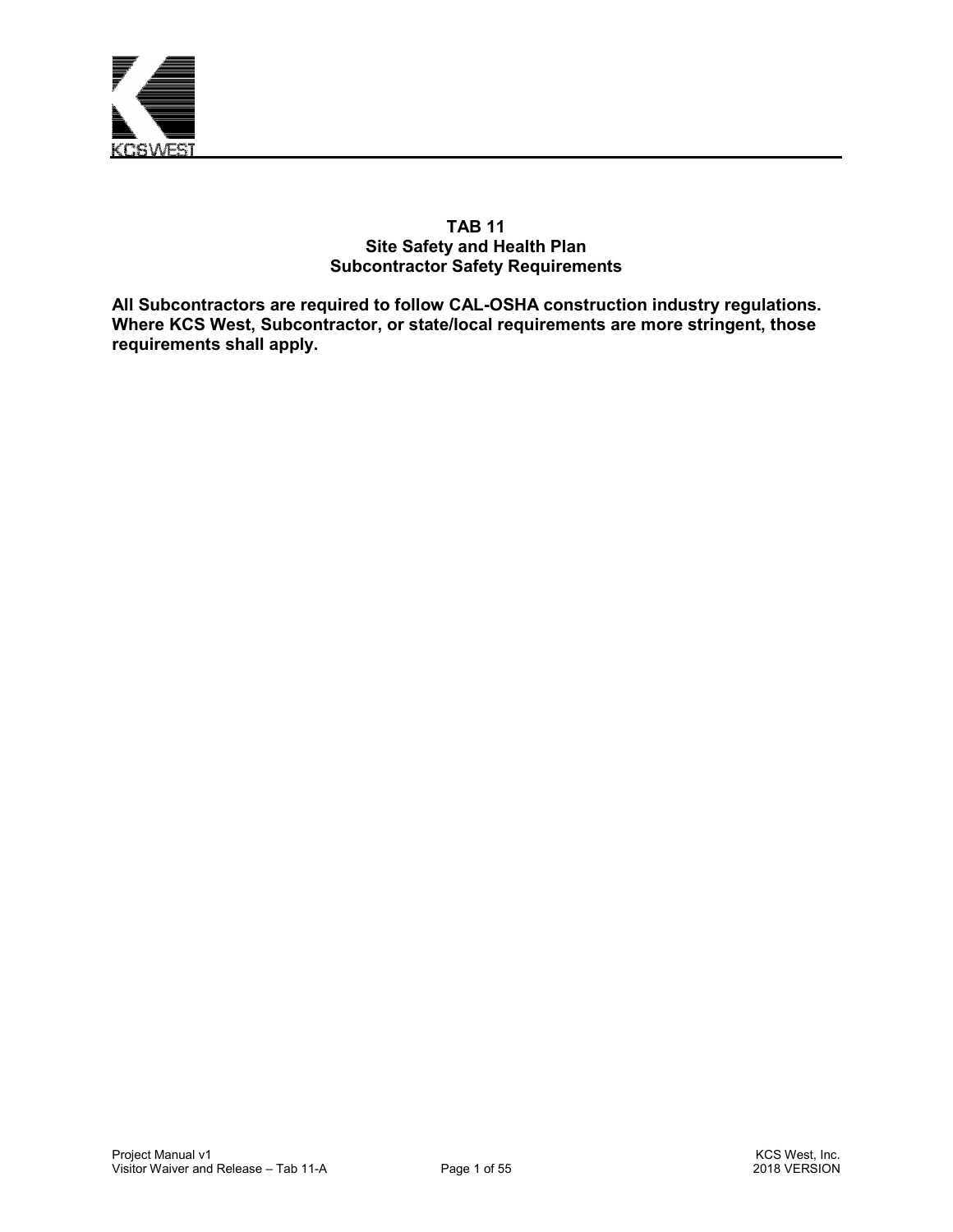

#### **TABLE OF CONTENTS/** SITE SAFETY & HEALTH PLAN

| Introduction $\cdots$ $\cdots$ $\cdots$ $\cdots$ $\cdots$ $\cdots$ $\cdots$ $\cdots$ $\cdots$ $\cdots$ $\cdots$ $\cdots$ $\cdots$ $\cdots$ $\cdots$ $\cdots$ $\cdots$ $\cdots$ $\cdots$ $\cdots$ $\cdots$ $\cdots$ $\cdots$ $\cdots$ |
|--------------------------------------------------------------------------------------------------------------------------------------------------------------------------------------------------------------------------------------|
|                                                                                                                                                                                                                                      |
|                                                                                                                                                                                                                                      |
|                                                                                                                                                                                                                                      |
|                                                                                                                                                                                                                                      |
|                                                                                                                                                                                                                                      |
|                                                                                                                                                                                                                                      |
|                                                                                                                                                                                                                                      |
|                                                                                                                                                                                                                                      |
|                                                                                                                                                                                                                                      |
|                                                                                                                                                                                                                                      |
|                                                                                                                                                                                                                                      |
|                                                                                                                                                                                                                                      |
|                                                                                                                                                                                                                                      |
| Daily Excavation Inspection Form                                                                                                                                                                                                     |
| <b>Emergency/Contact Personnel Form</b>                                                                                                                                                                                              |
| Personal Injury Report                                                                                                                                                                                                               |
| <b>Property Damage Report</b>                                                                                                                                                                                                        |
| <b>Safety Hazard Notification</b>                                                                                                                                                                                                    |
| Visitor Waiver and Release Form                                                                                                                                                                                                      |
|                                                                                                                                                                                                                                      |
|                                                                                                                                                                                                                                      |
|                                                                                                                                                                                                                                      |
| Hazardous Materials <b>William Community Community</b> Pg.32                                                                                                                                                                         |
|                                                                                                                                                                                                                                      |
|                                                                                                                                                                                                                                      |
|                                                                                                                                                                                                                                      |
|                                                                                                                                                                                                                                      |
|                                                                                                                                                                                                                                      |
|                                                                                                                                                                                                                                      |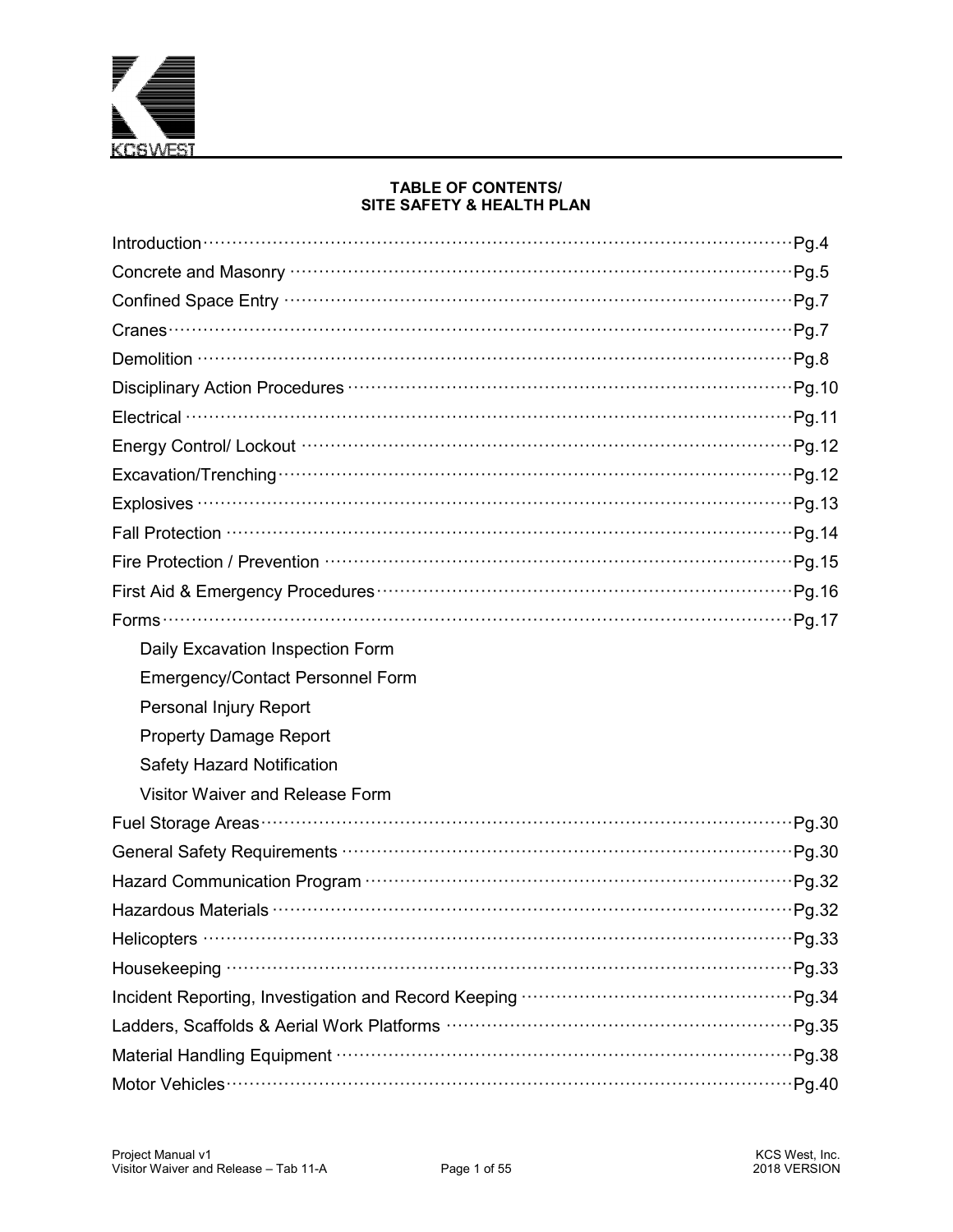

| Pg.40                                                                                                                   |
|-------------------------------------------------------------------------------------------------------------------------|
| Pg.40                                                                                                                   |
| Pg.42                                                                                                                   |
| Project Rules that Exceed CAL-OSHA (Minimum Requirements)<br>Pg.43                                                      |
| Pg.44                                                                                                                   |
| Respiratory Protection (100) March 1997 (100) March 1997 (100) March 1997 (100) March 1997 (100) March 1997 (1<br>Pg.44 |
| Pg.45                                                                                                                   |
|                                                                                                                         |
|                                                                                                                         |
| Pg.45                                                                                                                   |
| Pg.45<br>Security                                                                                                       |
| Pg.45                                                                                                                   |
| Pg.45                                                                                                                   |
| Pg.46                                                                                                                   |
| Pg.46                                                                                                                   |
| Pg.47                                                                                                                   |
| Pg.48                                                                                                                   |
| Pg.48                                                                                                                   |
| Pg.49                                                                                                                   |
|                                                                                                                         |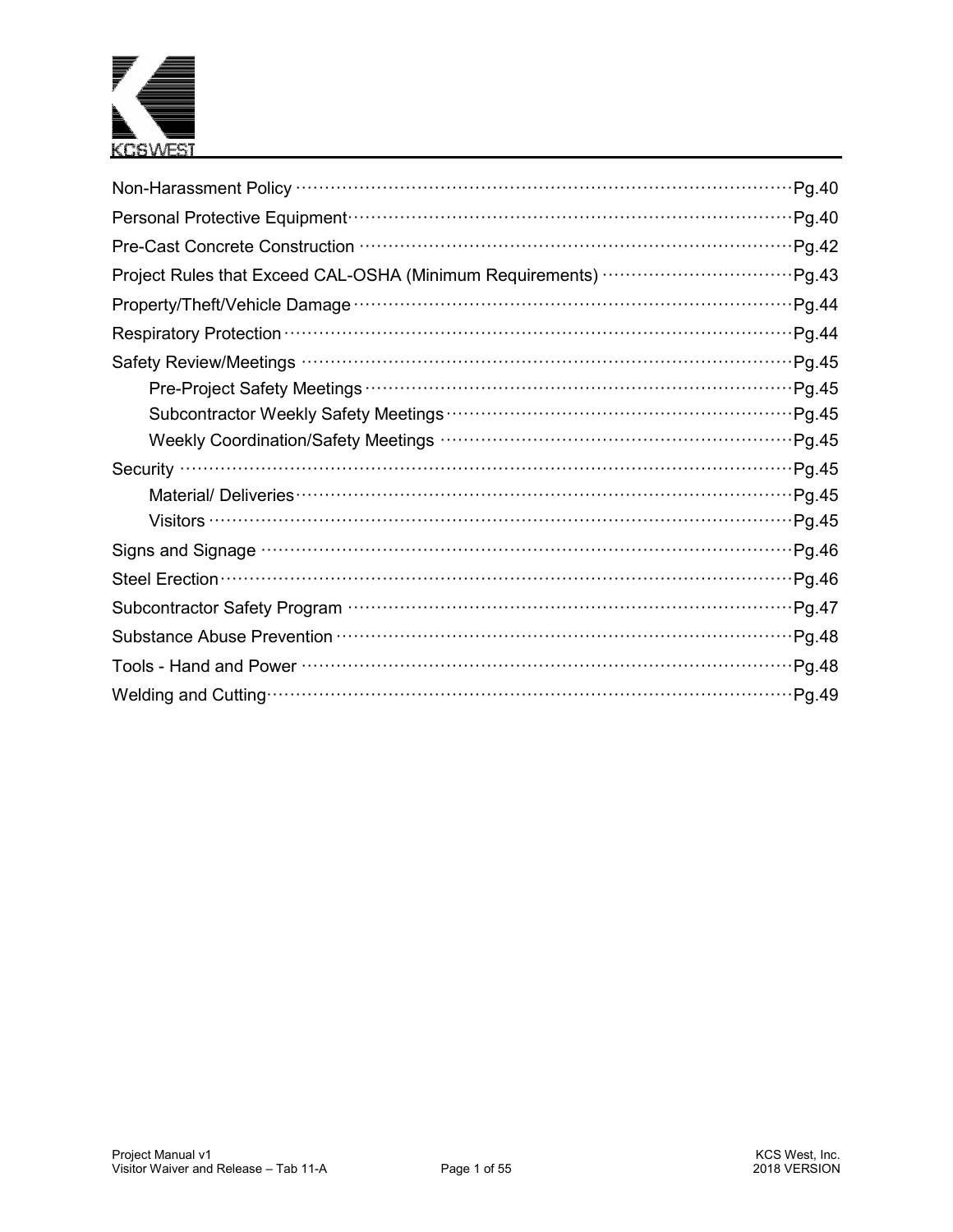

## **SUBCONTRACTOR SAFETY REQUIREMENTS SITE SAFETY AND HEALTH PLAN**

**All Subcontractors are required to follow CAL-OSHA construction industry regulations as outlined in 29CFR1926 (Construction Industry Regulations). Where KCS West, Subcontractor, or state/local requirements are more stringent, those requirements shall apply.** 

### **1.** *Introduction*

- A. The Subcontractor Safety Requirements Site Safety and Health Plan has been established by KCS West, Inc. ("KCS West") in order to:
	- 1. Minimize, with intent to eliminate, personal injury, property damage and loss of productive time.
	- 2. Minimize all direct and indirect accident costs.
	- 3. Increase worker skills, morale, and efficiency.
	- 4. Provide for the safety of the public and the protection of workers and adjacent property.
- B. Each Subcontractor is responsible for the Safety of his own workers.
- C. Each Subcontractor selected to work on a KCS West site must have, maintain and enforce their own Safety Programs in compliance with current CAL-OSHA Standards and with this Plan.
- D. KCS West shall have the responsibility to monitor all Subcontractors' safety compliance by the contents of this Plan.
- E. KCS West shall have the responsibility and authority to order immediate cessation and correction of any hazards caused by a non-compliant Subcontractor, and each Subcontractor shall have the same responsibility and authority for its lower tier Subcontractors under its control.
- F. **Each Subcontractor shall provide KCS West with the following documents prior to mobilizing on the site:** 
	- 1. Completed Emergency/Contact Personnel form
	- 2. Written Safety Program
	- 3. Written Substance Abuse Program
	- 4. Written Hazard Communication Program and MAINTAINED appropriate Safety Data Sheets (SDS)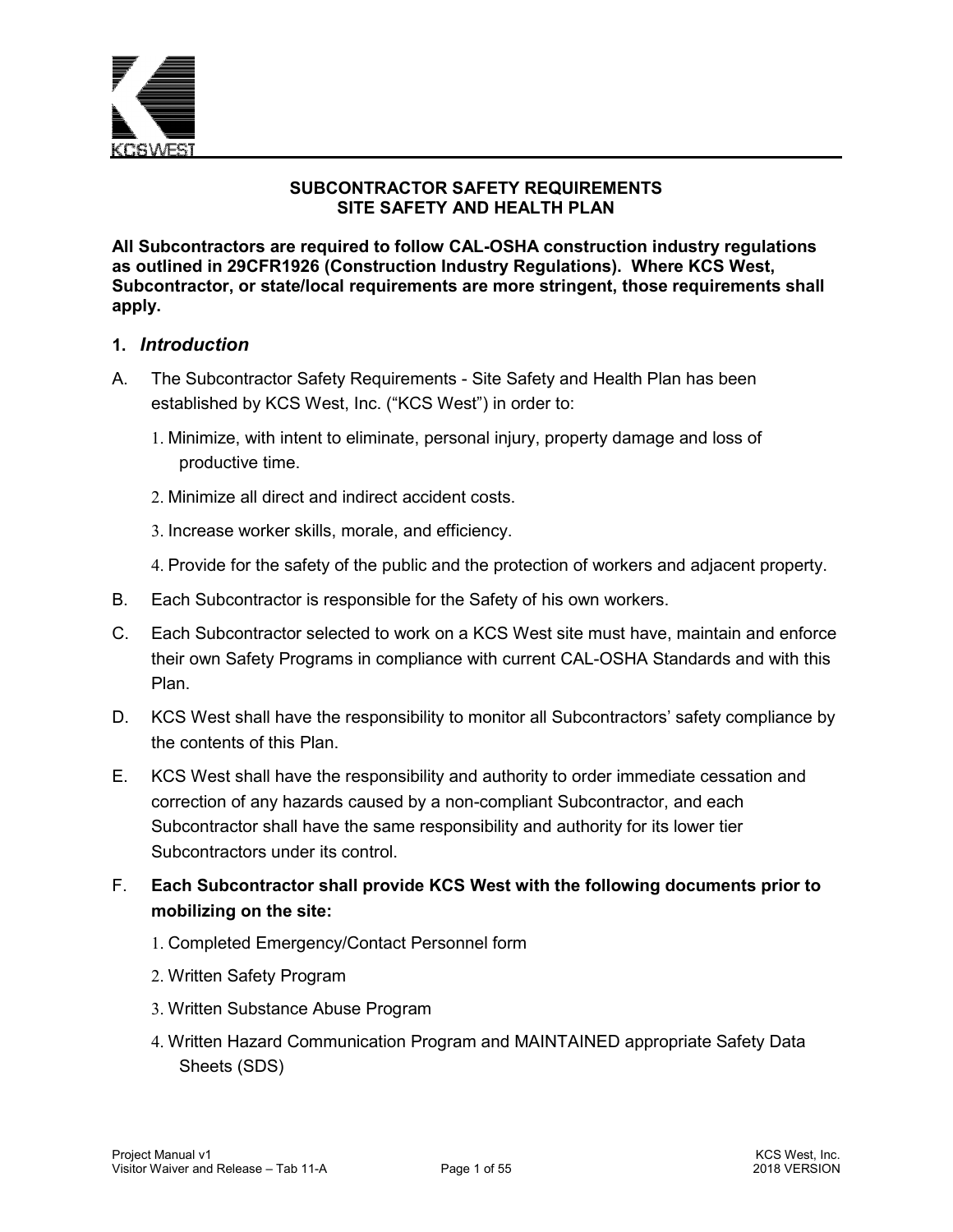

- 5. Updated SDSs shall be provided to KCS West as they become available.
- 6. Written Site-Specific Fall Protection Plan.
- 7. Written Exposure Control Plan (this applies to Subcontractors with silica exposure. ie. Concrete Masonry work) Written Exposure Control Program shall be developed in accordance with the requirements in 29 CFR 1926.1153(g) and 8 CCR 1532.3. For work in California, 8 CCR 1532.3 will be followed 2017 Cal-OSHA Update for Silica standards.
- 8. Site-Specific Steel Erection Plan (this applies to Steel Erectors only)
- 9. Roofing Plan
- 10. Certificates of Insurance that meet KCS West's requirements including endorsements and Waiver of Subrogation and Additional Insureds.

## **2.** *Concrete and Masonry*

- A. General
	- 1 All protruding rebar which employees can fall into/onto shall be guarded to eliminate the hazard of impalement. This includes stubbed up conduit and pins driven into the ground for bracing.
	- 2 Mushroom style rebar caps do not provide adequate protection and shall not be permitted as protection from impalement. These caps shall only be used for scratch protection only.
	- 3 Workers placing rebar at elevations over six (6) feet above the ground, slab, or other working surface shall be required to use appropriate positioning and fall arrest equipment.
	- 4 Reinforcing steel may not be hoisted by #9 wire- properly rigged chokers must be used. No overhead hoisting with shake out hooks.
	- 5 The Subcontractor must ensure that each worker is fully trained and fully understands his/her duties.
	- 6 Each Subcontractor shall have available at the jobsite, formwork, shoring erection and removal plans as required.
- B. Concrete Masonry Construction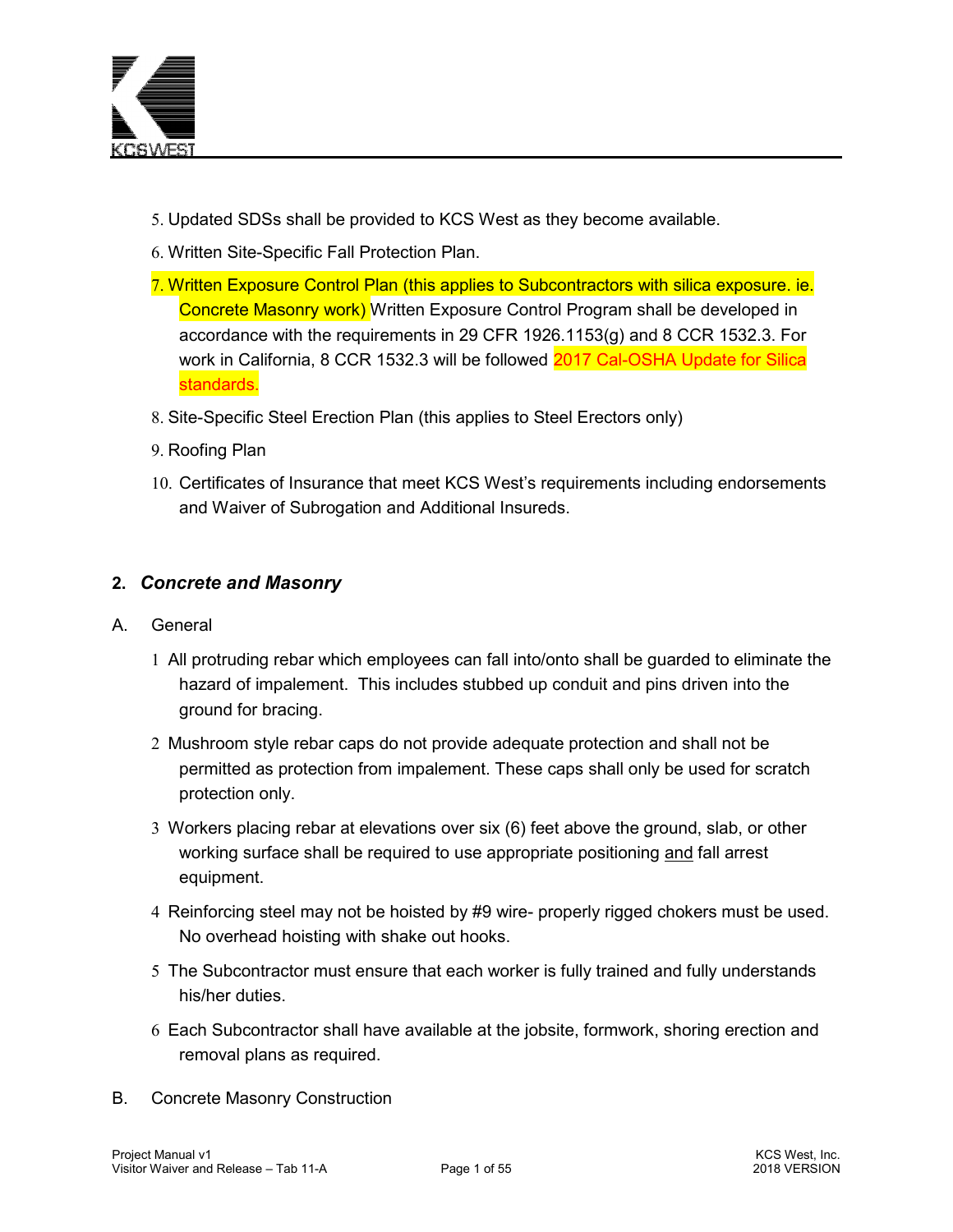

## 1. Limited Access Zone

A limited access zone should be established whenever a masonry wall is to be constructed.

The limited access zone should:

- a) Be equal to the height of the wall to be constructed plus four feet, and run the entire length of the wall
- b) Be established on the side of the wall without scaffolding,
- c) Be open only to workers actively engaged in construction of the wall, and
- d) Should remain in place until the wall is adequately supported.
- 2. Bracing
	- a) All masonry walls over 8 feet in height should be adequately braced unless the wall is supported by other means.
	- b) The bracing should remain in place until permanent supporting elements of the structure are in place.
- 3. Tilt-Up Construction

Primary safety concerns include:

- a) That the panel raising operation is safely conducted.
- b) That bracing is properly designed and installed.
- c) That the crane is of adequate capacity.
- d) Glu-lam beams and other structural members are adequately supported during construction.
- e) Those installing the roof system, panelized or hand-set, are protected from falls.
- 4. Panel Erection
	- a) The concrete Subcontractor shall provide a panel schedule showing lift points and strong backs required for hoisting. The type and location of these lifting point attachments and other embeds or inserts shall be specified by the Engineer.
	- b) Panel bracing requirements shall also be designed by a currently registered Engineer. Unless noted otherwise in the engineered bracing plan, Red-Head type wedge anchors are not to be used.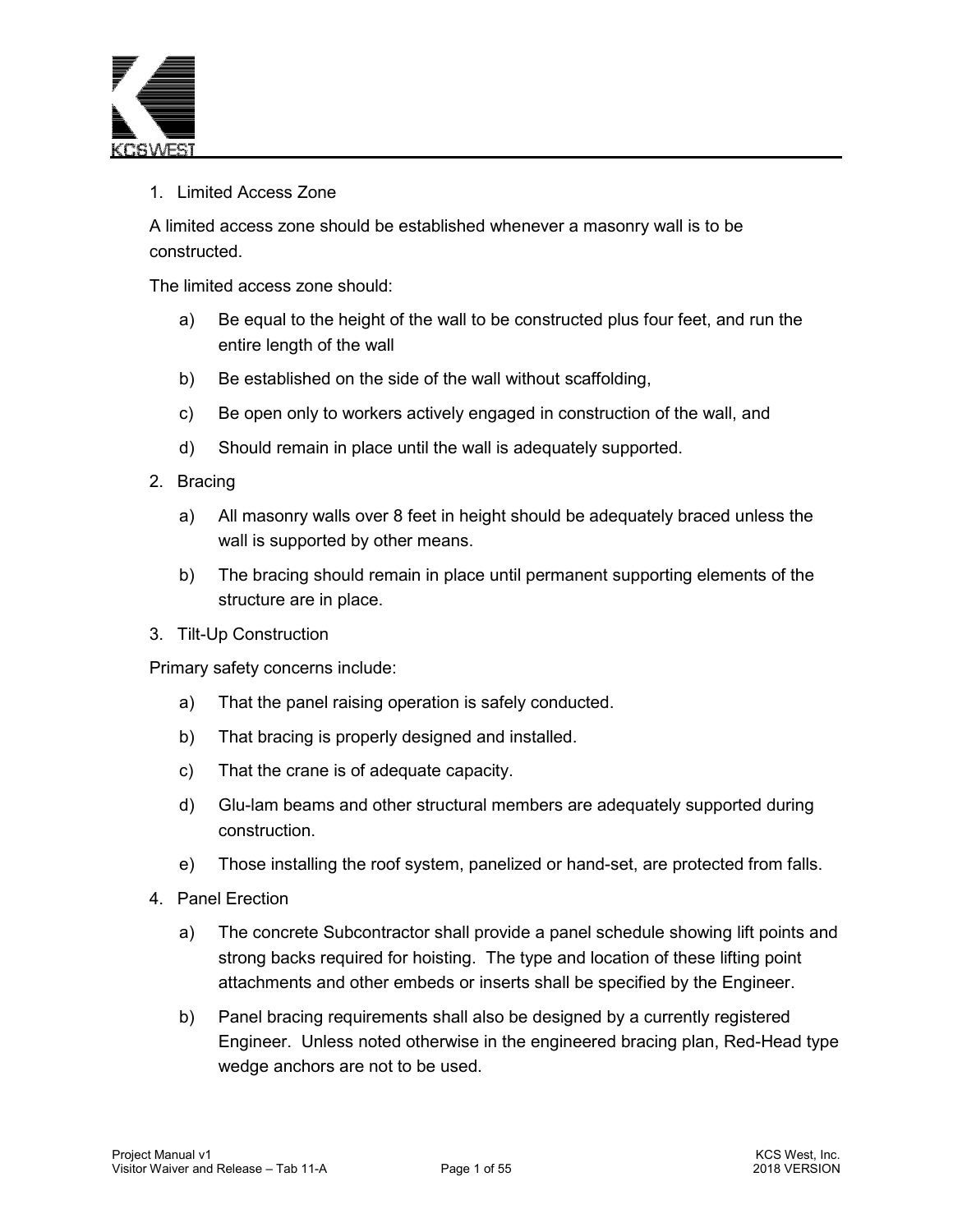

- c) The concrete Subcontractor shall also provide a lifting plan detailing where the panels are to be cast and in what sequence they will be lifted. This lifting plan is also to be prepared by a registered Engineer.
- 5. A copy of the lifting plan must be provided to KCS West and maintained on the site.
- 6. All documents and calculations which are required to be prepared by the Engineer must be stamped and signed by that Engineer.
- 7. The lifting plan shall describe the rigging configuration for each lift including spreader beams and minimum cable lengths. The beams must be designed or approved by the engineer for the panels and other anticipated loads.
- 8. The Subcontractor shall determine the local wind load bracing design requirements and then verify that the Engineer's bracing plan satisfies those code requirements. In addition, recognized significant wind conditions should be brought to the attention of the bracing Engineer when it is apparent that the standard design wind pressure is not adequate.
- 9. The concrete Subcontractor must provide ladders or platforms that are of adequate length or height for the work. Walking the top of tilt-up panels or ledger-beams, etc., is forbidden.
- 10. Tag lines should be used to control swing.

## **3.** *Confined Space Entry*

- A. Subcontractors who anticipate entering confined spaces must first provide the KCS West Superintendent with a copy of their Company's Confined Space Program in accordance with 29 CFR 1910-General Industry Standards. The Company's Program must include the names of the workers properly trained as an Entry Supervisor, Entrant and Attendants.
- B. No worker shall be permitted to enter a Permit-Required Confined Space unless the atmosphere has been tested and the worker is properly trained.
- C. An approved confined space entry permit shall be utilized.
- D. Copies of expired Entry Permits will be provided to KCS West.

#### **4.** *Cranes*

A. The Subcontractor shall submit the name of the **"Competent Person"** for the inspection of cranes and rigging, to the KCS West Superintendent. This individual shall be responsible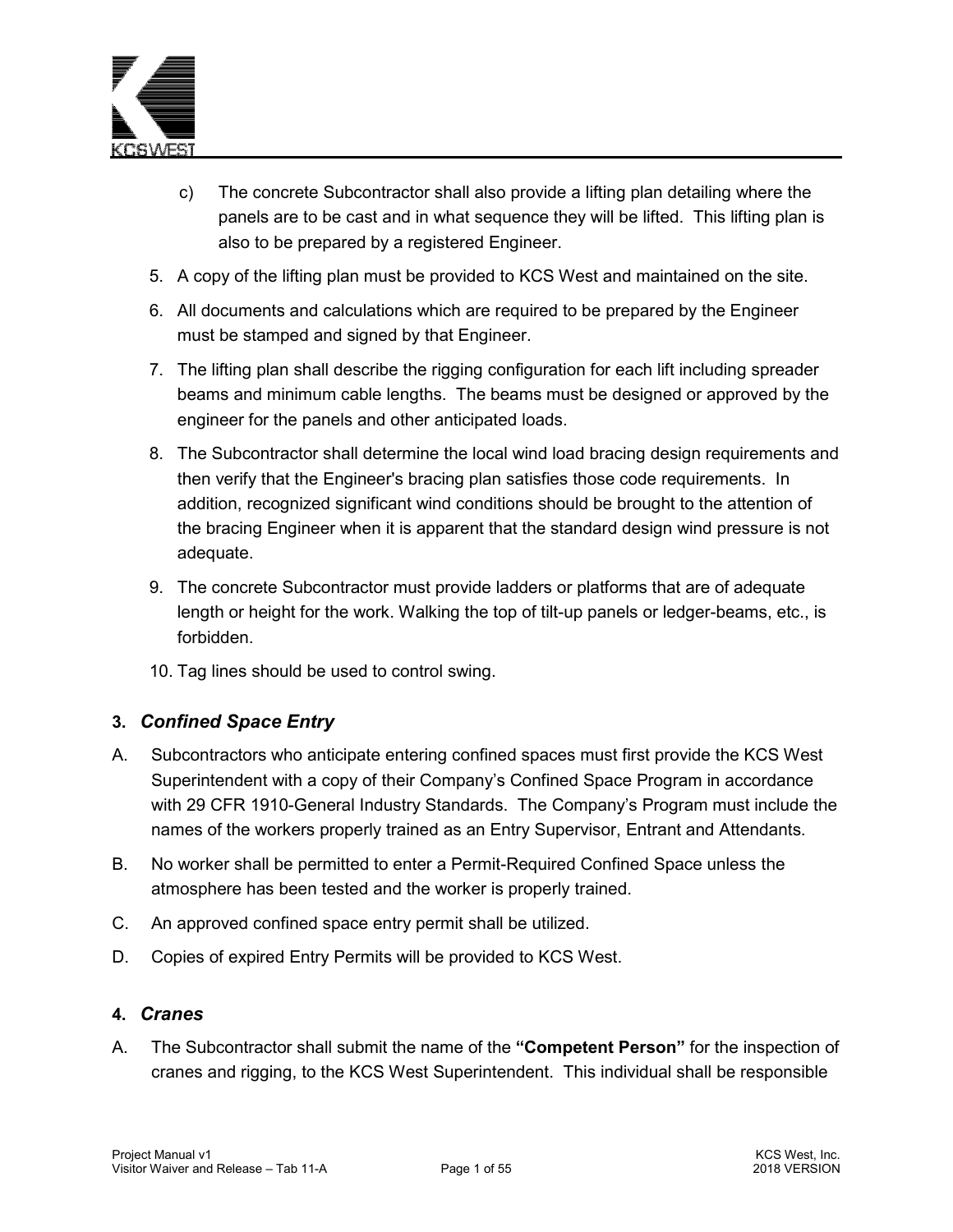

for ensuring that all workers and lower tier Subcontractors comply with all standards covered under 29 CFR 1926 Subpart N.

- B. Current annual crane inspections must accompany all cranes. Copies shall be forwarded to the KCS West Superintendent. This document shall remain on file at the jobsite for duration of the project.
- C. Hand signals for crane use shall be posted. Only trained personnel shall be permitted to signal the crane operator. Subcontractors using cranes shall post standard crane signals at the jobsite.
- D. Barriers/Barricades and signs must be installed to warn of the overhead hazard.
- E. Only trained and qualified operators shall operate a crane and only for the size trained to operate.
- F. Cranes will only be operated with fully extended outriggers and tires raised from the ground.
- G. Crane operators should sound the crane's horn to warn individuals of the overhead hazard.
- H. Loads shall be routed as to minimize exposure to workers.
- I. The crane operator must not leave his position at the controls while a load is suspended, or tension is on the lift cable.
- J. All cranes must be equipped with an anti-two-block device or a two-block damage prevention feature for all points of two-blocking.
- K. The swing radius of the crane house must be properly barricaded.
- L. Tag lines shall be used when hoisting all material overhead (Exception: Loading and unloading trucks).
- M. Shake-out hooks shall be used for loading/unloading trailers and not used for swinging loads overhead.
- N. A Critical lift Questionnaire (or equivalent) shall be completed when the materials being hoisted meet or exceed 75% of the cranes rated capacity.
- O. Crane or Derrick suspended personnel platforms shall not be used unless the erection, use, and dismantling of conventional means of reaching the work site would be more hazardous or not possible. No hoisting of personnel should be done without the approval of the KCS West Superintendent.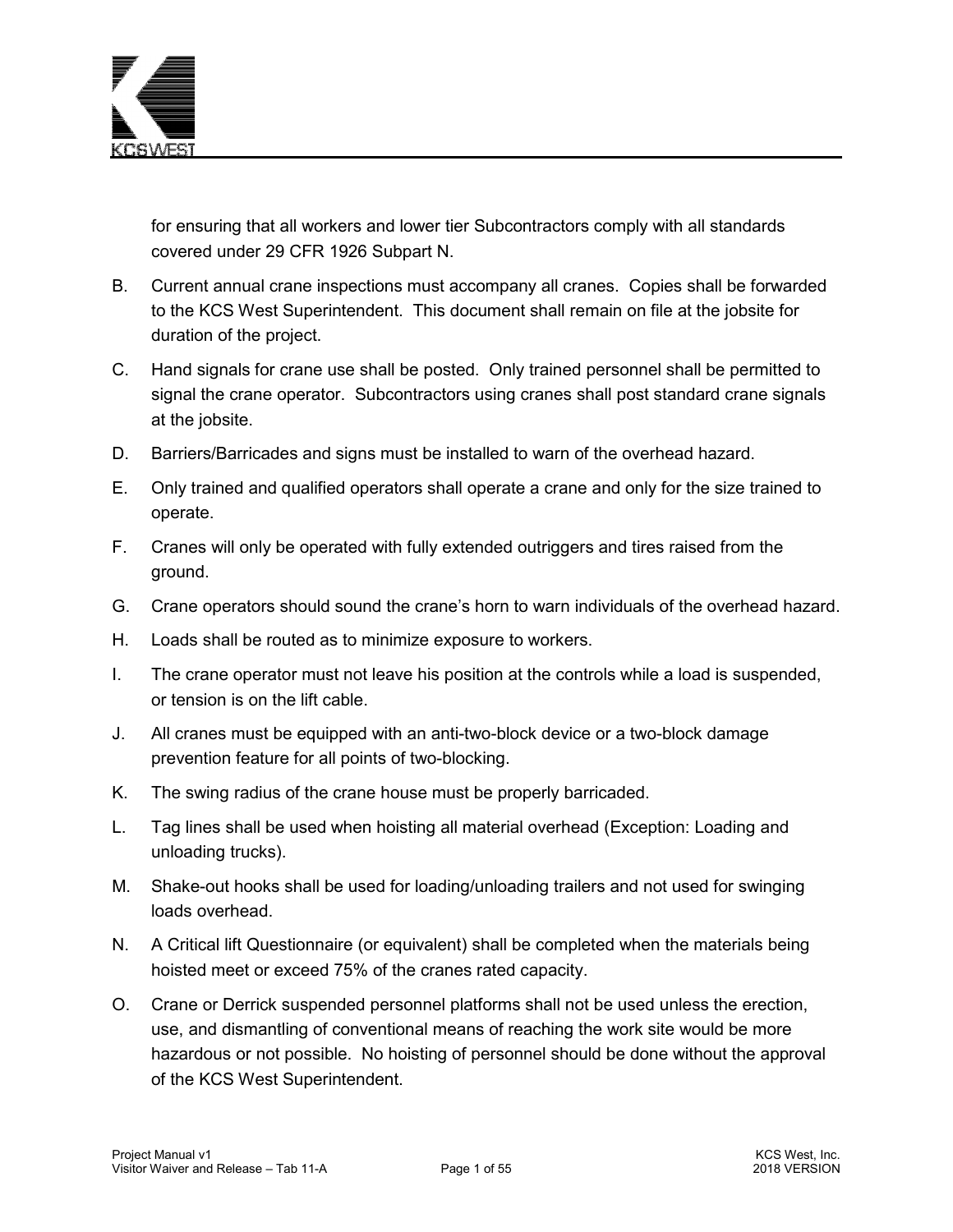

- P. The operation of hoisting equipment in the vicinity of high voltage lines is a recognized construction hazard and as such adequate planning shall eliminate or reduce the exposure as much as possible. The use of hoisting equipment in the vicinity of high voltage lines shall be kept to an absolute minimum. However, when the operation of hoisting equipment in the vicinity of power lines is unavoidable, the requirements under 29 CFR 1926 Subpart N, must be maintained.
- Q. Whenever operating in the vicinity of power lines is unavoidable, measures to safeguard the operation and workers in the vicinity must be taken and may include: 1 Instructing employees of hazard;
	- 2 Deactivation of energized lines;
	- 3 Installing insulating material on power lines;
	- 4 Providing a "spotter" to insure that the proper clearance is maintained.

### **5.** *Demolition*

This section covers procedures for demolition of existing structures, including precautions for the safety of workers, the public and protection of adjoining property. When performing minor demolition, such as partitions, many of the requirements of this procedure, may be waived.

An engineering survey shall be made, by the Subcontractor's Competent Person, of the structure to determine the condition of the framing, floors, and walls, and possibility of unplanned collapse of any portion of the structure shall be made prior to starting demolition operations. The Subcontractor shall have in writing, evidence that such a Survey has been performed.

- A. General Requirements
	- 1. When workers are exposed to excessive dust environments, appropriate measures must be taken to minimize exposure. These measures may include:
		- a.) Water trucks and/street sweepers
		- b.) Watering systems (sprinklers, manual spraying), or
		- c.) Broom sweeping, power floor sweepers, or wet mopping procedures
	- 2. Proper shoring or bracing to walls or flooring shall be done to protect personnel assigned to demolition operations inside the structure.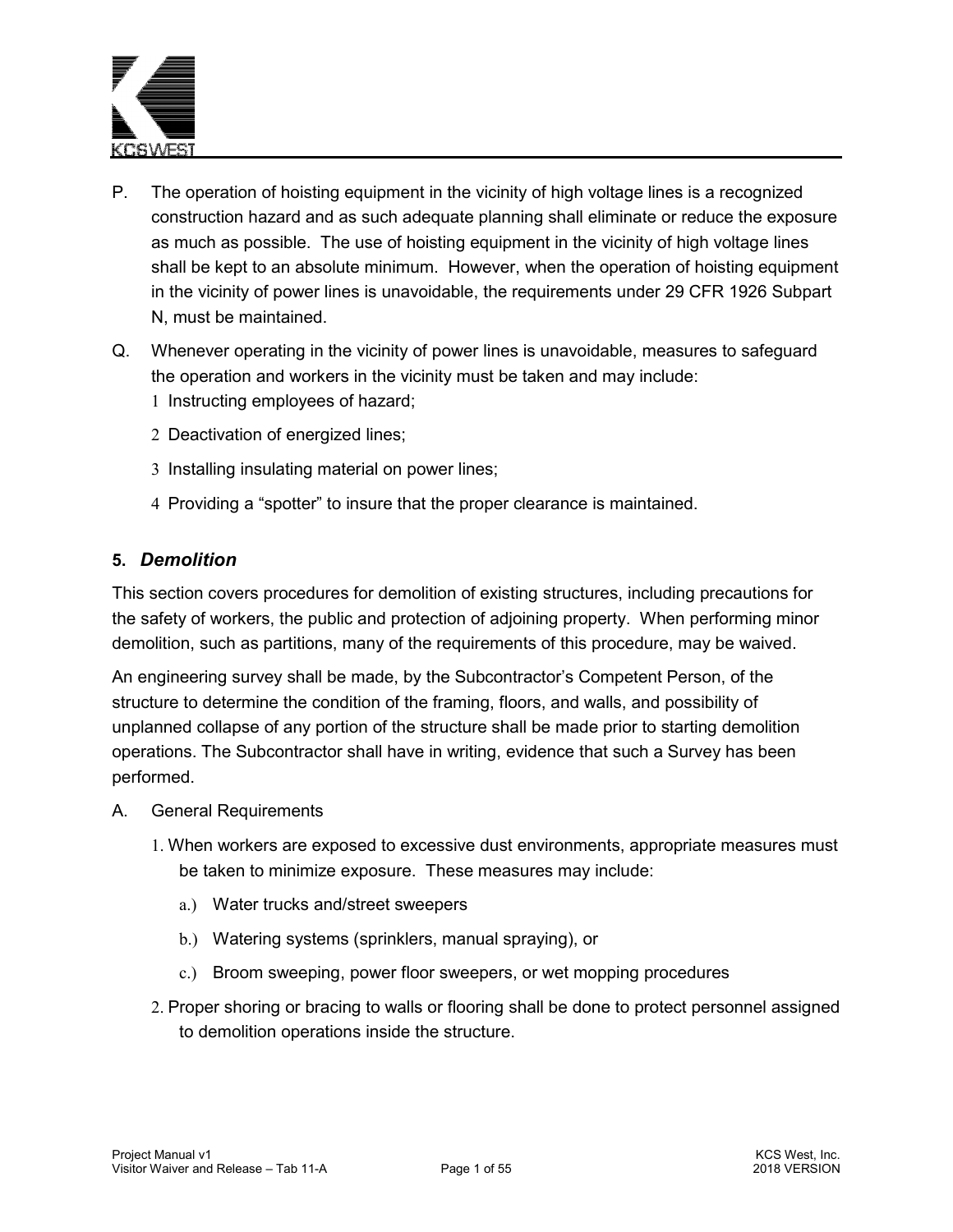

- 3. Within the structure (or affected area(s) in the event of minor demolition), all utility service lines will be shut off. If it is necessary to maintain any power, water, or other utilities during demolition, such lines must be temporarily relocated and protected.
- 4. If toxic gases, flammable material, or similar hazardous substances (such as lead, asbestos, PCB's, etc.) are present or have been used in piping, tanks, etc., testing and purging shall be performed, and the hazard eliminated before demolition starts. All permits required by the jurisdiction where the project is located will be obtained before work begins.
- 5. Glass fragmentation hazards will be removed.
- 6. In demolition areas, wall openings will be protected to a height of 42 inches.
- 7. When scrap materials are dropped more than 20 feet outside the exterior walls of a building, an enclosed chute shall be used. Trash chute requirements are covered under 29CFR1926.852.
- 8. When debris is dropped through holes in floors, without the use of chutes, the area below will be completely barricaded not less than 6 feet back from the projected edge of the opening above. Signs warning of falling materials must be posted at each level.
- 9. Floor openings not used as material drops will be covered with a substantial material and such covers will be properly secured and identified with "Hole" or "Cover- DO NOT REMOVE."
- 10. Fire protection equipment shall be made available and used in the event of a fire during demolition operations.
- 11. Only those stairs, passageways, and ladders designated as safe means of access and egress to the structure of a building will be used. Stairwells must be properly illuminated. Stairs, passageways, and ladders will be maintained in a clean, safe manner.
- 12. Worker entrances to multi-story structures being demolished shall be completely protected by sidewalk sheds or canopies or both.
- 13. Mechanical equipment shall not be used on floors or working surfaces unless such floors or surfaces are of sufficient strength to support the imposed load.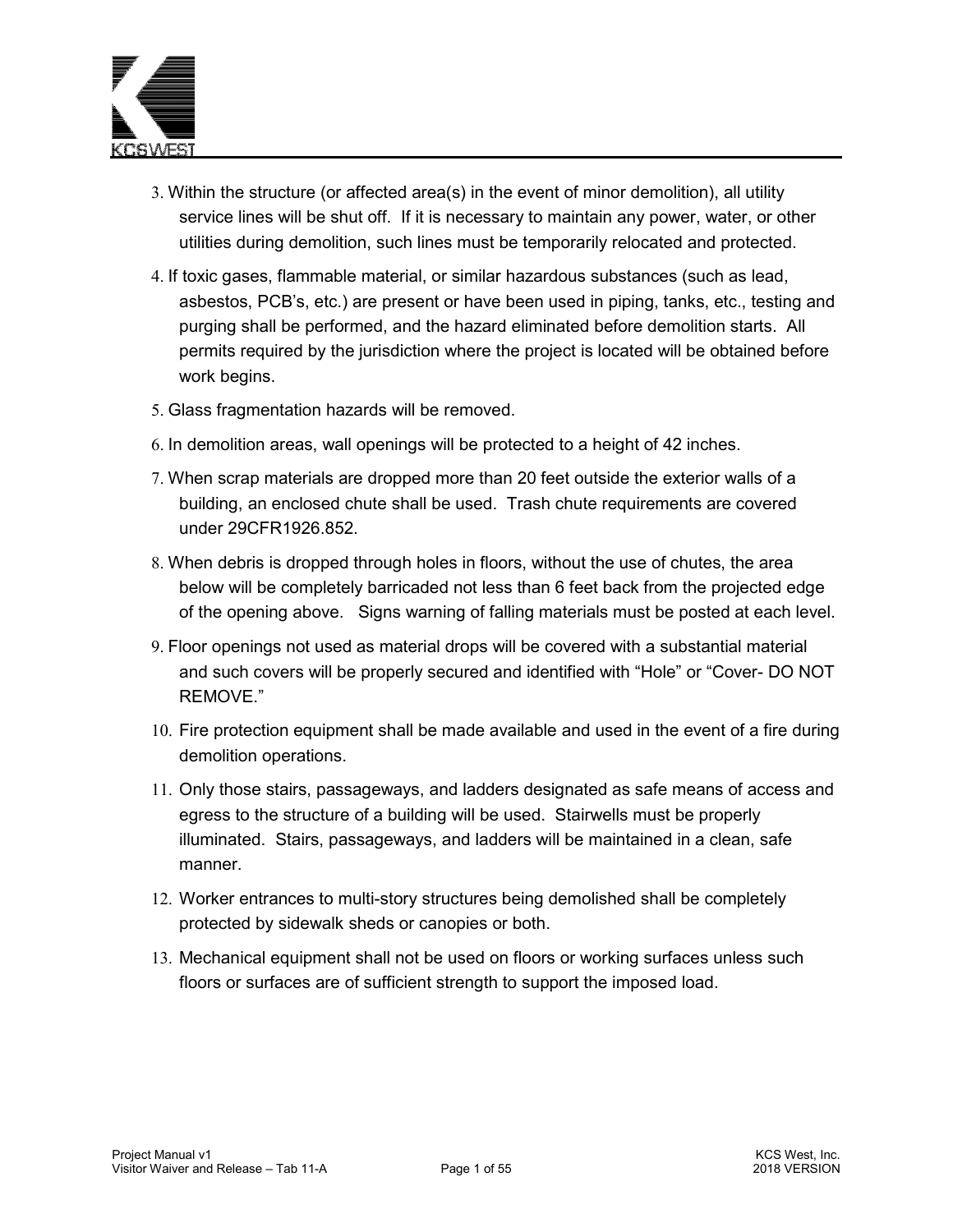

# **6.** *Disciplinary Action Procedures*

The success of KCS West Projects will be to a large extent, dependent upon the cooperation from both KCS West and Subcontractor employees, and strict compliance with established safety rules, regulations, policies, etc. All workers are required to comply with the safety rules that apply to the task they are assigned. The purpose of discipline is not to penalize the worker, but to assist in changing undesirable work habits into good ones, thereby eliminating the potential for injury or damage.

In order to be effective, the disciplinary program must be enforced in a fair and consistent manner, taking into account the severity of the undesirable act or condition, which occurred or was present, and any previous disciplinary problems. Fines may be issued to KCS West and Subcontractor workers for non-compliance with the Safety Program including violations such as, but not limited to hard hats, eye protection, face protection, fall protection, etc. Each repeat violation could result in a minimum fine of \$250.00. Fines will be issued at the discretion of the KCS West Project Superintendent.

To ensure compliance, infractions of the safety rules or acts committed by a KCS West or Subcontractor worker should be handled according to the following progressive discipline guidelines.

## A. Enforcement Procedure

## **1. First Offense - Verbal Warning**

In those instances where a worker is observed committing an undesirable act or condition, the worker is to be informed that his/her actions are jeopardizing his/her or other's safety. The exact nature of the hazard and what is acceptable is to be thoroughly explained to the worker. The violation is to be brought to the attention of the worker's Supervisor or Foreman and an informal written note made and filed in the Project's Safety file.

If the undesirable act is of a serious nature, a written reprimand may be issued for a first offense.

## **2. Second Offense - Formal Warning Reprimand- Safety Hazard Notification Issued.**

In the event a worker is observed committing a second undesirable act of the same offense, a completed *Safety Hazard Notification* may be issued. This notification will explain in detail, the nature of the hazard and a fine of \$250.00 (minimum per each observation).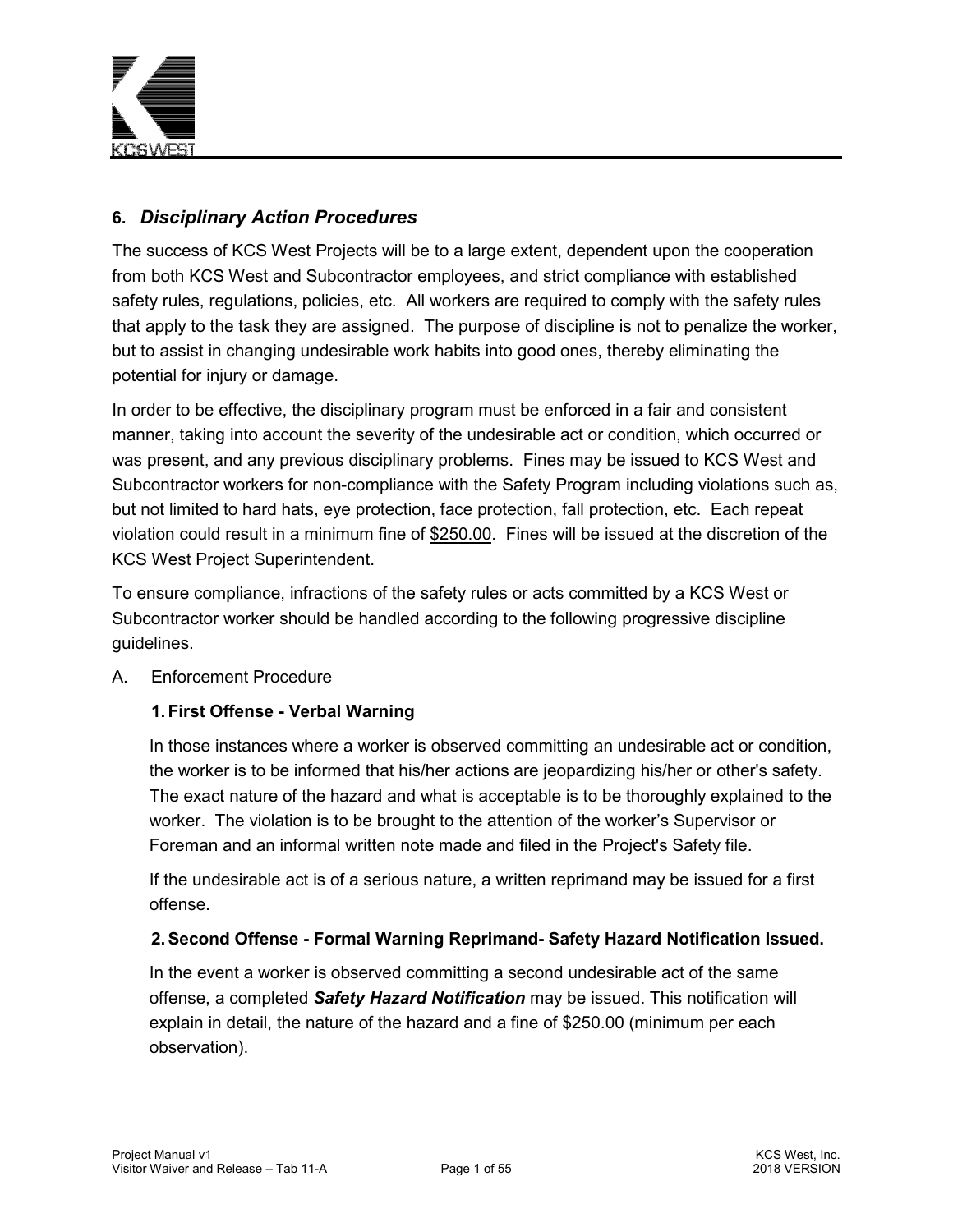

### Example:

(\*) Five Subcontractor employees are observed in the construction area without eye protection. The KCS West Superintendent verbally warns the workers and informs them that eye protection is required at all times. The violation is also to be brought to the attention of the worker's Supervisor or Foreman. Later that afternoon, the KCS West Superintendent observes the same workers without the proper eye protection. The Subcontractor will receive a Safety Hazard Notification and a fine in the amount of \$250.00 (5 repeat infractions  $X $250.00$  each = \$1,250.00). A copy shall be filed in the Project Safety file.

A deduct Change Order will be issued to the Subcontractor for the fines accumulated over the duration of the project

# **(\*) ALL money collected by KCS West for these violations will be donated to a local charity.**

## **3. Third Offense**

A second completed *Safety Hazards Notification* issued for the same safety violation by an individual could result in the individual being removed from the Project and not permitted to return to the site.

Three formal written safety reprimands of various offenses shall result in the worker being removed from the Project and not be permitted to return to the site.

A worker may be banned from the jobsite at any time if the violation is flagrant or involves a serious offense (i.e. Riding the headache ball, failure to use required fall protection, etc.).

**Subcontractors' Supervisors or Foremen who are unable or unwilling to secure personnel performance in compliance with the contractual obligations of safety shall not be acceptable and shall be removed from the project.** 

## **7.** *Electrical*

A. All electrical work, installation and wire capacities will be in accordance with the pertinent provisions of the current edition of the National Electrical Code, NFPA, CAL-OSHA 29 CFR 1926 Electrical Standards for Construction, Underwriter's Laboratory and local codes if applicable.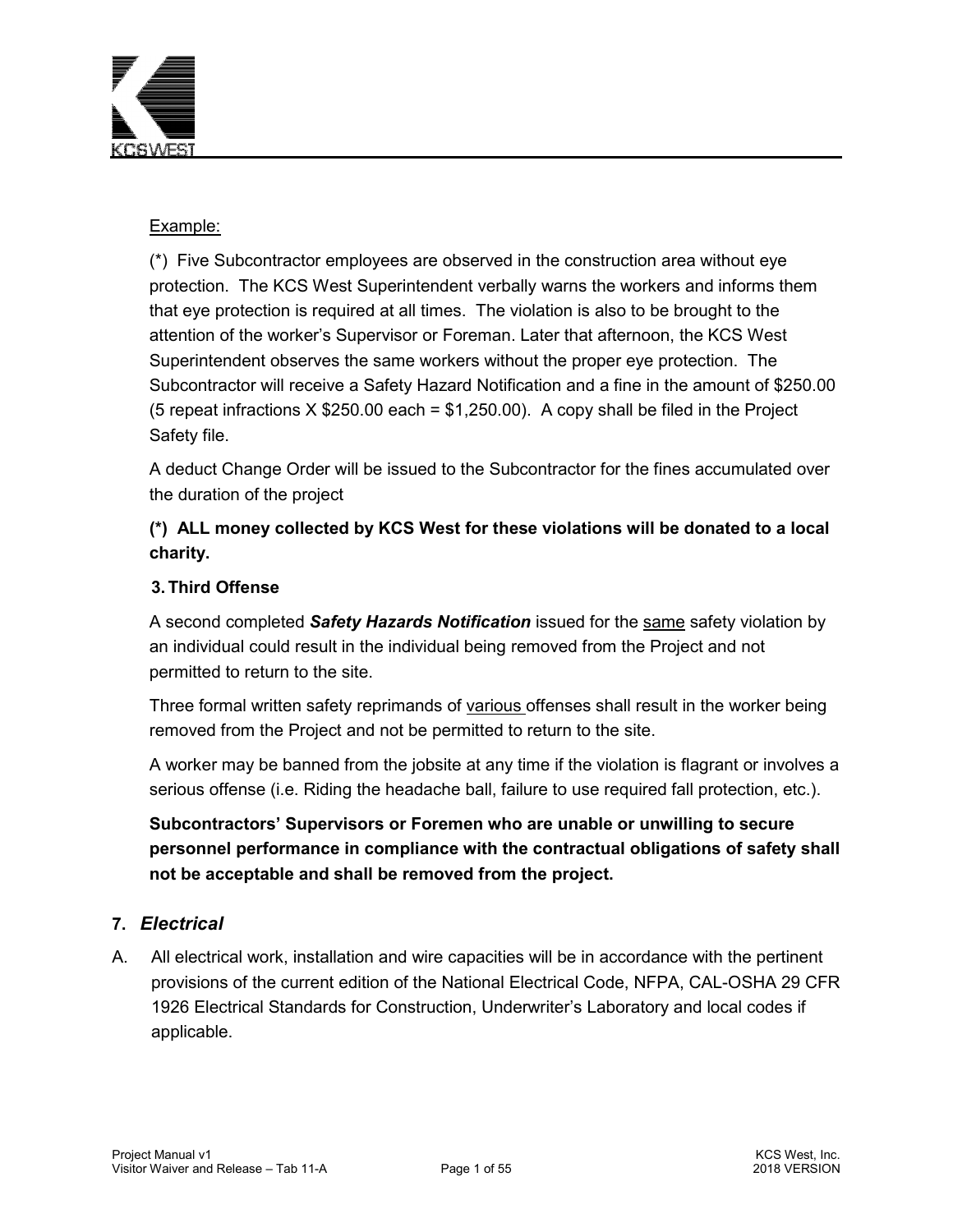

- B. Only trained and qualified personnel shall be permitted to work on electrical/mechanical equipment and installations.
- C. No worker is permitted to work in any circumstance where an electric power circuit may be contacted in the course of work unless he/she is protected against electric shock by deenergizing the circuit and grounding it or by guarding it by effective insulation or other means.
- D. Appropriate agencies shall be contacted to locate underground utilities prior to construction activities that could involve their contact.
- E. Wiring enclosures, such as switch and circuit breaker cases, motor controllers, panel boards, junction boxes, busways, gutters, fittings and similar equipment in locations exposed to rain, oil, excessive moisture, steam, vapors or similar will be weatherproof.
- F. All switches, circuit breakers and other control devices will be so located or marked as to clearly indicate the equipment controlled by them and switches (except magnetic switches) will indicate whether they are opened or closed.
- G. Extension cord sets used with portable electric tools and appliances will be three-wire type and will be designed for hard or extra hard usage (examples of these types of extension cords include types S, ST, SO, STD, SJ, SJO, SJT and SJTO). Flexible cords used with temporary and portable lights will be designed for hard or extra hard usage.
- H. Ground Fault Circuit Interrupters (GFCI) shall be used on all wiring systems (including generators and welders).
- I. Damaged electrical tools and equipment shall not be permitted on site.
- J. Cords and cables shall either be suspended a minimum of 7 feet above the walking surface (with an insulated hanger) or shall be placed in such a manner to prevent damage or constitute a tripping hazard.
- K. All temporary lights and lighting in trailers shall be protected by guards or shatterproof bulbs.

## **8.** *Energy Control/Lockout*

A. Each Subcontractor shall at all times, enforce an energy lockout program when working on or nearby machinery or equipment where the unexpected movement or release of stored energy could endanger workers. Subcontractors shall provide a copy of their Company's Lockout/Tagout Program to the KCS West Superintendent prior to work operations for review.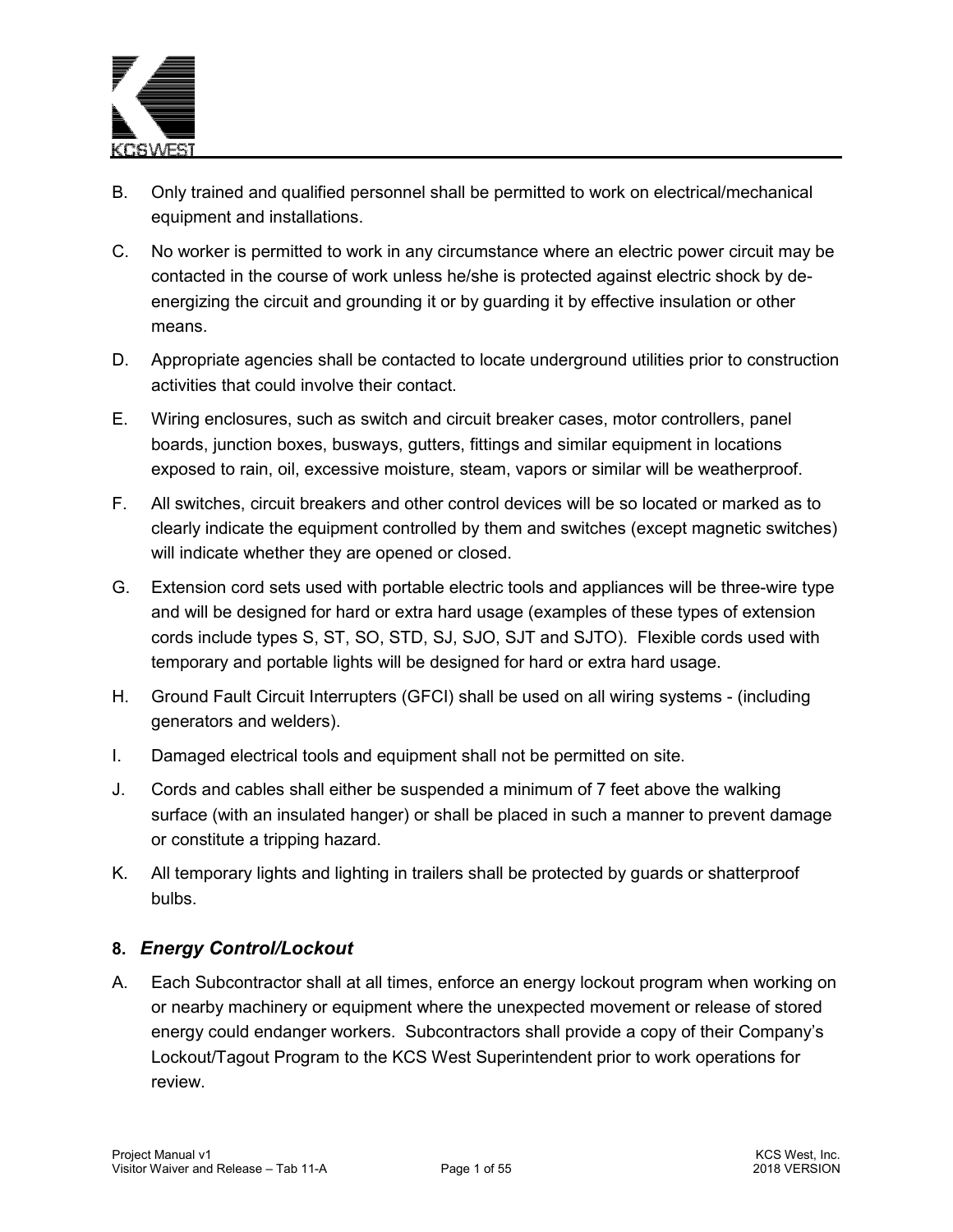

- B. All energized equipment shall be locked out / tagged out prior to the commencement of work operations.
- C. The equipment shall be tested prior to the work operation to ensure that all stored energy has been released.
- D. The lock out device can only be removed by the person who applied the device.

## **9.** *Excavation & Trenching*

- A. The Subcontractor shall submit the name of the responsible **"Competent Person"** regarding Excavations to the KCS West Superintendent. The Subcontractor's Supervisor and the Competent Person shall be responsible for ensuring that his employees and lower tier Subcontractors comply with all applicable standards.
- B. Prior to any trenching and excavation activities, the Subcontractor must locate all underground installations (sewer, telephone, electrical, gas and other fuel lines, storage tanks, etc.). Hand excavation must be performed within 2 feet horizontal and 2 feet vertical of any known underground utility.
- C. All trenches and excavations greater than four (4) feet deep shall have an access ladder placed every twenty-five (25) feet of lateral travel.
- D. All excavations greater than 5 feet deep shall be inspected and documented daily on the *KCS West Daily Excavation Inspection* form (or equivalent) by the Subcontractor's "Competent Person." If environmental conditions change, such as heavy rains, the excavation may warrant additional documented inspections.
- E. All excavations greater than 5 feet deep shall be protected from cave-ins by benching, sloping, shoring or other protective means such as trench boxes.
- F. All spoils shall be kept at least two (2) feet from the edges of the excavation.
- G. In the event that suspect materials are encountered during excavation operations, all work shall cease.
- H. Workers and the public must be protected from trip/fall hazards into excavations by guardrail systems, fencing, barricades or covers until backfilled.

### **Any excavation over 20 feet in depth needs to be designed by a registered professional engineer. That information must be on site when work is in progress.**

## **10.** *Explosives*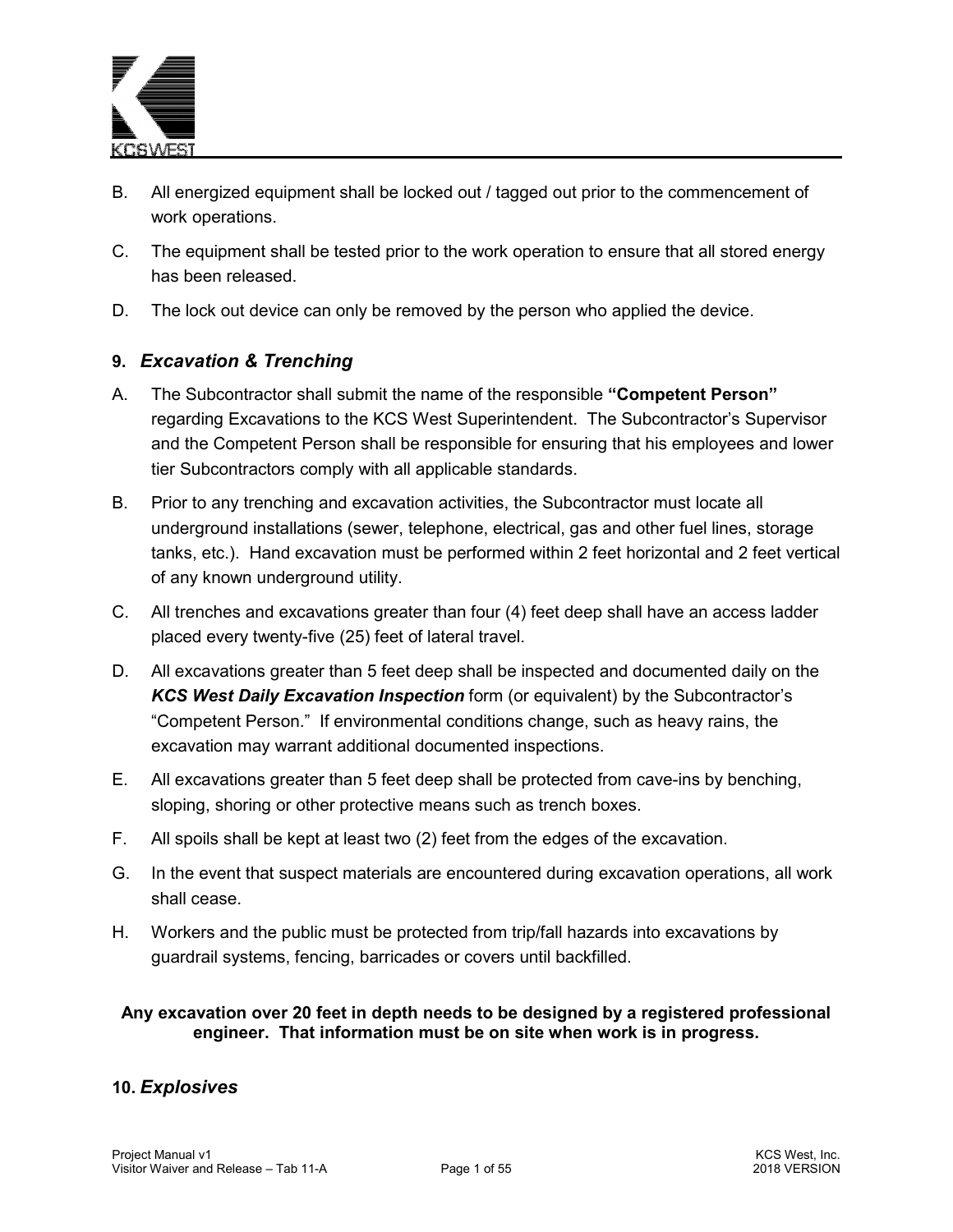

- A. The Subcontractor shall permit only authorized and qualified persons to handle and use explosives.
- B. Smoking, firearms, matches, open flame lamps, and other fires, flame or heat producing devices and sparks shall be prohibited in or near explosive magazines or while explosives are being handled, transported or used.
- C. All explosives shall be accounted for at all times. Explosives not being used shall be kept in a locked magazine, unavailable to persons not authorized to handle them. The Subcontractor shall maintain an inventory and use record of all explosives. Appropriate authorities shall be notified of any loss, theft, or unauthorized entry into a magazine.
- D. Original containers, or Class II magazines, shall be used for taking detonators and other explosives from storage magazines to the blasting area.
- E. Workers authorized to prepare explosive charges or conduct blasting operations shall use every reasonable precaution including, but not limited to, visual and audible warning signals, flags, or barricades, to ensure employee safety.
- F. Insofar as possible, blasting operations above ground shall be conducted between sunup and sundown.
- G. Due precautions shall be taken to prevent accidental discharge of electric blasting caps from current induced by radar, radio transmitters, lightning, adjacent power lines, dust storms, or other sources of extraneous electricity. These precautions shall include:
	- 1. Detonators shall be short-circuited in holes which have been primed and shunted until wired into the blasting circuit.
	- 2. The suspension of all blasting operations and removal of persons from the blasting area during the approach and progress of an electric storm;
	- 3. The prominent display of adequate signs, warning against the use of mobile radio transmitters, on all roads within 1,000 feet of blasting operations.
- H. Explosives, blasting agents, and blasting supplies that are obviously deteriorated or damaged shall not be used.
- I. The use of black powder shall be prohibited.

## **11.** *Fall Protection*

A. The Subcontractor shall submit the name of the responsible **"Competent Person"** regarding fall protection to the KCS West Superintendent. This individual shall be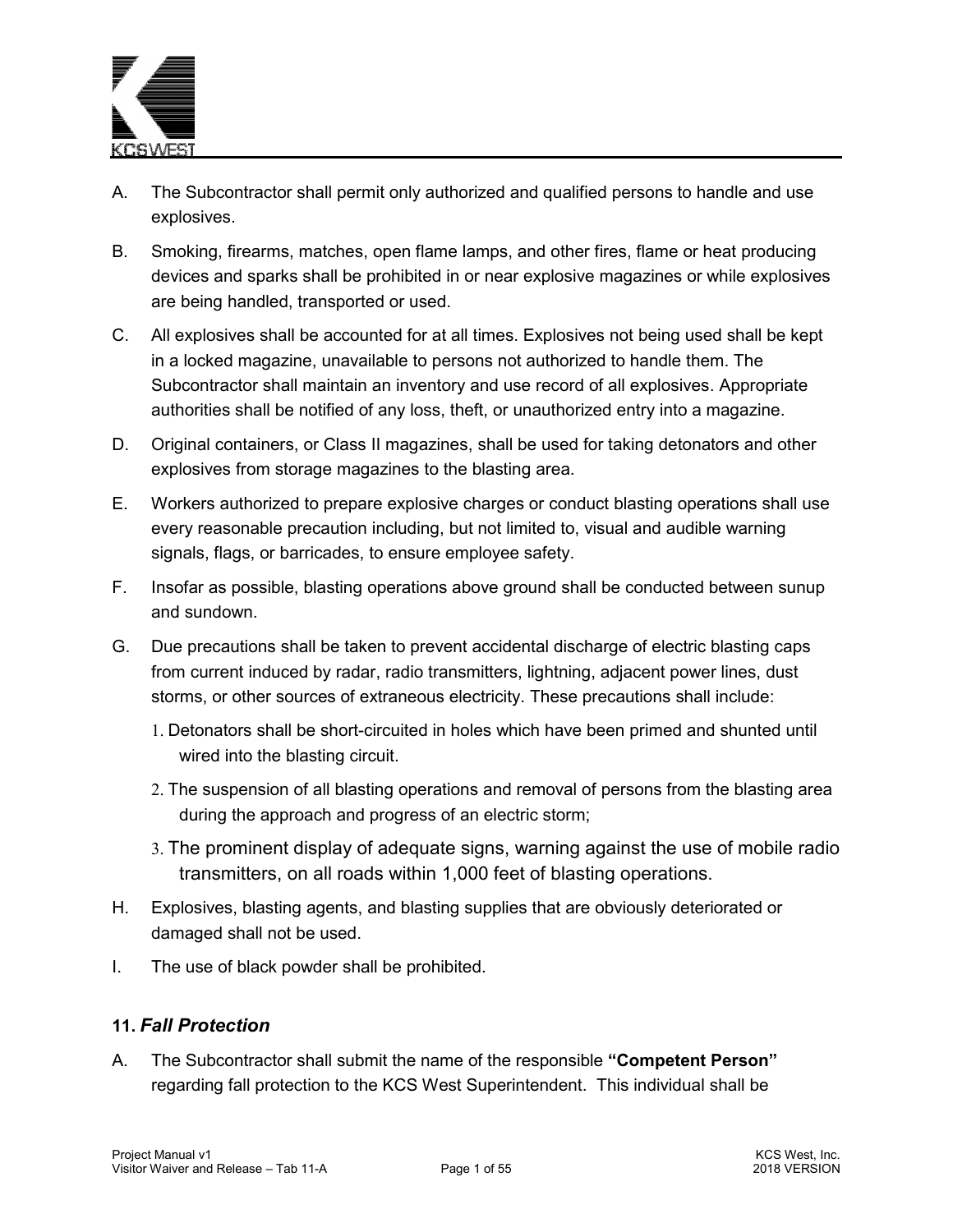

responsible for ensuring that his employees and lower tier Subcontractors comply with this Plan.

- B. All workers working at elevations or exposed to a fall of 6 feet or greater shall be trained in the proper use, inspection and storage of fall protection equipment.
- C. All workers exposed to a fall of six (6) feet or greater shall be protected from falling by using guardrail systems, safety nets, or personal fall arrest systems. This includes steel erection, decking installation, roofing operations and work performed from scaffolds.
- D. Personal fall arrest/restraint systems shall be utilized when occupying any type of aerial lift (including scissors lifts).
- E. All personal fall arrest systems shall be attached to an anchorage point capable of supporting a minimum of 5000 pounds (per person) or engineered to support twice the maximum intended load.
- F. All lanyards shall be equipped with shock absorbers and locking type snap hooks.
- G. All "holes" or openings greater than 2 inches shall be covered and secured against displacement. Such covers shall be able to withstand twice the maximum intended load and labeled with "HOLE" or "COVER" and "DO NOT REMOVE."
- H. All workers working from ladders exposed to a fall of 6 feet or greater shall be protected from falls by using an appropriate fall arrest system unless the Subcontractor can show that it is not feasible, or it creates a greater hazard.
- I. During scaffold erection and dismantling, workers exposed to a fall of 6 feet or greater shall be protected unless the Subcontractor can show that such protection creates a greater hazard. Documentation shall be provided to the KCS West Superintendent prior to such operations.
- J. When working around skylights, the skylight shall be protected with a guardrail system or an approved skylight cover/screen that meets the fall protection requirements.

## **12.** *Fire Protection/Prevention*

- A. Each Subcontractor shall be responsible for ensuring that all workers and lower tier Subcontractors comply with all applicable standards.
- B. All workers shall be trained in the proper type and use of fire extinguishers. Training documentation must be made available upon request.
- C. Emergency phone numbers shall be posted at phones and personnel entrances.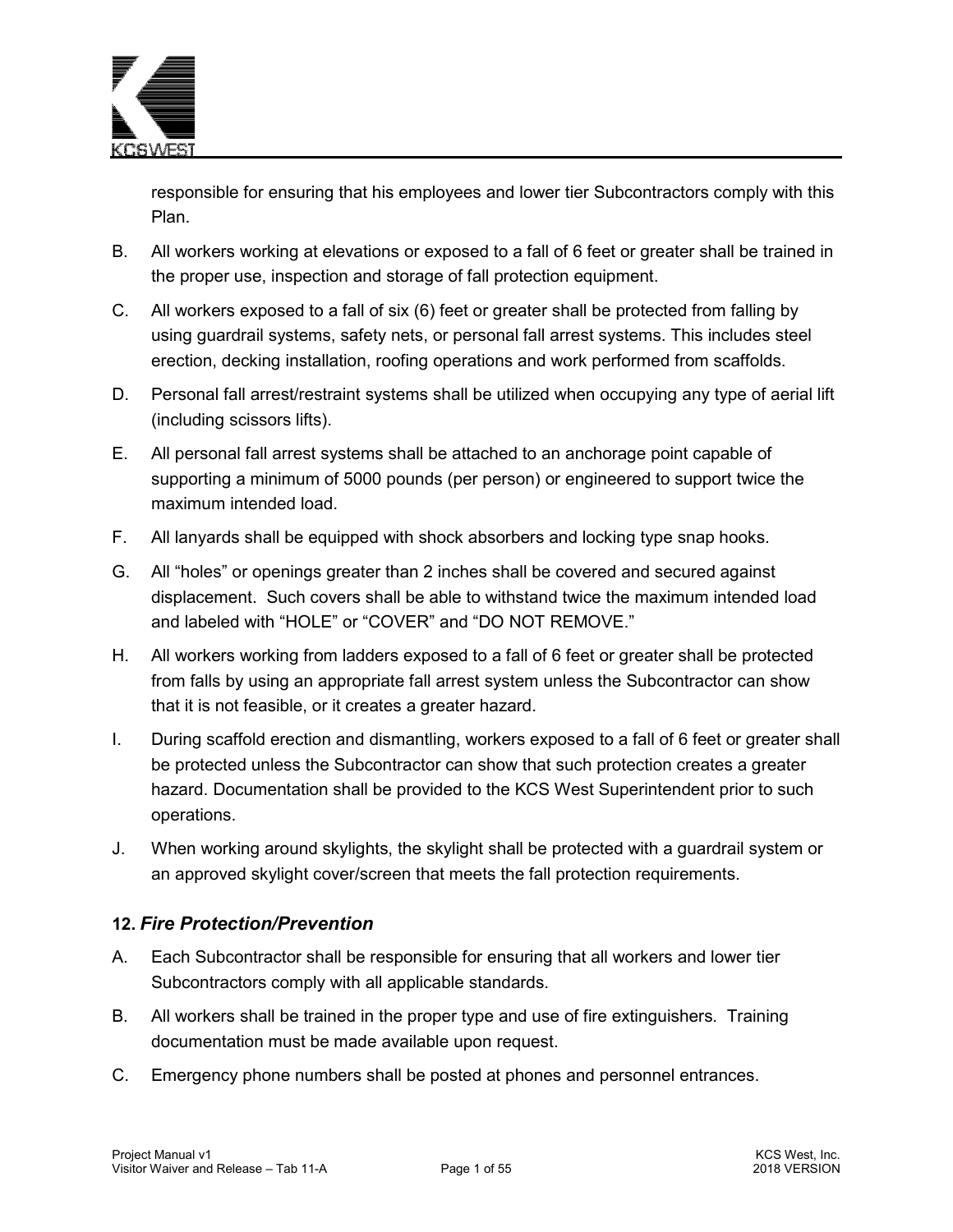

- D. A fire watch shall be stationed to provide coverage for each welding, cutting, and other hot work operations. A fire watch may cover multiple operations within a 100-foot radius. In order for a fire watch to cover multiple operations, he/she shall have a clear line of sight to each operation and an unobstructed pathway to each operation.
- E. All spark-producing operations shall require the use of fire extinguishing equipment rated not less than 2A-20B: C. ("20#ABC")
- F. Only approved containers and portable tanks may be used for the storage and handling of flammable and combustible liquids or solid chemicals. Each container must be properly labeled.
- G. All offices, shanties, job site trailers, designated smoking areas, etc. will be equipped with a minimum of one 20#ABC fire extinguisher (or equivalent).
- H. All tarps and blankets shall be constructed of a fire retardant material.
- I. Open fires shall not be permitted.
- J. Use of gas or diesel powered tools and equipment in enclosed spaces shall be avoided at all times. Exceptions may be made only if the use of the power tool(s) and/or equipment is determined necessary by and is authorized by the KCS West Superintendent. In the case of such exceptions, measures shall be taken to ensure adequate ventilation to prevent build up of exhaust fumes and fuel vapors.
- K. All gasoline and diesel powered equipment adjacent to, or inside a building or structure shall have a fire extinguisher rated not less than 20#ABC available for use.
- L. The travel distance from any point to the nearest fire extinguisher shall not exceed 100 feet.
- M. A fire extinguisher shall be provided within 50 feet of wherever more than 5 gallons of flammable or combustible liquids or 5 pounds of flammable gas are being used in the job site.

## **13.** *First Aid and Emergency Procedures*

A. Worker Injury

Each Subcontractor shall be responsible for providing and maintaining appropriate first aid supplies. Only individuals currently certified by the American Red Cross (or equivalent) should administer first aid. The names of these individuals shall be provided to the KCS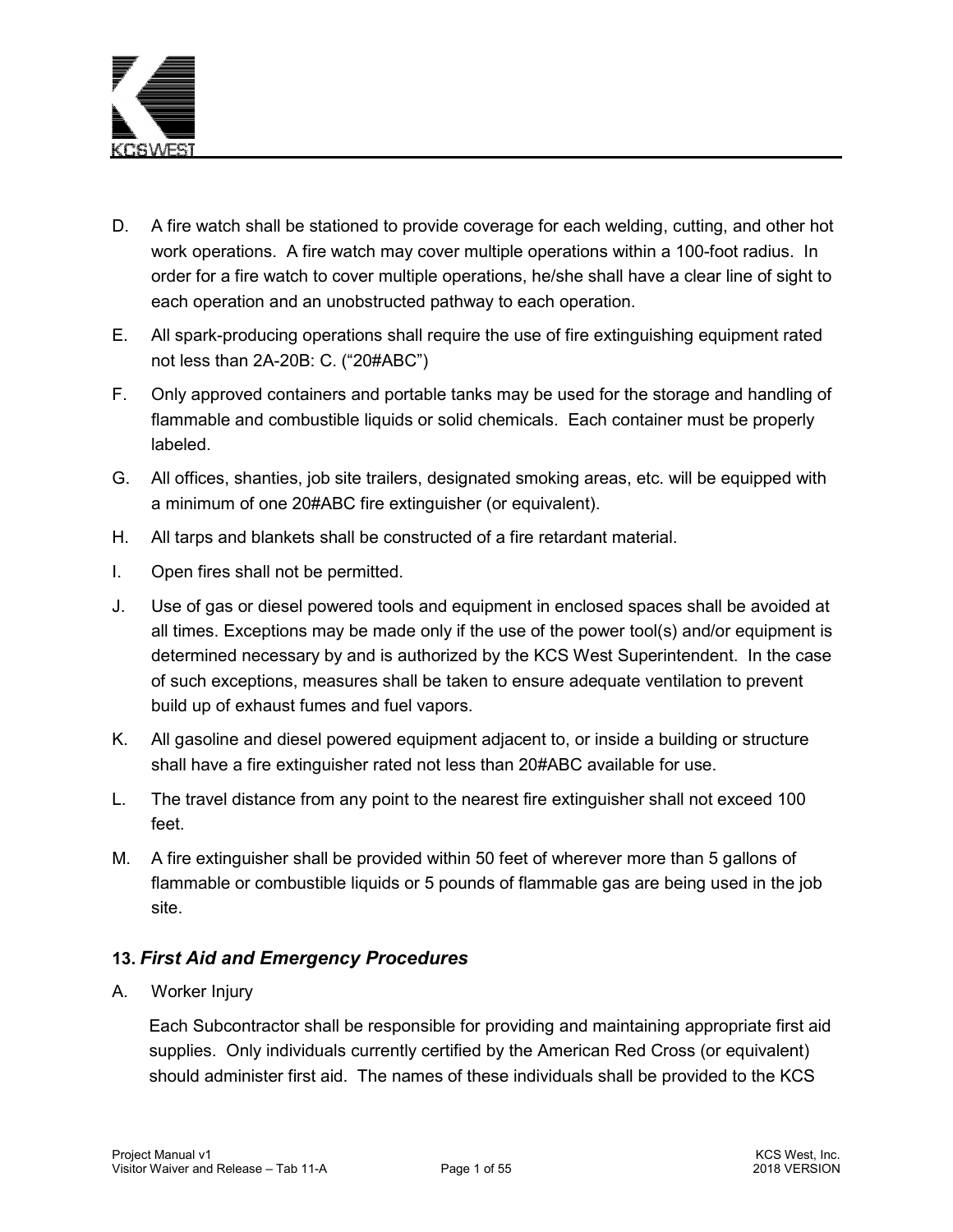

West Superintendent on the *Emergency/Contact Personnel* Form. Each Subcontractor shall have at least one certified individual.

- B. Each Subcontractor shall be responsible for providing First Aid Attention to "his" workers.
- C. Each Subcontractor shall be responsible for providing transportation for any worker requiring outside medical attention.
- D. Emergency phone numbers and the job site address shall be posted at every phone.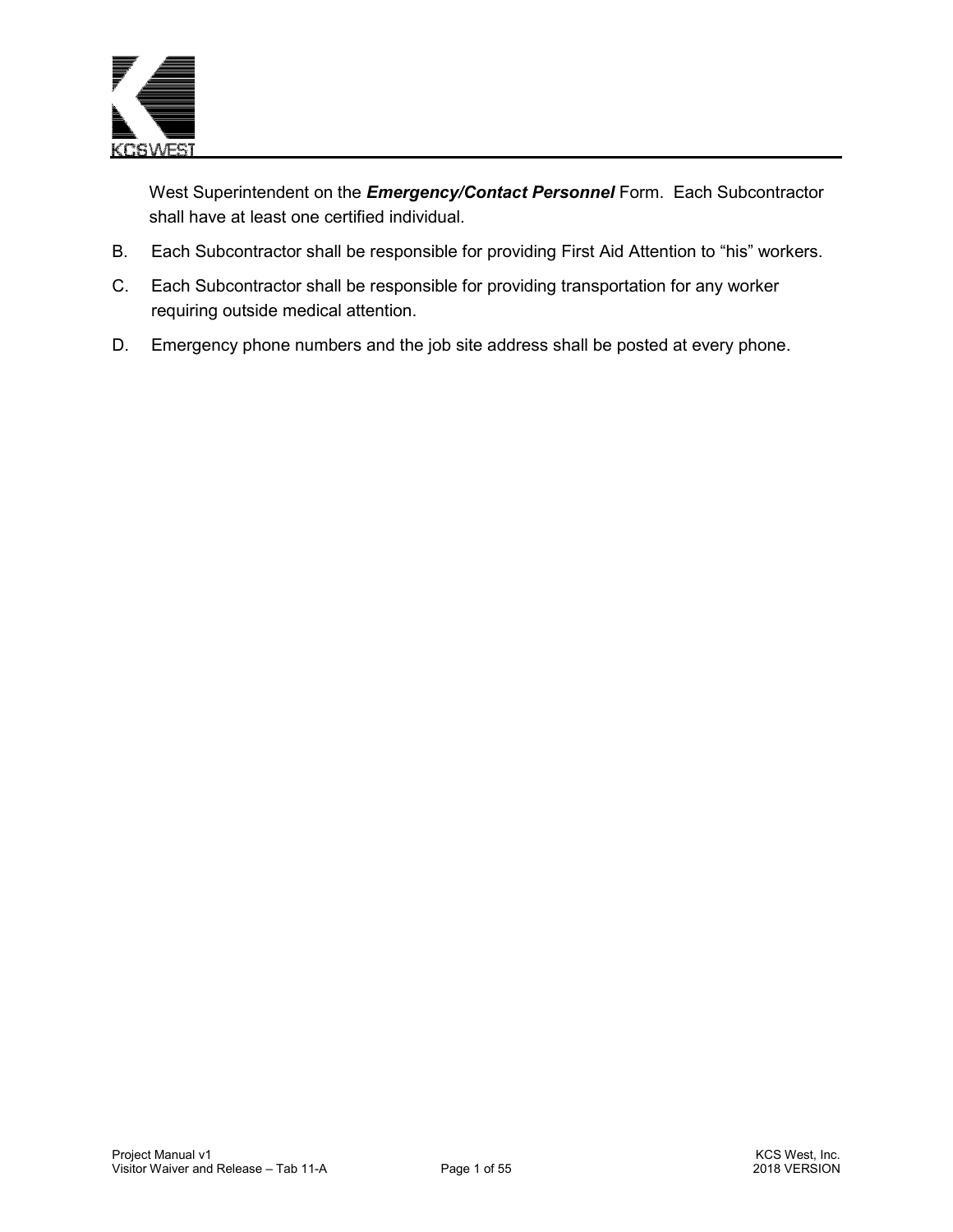

**14.** *Forms*

# FORMS

**Tab 11-A: Visitor Waiver and Release Form Tab 11-B: Personal Injury Report Tab 11-C: Safety Hazard Notification TAB 11-D: Daily Excavation Inspection Form TAB 11-E: Emergency/Contact Personnel Form TAB 11-F: Property Damage Report**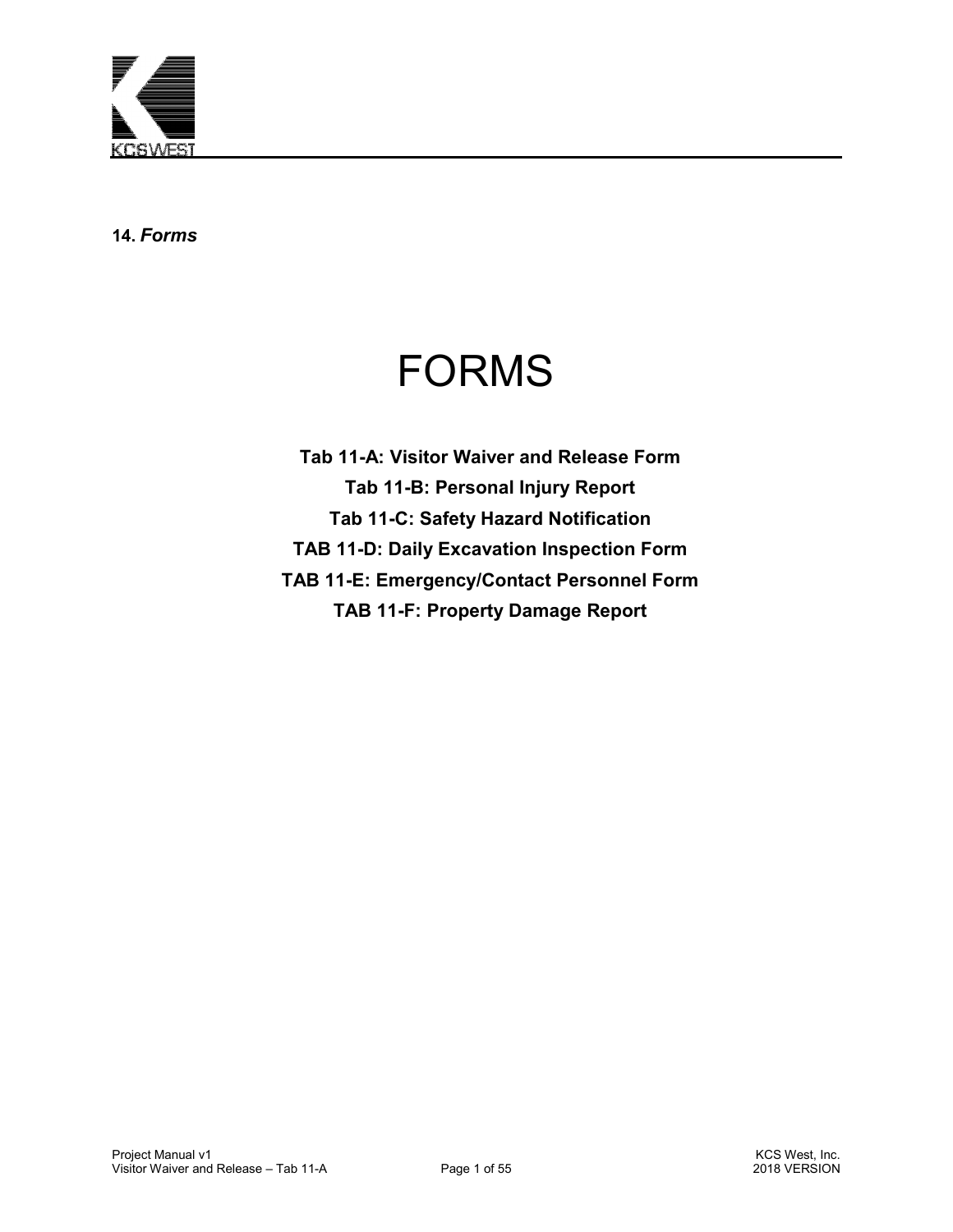

## **TAB 11-A: VISITOR WAIVER AND RELEASE**

(hereinafter "VISITOR") AND

This WAIVER AND Release if entered into this \_\_\_\_\_\_\_\_\_\_\_\_\_\_\_\_\_\_\_\_\_\_\_\_\_\_\_\_\_\_\_\_\_\_\_

KCS WEST CONSTRUCTION SERVICES, INC., (HEREINAFTER "CONTRACTOR").

WHEREAS, CONTRACTOR has advised VISITOR that the construction site is not ordinarily suitable for visits or inspections by persons other than construction personnel, building inspectors or similar individuals and that the site may not, due to the nature of the construction, be completely free of any obstacles, obstructions or other hazards which may cause injury to visitor and,

WHEREAS, VISITOR understands that the construction site is not risk free and that he/she has been advised that in order to access the site a Waiver and Release must be provided to CONTRACTOR agreeing to hold the CONTRACTOR harmless and free from any fault or responsibility for any injury, damage or harm which might result because of any condition or construction operation ongoing at the site,

\_\_\_\_\_\_\_\_\_\_\_\_\_\_\_\_\_\_\_\_\_\_\_\_\_\_\_\_\_\_\_\_\_\_\_\_\_\_\_\_\_\_\_\_\_\_\_\_\_\_\_\_\_\_\_\_\_\_\_\_\_\_\_\_\_\_\_\_\_\_\_\_\_\_\_\_

NOW THEREFORE, the parties, in exchange for their mutual agreements, hereby agree as follows:

- 1. The representations set forth above are true and correct.
- 2. VISITOR agrees to hold the CONTRACTOR harmless from any and all damage caused by any accident, injury or other harm which visitor may incur as a result of a visit to the project site which is to occur on or about
- 3. VISITOR hereby waives any claim against CONTRACTOR, its parent and affiliated companies, and/or its insurance carriers for any action, cause of action or entitlement which VISITOR may have which arises or might arise as a result of the VISITOR, visiting, inspecting or viewing the project site at which the CONTRACTOR is currently working or has performed work.
- 4. This Agreement is intended to be a full waiver of claims against the CONTRACTOR, its parent and affiliated companies, and its insurance carrier, it being understood and agreed that the CONTRACTOR would not ordinarily permit VISITOR to inspect the project site but is doing so only in consideration of it being granted a full release from any potential claim which might arise as a result of such a visit.

| KCS WEST, INC. | <b>VISITOR:</b> |
|----------------|-----------------|
| By:            | Bv:             |
| Witness:       | Bv:             |
| Date:          | Date:           |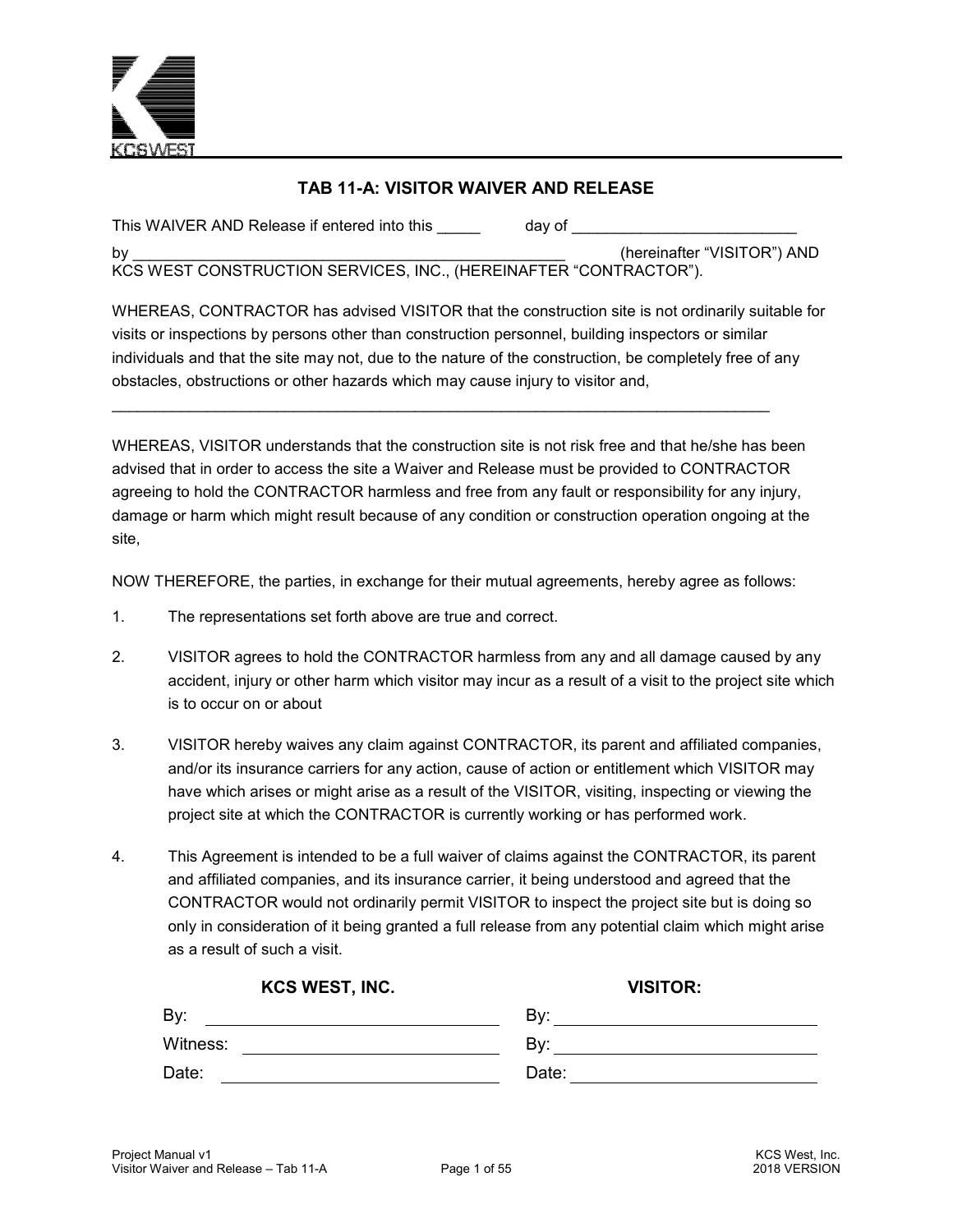

## **TAB 11-B- KCS WEST INCIDENT REPORT**

#### **TYPE OF INCIDENT:**

**PERSONAL INJURY ILLNESS FOR FATALITY: PRIVILEGED AND CONFICDENTIAL - ATTORNEY WORK PRODUCT PREPARED IN ANTICIPATION OF LITIGATION** 

| <b>JOB</b><br>«Project Name»<br><b>NAME</b>                                           |                                                                      | <b>JOB</b><br>NO.      | «Project N<br>umber»                 | <b>NUMBER</b>   | OSHA 300 LOG CASE |                                          |
|---------------------------------------------------------------------------------------|----------------------------------------------------------------------|------------------------|--------------------------------------|-----------------|-------------------|------------------------------------------|
| <b>JOB</b>                                                                            |                                                                      |                        |                                      |                 |                   |                                          |
| <b>ADDRESS</b><br>DATE AND TIME OF                                                    | «Project Address» «Project City», «Project State» «Project Zip Code» |                        |                                      |                 |                   |                                          |
| <b>ACCIDENT</b>                                                                       |                                                                      |                        | ∐а.м. ПР.м.                          |                 |                   |                                          |
| <b>PHOTOGRAPHS</b><br>$\Box$ YES $\Box$ NO                                            |                                                                      |                        | IF YES, BY                           |                 |                   |                                          |
| <b>TAKEN</b><br>PERSON INJURY                                                         |                                                                      |                        | <b>WHOM</b><br><b>DATE</b>           |                 |                   |                                          |
| <b>REPORTED TO</b>                                                                    |                                                                      |                        |                                      | <b>REPORTED</b> |                   |                                          |
| 1. INJURED                                                                            |                                                                      |                        |                                      |                 |                   |                                          |
| <b>PERSON</b>                                                                         | $\Box$ MALE $\Box$ FEMALE                                            |                        |                                      |                 |                   |                                          |
| <b>INJURED'S</b>                                                                      |                                                                      |                        | <b>SOCIAL SECURITY</b>               |                 |                   |                                          |
| NAME<br>DATE OF                                                                       |                                                                      |                        | NO.<br>NO. OF                        |                 |                   |                                          |
| <b>BIRTH</b>                                                                          |                                                                      |                        | <b>DEPENDENTS</b>                    |                 |                   |                                          |
| <b>MARITAL</b><br><b>STATUS</b>                                                       |                                                                      |                        | <b>HOME TELEPHONE</b><br>NO.         |                 |                   |                                          |
| <b>HOME</b>                                                                           |                                                                      |                        | <b>CRAFT/YRS</b>                     |                 |                   |                                          |
| <b>ADDRESS</b>                                                                        |                                                                      |                        | <b>EXPERIENCE</b><br>DATE OF HIRE/ON |                 |                   |                                          |
|                                                                                       |                                                                      |                        | <b>JOB</b>                           |                 |                   |                                          |
| 2. ABOUT THE INJURY/ILLNESS (CHECK ALL THAT APPLY)                                    |                                                                      |                        |                                      |                 |                   |                                          |
|                                                                                       |                                                                      |                        |                                      |                 |                   |                                          |
| <b>INJURY CLASSIFICATION</b>                                                          |                                                                      | <b>CAUSE OF INJURY</b> |                                      |                 |                   | <b>TYPE OF INJURY</b>                    |
|                                                                                       |                                                                      |                        | CONTACT WITH SUBSTANCE OR            |                 |                   |                                          |
| $\Box$ NOTIFICATION ONLY                                                              | <b>STRUCK BY</b>                                                     | <b>MATERIAL</b>        |                                      |                 | $\Box$ BURN       | <b>ILI PUNCTURE</b>                      |
| $\Box$ FIRST AID ONLY                                                                 | <b>STRUCK</b><br><b>AGAINST</b>                                      |                        | <b>IL REPETITIVE MOTION</b>          |                 | LACERATION        | $\Box$ FRACTURE                          |
| MEDICAL TREATMENT                                                                     | CAUGHT<br><b>BETWEEN</b>                                             |                        | WORKPLACE VIOLENCE                   |                 | <b>LABRASION</b>  | MUSCLE STRAIN/SPRAIN                     |
| <b>EMERGENCY ROOM</b><br><b>TREATMENT</b>                                             | FALL/SLIP/TRIP                                                       |                        | AUTO WITH INJURY                     |                 | <b>CONTUSION</b>  | <b>DISLOCATION</b>                       |
| II HOSPITALIZED OVERNIGHT-                                                            |                                                                      |                        |                                      |                 |                   |                                          |
| <b>INPATIENT</b>                                                                      | $\Box$ Lifting                                                       | <b>OTHER</b>           |                                      |                 | <b>DERMATITIS</b> | <b>LALLERGIC REACTION</b>                |
|                                                                                       |                                                                      |                        |                                      |                 | $\Box$ FOREIGN    |                                          |
| OSHA RECORDABLE                                                                       |                                                                      |                        |                                      |                 | <b>BODY</b>       | <b>OTHER</b>                             |
| FATALITY-<br>T/TIME<br>요지                                                             |                                                                      |                        |                                      |                 |                   |                                          |
| OTHER                                                                                 |                                                                      |                        |                                      |                 |                   |                                          |
| <b>NAME OF MEDICAL</b>                                                                |                                                                      |                        |                                      |                 |                   |                                          |
| DDOVIDED<br>ADDRESS OF MEDICAL                                                        |                                                                      |                        |                                      |                 |                   |                                          |
|                                                                                       |                                                                      |                        |                                      |                 |                   |                                          |
| PARTS OF BODY INJURED (CHECK AND CIRCLE APPROPRIATE LETTER - WORD -<br><b>NUMBER)</b> |                                                                      |                        |                                      |                 |                   | CHECK PERSONAL PROTECTIVE EQUIPMENT USED |
| $\Box$ EYE (R. L. BOTH)                                                               | ARM (R. L. BOTH)                                                     |                        | LEG (R. L. BOTH)                     |                 | $\Box$ HARD HAT   |                                          |
|                                                                                       |                                                                      |                        | <b>ABDOMEN</b>                       |                 |                   | SAFETY GALSSES                           |
| HEAD, NECK, FACE                                                                      | HAND (R. L. BOTH)<br>FINGERS (R. L.) TH-                             |                        |                                      |                 |                   |                                          |
| KNEE (R. L. BOTH)                                                                     | $1 - 2 - 3 - 4$                                                      |                        | <b>BUTTOCKS</b>                      |                 |                   | <b>GLOVES</b>                            |
| <b>CHEST</b>                                                                          | FEET (R. L. BOTH)                                                    |                        | ANKLE (R. L. BOTH)                   |                 | <b>RESPIRATOR</b> |                                          |
| BACK (UPPER - MIDDLE -<br>LOWER)                                                      | TOES (R. L.) 1-2-3-4-<br>5                                           |                        | <b>GROIN</b>                         |                 |                   | <b>BODY HARNESS</b>                      |
| $\Box$ JOINT (SPECIFY R.L.)                                                           |                                                                      |                        |                                      |                 | <b>OTHER</b>      |                                          |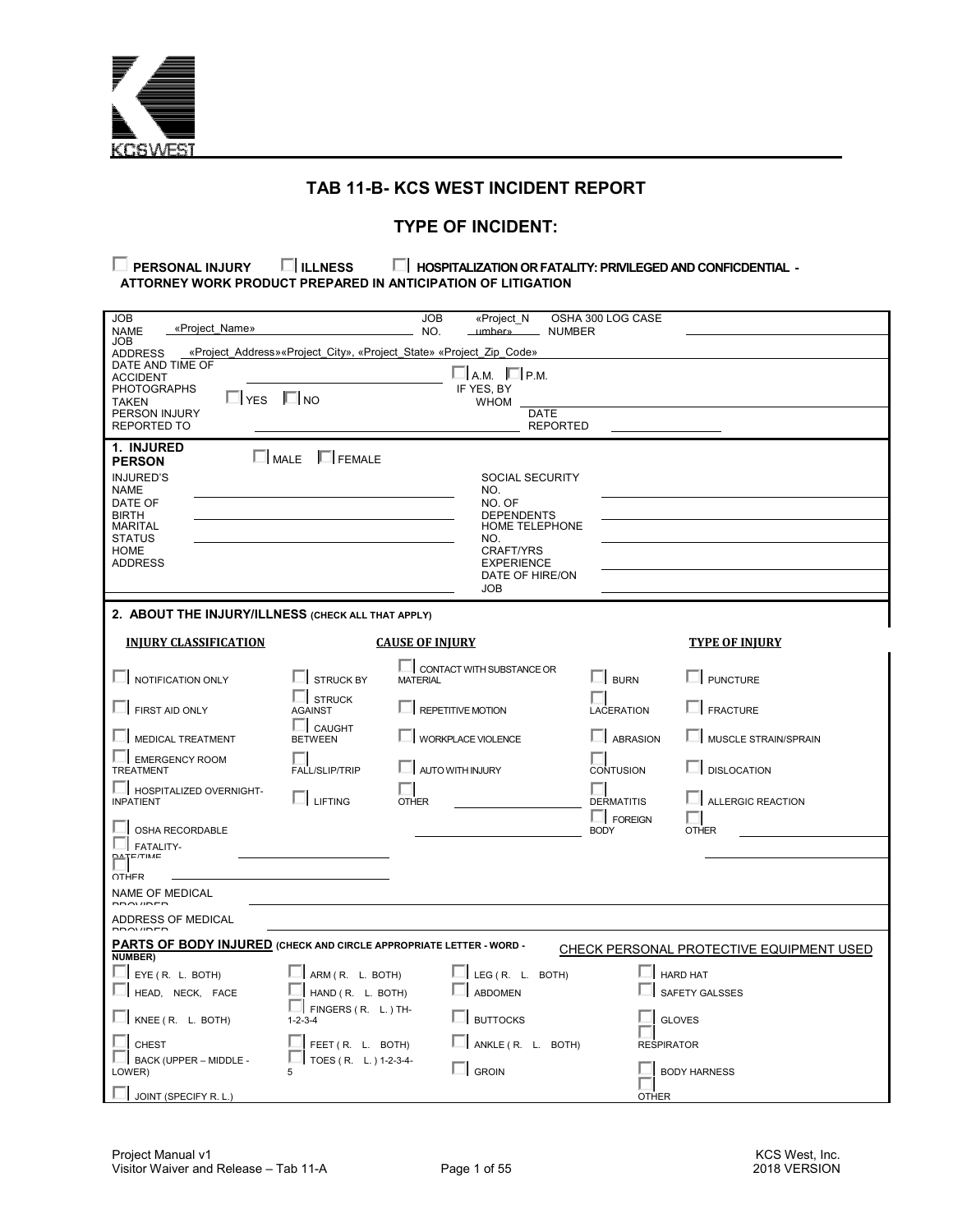| ΞV |
|----|

| entry."                                     | What was the employee doing just before the incident occurred? Describe the activity as well as the tools, equipment, or material the employee<br>was using. Be specific. Examples: "climbing a ladder while carrying roofing materials"; "spraying chlorine from hand sprayer"; "daily computer key- |
|---------------------------------------------|-------------------------------------------------------------------------------------------------------------------------------------------------------------------------------------------------------------------------------------------------------------------------------------------------------|
|                                             | What happened? How did injury occur? Examples: "When ladder slipped on wet floor, worker fell 20 feet"; "Worker was sprayed with chlorine when<br>gasket broke during replacement"; "Worker developed soreness in wrist over time."                                                                   |
|                                             | What was the injury or illness? What part of the body was affected and how was it affected. Be more specific than "hurt"; "pain"; or "sore."                                                                                                                                                          |
|                                             | Examples: "strained back"; "chemical burn, hand"; "carpal tunnel syndrome."                                                                                                                                                                                                                           |
|                                             |                                                                                                                                                                                                                                                                                                       |
| the incident, leave it blank.               | What object or substance directly harmed the employee? Example: "concrete floor"; "chlorine"; "radial arm saw." If this question does not apply to                                                                                                                                                    |
|                                             |                                                                                                                                                                                                                                                                                                       |
|                                             | WAS THE EMPLOYEE'S FIRST REPORT OF INJURY FORM GIVEN TO KCS WEST (IF SO, ATTACH TO REPORT)                                                                                                                                                                                                            |
| $\Box$ No<br>$\Box$ YES<br>NAME OF EMPLOYER | <b>EMPLOYEE'S OSHA 300</b><br>LOG CASE #<br><b>TELEPHONE</b><br>#. OF                                                                                                                                                                                                                                 |
| ADDRESS OF<br><b>EMPLOYER</b>               | <b>EMDI OVED</b>                                                                                                                                                                                                                                                                                      |
| SUPERINTENDENT/<br><b>FORMAN'S NAME</b>     |                                                                                                                                                                                                                                                                                                       |
| SAFETY CONTACT<br>PERSON                    |                                                                                                                                                                                                                                                                                                       |
| <b>NO</b><br>$\overline{\mathsf{vec}}$      | DO YOU KNOW OF ANY REASON THIS CLAIM SHOULD BE CONTESTED?<br><b>REASO</b><br>N                                                                                                                                                                                                                        |
| <b>WITNES</b><br>S:<br>NAME                 | 5. ABOUT THE ACCIDENT                                                                                                                                                                                                                                                                                 |
| <b>ADDRESS</b>                              |                                                                                                                                                                                                                                                                                                       |
| TELEPHONE #                                 |                                                                                                                                                                                                                                                                                                       |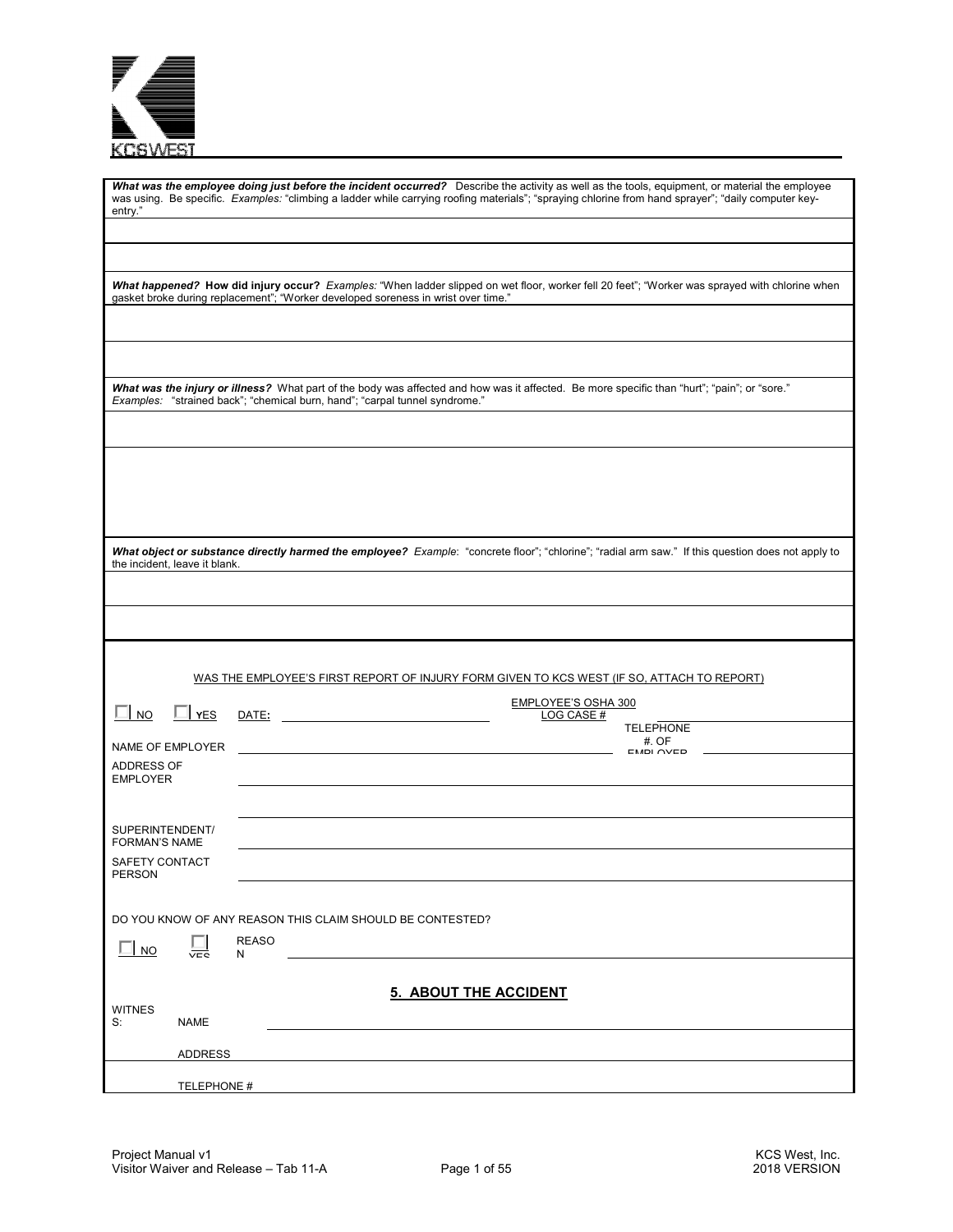

| <b>EMPLOYER</b>                                                                                                                                                                                                                                                                                                                                                                                 |               |                                          |            |                         |             |
|-------------------------------------------------------------------------------------------------------------------------------------------------------------------------------------------------------------------------------------------------------------------------------------------------------------------------------------------------------------------------------------------------|---------------|------------------------------------------|------------|-------------------------|-------------|
| <b>WERE STATEMENTS</b><br>∥ no<br><b>OBTAINED</b><br>WERE ANY OTHER EMPLOYER'S TOOLS, PERSONNEL, OR EQUIPMENT CONTRIBUTING<br>$\Box$ No<br><b>FACTORS</b>                                                                                                                                                                                                                                       |               | YES (PLEASE ATTACH)                      | <b>YES</b> | IF YES, COMPLETE BELOW) |             |
| <b>EMPLOYER'S NAME</b>                                                                                                                                                                                                                                                                                                                                                                          |               |                                          |            |                         |             |
| <b>EMPLOYER'S ADDRESS</b>                                                                                                                                                                                                                                                                                                                                                                       |               |                                          |            |                         |             |
| <b>EMPLOYER'S</b><br><b>TELEPHONE</b>                                                                                                                                                                                                                                                                                                                                                           |               |                                          |            |                         |             |
|                                                                                                                                                                                                                                                                                                                                                                                                 |               |                                          |            |                         |             |
| <u>USE SEPARATE SHEETS FOR ANY OTHER WITNESSES OR ADDITIONAL INFORMATION YOU FEEL MAY BE PERTINENT.</u>                                                                                                                                                                                                                                                                                         |               |                                          |            |                         |             |
|                                                                                                                                                                                                                                                                                                                                                                                                 |               |                                          |            |                         |             |
|                                                                                                                                                                                                                                                                                                                                                                                                 |               | <b>NARRATIVE - NATURE OF INVOLVEMENT</b> |            |                         |             |
|                                                                                                                                                                                                                                                                                                                                                                                                 |               |                                          |            |                         |             |
|                                                                                                                                                                                                                                                                                                                                                                                                 |               |                                          |            |                         |             |
|                                                                                                                                                                                                                                                                                                                                                                                                 |               |                                          |            |                         |             |
|                                                                                                                                                                                                                                                                                                                                                                                                 |               |                                          |            |                         |             |
|                                                                                                                                                                                                                                                                                                                                                                                                 |               |                                          |            |                         |             |
|                                                                                                                                                                                                                                                                                                                                                                                                 |               |                                          |            |                         |             |
|                                                                                                                                                                                                                                                                                                                                                                                                 |               |                                          |            |                         |             |
| HAS THIS INCIDENT BEEN REPORTED<br>TO OSAH?                                                                                                                                                                                                                                                                                                                                                     | YES $\Box$ NO | <b>DATE/TIME</b>                         |            |                         |             |
| <b>CONTACT</b><br><b>NAME</b>                                                                                                                                                                                                                                                                                                                                                                   |               |                                          |            |                         |             |
| <u>NOTE: FOLLOW ACCIDENT REPORTING INSTRUCTIONS LISTED INTHEACCIDENT REPORTING PROCEDURES MANUAL FOR ALL ACCIDENTS</u><br>Follow Catastrophic Accident Reporting Procedures in the event of hospitalization and/or fatality.<br>Any hospitalization and/or property damage in excess of \$500.00 requires the employer to implement substance abuse testing<br>per the drug and alcohol policy. |               |                                          |            |                         |             |
| Send one copy via fax to the Regional Safety Director and one copy via fax to the National Safety Coordinator @(201) 518-1532.                                                                                                                                                                                                                                                                  |               |                                          |            |                         |             |
|                                                                                                                                                                                                                                                                                                                                                                                                 |               | <b>SIGNATURES:</b>                       |            |                         |             |
| <b>SUPERINTENDENT</b>                                                                                                                                                                                                                                                                                                                                                                           | <b>DATE</b>   | <b>PREPARER</b>                          |            |                         | <b>DATE</b> |
|                                                                                                                                                                                                                                                                                                                                                                                                 |               |                                          |            |                         |             |
|                                                                                                                                                                                                                                                                                                                                                                                                 |               |                                          |            |                         |             |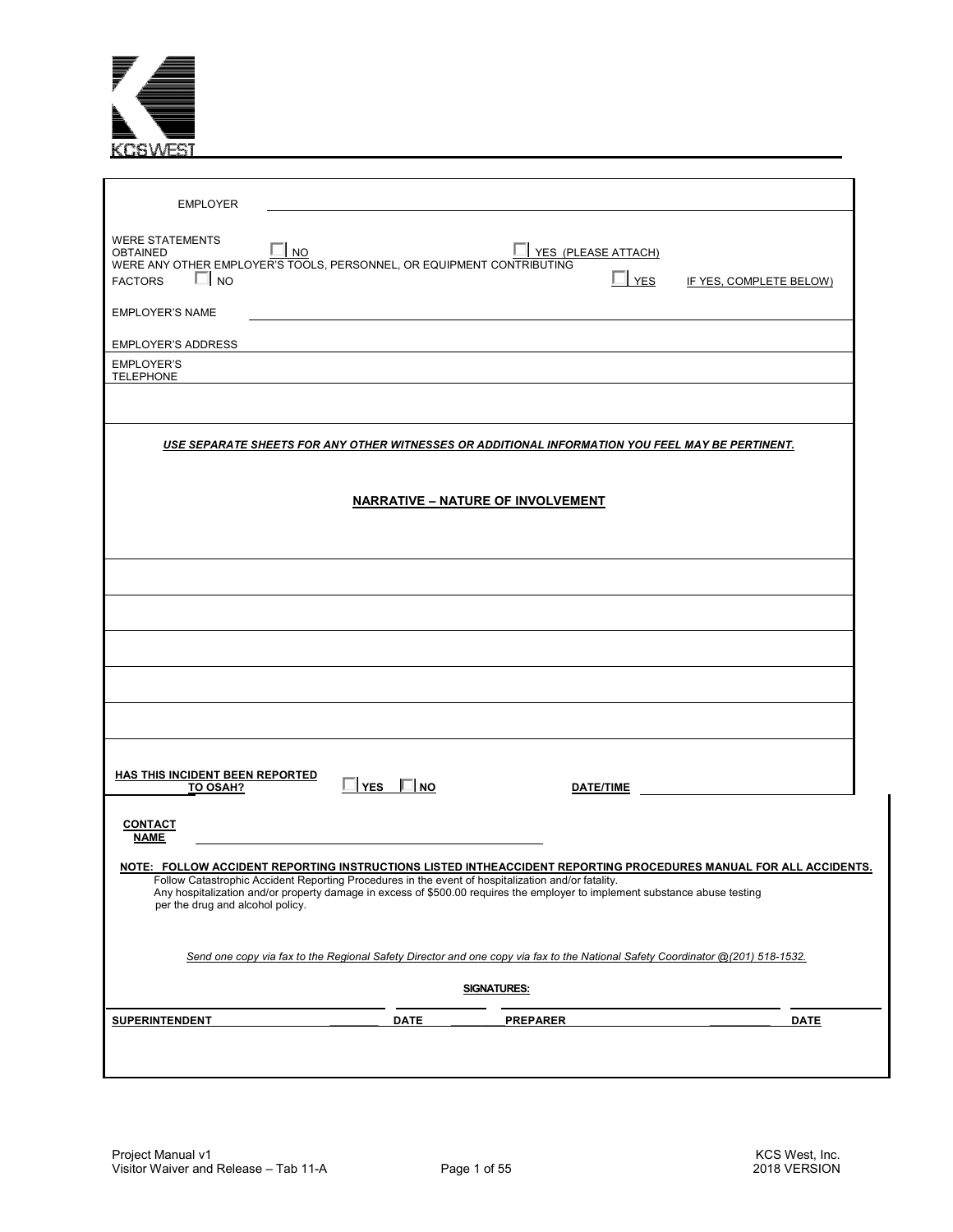

## **SUPERVISOR'S INVESTIGATION REPORT**

| Name                                                                        | Age | Time                                                                                               | Date                                                                                                                                                                                       |  |
|-----------------------------------------------------------------------------|-----|----------------------------------------------------------------------------------------------------|--------------------------------------------------------------------------------------------------------------------------------------------------------------------------------------------|--|
| Department - Shift                                                          | Job |                                                                                                    | How long on this<br>job?                                                                                                                                                                   |  |
| What Happened?<br>Why Did It Happen?                                        |     |                                                                                                    | Describe what took place<br>or what caused you to<br>make this investigation.<br>Get all the facts by studying                                                                             |  |
|                                                                             |     | the job and<br>situation involved.<br>Question by use of WHY -<br>WHAT - WHERE - WHEN -<br>WHO-HOW |                                                                                                                                                                                            |  |
| What Should Be Done and Who Is Assigned To Correct?                         |     | <b>Equipment</b><br>Select<br>Arrange<br>Use<br><b>Maintain</b>                                    | Determine which of the<br>12 items under EMP<br>require additional attention.<br><b>Material</b><br>People<br>Select Select<br>Place<br>Place<br>Handle<br>Train<br><b>Process</b><br>Lead |  |
| What Have You Done Thus Far And What Is The Anticipated Completion<br>Date? |     |                                                                                                    | Take or recommend action,<br>depending upon your authority.<br>Follow up - was action effective?                                                                                           |  |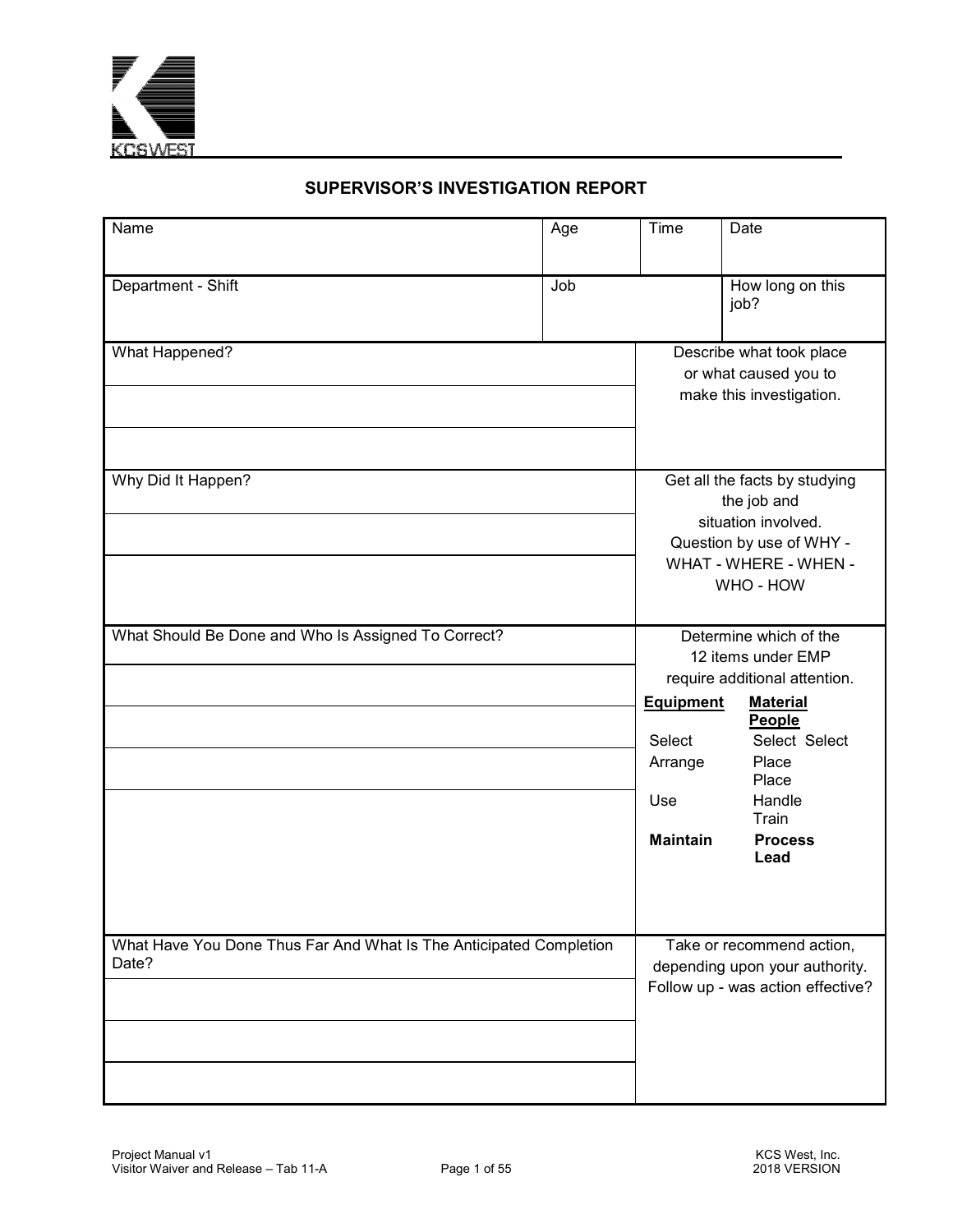

| How Will This Improve Operations? |      |             | <b>OBJECTIVE</b><br>Eliminate job hindrances |
|-----------------------------------|------|-------------|----------------------------------------------|
| Investigated by                   | Date | Reviewed by | Date                                         |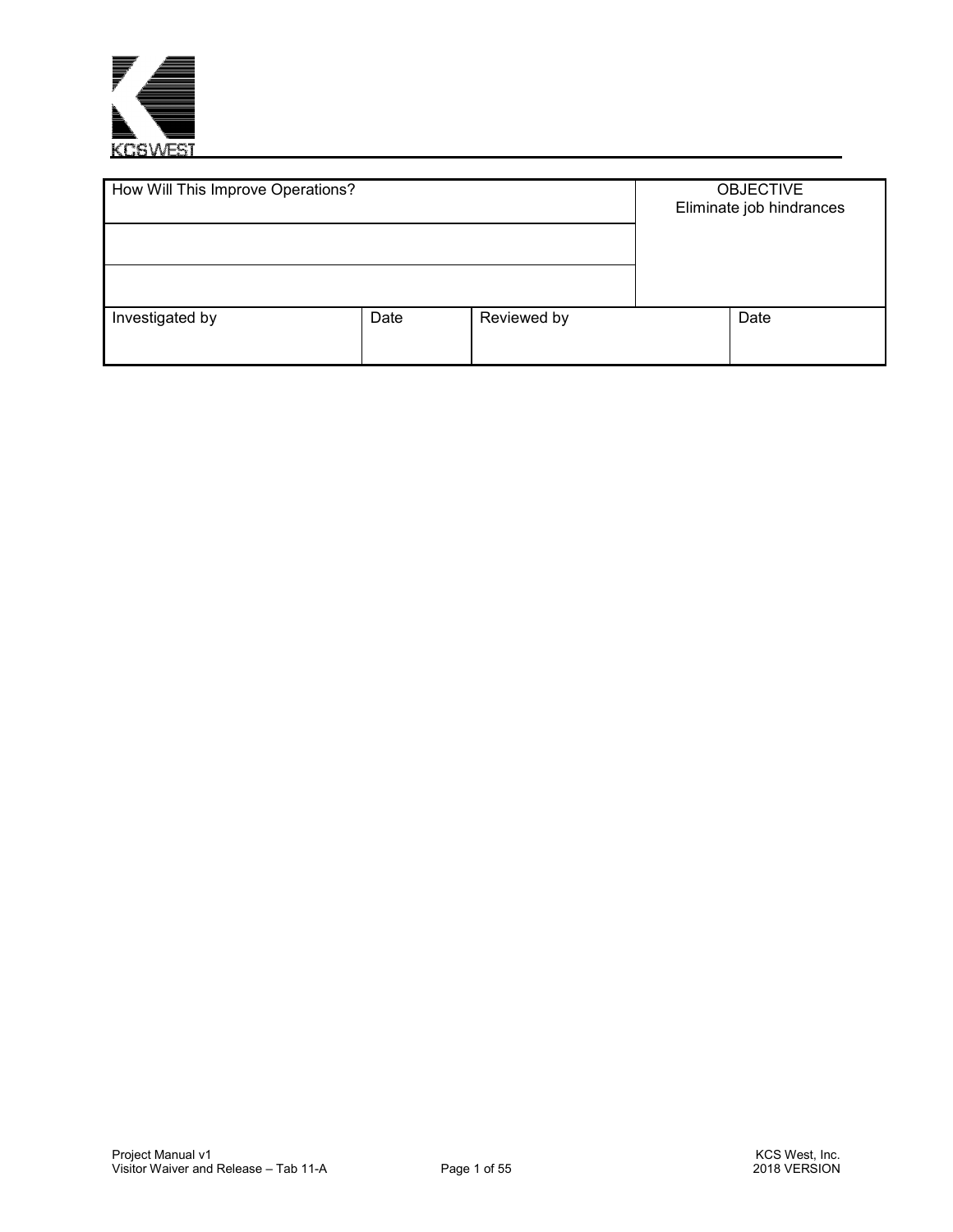

## **Tab 11 - C: SAFETY HAZARD NOTIFICATION**

| To: «Subcontractor»     | «Contact». «Contact_Title» » |
|-------------------------|------------------------------|
| From: KCS WEST, INC.    | «Project Manager», «Title»   |
| Project: «Project_Name» |                              |

**SAFETY HAZARD:** The following unsafe actions or conditions were noted. The below listed items must be corrected within 24 hours of receipt of this form unless otherwise specified. Return this form to the Superintendent IMMEDIATELY with your written response. Keep a copy for your file.

Received by: **Date: Date: Date: Date:** 

 $\overline{a}$ 

### **SUBCONTRACTOR RESPONSE:**

I have taken the following action(s) to correct the above noted items

Signed: Date:

## **DISCLAIMER:**

The report of the above items is not intended to indicate that other unsafe conditions do not exist nor is it intended to imply that other violations and/or hazards not observed or reported thereon are safe and under control at the time of this survey. You are not in any way relieved of your complete responsibility for compliance with OSHA regulations for safety, health, and security of your employees or work areas under your control.

Cc: Project file

Branch Safety Director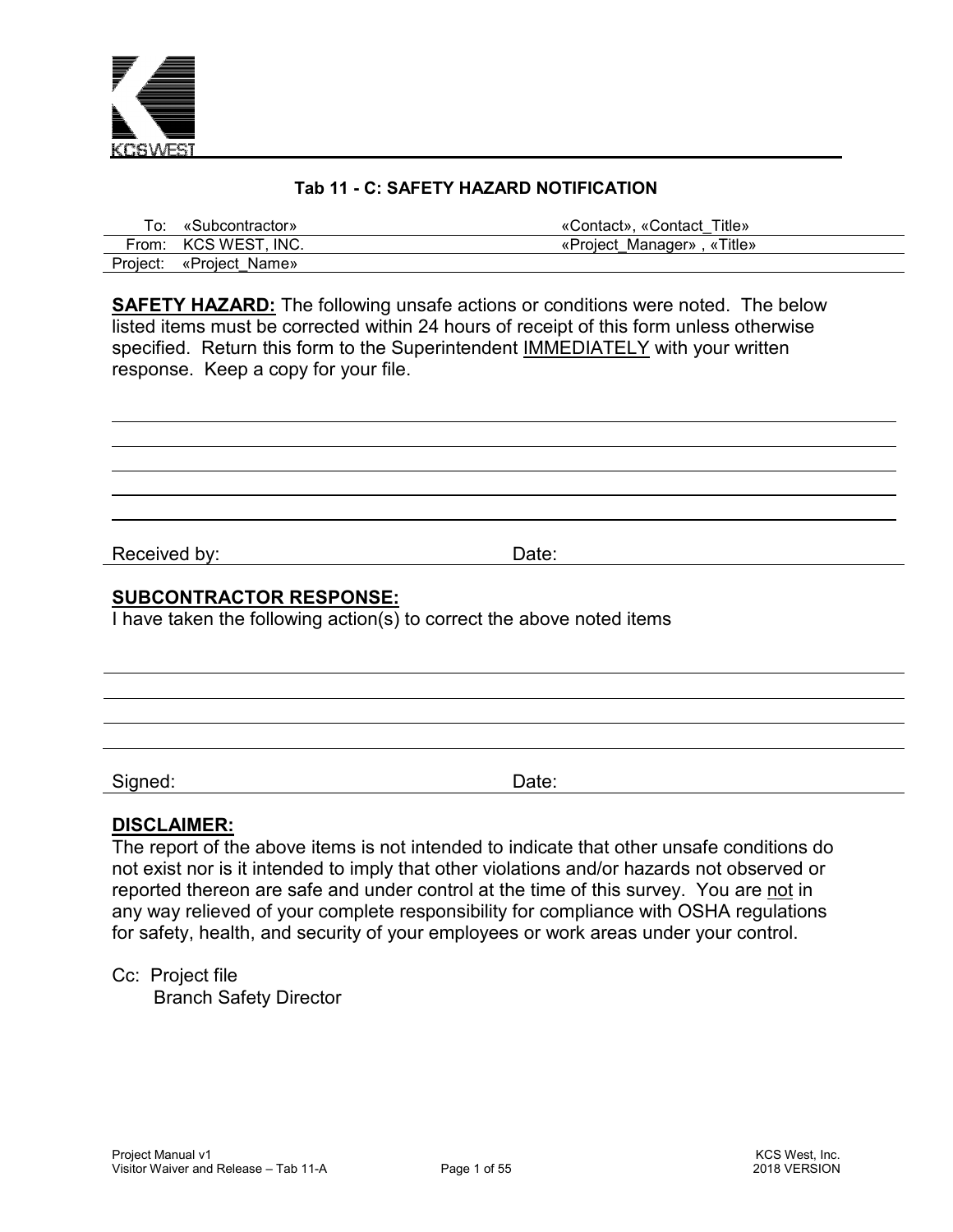

## **Tab 11 - D: DAILY EXCAVATION INSPECTION FORM**

| Jobsite:                       | «Project Name»<br>«Project Address» «Project City», «Project State»<br>«Project Zip Code»                                                                      |                         |                    | Date:                              |            |                  |                                                                                                                           |
|--------------------------------|----------------------------------------------------------------------------------------------------------------------------------------------------------------|-------------------------|--------------------|------------------------------------|------------|------------------|---------------------------------------------------------------------------------------------------------------------------|
| Competent<br>Person            |                                                                                                                                                                |                         |                    |                                    |            |                  |                                                                                                                           |
|                                | If evidence of cave-ins or slides is apparent, all work in the excavation shall cease until the necessary<br>precautions have been taken to safeguard workers. |                         |                    |                                    |            |                  |                                                                                                                           |
|                                | Use a "checkmark" to indicate yes or fill in the blank with applicable information or description.                                                             |                         |                    |                                    |            |                  |                                                                                                                           |
| п<br>Utilities Contacted.      |                                                                                                                                                                |                         |                    |                                    |            |                  |                                                                                                                           |
| 25 feet of lateral travel.     |                                                                                                                                                                |                         |                    |                                    |            |                  | Excavation/trench four (4) or more feet deep. If so, adequate means of exit such as ladders, steps or ramp located within |
|                                | Excavation/trench five (5) or more feet deep. If so, shoring, sloping or guarding in place.                                                                    |                         |                    |                                    |            |                  |                                                                                                                           |
|                                | Spoils retained a minimum of two (2) feet from edge of excavation.                                                                                             |                         |                    |                                    |            |                  |                                                                                                                           |
|                                |                                                                                                                                                                |                         |                    | <b>Soil Type and Conditions</b>    |            |                  |                                                                                                                           |
|                                |                                                                                                                                                                |                         |                    |                                    |            |                  |                                                                                                                           |
| Soil Type                      | Stable Rock                                                                                                                                                    |                         | A                  |                                    | B          |                  | C                                                                                                                         |
| Description:                   | Good                                                                                                                                                           |                         | Poor               |                                    | Stable     |                  |                                                                                                                           |
| Soil Conditions:               | Frost                                                                                                                                                          |                         | Dry                |                                    | Saturation |                  | Partial<br>Saturation                                                                                                     |
|                                |                                                                                                                                                                |                         |                    | <b>Excavation Site description</b> |            |                  |                                                                                                                           |
| Location:                      |                                                                                                                                                                |                         |                    |                                    |            |                  |                                                                                                                           |
| Trench:                        | Depth                                                                                                                                                          | Width                   |                    | Length $\qquad \qquad$             |            |                  | Intersect or Angular (circle One)                                                                                         |
| <b>Utilities</b>               | Stake<br>Date:                                                                                                                                                 |                         | Open<br>Date/Time: |                                    |            |                  | Right-of-Way Access OK                                                                                                    |
| Crossing Trench:               |                                                                                                                                                                | Lines                   |                    | Road/Alley                         |            |                  |                                                                                                                           |
|                                |                                                                                                                                                                |                         |                    |                                    |            |                  |                                                                                                                           |
| Parallel to Trench             |                                                                                                                                                                | Lines<br>Overhead Lines |                    | Road/Alley                         |            | <b>Buildings</b> |                                                                                                                           |
| Pole Bracing<br>$(r$ eason $)$ | Registered Professional Engineer (RPE) consulted                                                                                                               | (clearance)             |                    |                                    |            |                  |                                                                                                                           |
| Other:                         |                                                                                                                                                                |                         |                    |                                    |            |                  |                                                                                                                           |
|                                |                                                                                                                                                                |                         |                    |                                    |            |                  |                                                                                                                           |
| damage:                        | Describe any changing conditions, plans, or shoring equipment                                                                                                  |                         |                    |                                    |            |                  |                                                                                                                           |
|                                |                                                                                                                                                                |                         |                    |                                    |            |                  |                                                                                                                           |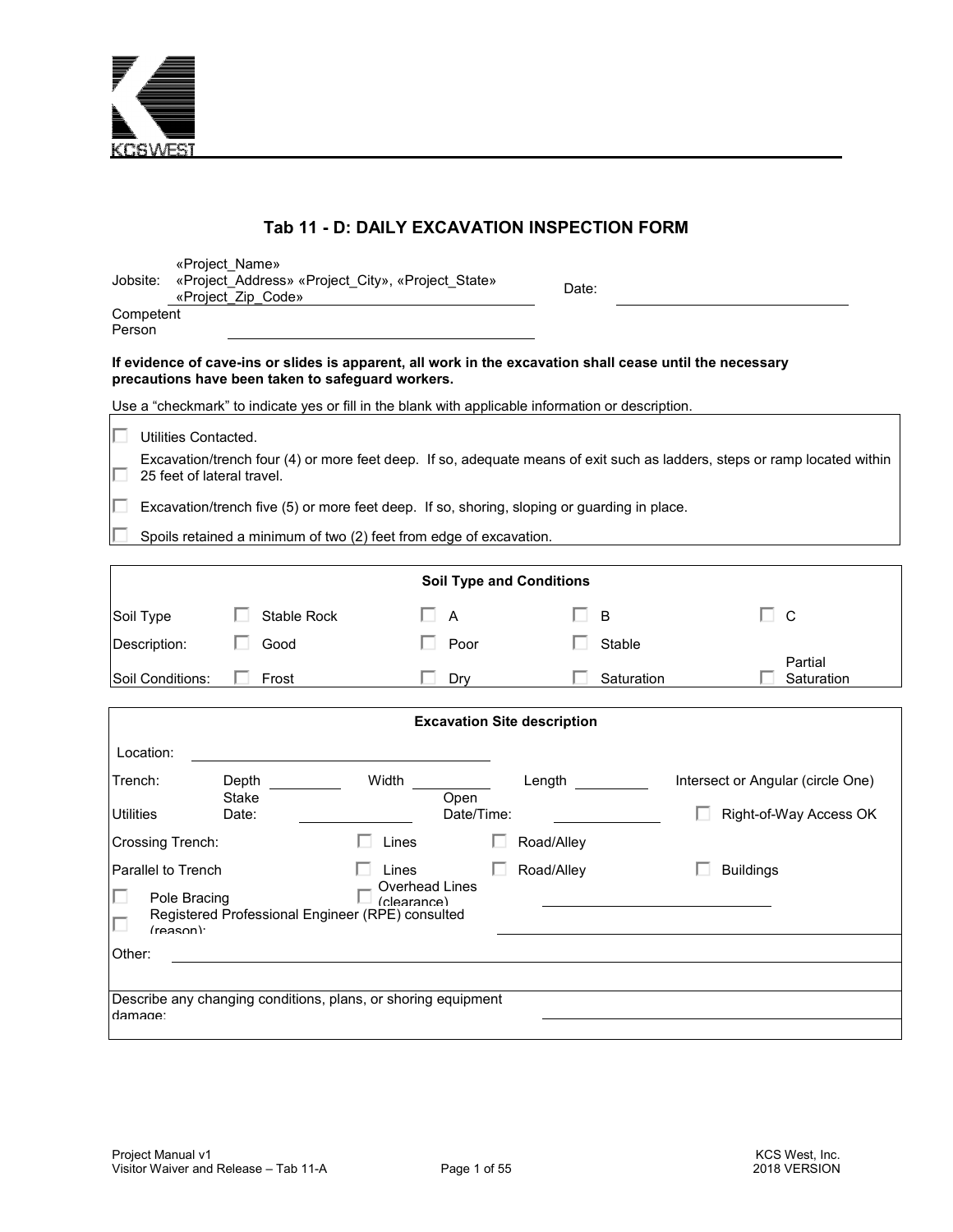

|                                                                     |                                                                                                                                                                | <b>Employee &amp; Public Safety Inspection</b> |                                       |                                                                           |  |
|---------------------------------------------------------------------|----------------------------------------------------------------------------------------------------------------------------------------------------------------|------------------------------------------------|---------------------------------------|---------------------------------------------------------------------------|--|
| $\Box$ Ladders                                                      | $\Box$ Ramp(s)                                                                                                                                                 | Ramp(s) for<br>$\Box$ Equipment                |                                       | <b>Water Removal</b>                                                      |  |
| Fencing                                                             | <b>Emergency Equipment</b>                                                                                                                                     | □ Air Quality Testing                          |                                       | <b>Traffic Control</b>                                                    |  |
| <b>Barricades</b>                                                   | <b>Barricade Tape</b>                                                                                                                                          | $\Box$ Lighted Barricades                      |                                       | <b>Weekend Protection</b>                                                 |  |
| Cones                                                               | <b>Steel Plating</b>                                                                                                                                           | Other:                                         |                                       |                                                                           |  |
|                                                                     | <b>KCS WEST DAILY EXCAVATION INSPECTION FORM</b>                                                                                                               | <b>PAGE 2</b>                                  |                                       |                                                                           |  |
|                                                                     |                                                                                                                                                                | <b>Protection System Selected</b>              |                                       |                                                                           |  |
| <b>Hydraulic Shoring System</b>                                     |                                                                                                                                                                | <b>Timber Shoring System</b>                   | <b>Trench Shield</b>                  |                                                                           |  |
| Sloped Angle of Report                                              |                                                                                                                                                                | Benched                                        |                                       | Unsupported Wall - Height<br>(Max 5" only for stable rock or Type A soil) |  |
|                                                                     |                                                                                                                                                                | <b>Soil Conditions</b>                         |                                       |                                                                           |  |
| <b>Manual Tests</b><br>*Will normally be performed by a testing lab | Cohesive                                                                                                                                                       | <b>Fissured Cohesive</b>                       |                                       | Granular                                                                  |  |
| Plasticity & Pat Tests:                                             |                                                                                                                                                                |                                                |                                       |                                                                           |  |
| <b>Thread Test</b>                                                  |                                                                                                                                                                |                                                |                                       |                                                                           |  |
| <b>Ribbon Test</b>                                                  |                                                                                                                                                                |                                                |                                       |                                                                           |  |
| *Dry Strength                                                       |                                                                                                                                                                |                                                |                                       |                                                                           |  |
| Thumb<br>Penetration<br>*Pocket Penetrometer<br>Test:               |                                                                                                                                                                | Type A $(\frac{1}{4}$ " or less)<br>П          | Type B $(\frac{1}{4}$ " to 1")        | Type C (1" or<br>more)                                                    |  |
| *Other Test:                                                        |                                                                                                                                                                |                                                |                                       |                                                                           |  |
|                                                                     | Note: If one manual & visual test for each is not done, trench must be sloped or shored for Type C soil.<br>Visual Tests (recommend doing as many as possible) |                                                |                                       |                                                                           |  |
|                                                                     | Cohesive                                                                                                                                                       | Granular                                       |                                       |                                                                           |  |
| Soil Pile                                                           |                                                                                                                                                                | Remains in clumps<br>L.                        | Breaks up easily                      |                                                                           |  |
|                                                                     |                                                                                                                                                                | Fine grained clay                              | □ Coarse grained silt, sand or gravel |                                                                           |  |
| <b>Trench Sides</b>                                                 | hours                                                                                                                                                          | Stands vertical over 2                         | Sloughs into trench                   |                                                                           |  |
|                                                                     | Fine grained clay                                                                                                                                              |                                                | Coarse grained silt, sand or gravel   |                                                                           |  |
|                                                                     |                                                                                                                                                                |                                                |                                       |                                                                           |  |
| <b>Hazard Indicators</b>                                            |                                                                                                                                                                |                                                |                                       |                                                                           |  |
| Fissures:                                                           | spalls)                                                                                                                                                        | Trench Side (cracks or                         | Top of trench (cracks, openings)      |                                                                           |  |
|                                                                     | Soil layers slope into trench 4:1 or steeper (possible wedge failure)                                                                                          |                                                |                                       |                                                                           |  |
| Rock layer above soil layer                                         |                                                                                                                                                                |                                                |                                       |                                                                           |  |
|                                                                     | Seepage into trench from sides, surface or bottom (circle applicable area)                                                                                     |                                                |                                       |                                                                           |  |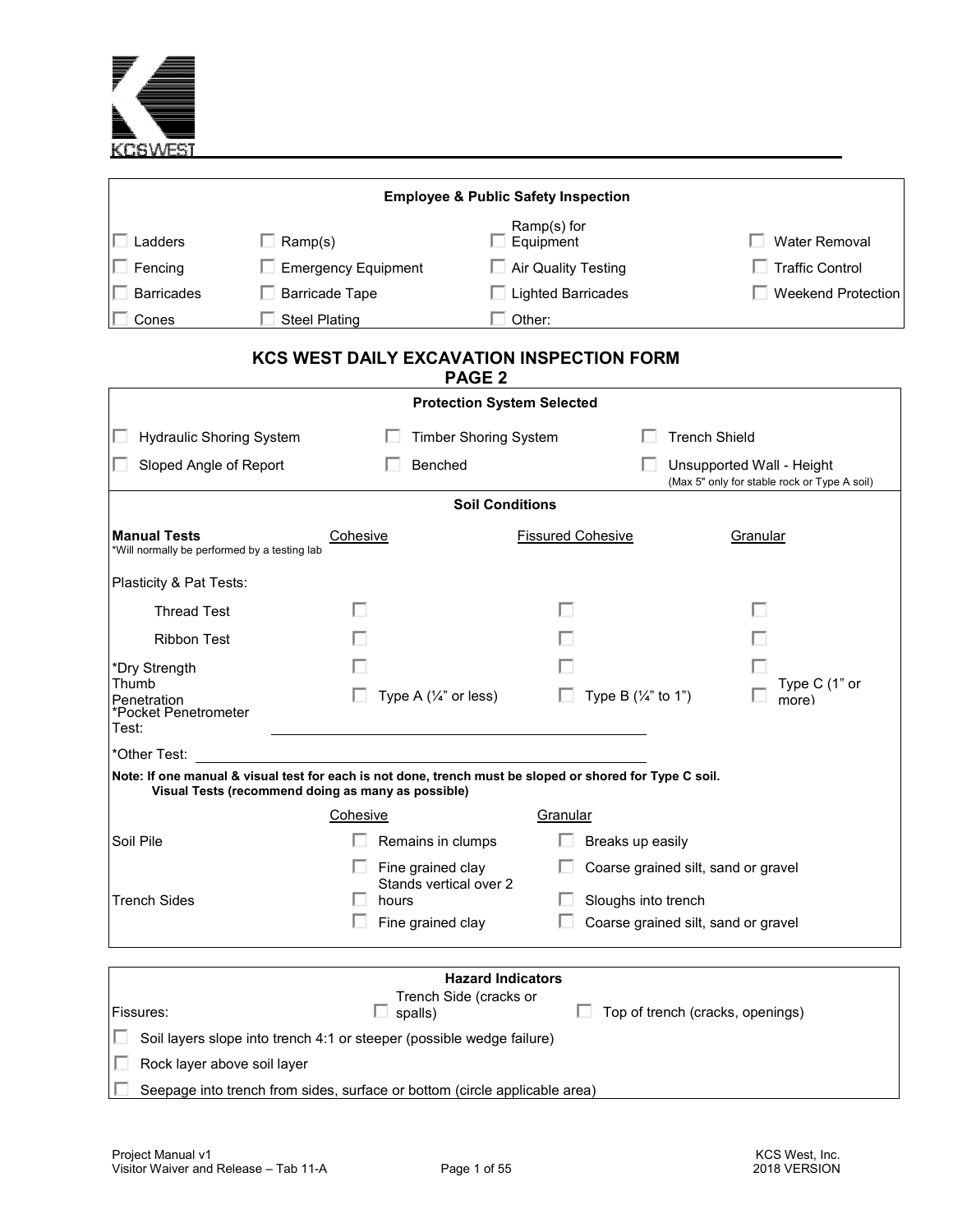

- $\Box$  Water up to 1/2 of trench depth within last 24 hours (trench should be visually inspected prior to workers entering)
- Vibration sources may effect trench stability (pile driving, heavy traffic
- **Prior or existing excavation: crossing trench or parallel (circle one)**
- $\Box$  Sloughing of sides into trench at 3:1 slope or steeper (shoring or trench box should be used)
- Crane setting up near trench/excavation (check for fissures and soil stability even at distances far from the trench) п

|                       |       |          |      |       | <b>Weather Conditions</b> |              |
|-----------------------|-------|----------|------|-------|---------------------------|--------------|
| Date of<br>Inspection | Clear | Overcast | Rain | Other |                           | Inspected By |
|                       | H     | U        | ш    |       |                           |              |
|                       | U     | U        | H    |       |                           |              |
|                       | U     | U        | ш    |       |                           |              |
|                       | . .   | U        | U    |       |                           |              |
|                       |       |          |      |       |                           |              |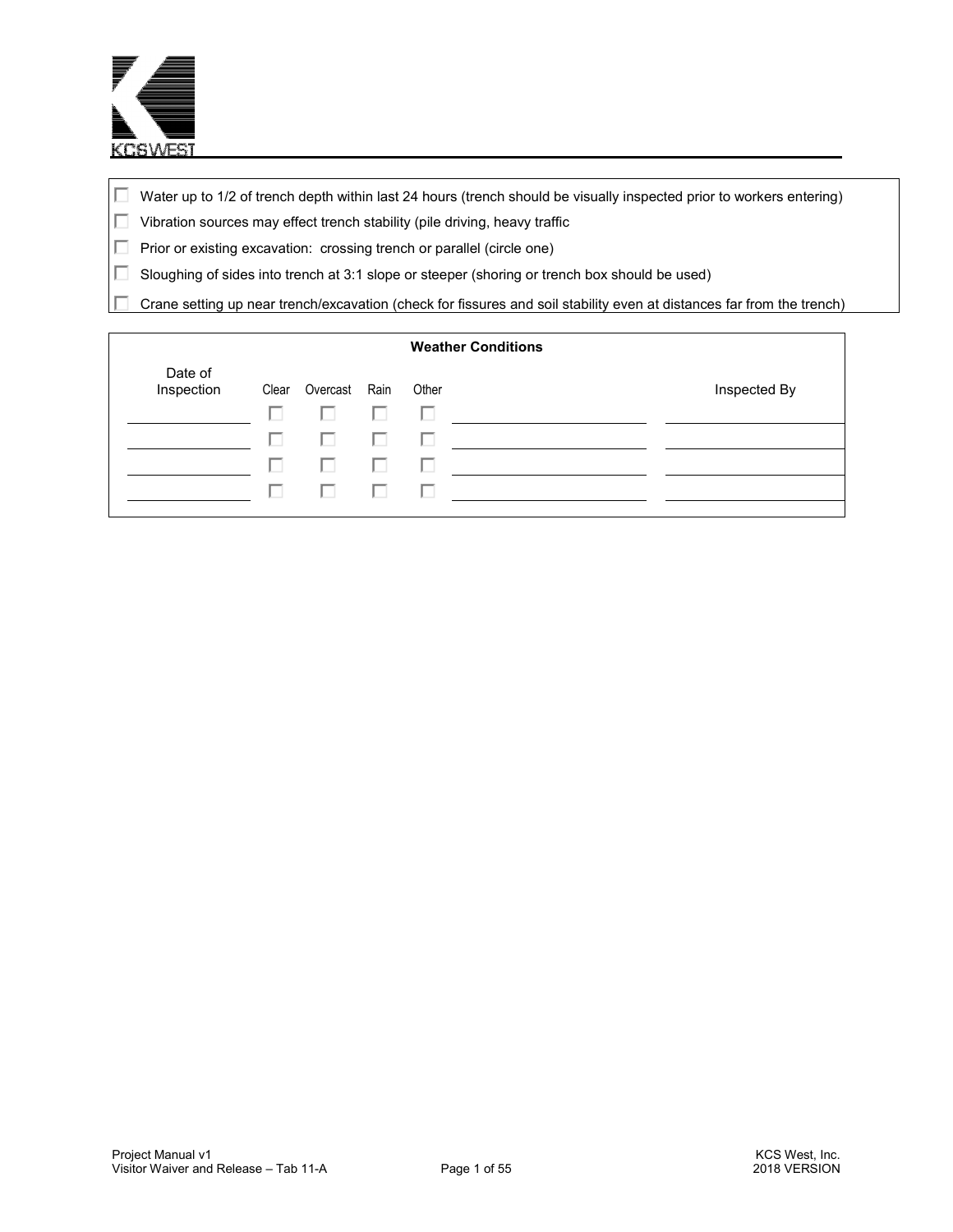

| TAB 11 - E: EMERGENCY / CONTACT PERSONNEL                                                                                               |                                                                                                                 |  |  |  |  |
|-----------------------------------------------------------------------------------------------------------------------------------------|-----------------------------------------------------------------------------------------------------------------|--|--|--|--|
| <b>Subcontractor Name:</b><br>Project Name/Address:                                                                                     | «Subcontractor»<br>«Project Name»<br>«Project Address»<br>«Project_City», «Project_State»<br>«Project_Zip_Code» |  |  |  |  |
| Subcontractor's Project Manager:<br>Name:<br>Phone / Cell Phone:<br>Subcontractor's On-Site Safety Rep:<br>Name:<br>Phone / Cell Phone: | «Contact», «Contact_Title»<br>«Contact Phone» «Contact Cell»<br>«Contact Email»                                 |  |  |  |  |
| Subcontractor's On Site Employee with a current certification in First Aid/CPR:<br>Name:<br>Phone / Cell Phone:                         |                                                                                                                 |  |  |  |  |
| Name of Subcontractor's On-Site "Competent Person" (where applicable)<br>regarding:                                                     |                                                                                                                 |  |  |  |  |
| Trenching/Excavation:                                                                                                                   |                                                                                                                 |  |  |  |  |
| <b>Fall Protection:</b>                                                                                                                 |                                                                                                                 |  |  |  |  |
| Rigging:                                                                                                                                |                                                                                                                 |  |  |  |  |
| Ladders/Scaffolds:                                                                                                                      |                                                                                                                 |  |  |  |  |
| Other:                                                                                                                                  |                                                                                                                 |  |  |  |  |
| Subcontractor's On-Site "Qualified Person" for Steel Erection (if applicable)                                                           |                                                                                                                 |  |  |  |  |
| Name<br>Phone / Cell Phone:                                                                                                             |                                                                                                                 |  |  |  |  |
|                                                                                                                                         |                                                                                                                 |  |  |  |  |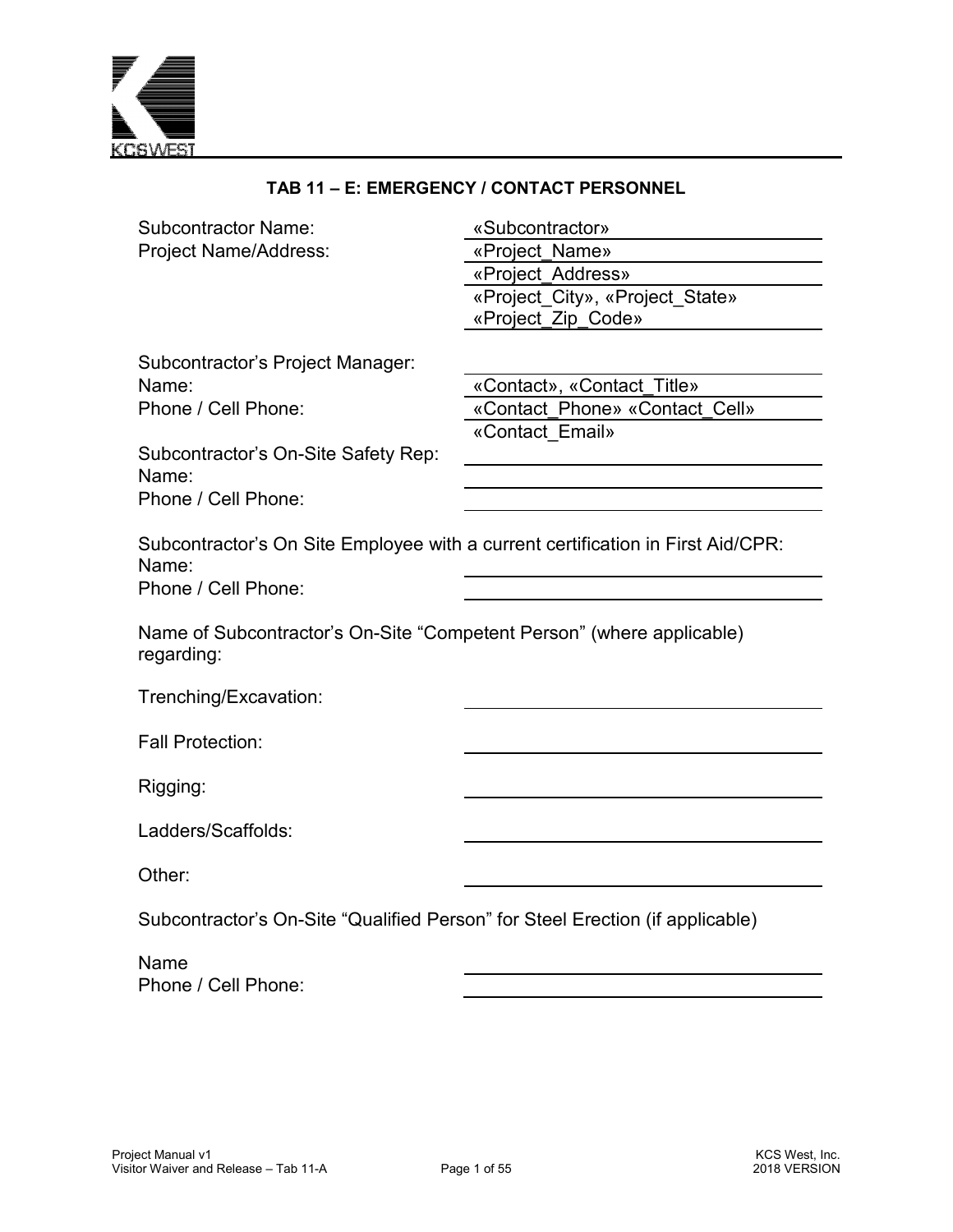

| TAB 11 - F: KCS WEST - PROPERTY LOSS / DAMAGE REPORT                                           |                                            |                                  |  |  |  |  |  |  |  |  |
|------------------------------------------------------------------------------------------------|--------------------------------------------|----------------------------------|--|--|--|--|--|--|--|--|
| <b>Property Damage</b><br><b>Theft</b>                                                         | Vandalism<br><b>Other</b>                  |                                  |  |  |  |  |  |  |  |  |
| Does KCS West provide Builder's Risk Insurance for this project?<br><b>Yes</b><br><b>No</b>    |                                            |                                  |  |  |  |  |  |  |  |  |
| <b>Name of Person Reporting</b>                                                                | <b>Date of Accident</b>                    | <b>Time of Accident</b><br>AM PM |  |  |  |  |  |  |  |  |
| <b>Property Information</b>                                                                    |                                            |                                  |  |  |  |  |  |  |  |  |
| H dol.                                                                                         | Name and Address Where Property is Located |                                  |  |  |  |  |  |  |  |  |
| <b>Contact Name</b><br><b>Please Give a Description of the Damage</b>                          | <b>Telephone Number of Loss Location</b>   |                                  |  |  |  |  |  |  |  |  |
|                                                                                                |                                            |                                  |  |  |  |  |  |  |  |  |
| <b>Were any Authorities Contacted?</b><br>(Police, Fire, Ambulance)<br><b>No</b><br><b>Yes</b> | If Yes, Who?                               |                                  |  |  |  |  |  |  |  |  |
| <b>Was a Report Number Given?</b>                                                              | If Yes, List Report Number                 |                                  |  |  |  |  |  |  |  |  |
| <b>Yes</b><br><b>No</b>                                                                        |                                            |                                  |  |  |  |  |  |  |  |  |
| <b>Officers Name &amp; Badge Number</b><br><b>And For What Violation?</b>                      | <b>Were any Citations Issued?</b>          | If Yes, Who                      |  |  |  |  |  |  |  |  |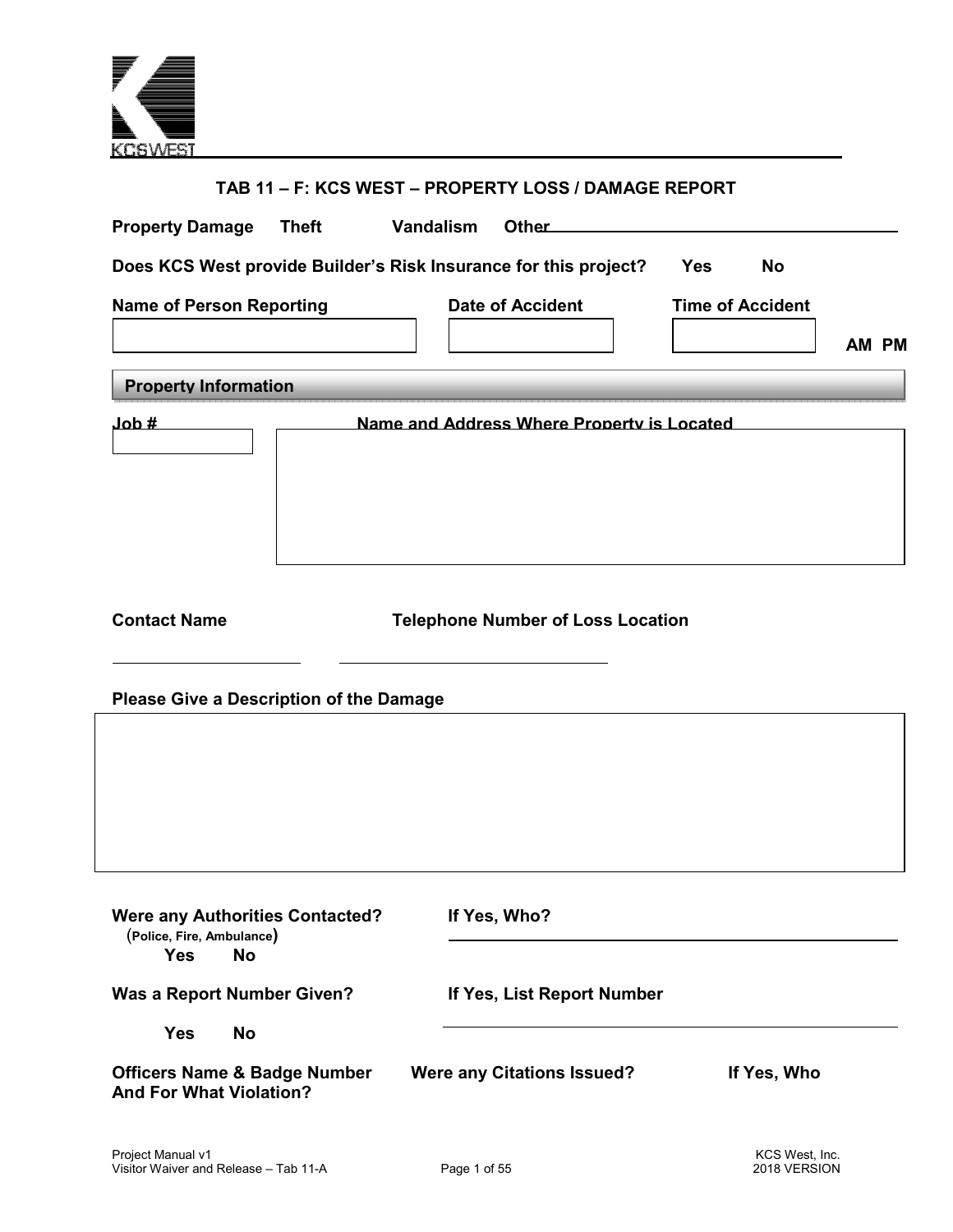

|                                      | Name and Address of Witness to the Incident: | <b>Phone Number of Witness</b> |  |  |  |  |  |
|--------------------------------------|----------------------------------------------|--------------------------------|--|--|--|--|--|
| <b>Witness Information</b>           |                                              |                                |  |  |  |  |  |
| Yes                                  | <b>No</b>                                    | Yes<br><b>No</b>               |  |  |  |  |  |
| <b>Were Any Safeguards Provided?</b> |                                              | Were They in Use at the Time?  |  |  |  |  |  |
|                                      |                                              | Yes<br>No                      |  |  |  |  |  |
|                                      |                                              |                                |  |  |  |  |  |

**Witness Statement** 

**Name and Address of Witness to the Incident: Phone Number of Witness** 

**Witness Statement**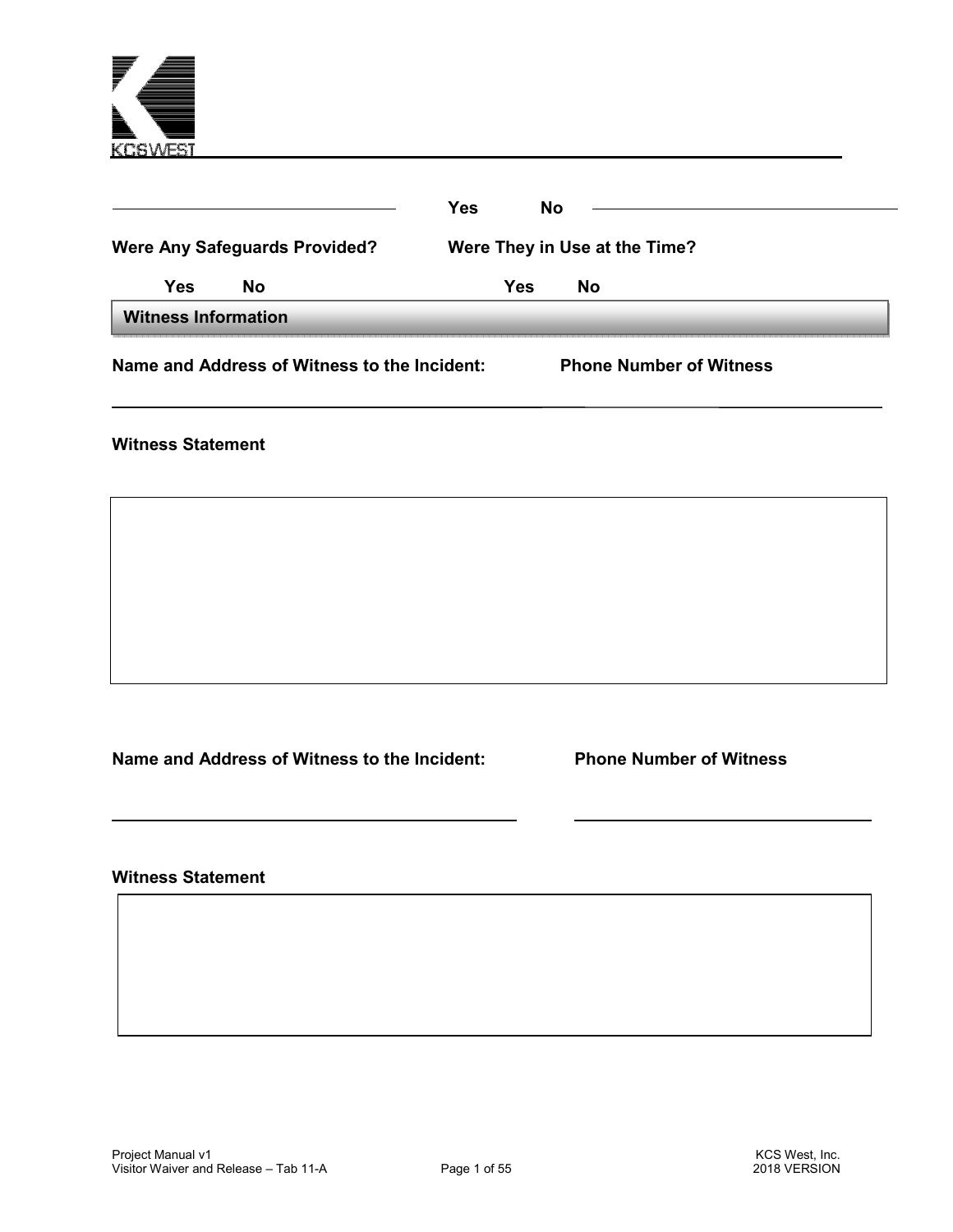

## **15.** *Fuel Storage Areas*

- A. The KCS West Superintendent shall designate fuel storage and lay down areas.
- B. "No Smoking or Open Flame" signs shall be conspicuously posted at fuel storage areas. Appropriate fire extinguishers shall be located in the immediate area.
- C. Fuel storage tanks shall be placed in containments or diked to contain spills. Two (2) layers of six- (6) mil plastic shall protect the ground area inside the berm/dike. All seams of the plastic layers shall be sealed so not to allow leakage of fluids.
- D. All large fuel storage tanks shall be grounded.
- E. All containers shall be clearly marked to show the contents.
- F. Unless in the original container, only UL approved metal containers (no plastic safety cans) with flash arrestors shall be used for the handling and use of flammable and combustible liquids of five (5) gallons or less.
- G. Oxygen and Acetylene bottles shall be stored at least twenty (20) feet apart or separated by a firewall. A fire extinguisher shall be located within seventy-five (75) feet of travel.
- H. All stored compressed cylinders shall be capped and secured in an upright position. "No Smoking" signs shall be posted.

## **16.** *General Safety Requirements*

The safe and efficient completion of this Project requires a spirit of teamwork and cooperation from all workers. Also required are uniform standards of expected behavior. Subcontractor's employees who fail to comply with the project rules shall not be acceptable and shall be removed from site. Such employees who are removed from the project for noncompliance with the project safety rules shall not be eligible for re-employment on the project.

- A. Willful and/or repeated violations of safety rules or safe work practices shall not be tolerated.
- B. All injuries/incidents, (PERSONAL INJURIES, FIRE, PROPERTY DAMAGE, THEFT, VANDLISM NEAR MISSES) no matter how slight, must be reported to the KCS West Supervisor immediately.
- C. Submitting false or fraudulent information regarding an accident/injury shall not be permitted.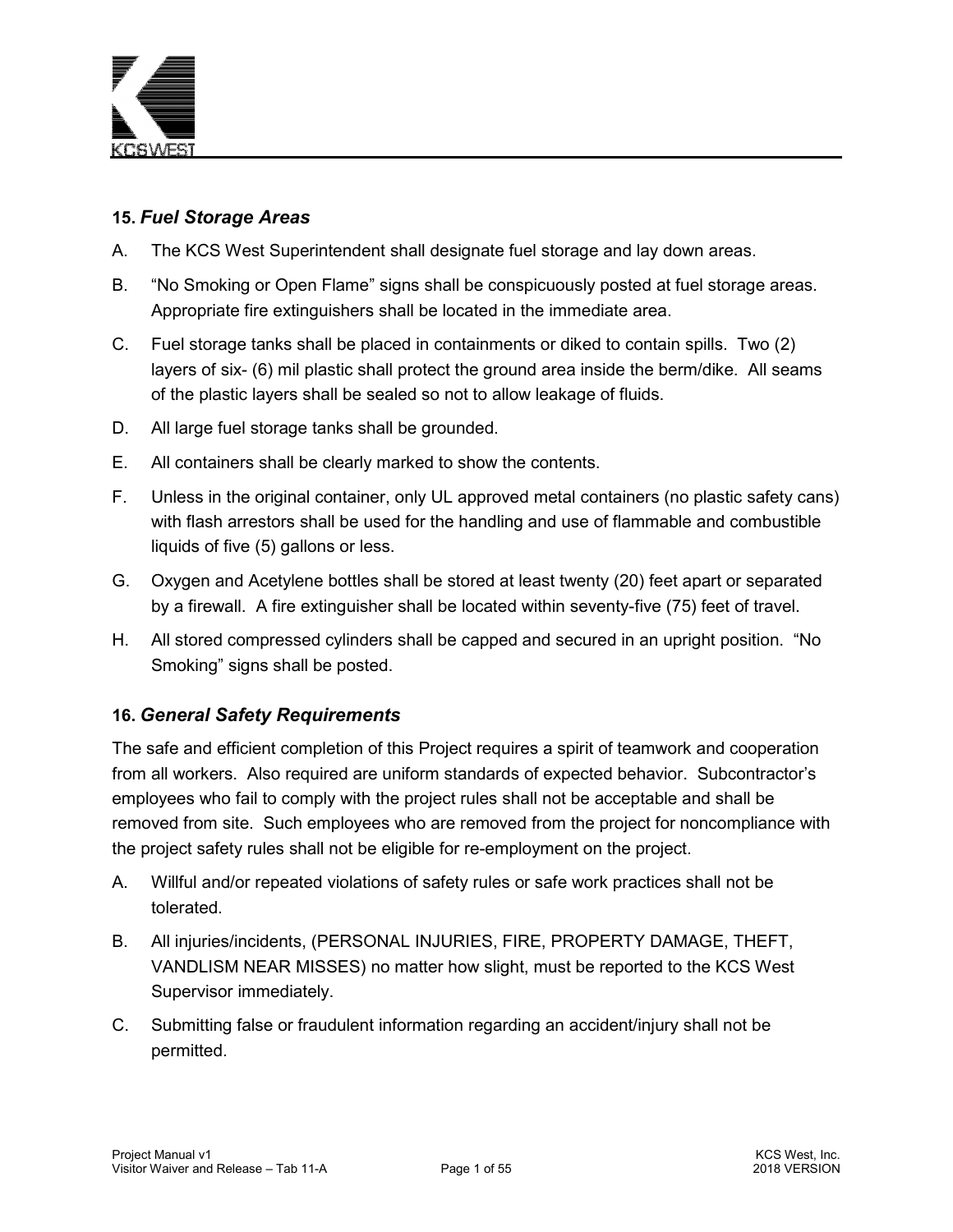

- D. Fighting, gambling, horseplay, and other misconduct are not permitted, nor shall threatening another worker be tolerated.
- E. This Site Safety Plan prohibits the manufacture, possession, sale or use of illegal substances and alcohol in the workplace. KCS WEST reserves the right to bar from site any employee convicted of a criminal drug offense in the workplace. All workers must abide by the provisions of the Federal Drug-Free Workplace Act of 1988.
- F. Sexual Harassment shall not be tolerated.
- G. Keep clear of all equipment. Avoid pinch points and blind areas. Be alert to avoid swinging or suspended loads.
- H. Be alert for and heed all warning / traffic signs at all times.
- I. Approved hard hats (Z89.1) and safety glasses (Z87.1) with side shields must be worn while in construction and other designated areas. At a minimum, sturdy work shoes or boots are required for foot protection.
- J. Shirts and long pants are required. T-shirts with a minimum of 3-inch sleeves are required.
- K. Do not use compressed air to "dust-off" clothes or hair. Cleaning of concrete or concrete forms with compressed air requires the use of goggles, face shield and protection for surrounding personnel.
- L. There will be no unauthorized use or possession of tools, equipment, or materials owned by others.
- M. Damaged/defective tools and equipment shall be removed from service and tagged "Unsafe- Do Not Use" or rendered inoperable.
- N. Whenever anyone is required to work on or in the proximity of electrical or mechanical equipment or circuitry, appropriate tagging shall be placed to identify all controls deactivating the circuit, and the circuit shall be locked out.
- O. Any worker exposed to a fall of 6' or greater shall be properly protected by means of guardrails, covers, safety nets or personal fall arrest systems.
- P. Do not use makeshift or "jury-rigged" tools or equipment to perform your job.
- Q. All fire protection and emergency equipment shall be plainly marked and must be kept free of obstructions for emergency use. Tampering with or unauthorized removal of fire extinguishers from assigned locations shall result in disciplinary action.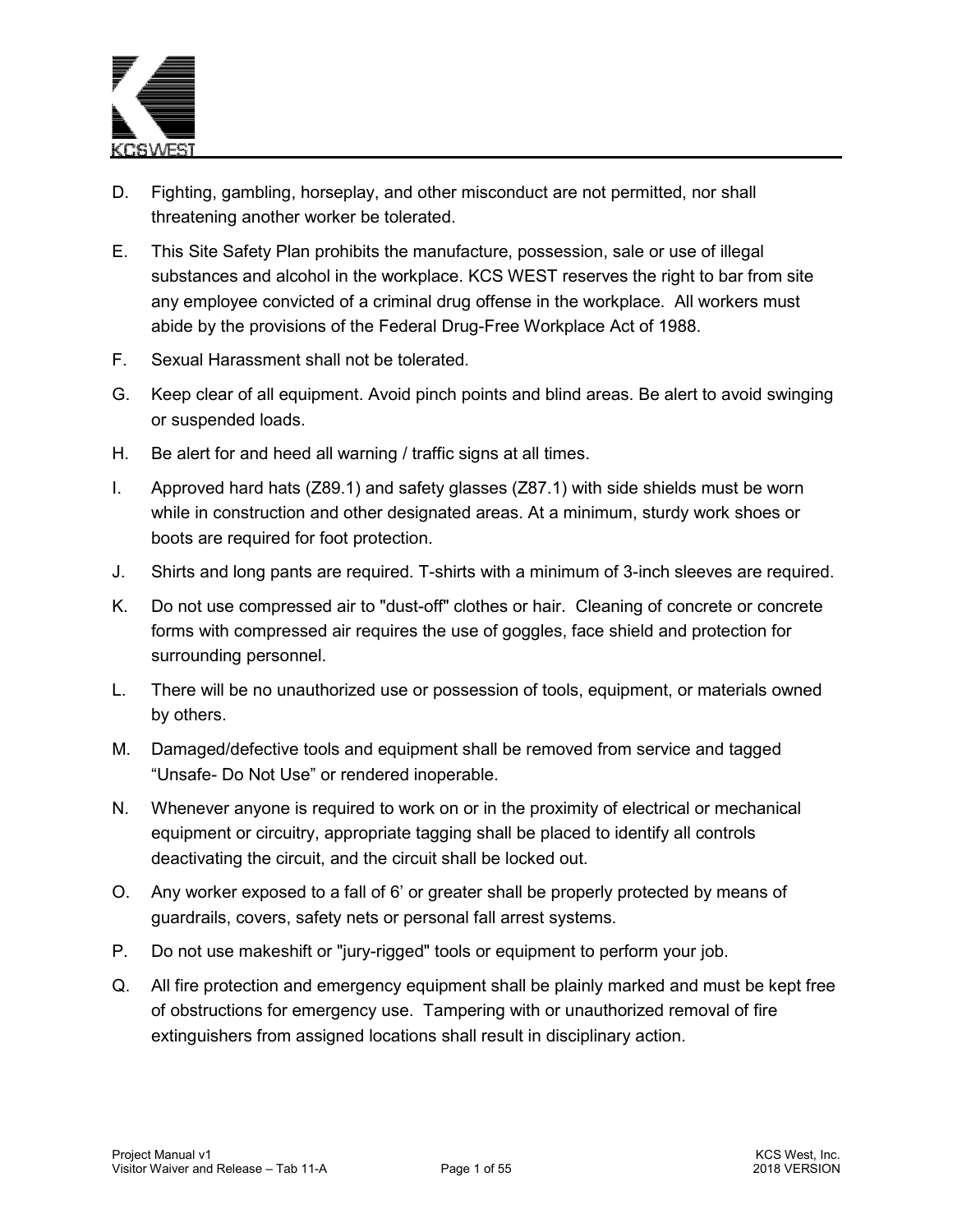

- R. Unless specifically authorized, firearms and explosives are prohibited within the construction area.
- S. Report all unsafe practices and conditions to your Supervisor at once. All site personnel are encouraged to approach other personnel with regard to safety infractions.
- T. Only authorized and properly trained personnel are permitted to operate equipment, vehicles, valves, electrical switches and similar machinery.
- U. Do not transport passengers in the rear of a dump truck, on tractors, forklifts, or similar equipment. Personnel riding in the bed of pick-up trucks must be seated on the floor of the truck with their entire body inside the truck bed.
- V. Do not smoke in areas marked "No Smoking" or near flammable or combustible materials.
- W. Store and use gas cylinders in a secured, upright position. Oxygen and acetylene are to be stored 20' apart or separated by a firewall, including empty cylinders.
- X. Maintain good housekeeping at all times. Keep waste, debris, and rubbish cleaned up. Place all lunch papers, cups, cans and other litter in trash receptacles. Discard and/or store all oily rags, waste and similar combustible materials in metal containers.
- Y. Workers shall not ride loads, slings, the ball, crane hook or other material hoisting equipment.
- Z. Keep all machinery guards, guardrails and other protective devices in place.
- AA. Be alert to conditions, work processes, other workers and equipment in order to avoid possible dangers.
- BB. Ground-fault circuit interrupters (GFCIs) shall be used on all temporary wiring systems- (including generators and welders).
- CC. Personal protective equipment (PPE) shall be worn in all operations where there is an exposure to hazardous conditions or where the use of such equipment will reduce the hazard.
- DD. Misuse or willful destruction of property and/or equipment shall not be tolerated.

## **17.** *Hazard Communication ("Right-To-Know") Program*

Each Subcontractor shall provide KCS West's Project Superintendent, copies of SDSs (in an organized binder) and a Chemical Inventory List for products/chemicals anticipated to be used at the project before product arrives on site or at the same time the product arrives. It is suggested that the copies are received 24 hours before the product arrives on site. A copy of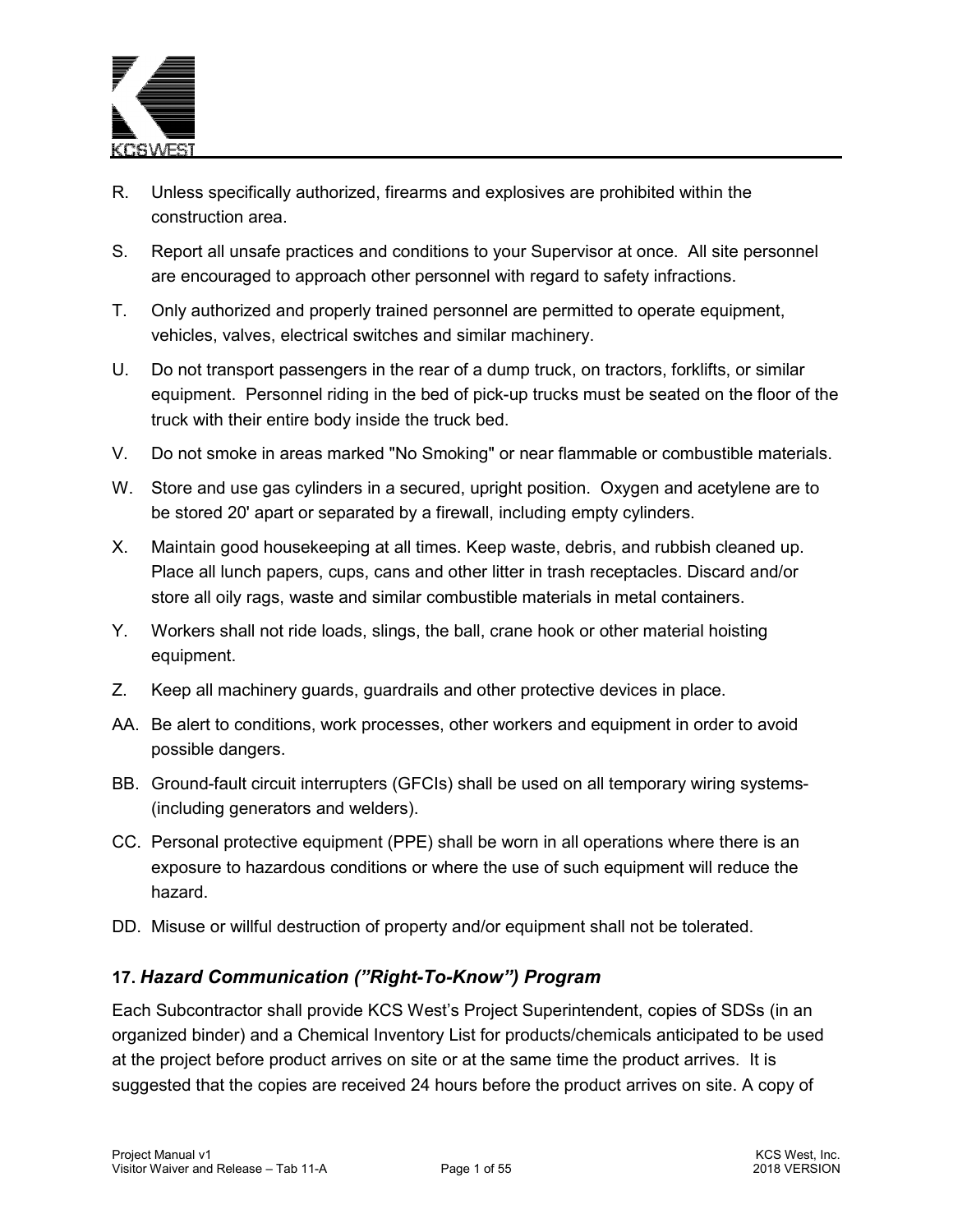

the Subcontractor's supplied SDSs shall be retained in the field office and updated by the Subcontractor as necessary for the duration of the project.

- A. Subcontractor workers must be properly trained before allowing the worker to use the material.
- B. Each Subcontractor shall be responsible for training his/her own employees in Hazard Communication.

### **18.** *Hazardous Materials*

- A. Subcontractors shall be required to **IMMEDIATELY** notify the KCS West Superintendent of any spillage of hazardous materials, regardless of the quantity.
- B. Drums or other containers uncovered during excavation operations shall be reported immediately to the KCS West Superintendent.
- C. When the disposal of hazardous waste is necessary, a proper manifest shall be required. Copies of all manifests shall be forwarded to the KCS West Superintendent.

## **19.** *Helicopters*

- A. Prior to any type of helicopter lifts, the process must be discussed, documented and approved by KCS West, Inc.
- B. It is the responsibility of the Subcontractor to ensure that all FAA and municipal requirements are in compliance.
- C. Prior to any helicopter lifts, the Subcontractor will provide KCS West with a proper certificate of insurance.
- D. The Subcontractor is required to complete a Helicopter Lift Plan. A copy of the Plan is available from the KCS West Project Superintendent upon request.
- E. Buildings/facilities adjacent to the operation may need to be vacated during the procedure. A minimum unoccupied perimeter of 100 feet on each side of the flight path must be established and maintained.
- F. The helicopter lift plan will be reviewed with all affected personnel. Attendance sheets and minutes will be kept on file.
- G. A Pre-Lift meeting will be conducted on the morning of the lift between the ground crew, placement crew and helicopter pilot.
- H. All workers involved in the procedure must be equipped with: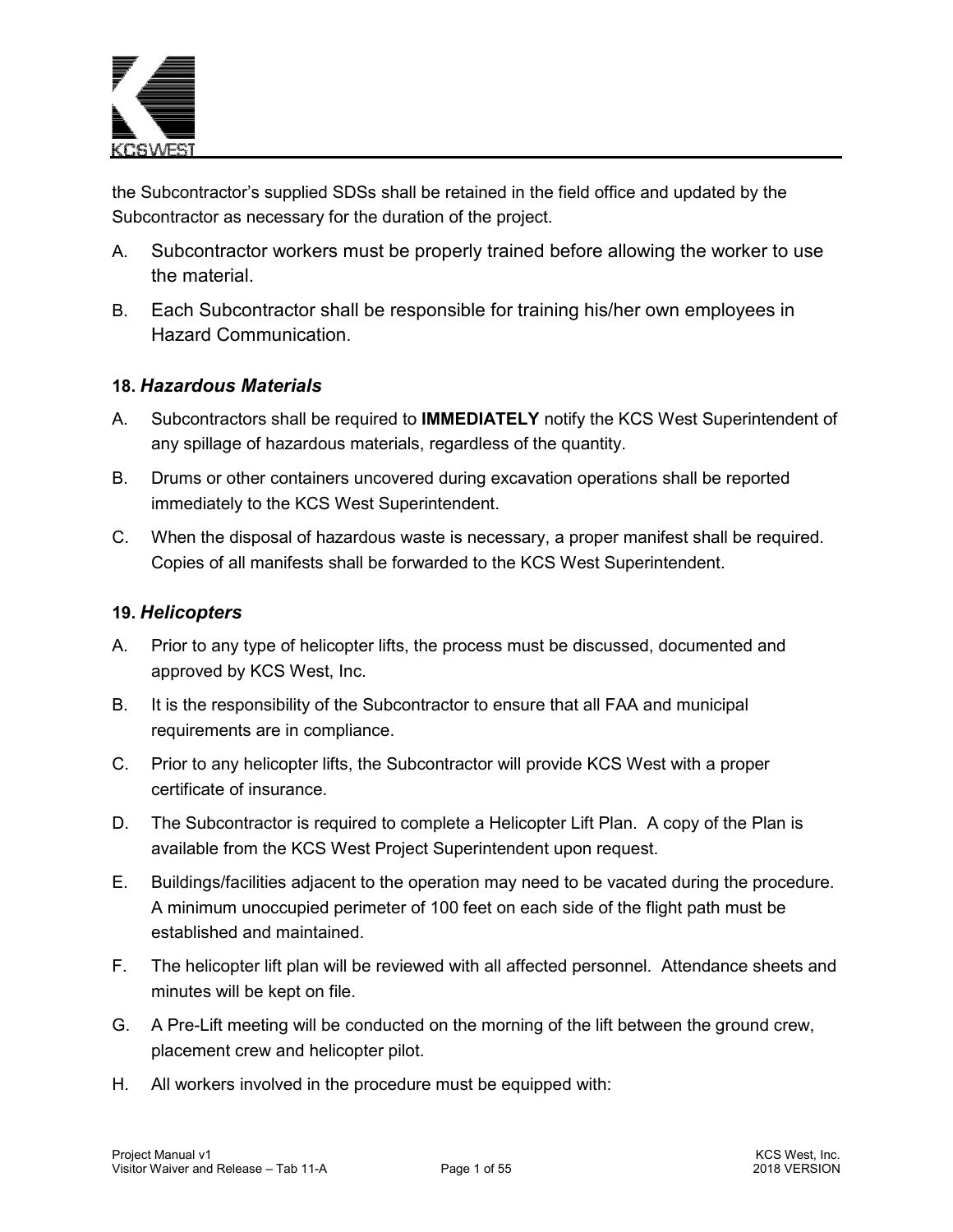

- Safety headwear with a chin strap
- Safety goggles and hearing protection
- No loose fitting clothes
- I. Loose gear/materials and other objects within 100 feet of the place of lifting the load, depositing the load or area otherwise affected by the rotor downwash shall be removed or secured.
- J. Approach distance: No unauthorized person shall be permitted to approach within 75 feet of the helicopter while the rotor blades are turning.
- K. Any worker exposed to a fall of six (6) feet or greater must be protected by guard rails, covers, safety nets or personal fall arrest systems.

## **20.** *Housekeeping*

- A. Subcontractors shall maintain an orderly worksite, free from accumulations of construction debris. Clean-up shall be performed on an ongoing basis, but no less often than daily.
- B. Upon completion of work in an area, thorough clean-up shall be done prior to relocating to another work area.
- C. Failure to maintain cleanliness will result in clean-up by others with subsequent back charge to the responsible Subcontractor.
- D. Workers must be instructed to practice required housekeeping as part of their assigned duties.
- E. All boards, planks, blocks, debris and other material having projecting nails shall be immediately removed from the jobsite or be placed in orderly piles where workers will not be likely to stumble or fall on them.
- F. Rubbish, Debris, waste, and useless material constitute fire and accident hazards and shall be removed from the work area as fast as they accumulate, but no less often than daily.
- G. All formwork shall be promptly removed to storage/staging areas after stripping operations are completed.
- H. All stairways, corridors, ladders, catwalks, ramps, passageways and work platforms shall be kept clear of loose material and trash.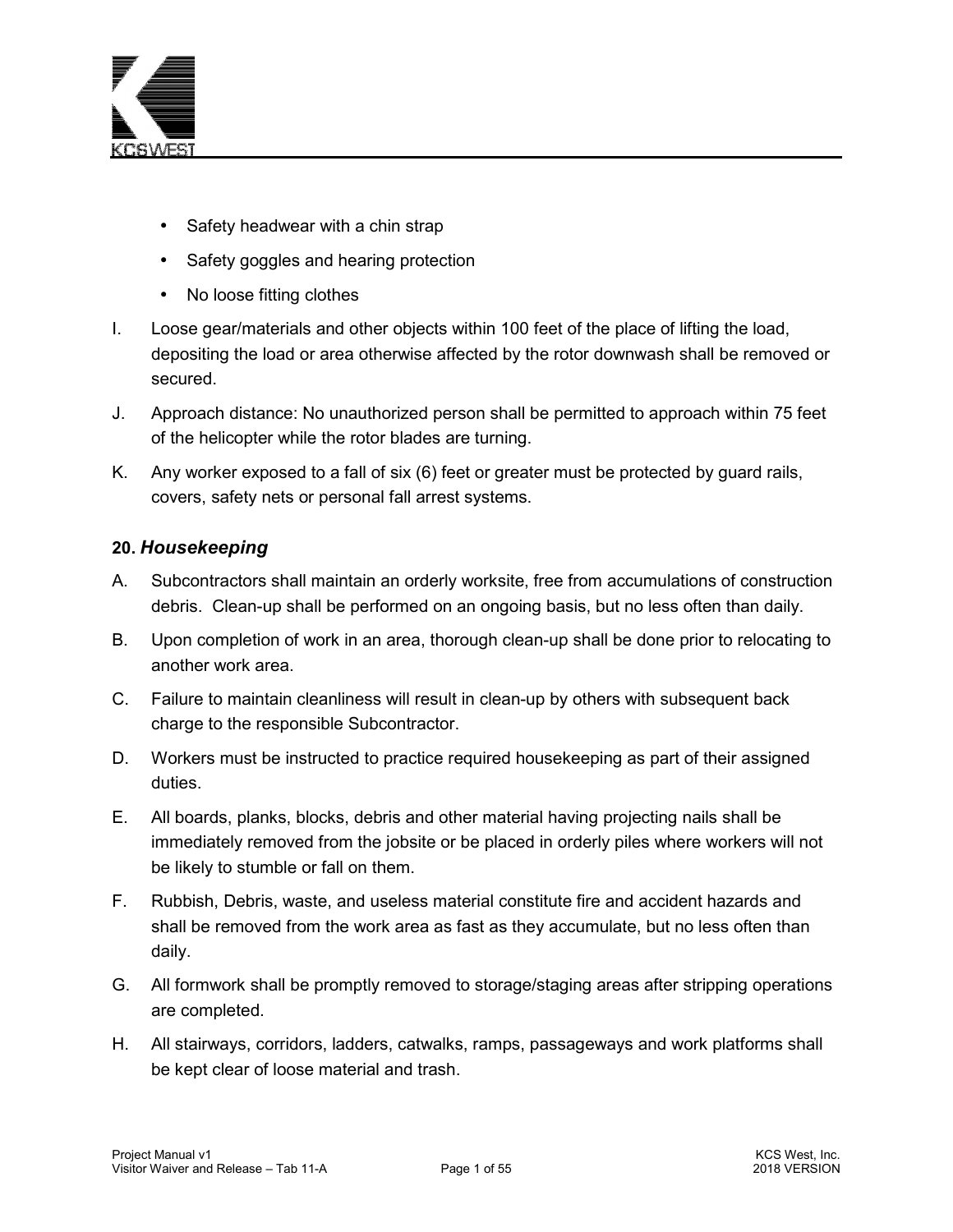

- I. Hoses, welding leads, electrical cords, etc. shall be placed overhead or out of walkways in such a manner as to eliminate tripping hazards.
- J. Oily rags, flammable liquids and other similar materials subject to spontaneous combustion shall be placed in fire resistant covered containers and disposed of daily.
- K. Materials and supplies shall be kept from edges of hoist ways, stairways, floor openings and when exterior walls are being built away from the perimeter of the building.
- L. Tools shall not be strewn about where they may cause tripping and/or falling hazards and shall be properly collected and stored at the end of the day.
- M. Tool sheds should be well organized to prevent walking over materials to reach other items.
- N. Access areas and work surfaces are to be maintained in a mud/rut free condition by use of stones or other aggregate material to eliminate the possibility of slips, trips, or falls.

# **21.** *Incident Reporting, Investigation and Recordkeeping*

- A. All accidents and incidents, no matter how slight (including serious near misses), shall be IMMEDIATLEY reported to the KCS West Superintendent. The Subcontractor foreman shall complete the *KCS West Incident Report* form for any alleged occupational illness and/or injury and submitted to the KCS West Superintendent within 24 hours after the event or as soon as information becomes available.
- B. The Report shall include:
	- 1 First Report of Injury (from applicable state)
	- 2 Signed statement from the "Injured," explaining the incident
	- 3 Signed Witness statement(s)
	- 4 Photos of the incident scene (35 MM or Polaroid only)
	- 5 All physician information including medical evaluation relative to the "alleged" injury or illness- including follow-up visits.
	- 6 Copy of any work restrictions or "Full Duty" releases from the physician.
- C. If a worker refuses medical attention, the following shall occur:
	- 1 The worker shall provide a written signed statement as to why they are refusing medical attention.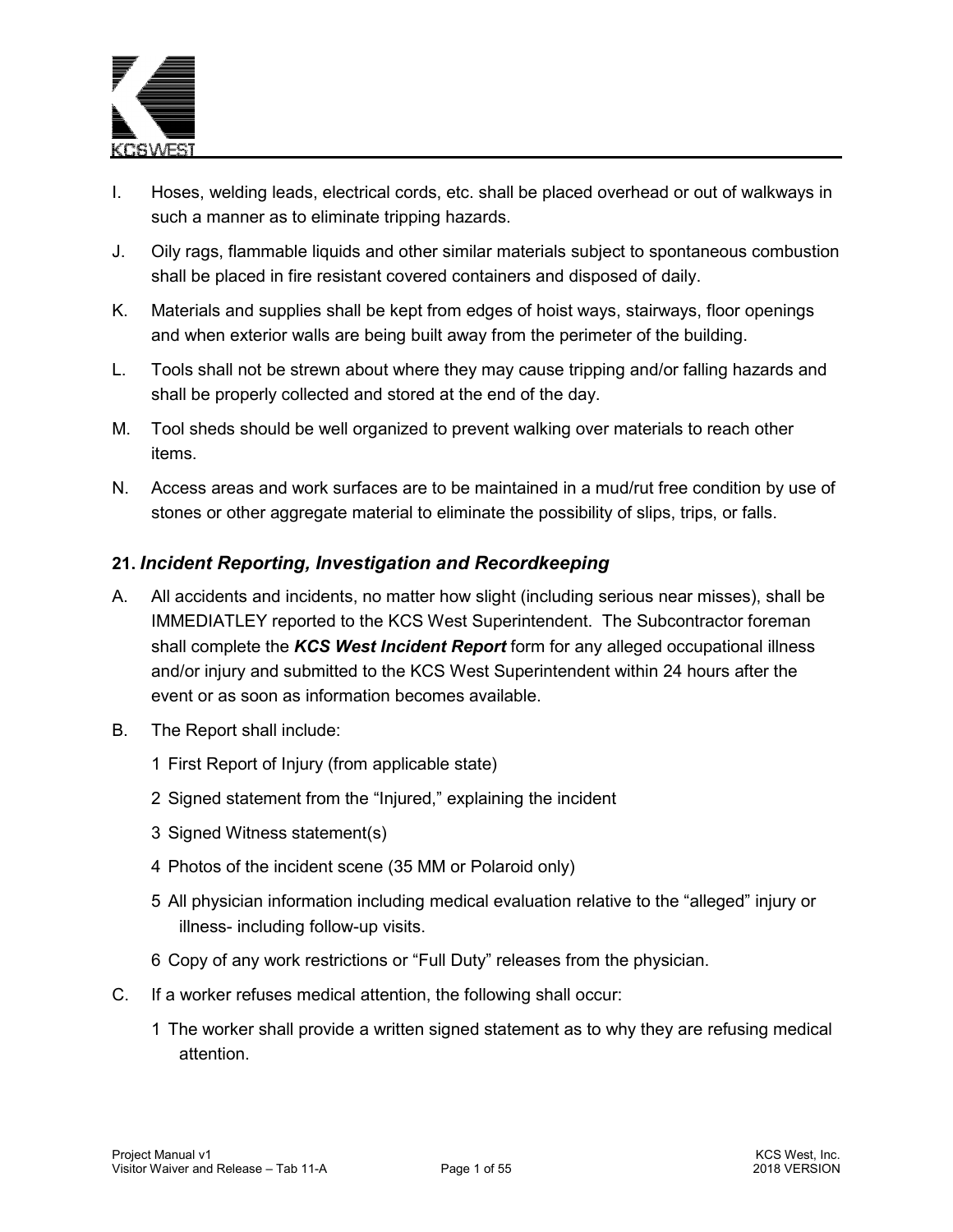

- 2 The KCS West Superintendent must be notified immediately and advised that the worker has declined medical treatment.
- D. Corrective action shall be taken by the Subcontractor to prevent recurrence.

# **22.** *Ladders, Scaffolds & Aerial Work Platforms*

#### A Ladders

- 1 All ladders must be inspected by the Subcontractor's Competent Person prior to use. Damaged or defective ladders must be removed from the work site or destroyed.
- 2 Metal ladders may only be used at the discretion of the KCS West Superintendent. In no case, will metal ladders be permitted around electrical installations.
- 3 Any worker exposed to a fall greater than 6 feet must be protected by guardrails, covers, safety nets, or personal fall arrest systems. The Subcontractor must determine if it is infeasible or creates a greater hazard.
- 4 Ladders used to access upper floors, platforms or thereof must extend 3' above the egress point and be secured at the top. If the ladder cannot be secured and properly extended, an egress grab must be provided on both sides of the ladder.
- 5 Step-ladders must be used in a full open position only. They may not be used as a straight ladder or partially open.
- 6 All straight ladders shall have "safety feet" and must be secured against displacement.
- 7 Workers working from ladders, exposed to a fall of 6 feet or greater, shall be required to wear and use appropriate fall protection unless the Subcontractor can show that it is not feasible or creates a greater hazard.
- B. Scaffolds
	- 1 Each Subcontractor shall submit the name of the "Competent Person" regarding ladders and scaffolds to the KCS West Superintendent. This individual shall be responsible for ensuring that "his" workers and lower tier Subcontractor workers comply with all applicable standards.
	- 2 No scaffold shall be used until it has been properly inspected and properly tagged by the Subcontractor's (i.e. - "user's") Competent Person.
	- 3 Upon completion of inspection, the Competent Person shall attach one of the following inspection tags: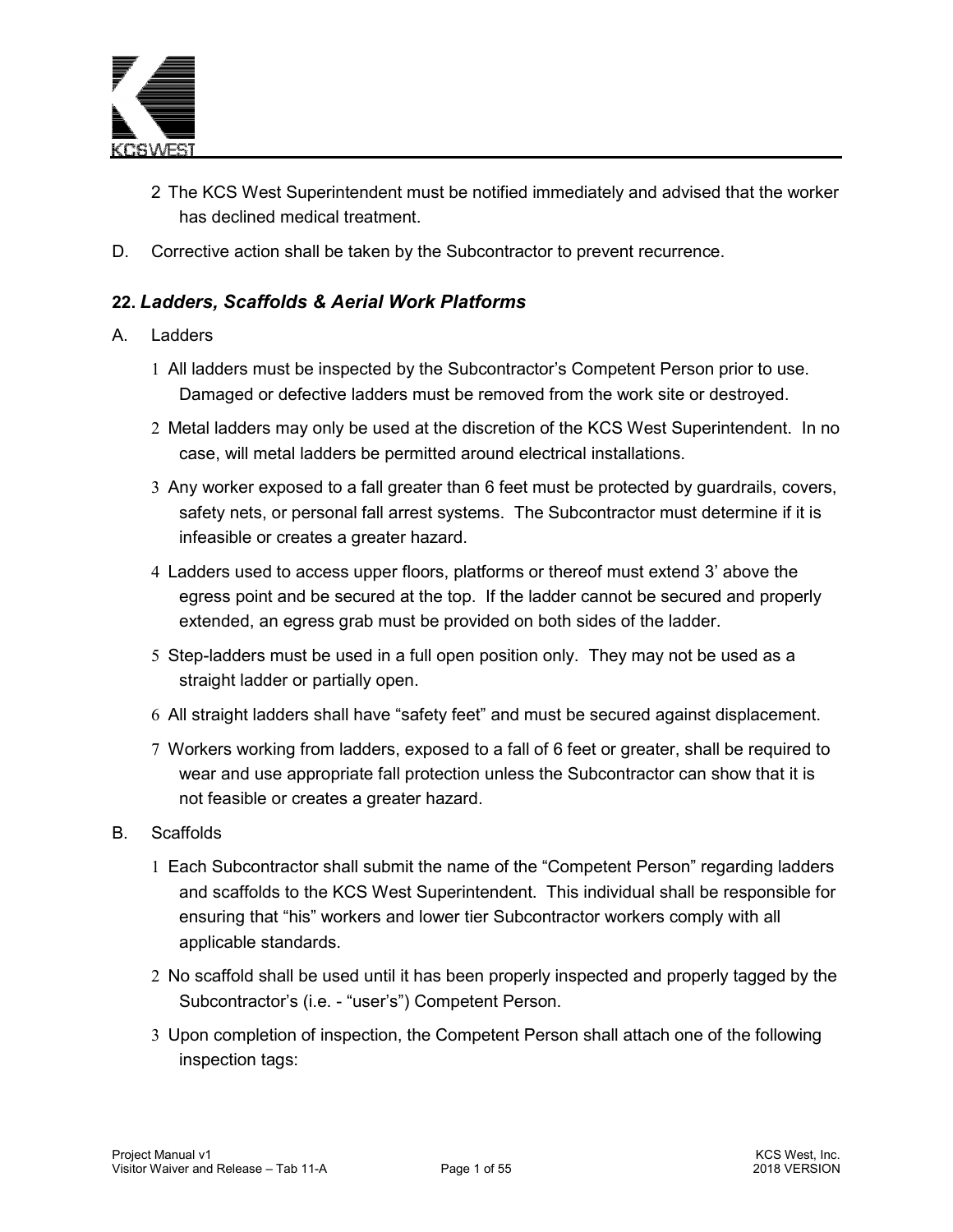

"**Green**" Scaffold Inspection Tag – The scaffold meets all of CAL-OSHA's requirements for a complete scaffold.

"**Yellow**" Scaffold Inspection Tag (Caution) – Denotes a scaffold which can only be used when certain safety measures are implemented. For example: physical interferences/ obstructions (i.e. pipe rack, cable tray, etc.), a "yellow" scaffold tag will be attached. The scaffold must always provide a structurally sound work platform. Fall protection requirements or other precautionary requirements must be noted on the yellow tag.

"**Red**" Scaffold Inspection Tag (Danger) – A "red" tag denotes a scaffold that is unsafe to use until modifications are performed. "Red" tags will be installed on all scaffolds being erected or dismantled.

- 4 Fall protection must be worn and utilized when erecting or dismantling scaffolds unless the Subcontractor can demonstrate that it is infeasible or creates a greater hazard.
- 5 Scaffolds height will not exceed 4 times the minimum base dimension.
- 6 Scaffolds and their components must be capable of supporting, without failure, at least 4 times the maximum intended load.
- 7 Guardrails and midrails and toeboards must will be installed on all open sides of scaffolds more than six (6) feet in height.
- 8 Guardrails and midrails and toeboards must be installed on all open sides of scaffolds more than four (4) feet in height when a minimum horizontal dimension is less than 45 inches in either direction (i.e. "baker-type" scaffolds).
- 9 Guardrails, midrails and toeboards should be constructed from components furnished by the manufacturer. Where this is not possible, sound 2" x 4" nominal lumber (or equivalent) must be used for the guardrails and midrails. Toeboards must be 4" nominal in height.
- 10 Scaffold planks must be at least 2" x 10" full thickness lumber, scaffold grade or equivalent. Planks must be cleated or secured, and extended over the end supports at least 6" but no more than 12 inches. The maximum permissible span will be 6 feet.
- 11 All work platforms and walkways must be at least 2 planks wide; no worker may work from a single plank.
- 12 Scaffold planks must be visually inspected before each use. Damaged scaffold planks must be removed from site or destroyed.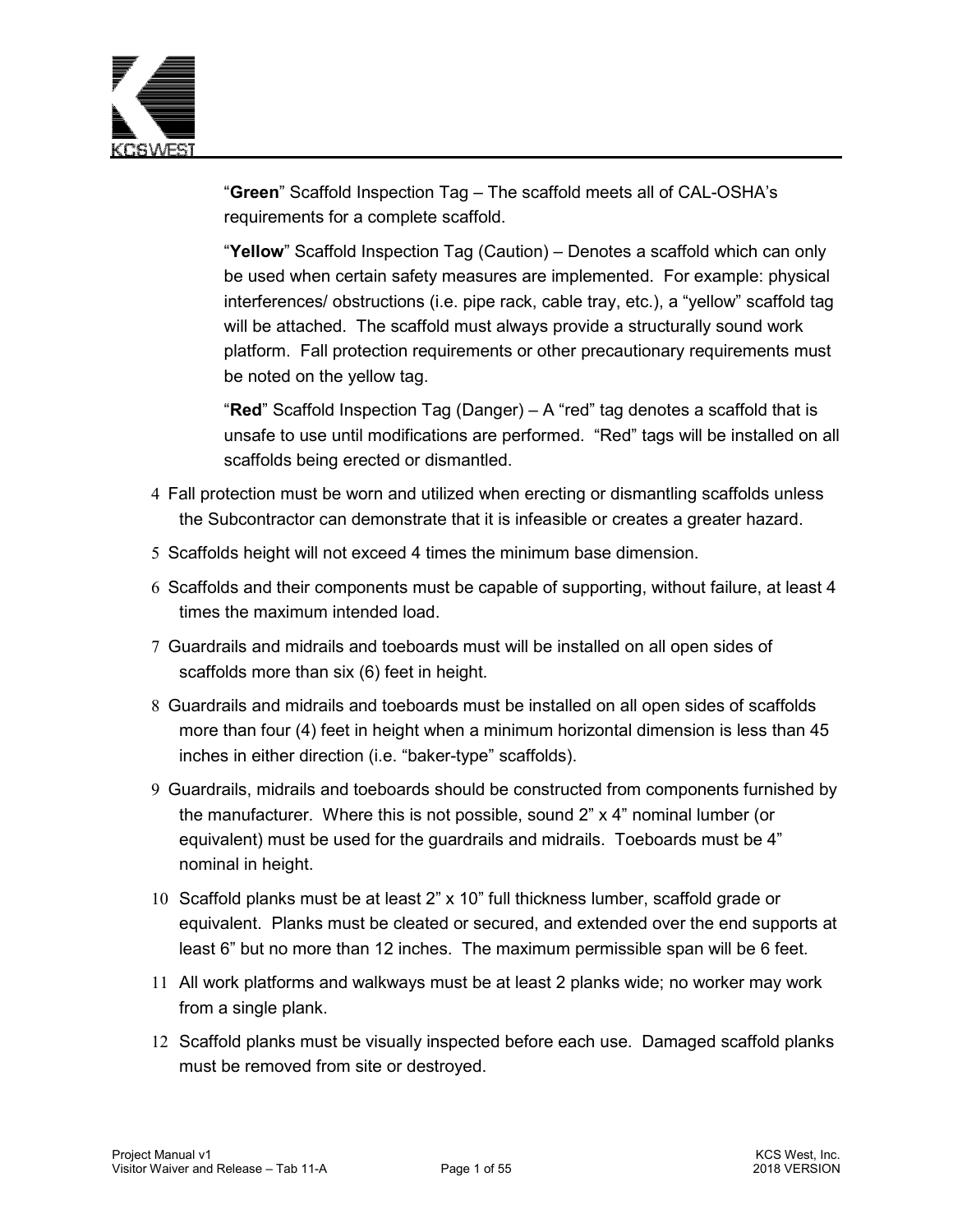

- 13 Access ladders must be provided for each scaffold. Climbing off the end frames is not acceptable unless their design incorporates an APPROVED ladder.
- 14 Adequate mud sills or other rigid footing, capable of withstanding a maximum intended load, must be provided.
- 15 Base plates must be used at all times (even when the scaffold is placed on concrete).
- 16 Damaged steel scaffolding will not be field repaired or welded. It shall be "red tagged" and taken out of service until such time as repairs are completed.
- 17 Scaffolds will be properly secured at intervals not to exceed a distance of 30 feet horizontally and 26 feet vertically.
- C. Manually Propelled Mobile Scaffolds
	- 1 Casters will be properly designed for strength and dimension to support 4 times the maximum intended load. All casters will be provided with a positive locking device to hold the scaffold in position.
	- 2 Workers are not permitted to "ride" on a manually propelled scaffold.
	- 3 Diagonal bracing must be installed to prevent the scaffold from "racking".
- D. Aerial Work Platforms
	- 1 The Operator should have, on his person, an "Authorized Operator Card" or equivalent, stating his/her competency in operating the specific model of equipment.
	- 2 Full body harnesses must be worn while operating any type of aerial work platform (scissors lift included) with lanyards secured to an approved anchorage point. Never attach a safety harness/lanyard to a nearby structure or support.
	- 3 Aerial work platforms must be inspected by the operator before every use.
	- 4 Outriggers must will be extended and firmly set before personnel are elevated.
	- 5 Never position steps, ladders, planks, buckets or similar items on platform to gain additional reach.
	- 6 Never stand on the handrails to provide additional reach.
	- 7 No aerial work platform will be used as a crane to hoist materials.
	- 8 The counterweight swing radius should be barricaded when vehicular or pedestrian traffic is nearby.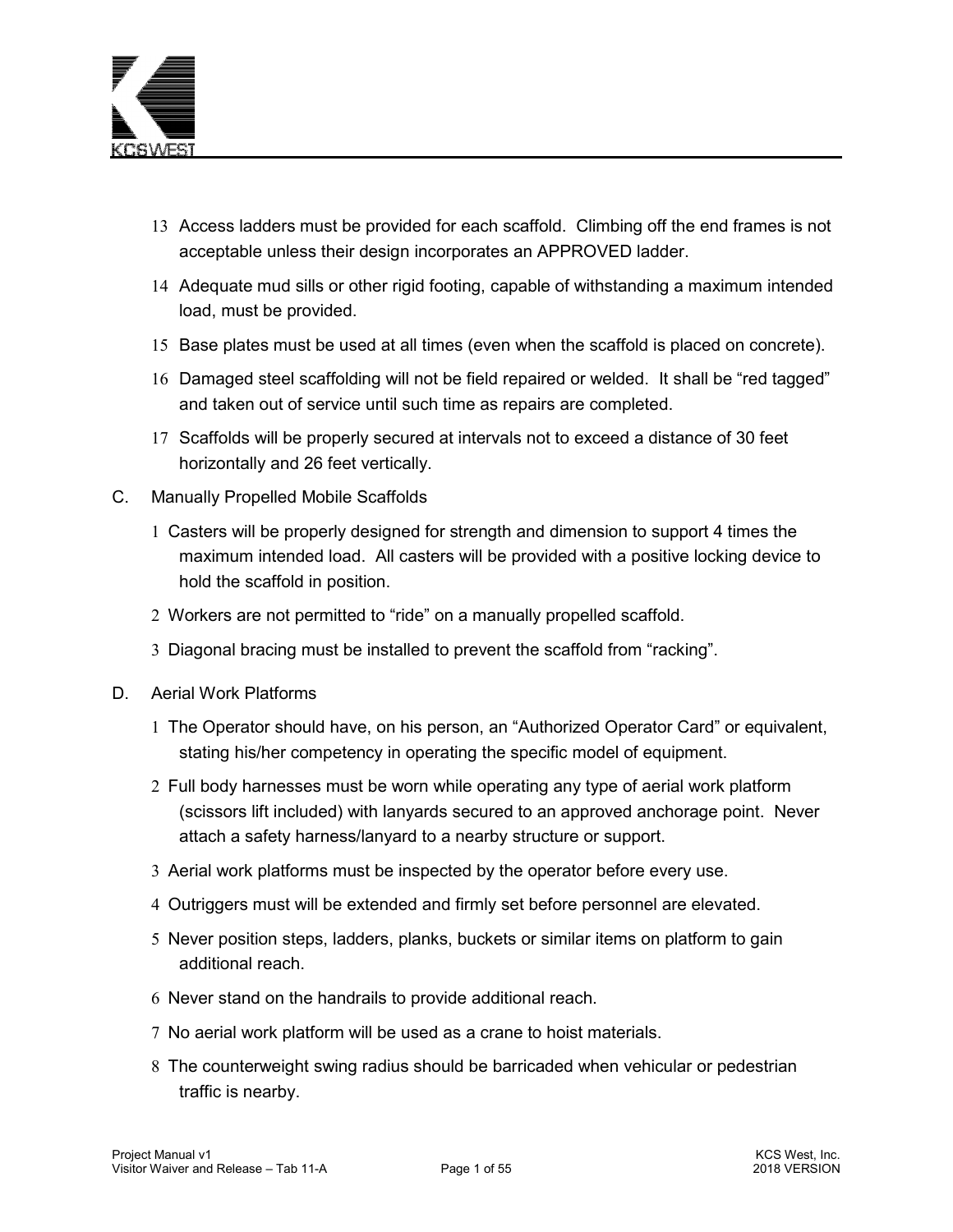

- 9 The gate/chain on the basket must be kept closed and locked at all times when in use.
- 10 Each Subcontractor shall ensure that aerial lift platform operators have been trained in accordance with the manufacturer's operation manual before operating the aerial lift platforms.
- 11 Personal fall arrest/restraint systems shall be utilized when occupying any type of aerial lift (including scissors lifts). Lanyards attached to scissors lifts shall be adjusted to restrain the worker from falls.
- 12 All personal fall arrest systems shall be attached to an anchorage point capable of supporting a minimum of 5000 pounds or engineered to support twice the maximum intended load.
- 13 Barricades shall be erected below any overhead work area.
- 14 Aerial work platforms shall not be "field modified" for uses other than those intended by the manufacturer unless the modification has been certified in writing by the manufacturer.
- E. Stairways
	- 1 Stairways to office trailers and supply trailers must provide a platform which should extend 20" beyond the swing of the door and be protected by a standard guard rail system.
	- 2 All stairways must be kept clear of debris, cord sets, nails, screws, hoses, slippery conditions or stored material.
	- 3 Stairways greater than 30" high or having four or more risers must be equipped with a handrail, and mid rail on unprotected sides and edges.
	- 4 Handrails must be between 36 inches and 37 inches high and capable of withstanding a 200 lb load in any direction with a minimum deflection.
	- 5 Handrails/midrails must not be constructed using double-head nails.
	- 6 A minimum clearance distance of 3" must exist between the rail and the wall or other appurtenances.
	- 7 Pan treads, stairs and landings must be filled with wood or other solid materials and must be installed full width and depth if the stairs are to be used for foot traffic.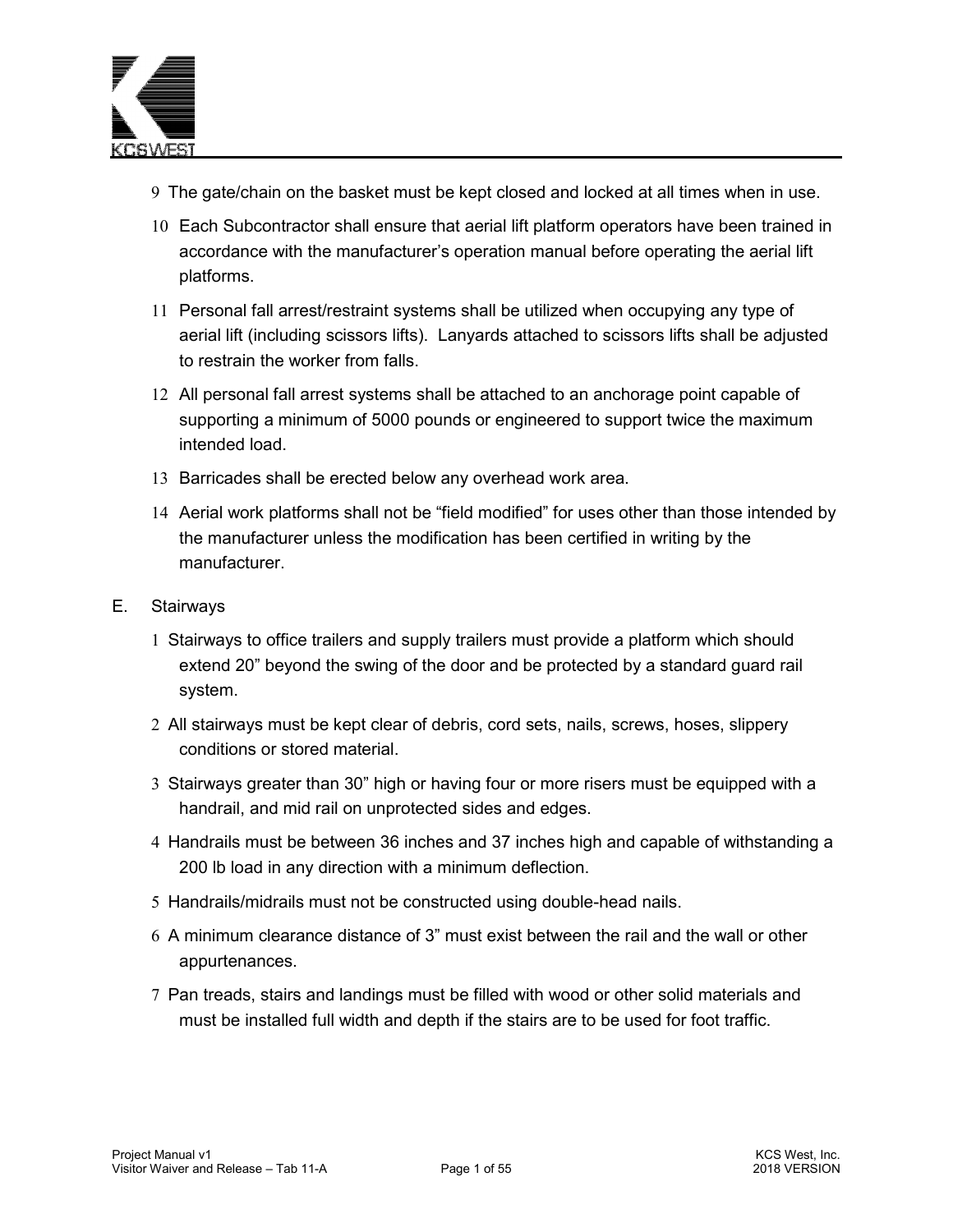

# **23.** *Material Handling & Rigging*

- A. Material Handling
	- 1 Only properly trained and authorized personnel shall be permitted to operate hoisting equipment and mobile equipment. This shall also include powered industrial trucks and forklifts.
	- 2 Operators of cranes and mobile equipment shall be required to inspect their equipment prior to start up each day to insure that the equipment is in safe operating condition. Defective equipment shall not be used.
	- 3 Seat belts shall be worn while operating all types of material handling equipment.
	- 4 All vehicles/material handling equipment shall be equipped with functioning backup alarms and warning alarms.
	- 5 Equipment Operators shall not leave the machines unattended.
	- 6 Damaged/defective equipment shall not be permitted on any KCS West Project.
	- 7 Absorbent diapers shall be utilized on all equipment where a chance of an oil leak exists.
	- 8 Fire Extinguishers shall be located on all types of material handling equipment
	- 9 Materials stored aloft must be secured at all times.
	- 10 Materials must not be stored on scaffolds or runways in excess of supplies needed for immediate operations.
	- 11 All scrap lumber, waste material and rubbish will be removed from the work area as the work progresses, but no less often than daily.
	- 12 All solvent waste, oily rags and flammable liquids will be kept in fire resistant covered containers until removed from the work site. Storage and disposal will be according to all federal, state, local, client and KCS West requirements.
	- 13 Non-compatible materials must not be stored together.
	- 14 Used lumber must have all nails withdrawn before stacking.
	- 15 Lumber must be stacked on level and solidly supported sills or dunnage.
	- 16 Lumber will be stacked as to be stable and self-supporting.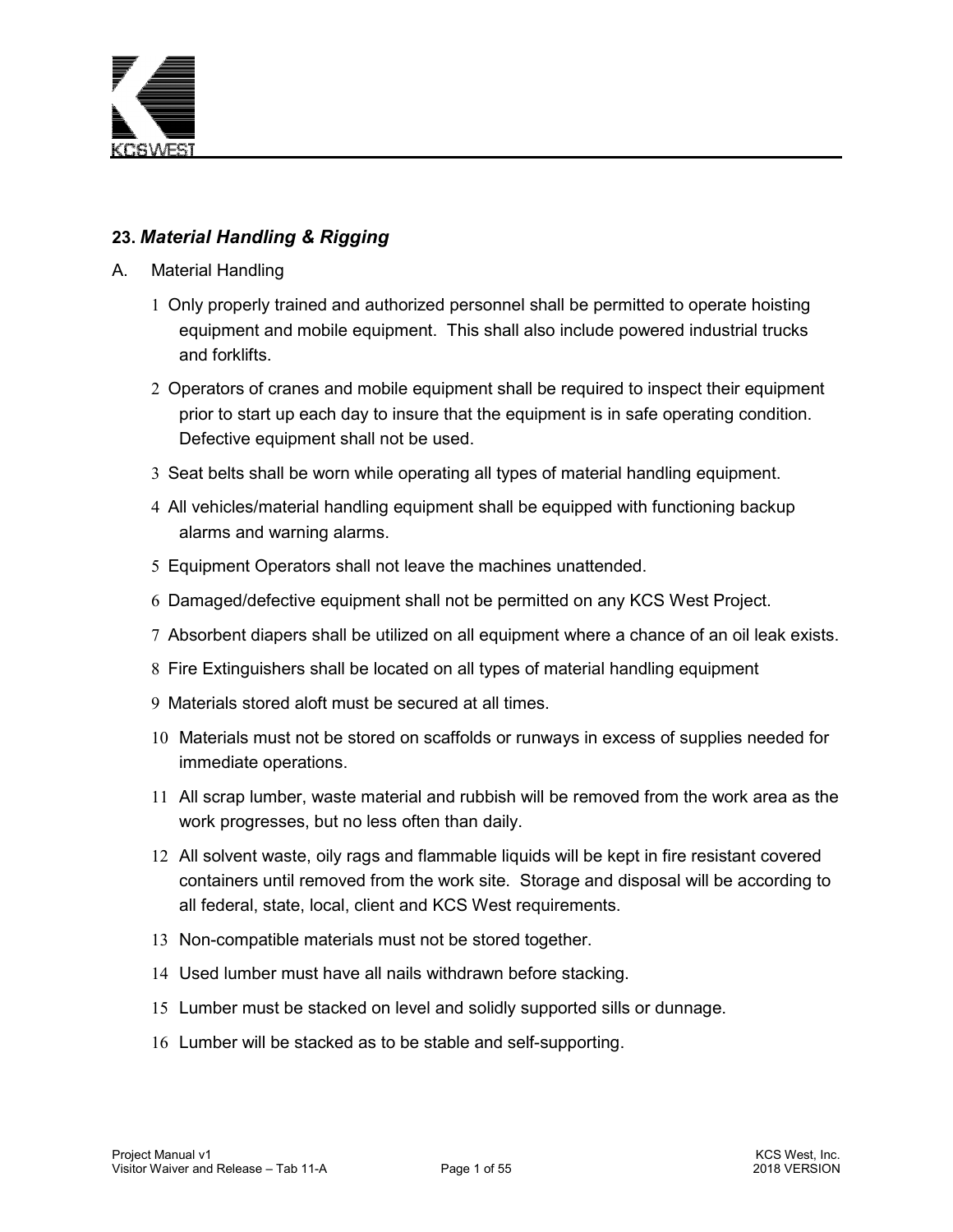

#### Rigging

- 1 Rigging equipment for material handling must be inspected prior to use on each shift. Defective rigging equipment will be removed from service.
- 2 Use "softeners" on sharp edges and secure them so there will be no danger of fall-out when the rigging is released.
- 3 No one is to give signals to the Operator other than the designated flagman authorized by the Subcontractor/foreman.
- 4 Never raise loads over the heads of other workers or the public.
- 5 Tag lines must be used to control loads.
- 6 All hooks must have a safety latch (shake out hooks are an exception).

#### **24.** *Motor Vehicles*

- A. All vehicles brought on to any KCS West Project shall be insured per KCS West Insurance requirements specifications.
- B. Personal vehicles shall park outside the construction area in designated parking areas.
- C. Operators of motor vehicles shall carry a valid driver's license.
- D. All vehicles entering/leaving the Project shall be subject to search.
- E. Vehicles used to transport workers shall have seats firmly secured and adequate for the number of workers to be carried.
- F. Workers being transported in a vehicle shall be seated inside the cab or within the confines of the truck bed (Workers are not permitted to ride on the tailgate).
- G. No employer shall use any motor vehicle equipment having an obstructed view to the rear unless:
	- The vehicle has a reverse signal alarm audible above the surrounding noise level, or
	- The vehicle is backed up only when an observer signals that it is safe to do so.

#### **25.** *Non-Harassment Policy*

A. KCS West Construction Services, Inc., and the law expressly prohibit any form of harassment based on race, color, religion, gender, national origin, ethnicity, age, sexual preference, medical condition, physical appearance, martial status, veteran status, education, or disability, including harassment based on pregnancy, childbirth or related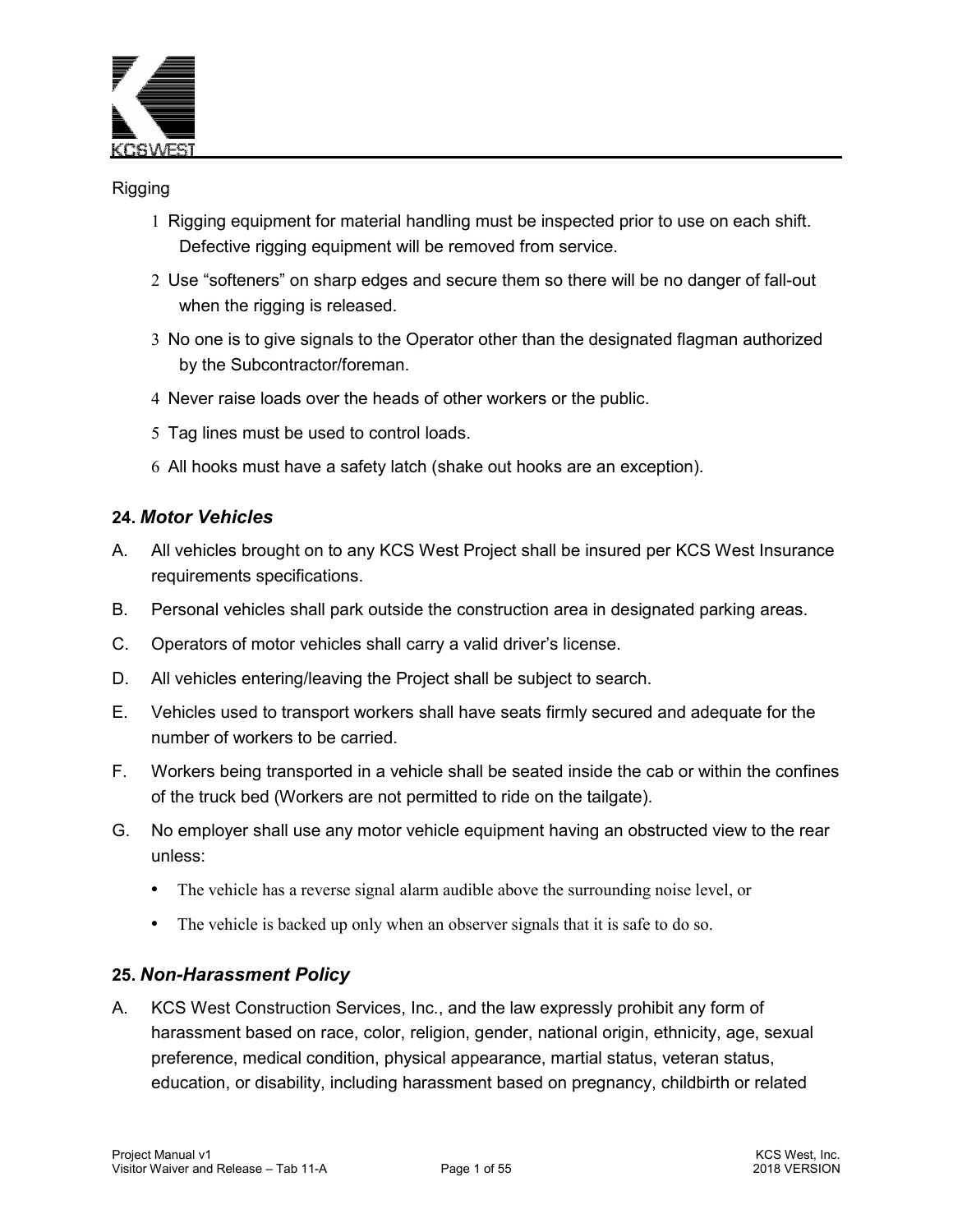

medical conditions. KCS West is firmly committed to promoting a work environment free from harassment, including sexual harassment, of any worker.

B. If a worker is found to be in violation of this policy, the worker will receive disciplinary action which may include removal from site.

# **26.** *Personal Protective Equipment*

Each Subcontractor shall be required to provide and enforce the use of all personal protective equipment.

- A. Head Protection: Hard hats are required for all individuals and shall be worn as approved by the manufacturer and shall meet the ANSI Standard Z89.1. *All head wear will be worn with the bill facing forward unless otherwise approved by KCS West Construction Services.*
- B. Eye & Face Protection: CAL-OHSA-Compliant Safety Eye Wear (stamped Z87.1) with side shields are required to be worn while in construction areas.
	- 1. Double eye protection (i.e. impact resistant full face shields AND safety eye wear), will be used when grinding, using chop saws, tile saws, brick saws, etc.
	- 2. Hard hats with full face shields and hearing protection will be provided for all chain saw and wood chipping activities.
	- 3. Face shields, goggles or appropriate welding helmet with proper color density are required for welding and burning operations.
	- 4. Chemical resistant full face shields are required where exposure to chemicals may occur.

# **Except for welding, brazing and /or burning, dark tinted lenses are not permitted while working indoors.**

- C. Clothing: The following clothing must be worn while working on KCS West projects:
	- 1. Shirts with at least 3 inch sleeves.
	- 2. Long pants.
	- 3. Chaps will be provided for chain saw work.
	- 4. Appropriate chemical, cut or heat resistant gloves where exposure exists.
	- 5. Chemical resistant clothing where exposure to spill or splash exists.
	- 6. Appropriate protective chaps or leathers for welding/burning.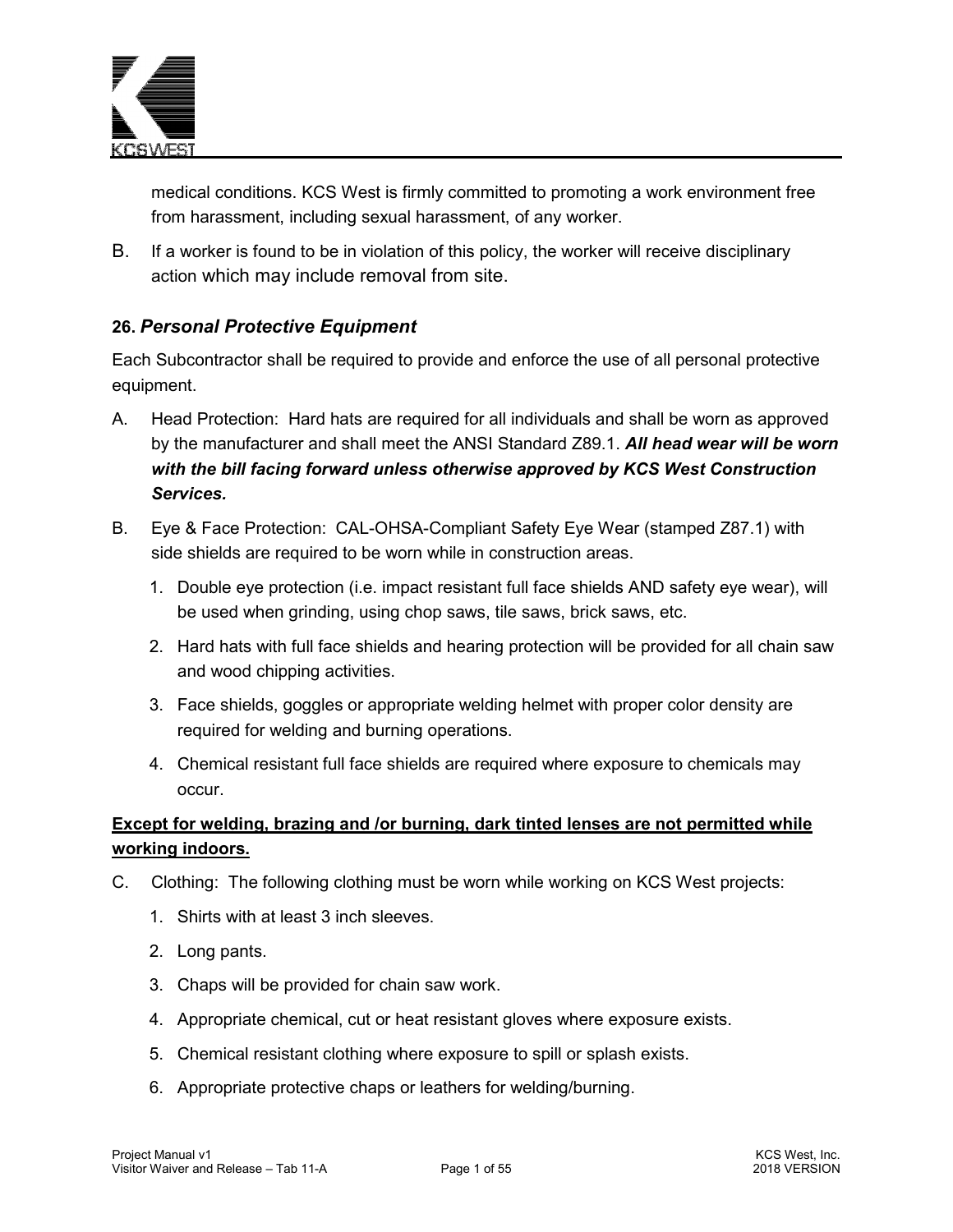

- D. Foot Wear: Subcontractors are required to establish the appropriate type of foot wear based upon an evaluation of worker exposure. At minimum, substantial hard-sole leather boots must be worn on all KCS West sites. No canvas or leather sneakers (even if equipped with steel toe) or sandals will be worn. All boots or shoes designed to accommodate laces must be fully laced.
- E. Fall Protection:KCS West requires 100% fall protection when workers are exposed to a fall hazard of 6 feet and greater. Therefore, double lanyards may be utilized to prevent the worker from ever being disconnected from an acceptable anchorage point. Body belts for fall protection are prohibited. Only four point harnesses with shock absorbing lanyards will be used.
- F. Hearing Protection: Hearing protection will be worn in high noise areas (90dBA or higher) or while using certain tools, i.e. Hilti guns, chop saws, jack hammers, chain saws, wood chippers etc.
- G. Respiratory Protection:Respiratory protection must be used when required by exposure (i.e. exposure to hazards such as asbestos fibers, crystalline silica dust, lead, welding fumes, etc.). When respiratory protection is required, the Subcontractor must submit evidence of compliance with CAL-OSHA Standard 1910.134. At a minimum, this evidence must include proof of training; fit testing; and medical evaluation.
- H. Electrical Protective Equipment: It is the intention of KCS West that no electrical work will be performed live and Lock out/ Tag out procedures will be followed. The following personal protective equipment items, at a minimum, are required:
	- 1. Protective gloves, rated for appropriate voltage, with current dielectric testing date.
	- 2. Protective mats, rated for appropriate voltage, with current dielectric testing date.
	- 3. Protective sleeves, rated for appropriate voltage with current dielectric testing date.
	- 4. Protective head, eye and face wear with electrical safety rating.
	- 5. Fire retardant clothing.
	- 6. All hot sticks and testing devices must also be properly rated and stamped with date of last test and/or calibration.
	- 7. No conductive jewelry, i.e. rings, eyeglass frames, bracelets or earrings will be worn during this work.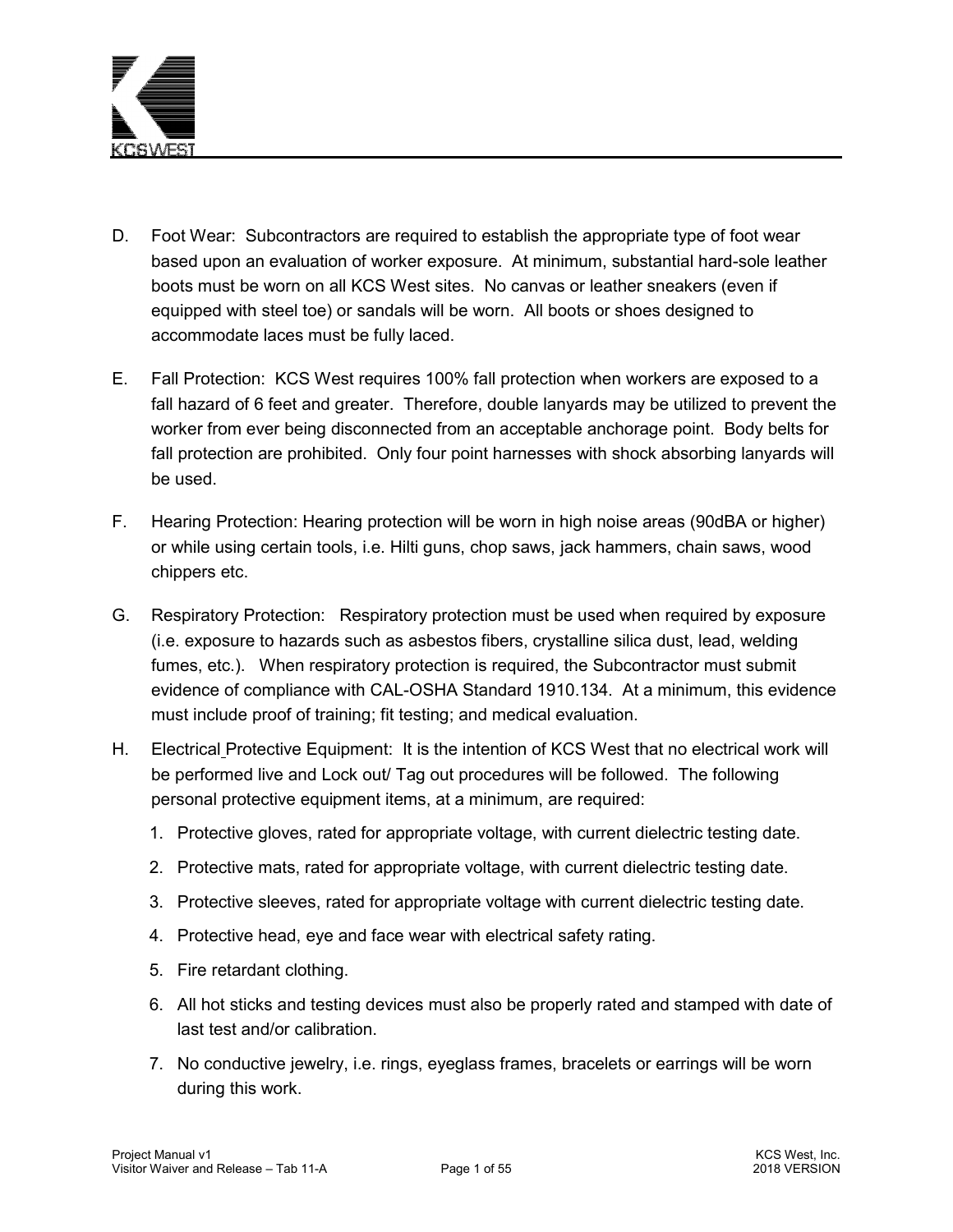

# **27.** *Pre-Cast Concrete Construction*

- A. General Requirements
	- 1. Pre-cast or pre-stressed concrete, columns, beams, floor slabs, wall panels, and tilt-up panels must be properly supported at all times.
	- 2. Architectural surfaces on pre-cast panels should be protected.
	- 3. An erecting plan including the design of any needed bracing must be developed by the designer of the structure and provided to KCS West prior to operations.
	- 4. A copy of the erection plan must be maintained at the site.
- B. Prior To Construction

The panel Subcontractor must:

- 1 Obtain from the erection Subcontractor documentation attesting to the crane's certification and certificate of insurance and provide to KCS West.
- 2 Ensure a proper sub-base under the floor slab.
- 3 If the crane will be on the floor slab, the Subcontractor must check the floor slab for adequate strength to support the crane.
- 4 Obtain a properly designed and detailed tilt-up package stamped by a registered professional engineer and provide to KCS West.
- 5 Obtain a bracing manual with braces designed for the proper wind loads.
- 6 Obtain approved shop drawings for each panel showing all pertinent information.
- 7 Develop a panel casting and erection sequence.
- 8 Verify that the bond breaker is compatible with any curing or sealing compounds that may have been used on the floor slab.
- 9 Inspect the panel formwork for proper placing of reinforcing, inserts, embedded items, and dimensional accuracy.
- C. Vertical Slip Forming
	- 1 Hydraulic, pneumatic, and mechanical form lifting devices for vertical slip forming operations should be uniformly spaced and securely anchored.
	- 2 Lifting devices must be provided with automatic holding devices to protect against failure of the power supply or lifting mechanism.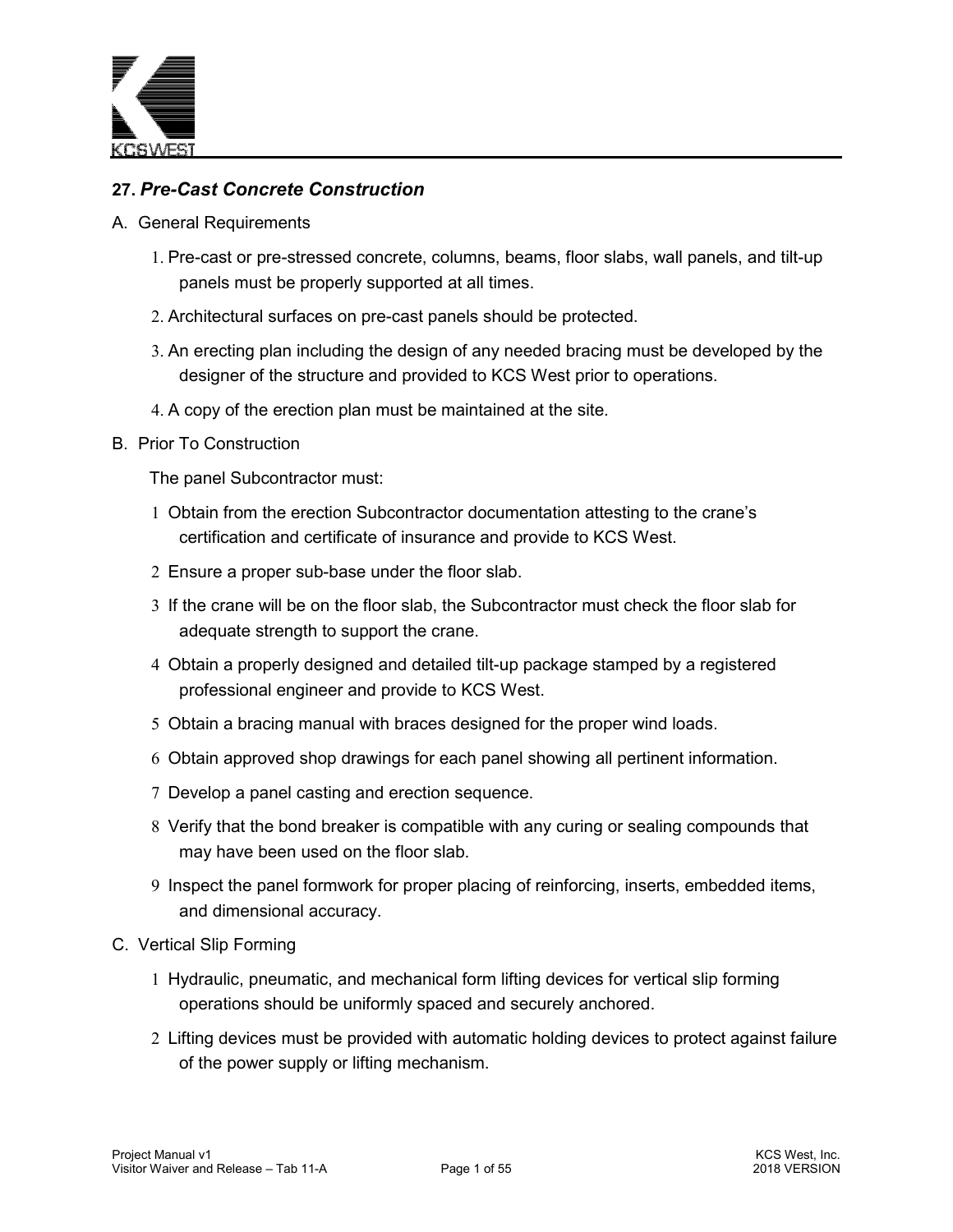

- 3 Forms should not be removed until the concrete has reached the proper strength.
- 4 Forms should be locked into position by a mechanical link or stop, not by the lifting device itself.
- 5 The Subcontractor must provide workers with adequate fall protection, where necessary.

#### D. Lifting Hardware

- 1 The lifting inserts embedded or attached to tilt-up concrete members must be capable of supporting at least twice the maximum load on the inserts from the weight of the member during lifting.
- 2 Lifting inserts embedded or otherwise attached to pre-cast concrete members (other than tilt-up), must be capable of supporting at least four times the maximum expected load.
- 3 Lifting hardware must be capable of supporting at least five times the maximum expected load permitted by the lifting inserts.
- 4 No one is permitted under pre-cast concrete members that are being lifted or tilted into position.

#### **28.** *Project Rules That Exceed CAL-OSHA Minimum Requirements*

CAL-OSHA regulations are a minimum standard. Each Subcontractor shall comply with all federal, state, and local safety requirements. The most stringent safety rules/regulations shall be followed and, in some cases, this Plan's requirements are the most stringent:

- 1. **Fall prevention and/or protection are required for all work activities at and above 6 feet!**
- **2. Hard hats and safety glasses with side shields are required while in construction areas. 100% protection at all times.**
- **3. Employees who wear prescription glasses must also wear required eye protection. Side Shields are required on all prescription glasses and lenses must meet ANZI Z87 rating or wear eye and face protection that can be comfortably worn over the prescription lenses without disturbing the position.**
- **4. Scaffolds must be inspected and tagged by the Subcontractor's Competent Person prior to use.**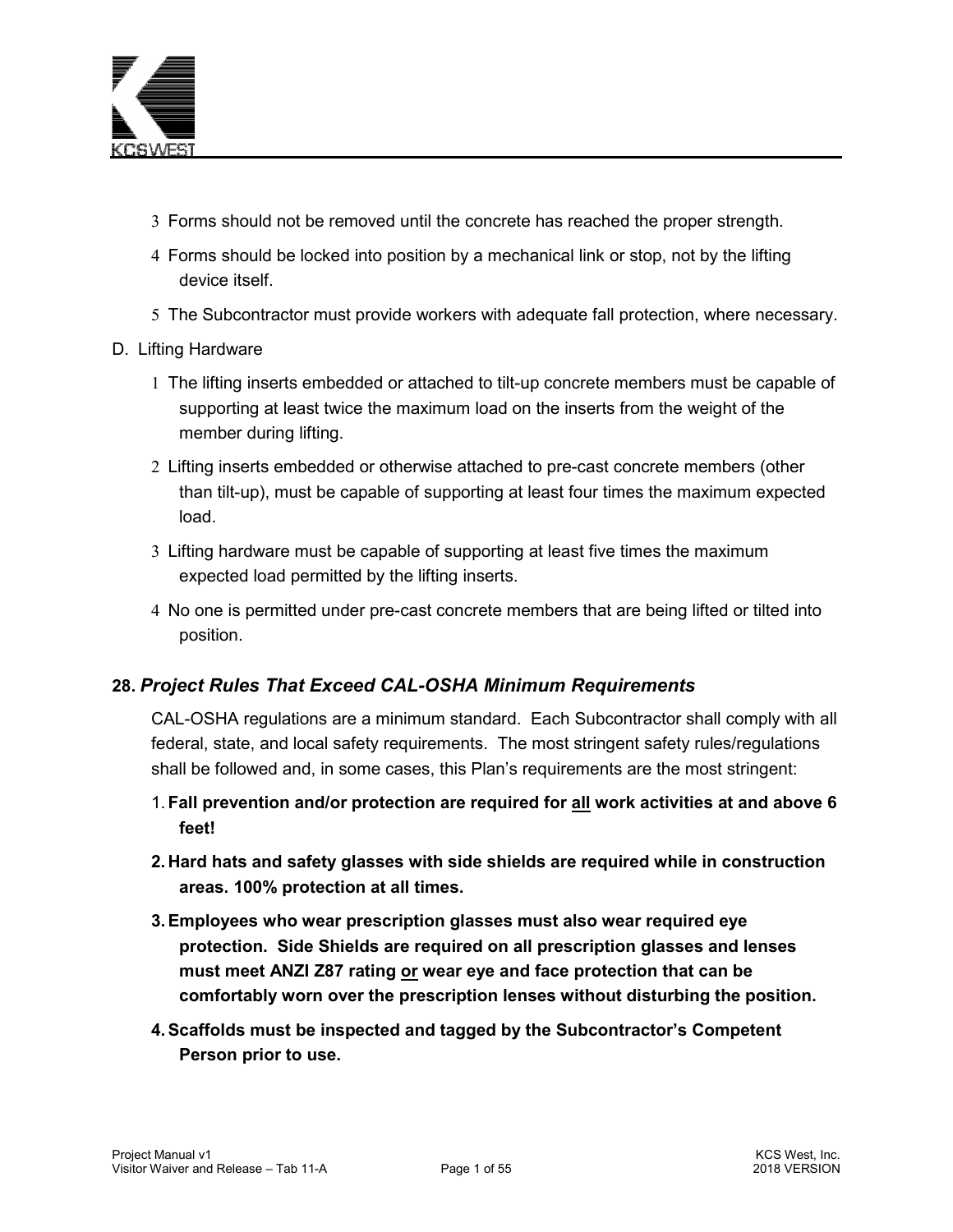

- **5. Personal fall arrest / restraint systems shall be utilized when occupying any type of aerial lift (including scissors lifts). See also "Fall Protection" and/or "Aerial Work Platforms."**
- **6. No Personal Headphones, Ear buds, and Bluetooth devices will be allowed in construction areas. Described equipment does not substitute as hearing protection.**
- **7. No Employee shall be permitted to ride on mobile scaffolds.**
- **8. Hot Work permits shall be posted in work area, and a copy needs to be provided to KCS West for record keeping.**
- **9. Do Not smoke outside of the designated smoking areas.**
- **10. Fines may be issued for non-compliance of Safety Rules (See "Disciplinary Action Procedures").**

# **29.** *Property/Theft/Vehicle Damage*

- A. An incident resulting in Property/Vehicle Damage will be reported to the KCS West Superintendent **IMMEDIATELY**. The **KCS West Incident Report Form** shall be completed by the Subcontractor and forwarded to the KCS West Superintendent within 24 hours after the event or as soon as it becomes available, but no later than 72 hours after the incident or an explanation as to why the information is not available.
- B. The Report shall include:
	- 1 Corrective action shall be taken to prevent recurrence.
	- 2 Signed Witness statement(s)
	- 3 Photos of the incident scene (35 MM or Polaroid only)
- C. Each Subcontractor and lower tier Subcontractors are required to complete the *Subcontractor Man Hour / Accident Report* Form. The completed form shall be provided to the KCS West Superintendent by the Second (2nd) of each month.

#### **30.** *Respiratory Protection*

A. Each Subcontractor is responsible to determine what specific applications require use of respiratory equipment. The Subcontractor must provide proper respiratory equipment to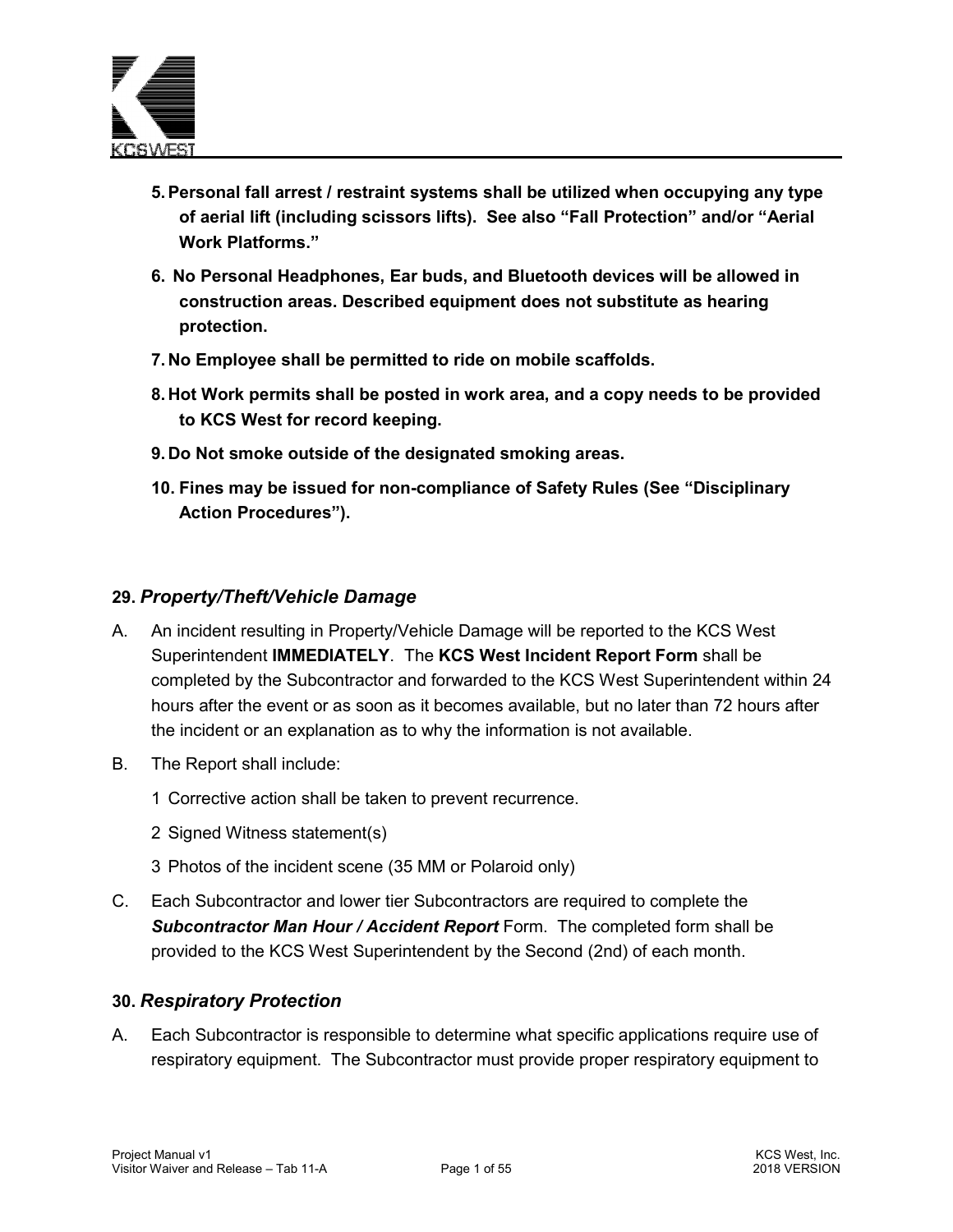

- B. meet the needs of each specific application. Workers must be provided adequate training and instruction on all equipment.
- C. Each Subcontractor using respiratory protection shall submit the name of the "Qualified Person" regarding respiratory protection to the KCS West Superintendent. This person shall be responsible for ensuring that "his" workers and lower tier Subcontractor workers comply with all applicable standards.
- D. When possible, all hazards shall be eliminated by accepted engineering controls. When not feasible, appropriate respiratory protection shall be provided by the Subcontractor.
- E. Employees performing tasks that require the use of respiratory protection shall at a minimum receive appropriate training, medical evaluation and be properly fit-tested. Documentation shall be kept on file at the job site.

#### **31.** *Safety Review/Meetings*

A. Pre-Project Safety Meetings

Each Subcontractor's Supervisor or Foreman shall meet with the KCS West Project Superintendent prior to the commencement of work. The safe way of performing the work and the nature of the hazards should be featured. The meeting shall be documented with copies provided to the Subcontractor and KCS West's Regional Safety Director.

- B. Weekly Coordination / Safety Meetings
	- 1. Weekly scheduled Coordination /Safety Meetings will be coordinated and presented by the KCS West Project Superintendent. Each Subcontractor working on this project shall delegate one representative to attend this meeting which will cover jobsite issues. Safety concerns along with other jobsite issues shall be addressed and ways to eliminate/minimize the hazards/exposure shall be discussed. Appropriate scheduling may resolve the safety items in question. The Subcontractor's representative shall have the authority and responsibility to make decisions and corrections and maintain all safety requirements for the Subcontractor.
	- 2. The KCS West Superintendent may require special Safety Meetings. Each Subcontractor's representative shall be required to attend.
- C. Subcontractor Weekly Safety Meetings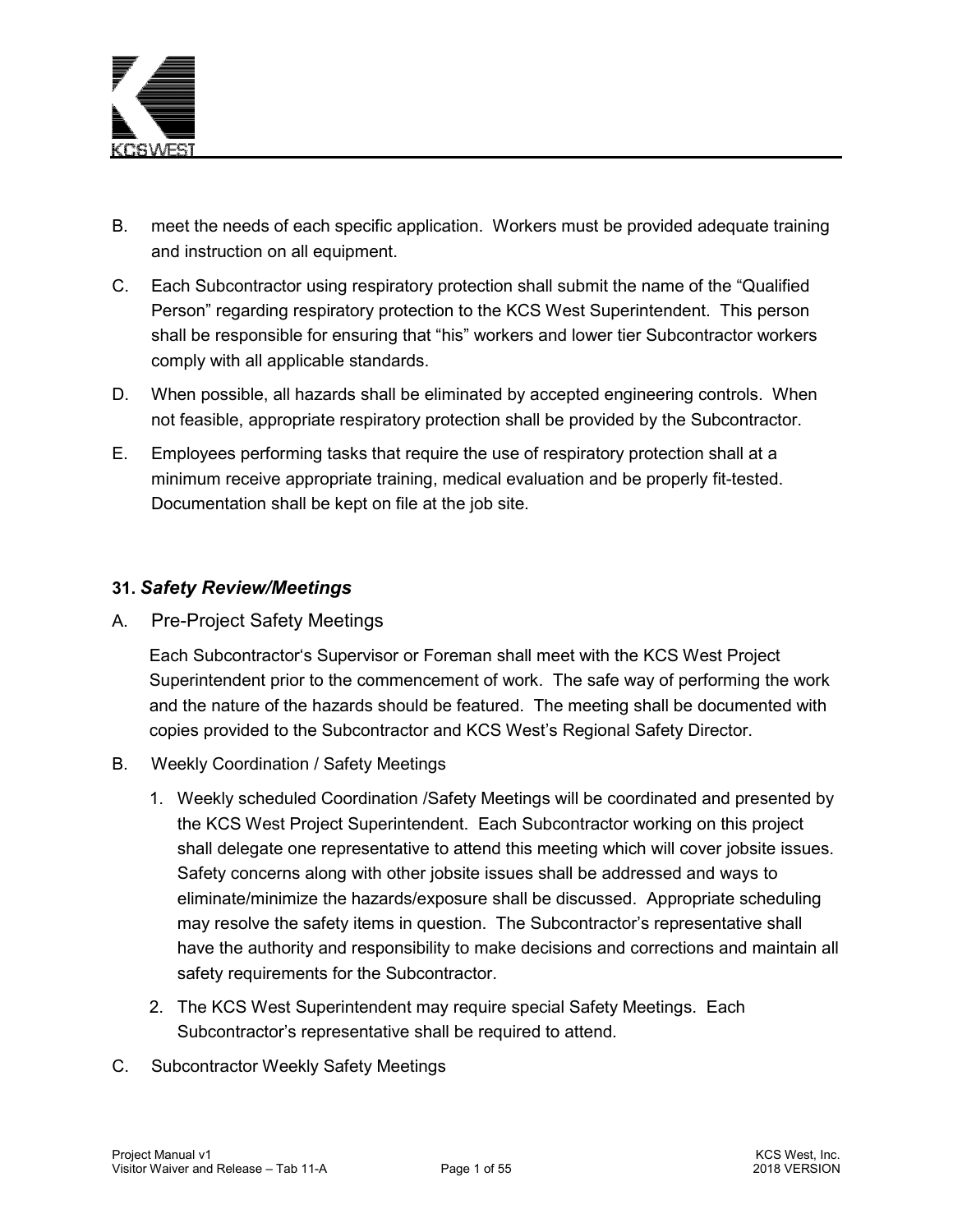

- 1. Each Subcontractor's representative shall conduct a QUALITY Weekly Safety/Toolbox Meeting.
- 2. Attendance is mandatory.
- 3. Accidents and near misses during the previous week shall be reviewed, discussed, and action to prevent recurrence discussed. The safe way of performing the work and the nature of the hazards should be featured. The meeting should be open to general discussion. Ideas brought up by workers should, if practical, be put into practice. If not practical, reasons should be given as to why the idea cannot be used.
- 4. Each meeting shall be documented stating: Topic, date, content, meeting presenter and attendees. The Subcontractor shall retain training documentation and a copy forwarded to the KCS West Superintendent at the end of each month

# **32.** *Security*

# **NO PERSONNEL SHALL BE PERMITTED ON THE PROJECT AFTER HOURS UNLESS AUTHORIZED BY KCS WEST SUPERVISION.**

- A. Visitors
	- 1. Any person not directly involved with the on-site construction of this Project, shall not be permitted to enter the site without first notifying the KCS West site office and signing a *Visitor Waiver and Release* form. (Forms are located in the KCS West office trailer)
	- 2. All visitors are required to wear appropriate personal protective equipment (PPE) while in construction areas (truck drivers included). At a minimum, all visitors are required to wear: Hard hats, safety glasses with side shields, proper foot protection, etc.
- B. Material/Deliveries
	- 1. Deliveries and pick-ups shall only be permitted during work hours designated by KCS West.
	- 2. Upon leaving the cab of their truck, all delivery truck drivers are required to wear appropriate Personal Protective Equipment (PPE) while in construction areas. At a minimum, truck drivers are required to wear: Hard hats, safety glasses with side shields, proper foot protection, etc. Each Subcontractor is required to enforce this policy.

# **33.** *Signs and Signage*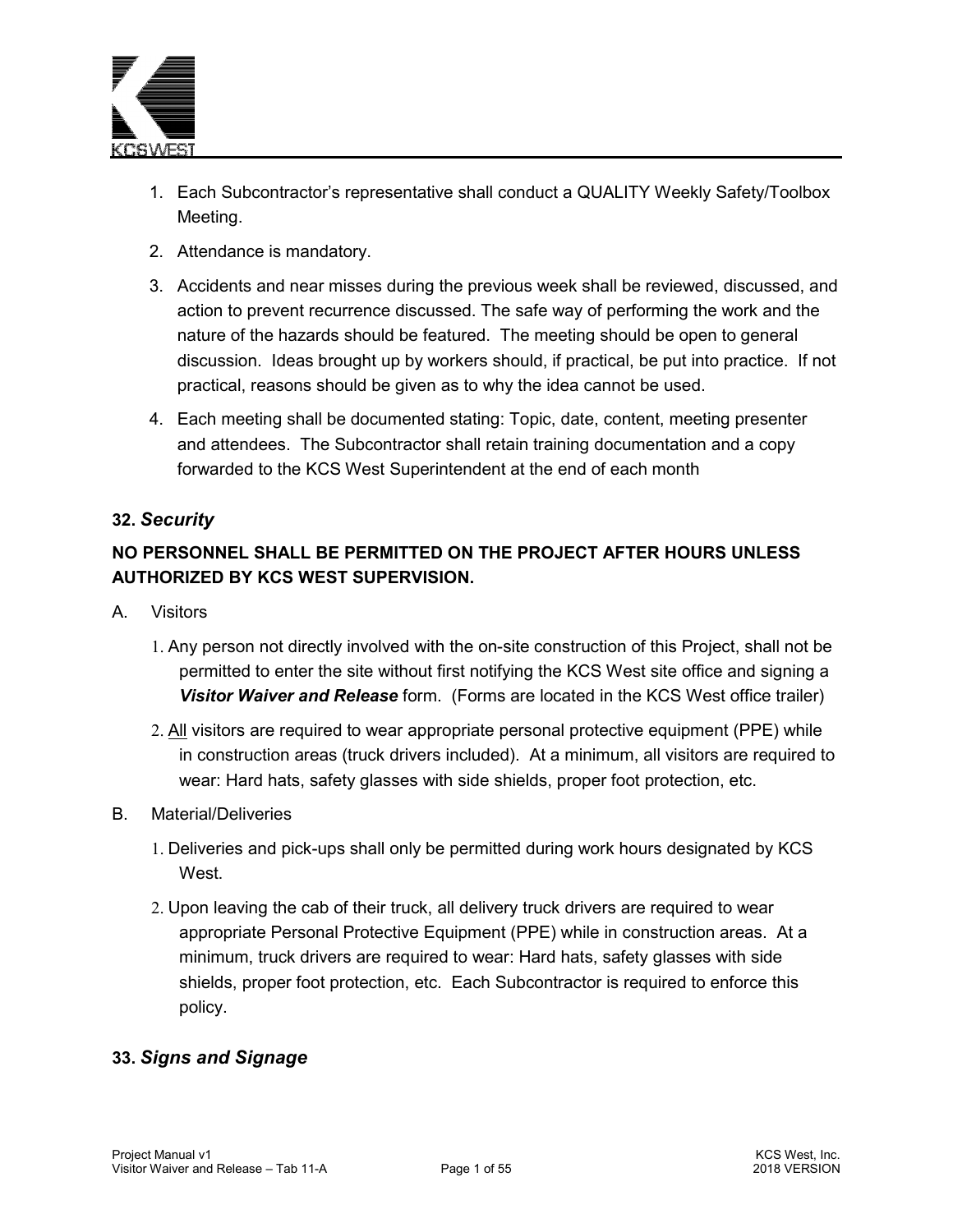

Each Subcontractor is responsible for supplying, installing, maintaining and removing (when the hazard no longer exists) safety signs and tags.

### **34.** *Steel Erection*

- A. The name of the Subcontractor's **"Competent Person," "Qualified Person"** and **"Qualified Rigger"** as it relates to Steel Erection for the project must be provided to the KCS West Superintendent.
- B. The Subcontractor must not begin any steel erection activities until they have received written proof from KCS West that the concrete has attained 75% of its designed strength.
- C. Each column plate must have at least 4 anchor bolts/rods.
- D. The Subcontractor must not begin any steel erection activities until they have verified (in writing) from KCS West that any repairs or modifications to anchor bolts were approved by the structural engineer of record.
- E. The Subcontractor is required to provide KCS West with a detailed Site-Specific Steel Erection Plan which includes:
	- Storage / Staging of materials
	- Equipment for hoisting materials
	- Routes for lifting operations
	- Critical lifts
	- Rigging Procedures
	- Connection procedures
	- Erection bridging procedures
	- Stability requirements
	- Fall Protection Procedures
	- Decking procedures
	- Proper training of workers
- F. Materials may only be stored / staged in an area that is properly graded and allows proper draining.
- G. Signs and barriers/barricades must be installed around the crane's swing radius and the overhead hazard area.
- H. Tag Lines must be used when lifting overhead.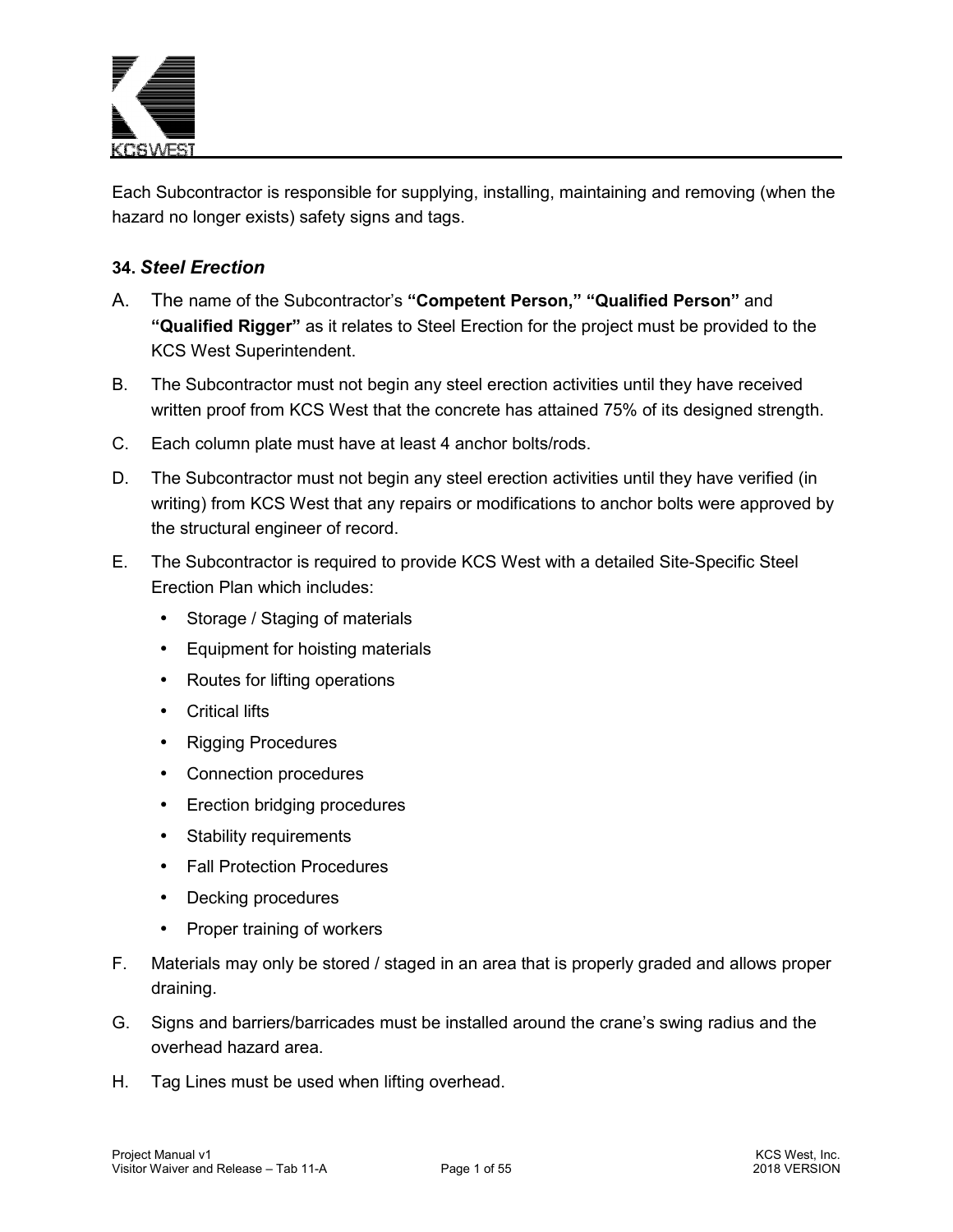

- I. 100% fall protection is required when any worker is exposed to a fall of six (6) feet or greater. This includes "detailers" and leading edge decking work.
- J. The steel erector must install perimeter protection as quickly as possible. The steel erector is responsible for daily maintenance of the fall protection.
- K. No more than 8 floors shall be erected above permanent floors.
- L. No more than 4 floors or 48 feet of unfinished bolting will be permitted.
- M. Prior to the steel erector's departure from the site, the steel erector and KCS West's Superintendent will visually inspect the fall protection before KCS West accepts control of the "CAL-OSHA- Compliant" protection.

# **35.** *Subcontractor Safety Program/Site Safety and Health Plan*

Prior to commencing work at the site, each Subcontractor shall submit a copy of their Company's Safety Program and Site Specific Safety Plan to KCS West. Safety Policies and Procedures pertaining to their scope of work shall be included at a minimum. The name of the on-site Safety Representative, on-site "Competent Person" and Corporate Individual responsible for the implementation and enforcement of the Subcontractor Safety Program shall be included. The *Emergency/Contact Personnel* Form shall be provided to KCS West prior to the commencement of work operations.

**Subcontractors and/or their Supervisors who are unable or unwilling to secure personnel performance in compliance with the contractual obligations of safety shall not be acceptable and shall be removed from the project by KCS West.** 

#### **36.** *Substance Abuse Prevention Program*

- A. KCS West prohibits the manufacture, possession, sale or workers under the influence of illegal substances and alcohol in the workplace. KCS West reserves the right to bar from site any worker convicted of a criminal drug offense in the workplace. All workers must abide by the provisions of the Federal Drug-Free Workplace Act of 1988. All workers are advised that remaining "drug and alcohol free" is a condition of continued employment at this project.
- B. Each Subcontractor, regardless of tier, must provide a copy of their substance abuse policy to KCS West. The terms and conditions of their policy must be in accordance with the client bid documents, this plan and the KCS West Substance Abuse Policy.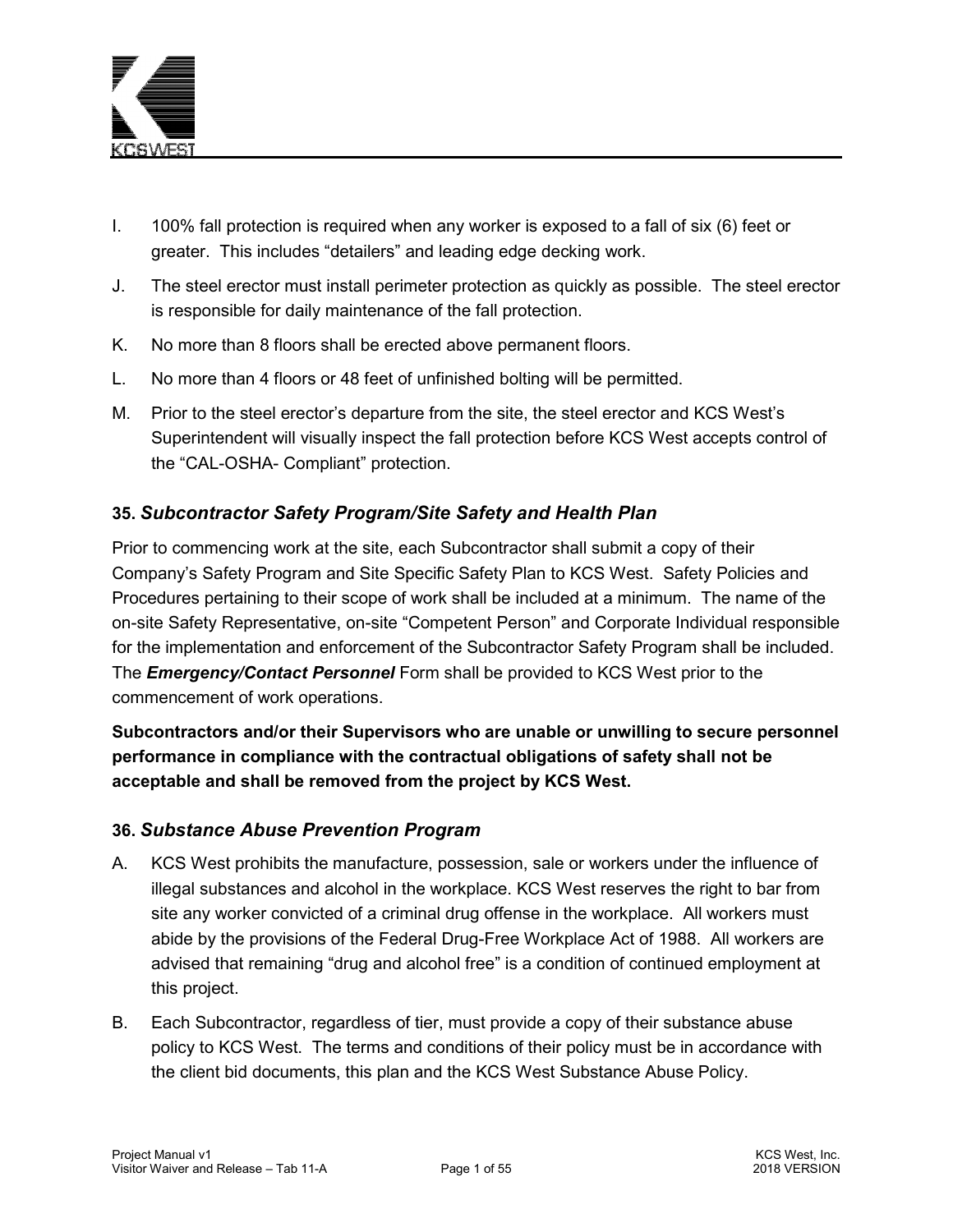

- C. The use, possession, sale, transfer, acceptance, or purchase of illegal drugs at any time is strictly prohibited. The use, possession of an open or closed container, personal sale, transfer, or acceptance of alcohol on this site, including any peripheral parking area and property or while performing business associated with this project is strictly prohibited. Any violation of this policy will be grounds for immediate removal of the offending individual and may result in a report to the appropriate law enforcement authorities.
- D. Workers must identify the use of any restrictive or limiting prescription or over-the-counter medication to their employer (i.e. "may cause drowsiness", "do not operate vehicles or dangerous equipment when using this medication") Employers will restrict the work activity of the reporting employee to accommodate, where possible, the restrictions required.
- E. Any worker receiving medical attention due to a work-related injury shall be required to submit to a drug screen.
- F. Any worker involved in an incident where property damage is in excess of \$500.00 shall be required to submit to a drug screen.
- G. If there is a "reasonable suspicion" of illegal drug use in the workplace, a worker may be required to submit to a drug screen.
- H. Any worker who tests positive for illegal drugs and/or alcohol shall not be permitted to work on any KCS West project.
- I. Any worker refusing to submit to a drug screen shall not be permitted to work on any KCS West site.

#### **37.** *Tools - Hand / Power / Air*

- A. The Subcontractor's Supervisor shall be responsible for ensuring that all workers and lower tier Subcontractors comply with all applicable standards.
- B. All personnel using powder-actuated tools shall be able to provide documentation (training completion cards) of adequate training, by the manufacturer' representative.
- C. Face shields, in addition to safety glasses, shall be worn when using tools such as grinders, partner saws, block saws, or similar tools or equipment.
- D. Tools will only be used for the purpose for which they are designed.
- E. Tools must be kept in peak condition. Worn or damaged tools are dangerous and will be tagged "Do Not Use" and immediately destroyed, repaired or removed from the site.
- F. Tools will not be forced beyond their designed capability. "Cheaters" will not be used.